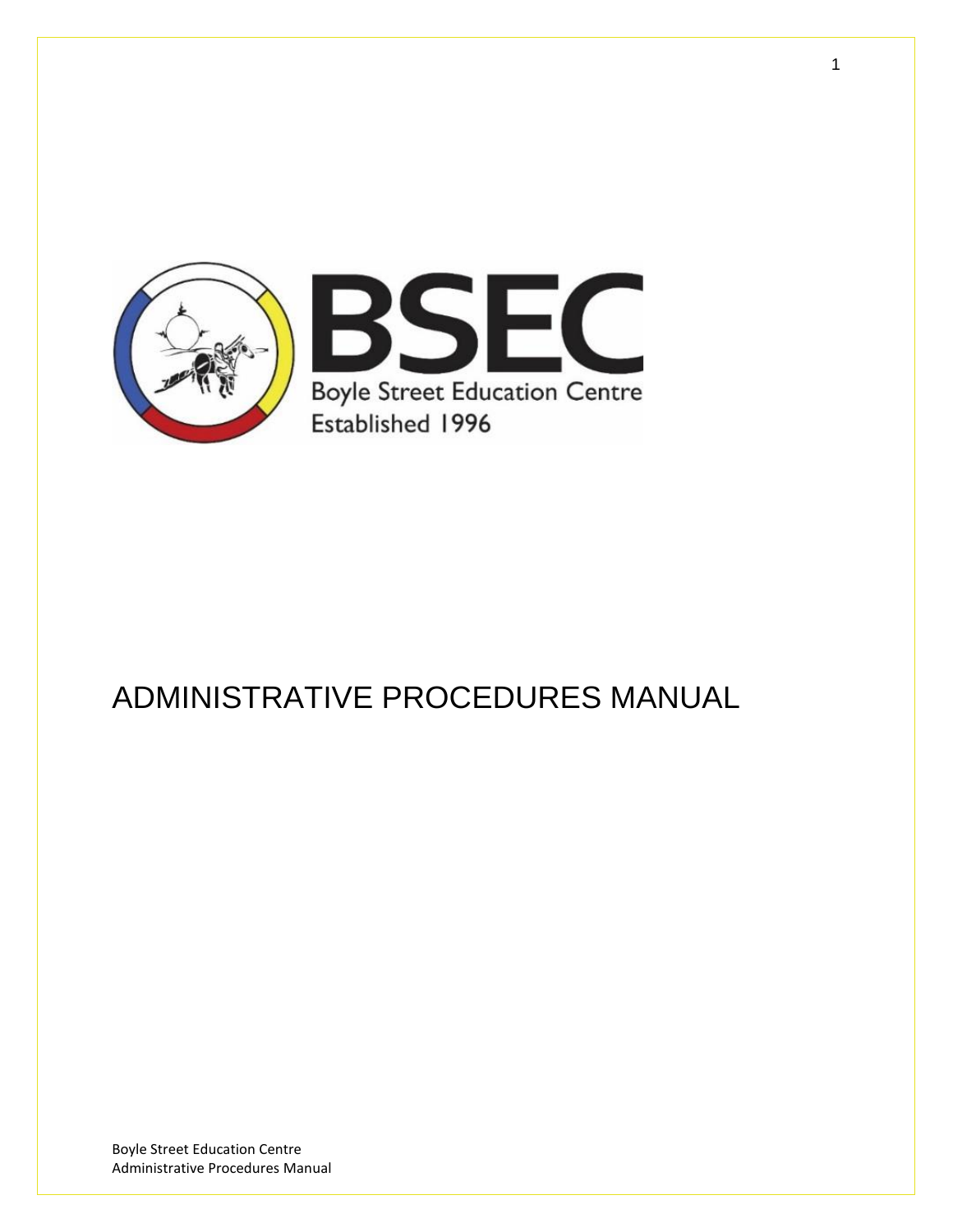## Contents

## Section 1: General Administration

| Review and Approval of External Programs, Speakers and Distribution of Materials 51 |
|-------------------------------------------------------------------------------------|
|                                                                                     |
|                                                                                     |
|                                                                                     |

**Boyle Street Education Centre** Administrative Procedures Manual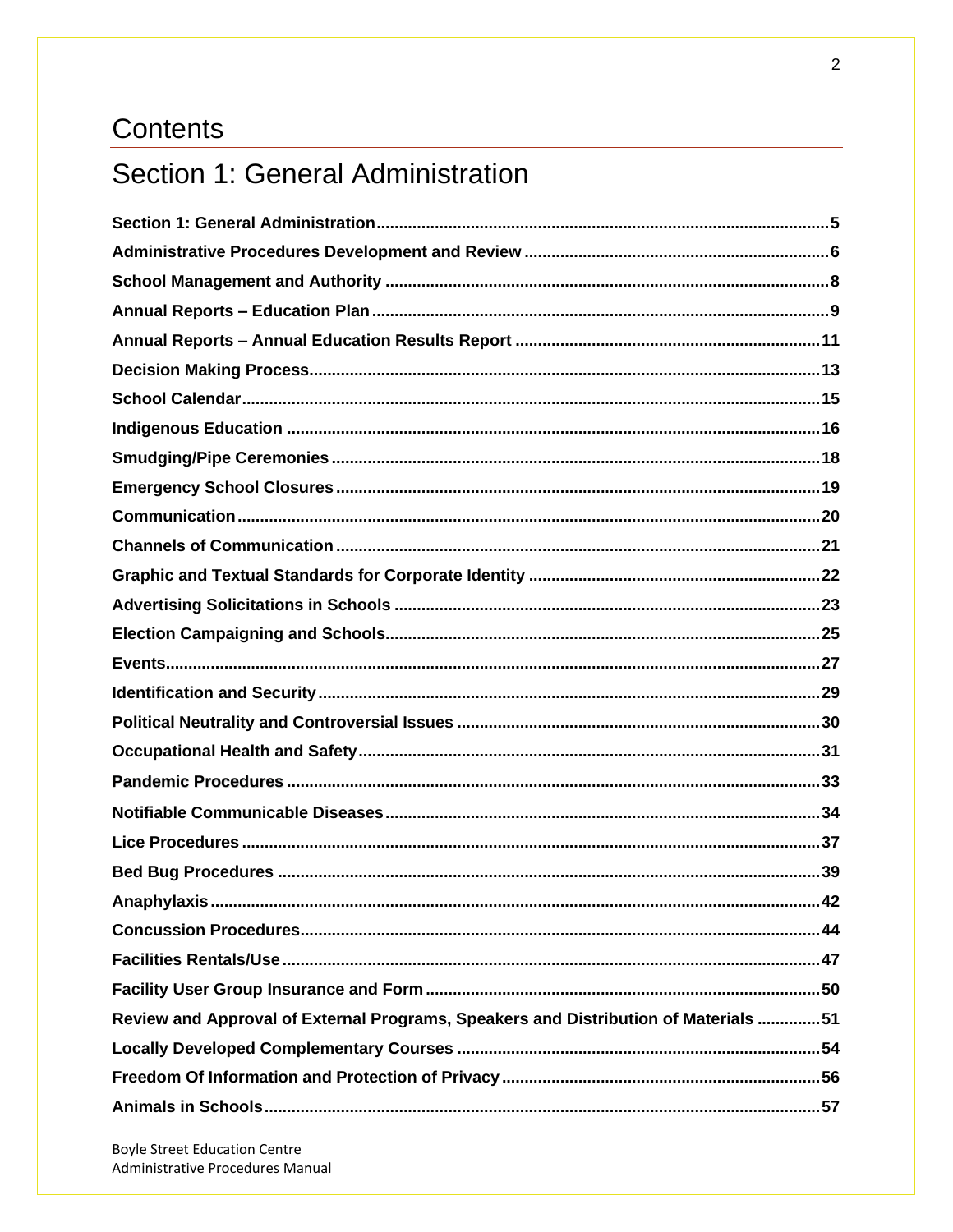| Staff/Volunteer Driver Qualifications and Vehicles Authorized for Transporting Students to |  |
|--------------------------------------------------------------------------------------------|--|
|                                                                                            |  |
|                                                                                            |  |
|                                                                                            |  |
|                                                                                            |  |
|                                                                                            |  |
|                                                                                            |  |
|                                                                                            |  |
|                                                                                            |  |
|                                                                                            |  |
|                                                                                            |  |
|                                                                                            |  |
|                                                                                            |  |
|                                                                                            |  |
|                                                                                            |  |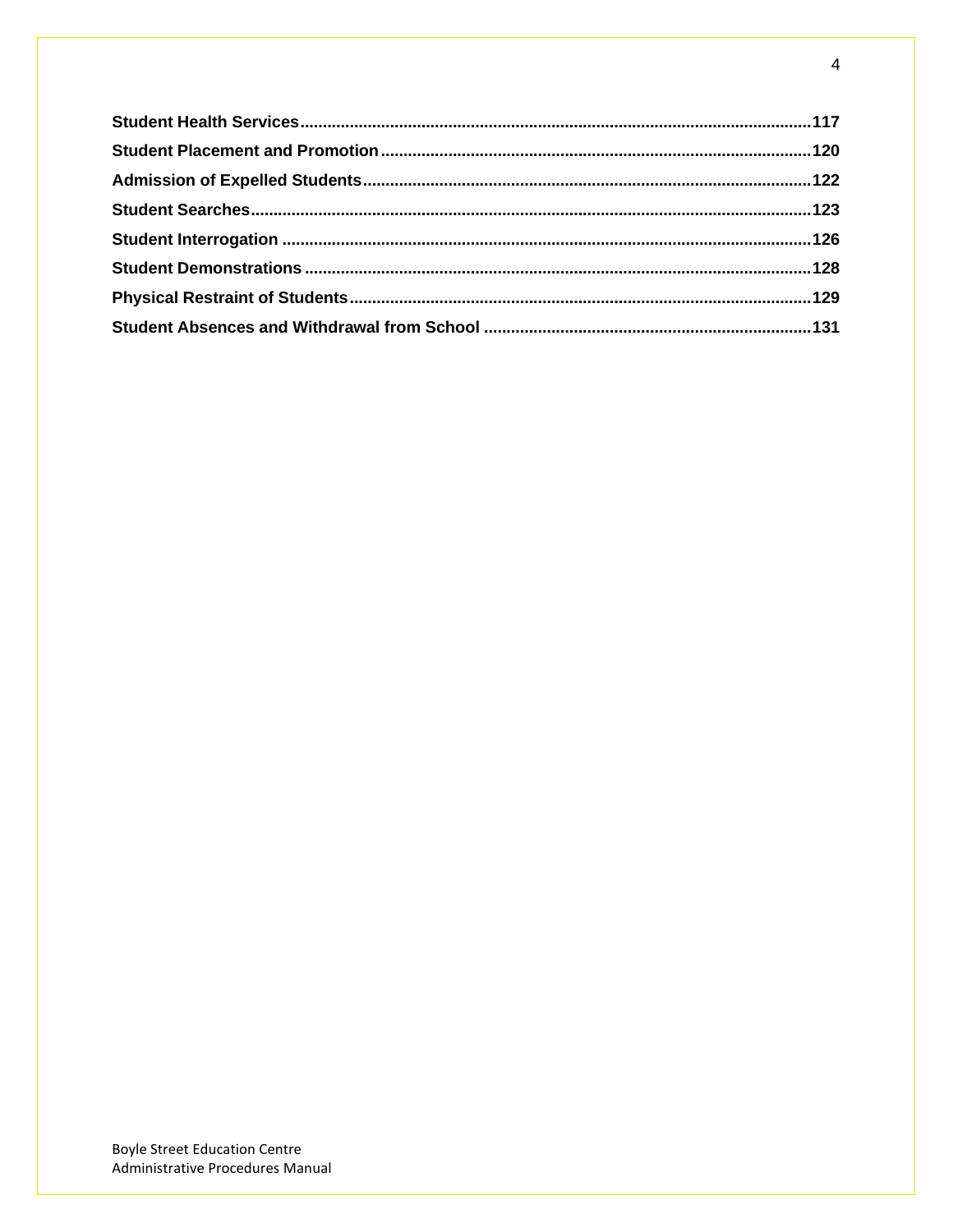<span id="page-4-0"></span>Section 1: General Administration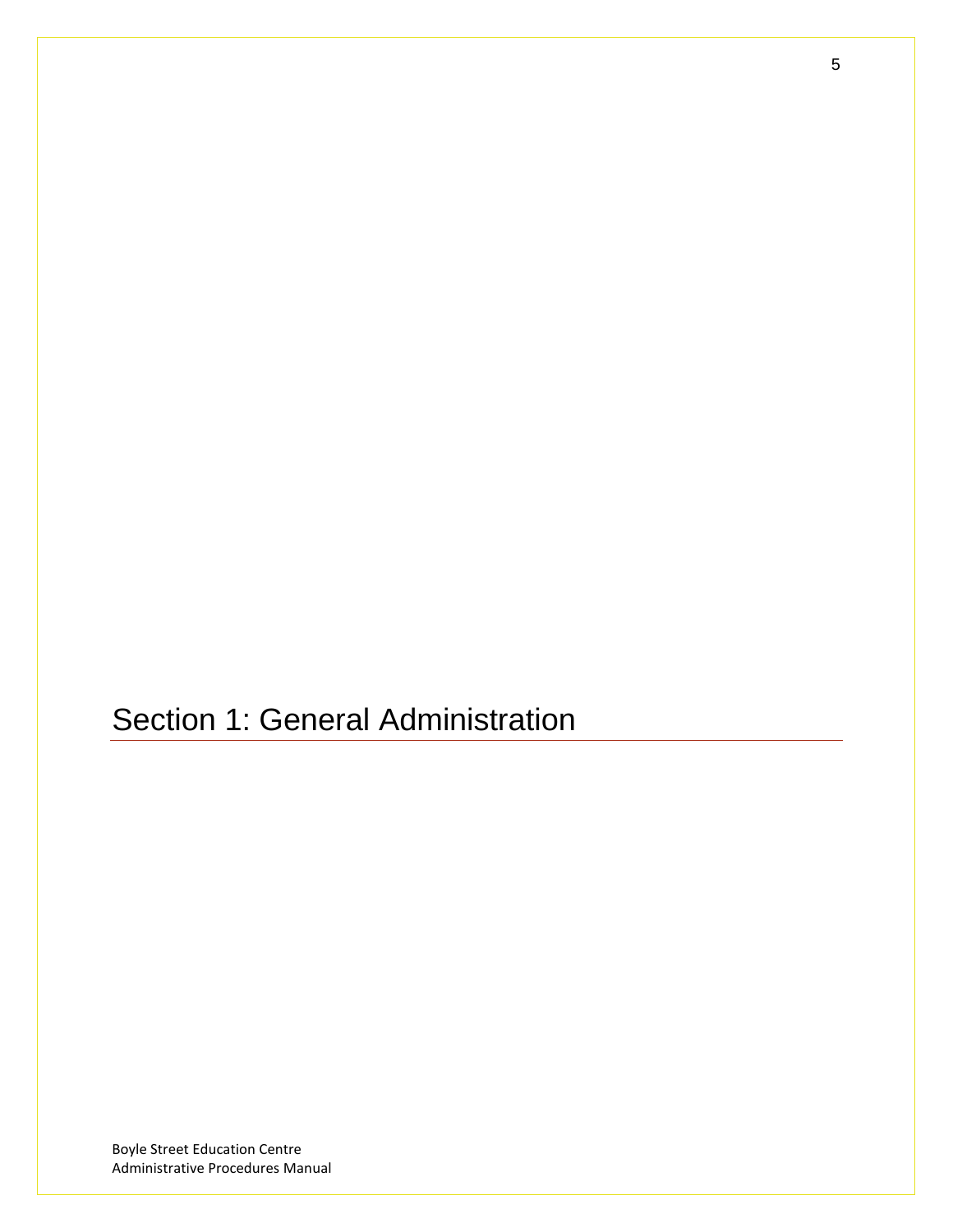# <span id="page-5-0"></span>Administrative Procedures Development and Review

#### **BACKGROUND**

Boyle Street Education Centre believes when there is a need to develop a new administrative procedure to guide decisions and actions; extensive consultation with appropriate stakeholders may be required, while other procedures deemed by the Superintendent to be routine may be created through discussion with school administration.

The role of the Superintendent requires that the Superintendent develop and keep current an Administrative Procedure Manual and develop and maintain consultative processes for the establishment and review of such procedures. Furthermore, there is a need for an annual review of Administrative Procedures to ensure effective operations within the school system.

#### **PROCEDURES**

Administrative procedures will be continually reviewed through the Superintendent's office to ensure procedures are kept current and that they effectively facilitate the Superintendent carrying out the policies and/or directions of the Board, the requirements of the Minister, and all provincial legislation.

The Superintendent will keep the Board informed about all new administrative procedures being developed or about all current administrative procedures being reviewed through information updates in the Board agenda.

A review of a specific administrative procedure may be initiated at any time by Alberta Education, the Superintendent, a formal request from a Board member, a School Council, or a staff member who is personally affected by that procedure. The request for such a review shall detail the issues and concerns associated with the administrative procedures and, if possible, offer suggestions for revision.

Where no administrative procedure is in effect, administrators make decisions in the best interests of education in Boyle Street Education Centre School Division. The Superintendent will address the need for such administrative procedure.

The steps that will be taken in considering recommended changes to an administrative procedure are as follows:

• The group most affected by any administrative procedure change would be the first group provided the opportunity to review such recommendations. For example, if a suggestion were made to change a financial, administrative procedure, the Secretary-Treasurer would be the first person to respond to the recommendation. The Secretary Treasurer's input and expertise would be paramount to the Superintendent's decision to effect the recommended change to the manual and would include the identification of any accountability issues, which led to the development of the administrative procedure in question.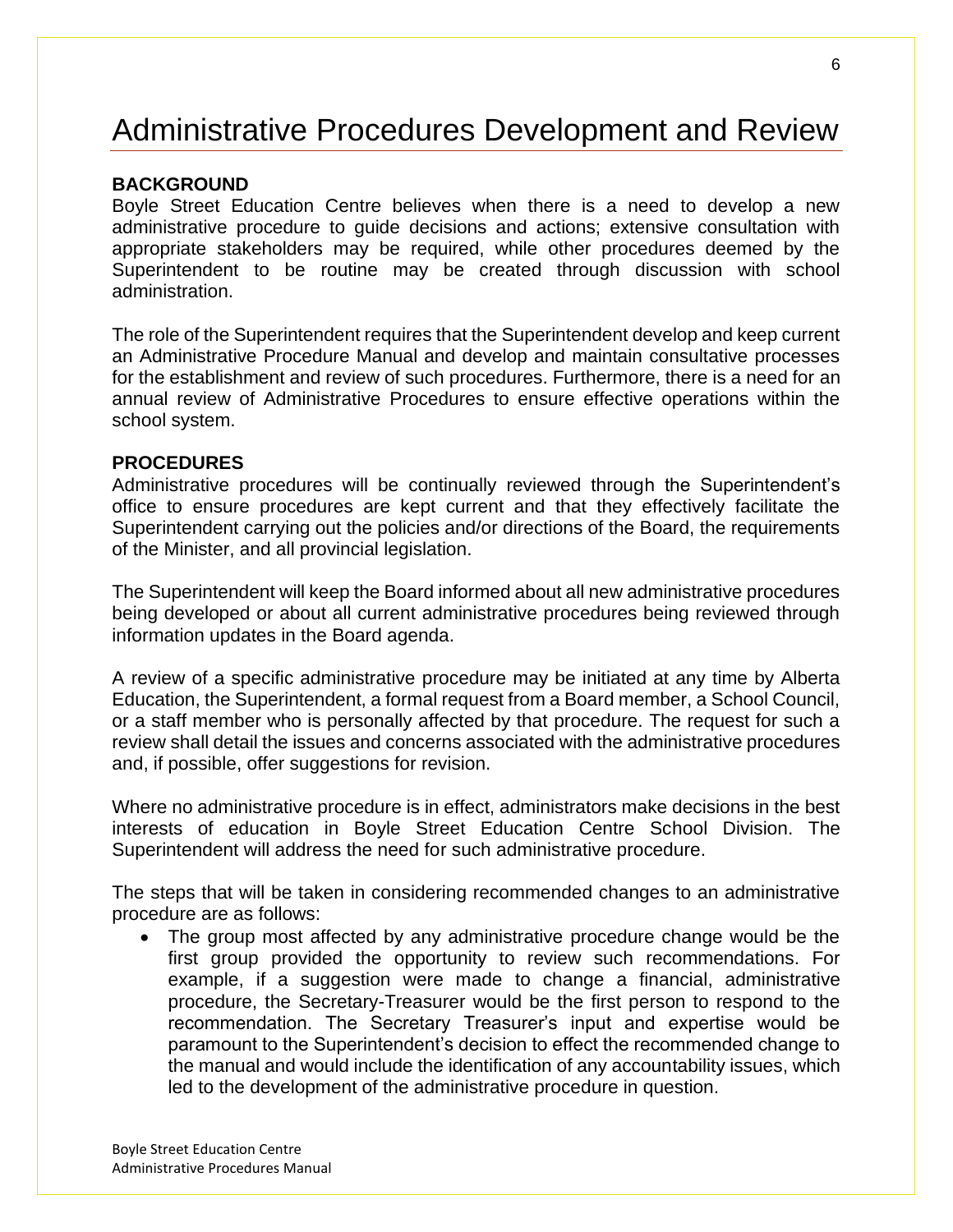- As part of the review process, the group most affected by the recommended change will recommend other groups that should have input into the proposed change, particularly those stakeholders who have the prerequisite background to supply valuable commentary on the suggested change.
- Input into decisions does not always have to be in the form of a face-to-face meeting but can be facilitated through email. The intent is to ensure that the process is expedient yet thorough and recognizes Board, Ministerial or legislative requirements placed on the Superintendent.
- In the event that the recommendation for change does not primarily impact one segment of the organization, the Superintendent will meet the senior administration team and consider who should be invited to have input into the proposed recommendations.
- There will be situations where input into decisions to revise, delete, or add administrative procedures will be limited or non-existent. For example, if there are Board directives, legislative changes, or new directives from Alberta Education, formal consultation may not be initiated.
- Communication to stakeholders about the outcome of a review of administrative procedures will follow as soon as is feasible following the review.
- The annual review of administrative procedures shall solicit input from teachers, support staff and school administration.
- Staff will be responsible for ensuring that Administrative Procedures applicable to their work are reviewed annually.
- The Superintendent and/or a school-based administrator selected by the Superintendent will carry out the development or review.
- A new or revised Administrative Procedure will be reviewed by the Superintendent and the Secretary-Treasurer; and school administrators.
- When revisions are complete, the Superintendent will approve the document, then ensure (if significant changes are made) that it is included on the next Board meeting agenda as an information item.
- The Superintendent will ensure staff in the relevant areas, and school administrators will be informed of the new/revised Administrative Procedures as soon as it is added to the website.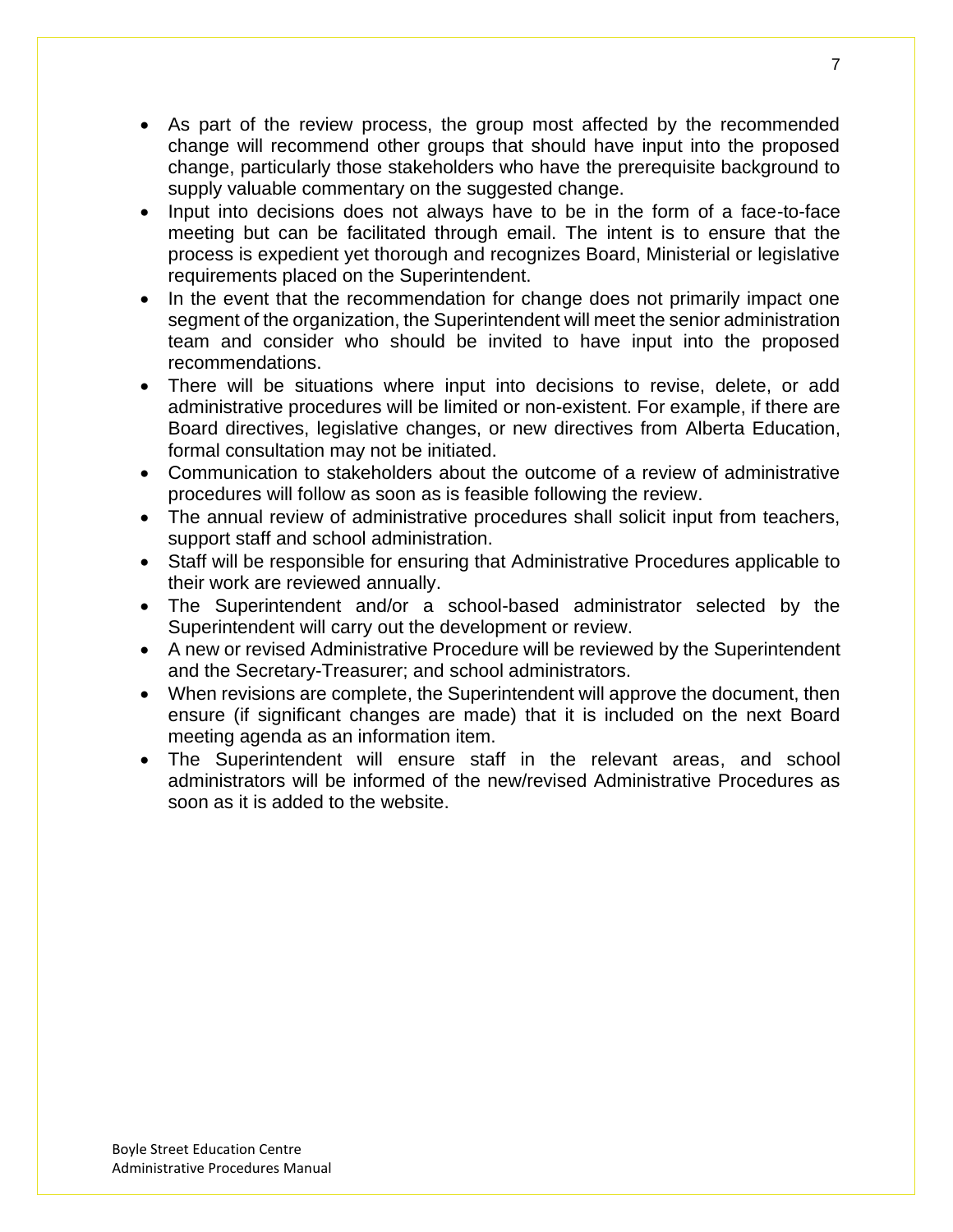# <span id="page-7-0"></span>School Management and Authority

#### **BACKGROUND**

Principals, under the direction of the Superintendent or designate, are charged with the administration, management, supervision and operation of their schools. It is the Principal's responsibility to ensure that the school functions within the framework of the Education Act and Boyle Street Education Centre administrative procedures.

#### **PROCEDURES**

The Principal takes direction only from the Superintendent or designate. Requests for information that is normally not shared, are to be referred to the Superintendent or designate for consideration (i.e. requests by union groups, special interest groups, associations, etc.).

Under no circumstances, other than in emergencies (the involvement of police or fire), or in instances where an agency has legal authority (e.g., Children's Services), is the Principal to act on the direction given by any individual, organization, or institution, other than the Superintendent or designate.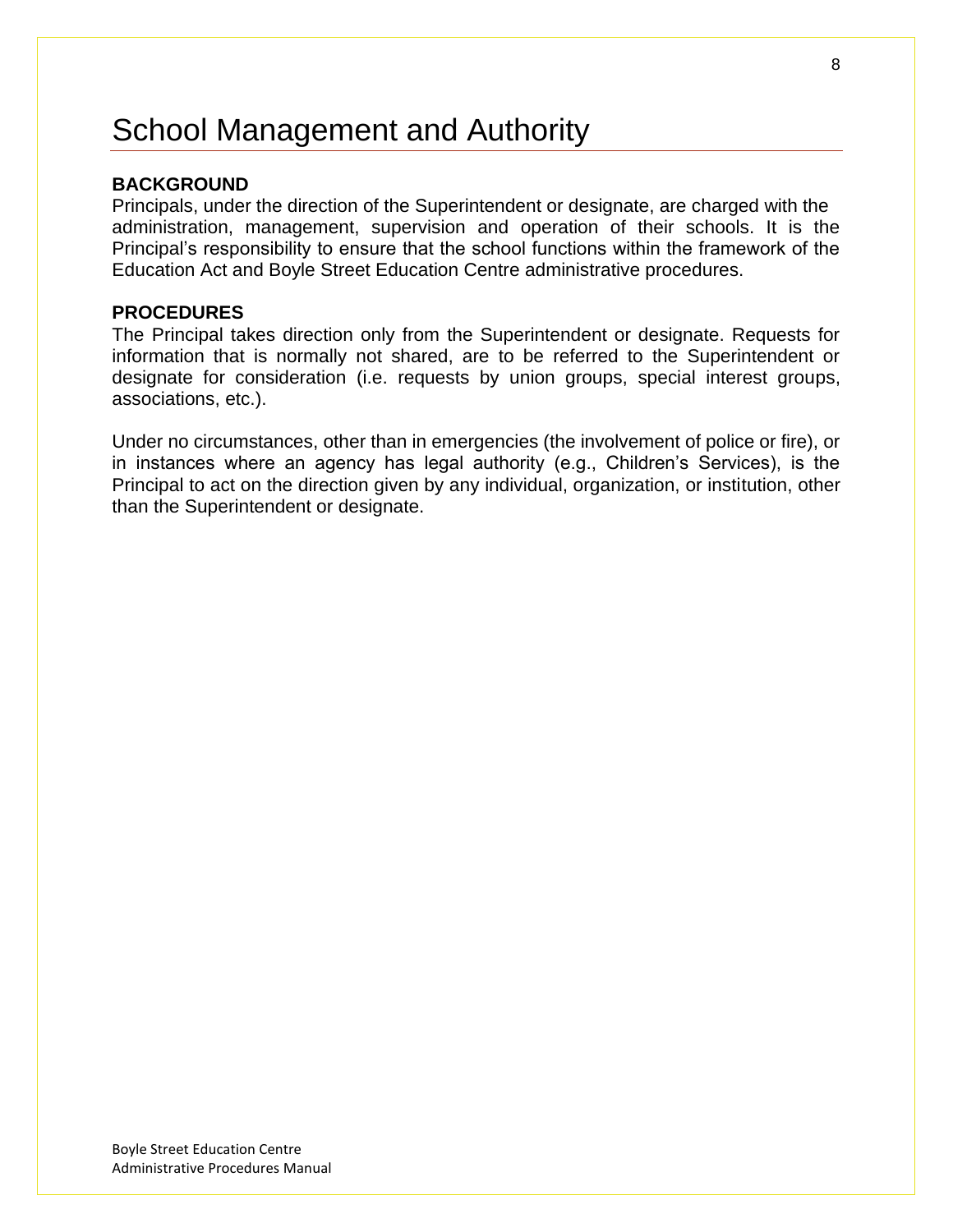# <span id="page-8-0"></span>Annual Reports – Education Plan

### **BACKGROUND**

Accountability is the obligation to be answerable for the performance and results of one's assigned responsibilities. The Boyle Street Education Centre recognizes its responsibility to keep stakeholders informed about accomplishments and progress towards goals. The Boyle Street Education Centre will keep its school community and the public informed of the overall results achieved in the Boyle Street Education Centre through its Annual Reports.

In Alberta's K-12 education system, school authorities are accountable organizations. The Department of Education allocates funds to school authorities so they may fulfill their delegated responsibilities of providing education programs for Alberta's K-12 students. This practice creates an accountability relationship between the department and the school authorities which requires transparency and the obligation to answer for and publicly report on the spending of public funds and results achieved by the accountable organization through the discharge of responsibilities. This accountability relationship is established in legislation and regulation.

In addition to the department, school authorities are also responsible for assuring their local stakeholders and the public that they are fulfilling their responsibilities and students are successful. This assurance arises from the combination of policies, processes, actions, and evidence that help build public confidence in the education system. It is achieved through relationship building, engagement with education partners, and creating and sustaining a culture of continuous improvement and collective responsibility *(Alberta Education, Funding Manual 2021/22, p. 16).*

The Boyle Street Education Centre prepares its education plan to align with the reporting requirements outlined by Alberta Education. This plan is updated annually such that as one year is completed, another is added so that the plan continues in a three-year time frame.

#### **PROCEDURES**

Boyle Street Education Centre Planning Guidelines

- The mission, value, and vision statements together with the visionary outcomes approved by the Board, will provide overall direction for Boyle Street Education Centre planning.
- The planning process will recognize identified local priorities.
- Formal processes for the system to develop, revise and extend the Three-Year Education Plan that identifies priorities, outcomes, measures, targets, strategies, and timelines for task completion will be developed each year.
- The actions and endeavours of the Boyle Street Education Centre and its schools must be guided by sound planning processes. The planning process must provide ample opportunity for input and meaningful involvement by stakeholder groups.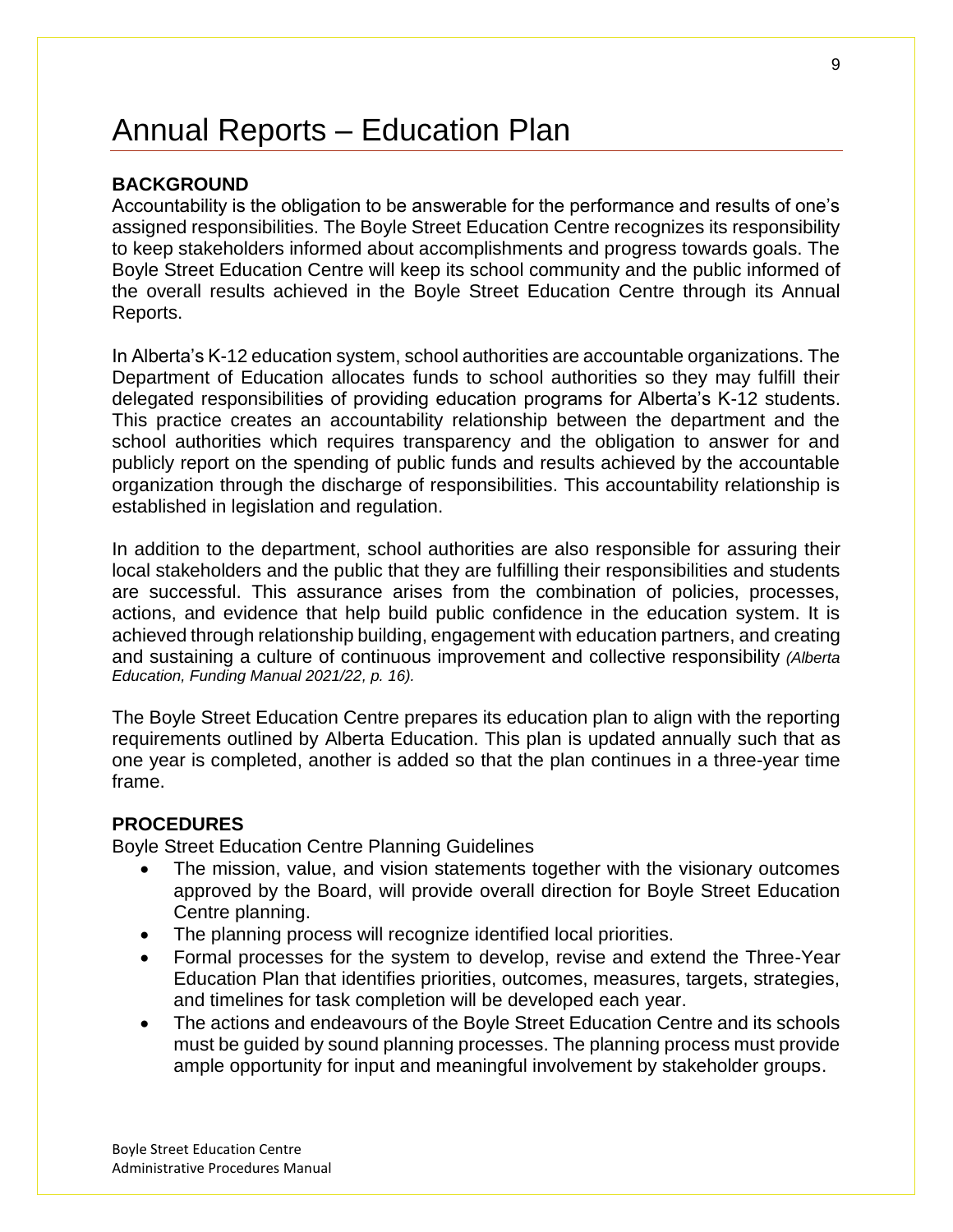Three-Year Education Plan - A Boyle Street Education Centre education plan that meets local desired and specific outcomes and fulfils provincial accountability requirements will be developed and implemented. The plan will be:

- Kept current to ensure focused, efficient, and effective change and improvements.
- Updated annually, as outlined in the School Opening Bulletin.
- Improvement-focused and will identify areas and priorities for improvement each year.
- Include the provincially mandated priority areas with strategies and measures.
- Include strategies and measures reflecting local outcomes.

The Superintendant will:

- Submit the plan to the Board for approval each year;
- Ensure that the Boyle Street Education Centre Three-Year Education Plan is submitted to Alberta Education in a form and at a time that meets requirements; and
- Make provision for distribution of the Three-Year Education Plan and its placement on the Boyle Street Education Centre website.

Progress reports including areas of success and areas for improvement on the Boyle Street Education Centre education plan will be presented to the Board in accordance with the annual Board Work Plan and as deemed necessary.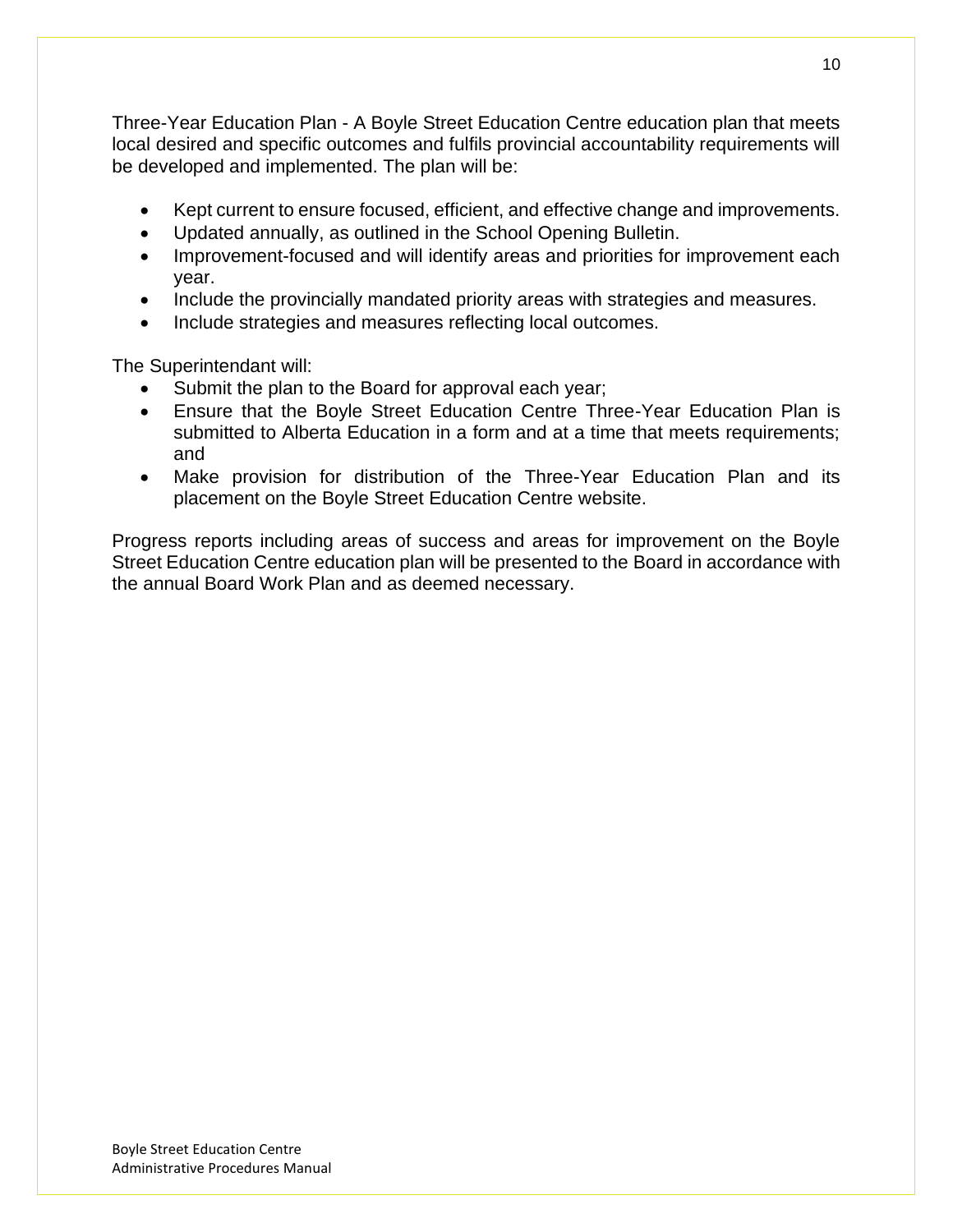# <span id="page-10-0"></span>Annual Reports – Annual Education Results Report

#### **BACKGROUND**

Accountability is the obligation to be answerable for the performance and results of one's assigned responsibilities. The Boyle Street Education Centre recognizes its responsibility to keep stakeholders informed about accomplishments and work toward goals. The Boyle Street Education Centre will keep its school community and the public informed of the Boyle Street Education Centre's overall results by publishing and distributing an Annual Education Results Report and an Annual Education Results Report Summary.

School authorities are accountable for results achieved from carrying out their responsibilities to provide education programs to Alberta students. As accountable organizations, school authorities are required to:

- Establish a system of accountability for results that encompasses their schools.
- Interpret and report results to parents, students, the Department of Education, and the public in a manner, and at a time the Minister prescribes as part of ensuring transparency.
- Use results to improve the quality and effectiveness of education programs provided to their students and to improve student learning and achievement. *(Alberta Education, Funding Manual 2021/22, p. 17).*

#### **PROCEDURES**

The Superintendent, in conjunction with school administration, will develop the Annual Education Results Report per Alberta Education requirements. The Superintendent will submit a draft document to the Board by October 31 and a final document by November 30 for approval. The Board will submit the Report to the Minister by November 30 of each year.

The Annual Education Results Report will contain information regarding progress toward meeting the desired and specific outcomes established by the Boyle Street Education Centre in the Three-Year Education Plan.

The Annual Education Results Report will contain the mandatory and optional measures gathered through the year from such activities as ongoing reviews, evaluations, surveys, planning sessions and workshops.

The Superintendent will determine the format for reporting optional measures and additional information in the Boyle Street Education Centre Annual Education Results Report.

An Annual Education Results Report Summary, of not more than two pages in length, will be produced to provide parents and community members a brief summary about the Boyle Street Education Centre's progress.

The Annual Education Results Report and Annual Education Results Report Summary will be posted on the Boyle Street Education Centre website.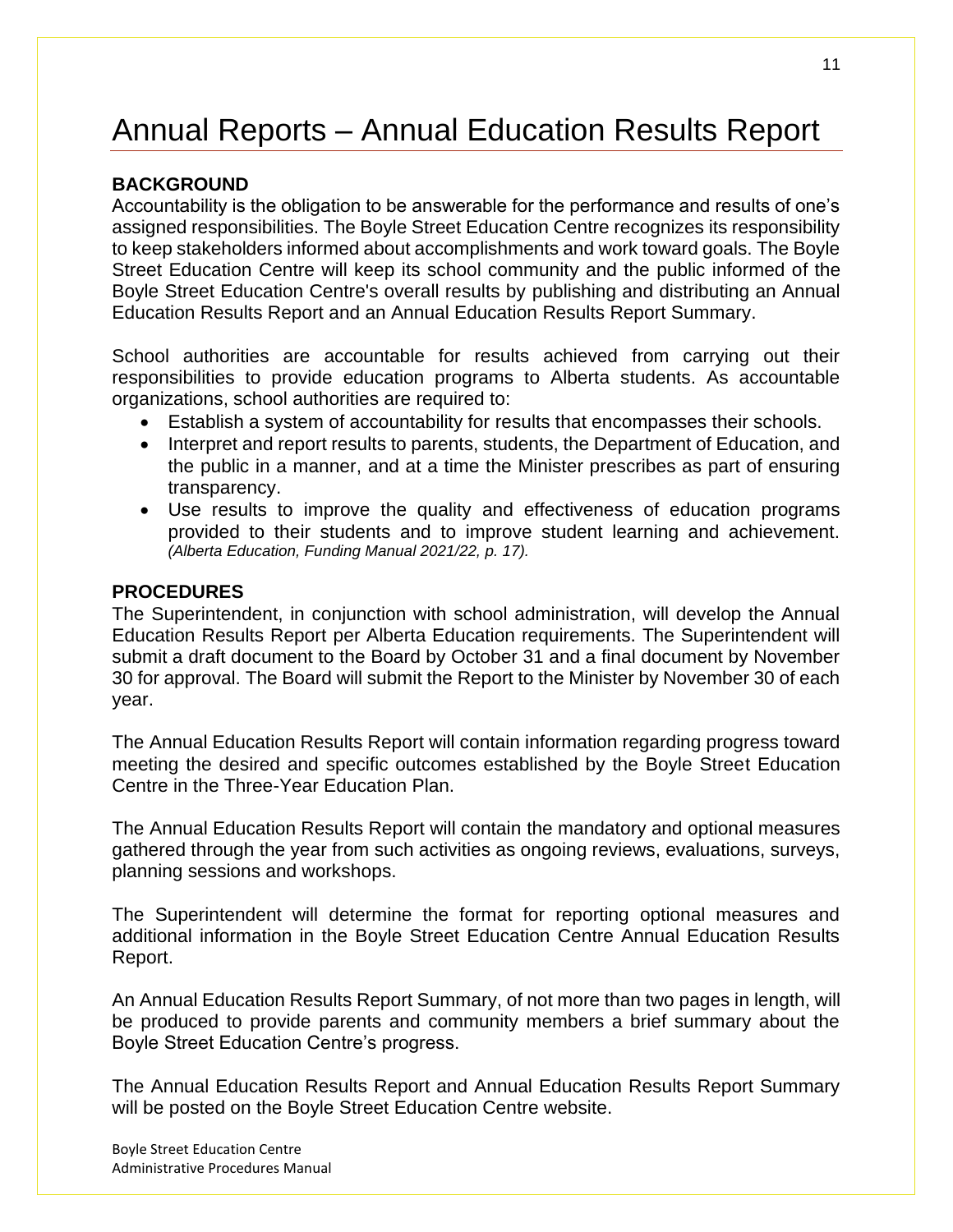The Boyle Street Education Centre shall use the Annual Education Results Report for information in the planning and policy-making cycle and make adjustments to its desired and specific outcomes as necessary. It is important to note the following:

- Results must be used to create improvement actions.
- Any evaluative approach must be open and easily understandable.
- Any evaluative process is to include the ability to disaggregate results to identify high and low-performing groups, sites, and factors.
- Any long-term evaluative processes are to be stable over time.
- Results will not be used to rank schools, staff, or programs.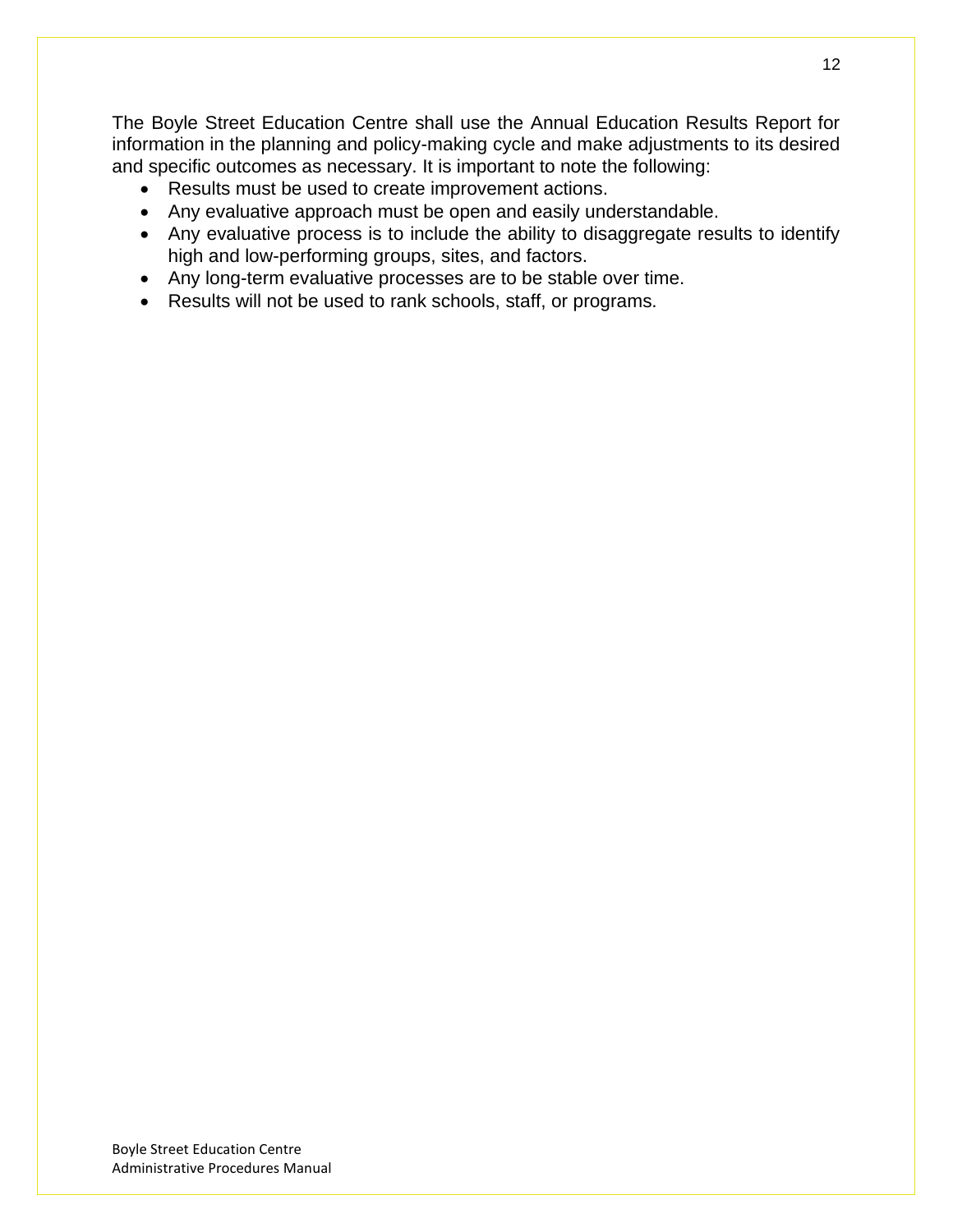# <span id="page-12-0"></span>Decision Making Process

## **BACKGROUND**

The Boyle Street Education Centre board of directors employs a superintendent to direct the day-to-day decision-making processes of the school. However, there are times when decisions can impact the longer-term direction of the school.

The Boyle Street Education Centre values attitudes and practices that encourage integrity, respect, and trust in all relationships. To this end, the Boyle Street Education Centre expects a cooperative decision-making model to guide the organization. These models are normally collaborative, consultative, or advisory and seek involvement from students, staff, parents, and the community as appropriate. When making such decisions, Boyle Street Education Centre will collaborate, consult, and seek advice from a wide cross-section of the school community, including individuals, groups, and organizations.

#### **PROCEDURES**

Collaborative Model (working jointly): There is an inference that this process leads to a mutually agreed-upon final decision. A collaborative committee or working group would expect to make the final decision. Such decisions would have to be consistent with the Education Act and regulations, Ministry orders, Board policy and administrative procedures.

Advisory Model (offering advice or making recommendations): Although not a decisionmaking group, there is an expectation that significant weight is placed on this advice. If the advice were not acted upon, the person or persons with the decision-making authority would be expected to provide a rationale for the decision.

Consultative Model (taking into consideration): A consultative committee or working group provides expertise but is not a decision-making body. Their input is taken into consideration by a person or persons who have decision-making authority.

Under the Education Act, the Superintendent, appointed by the Board and under the general direction of the Board, is accountable for the operation of the Boyle Street Education Centre; similarly, the Principal and Secretary-Treasurer are responsible for the operation of schools and programs.

To be accountable, as per the *Education Act*, the Superintendent, Principal, and Secretary-Treasurer will normally use the collaborative, consultative, and advisory decision-making models, although all three models will be used where appropriate.

Representatives involved in the decision-making process are expected to represent their organization fairly and report to their organization on a timely basis. The organization's responsibility is to provide clear direction to its representative and make sure its representative is informed in the areas under review.

It is equally important that the Boyle Street Education Centre clearly define the mandate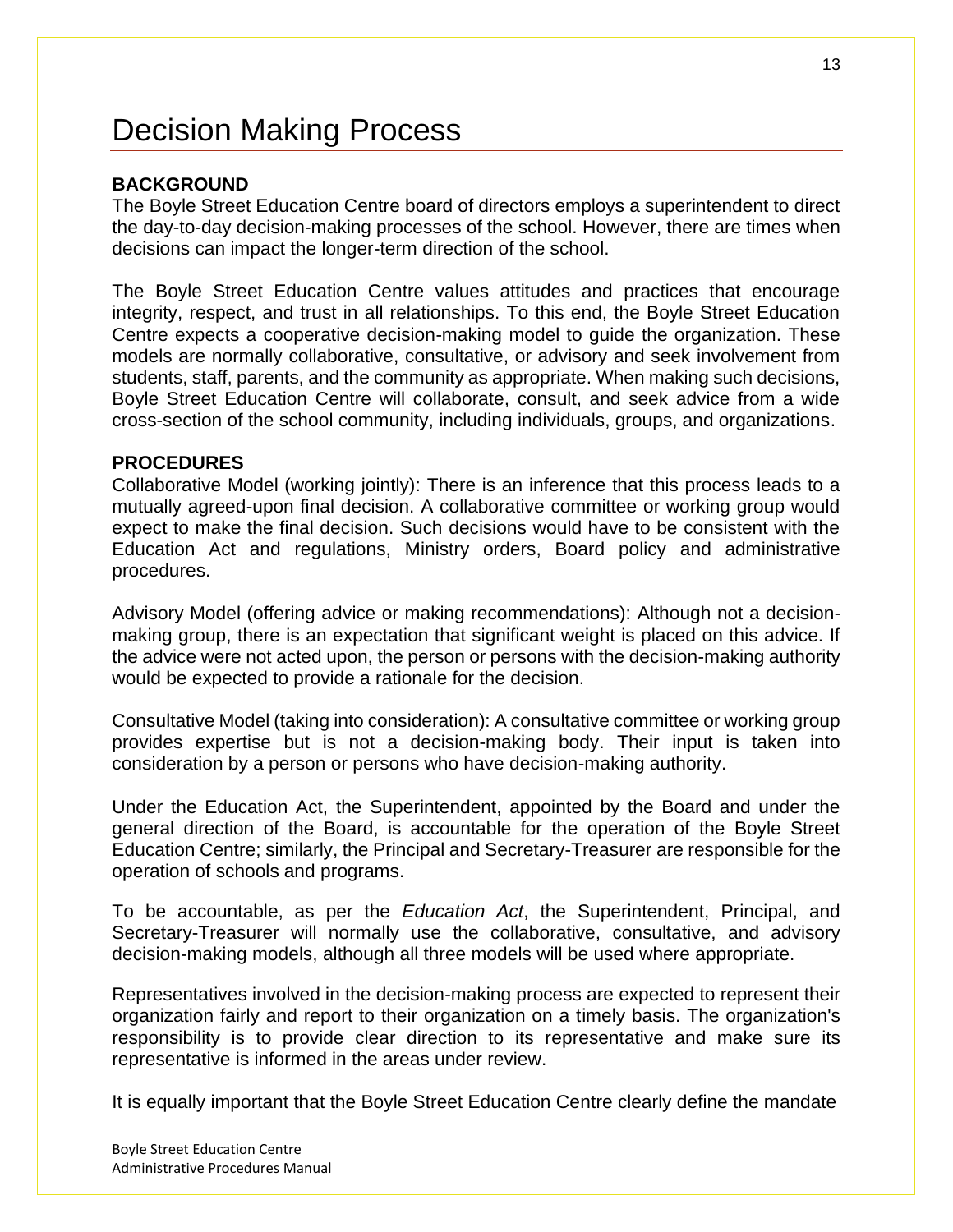of every committee. Terms of reference, representative expectations, and the cooperative decision-making model being used need to be clearly articulated to all parties involved in and affected by the process.

The Boyle Street Education Centre derives its strength and integrity from mutually supportive student, parent, staff, and community relationships. These positive partnerships result in responsible and accountable decisions that serve to ensure quality learning opportunities for students.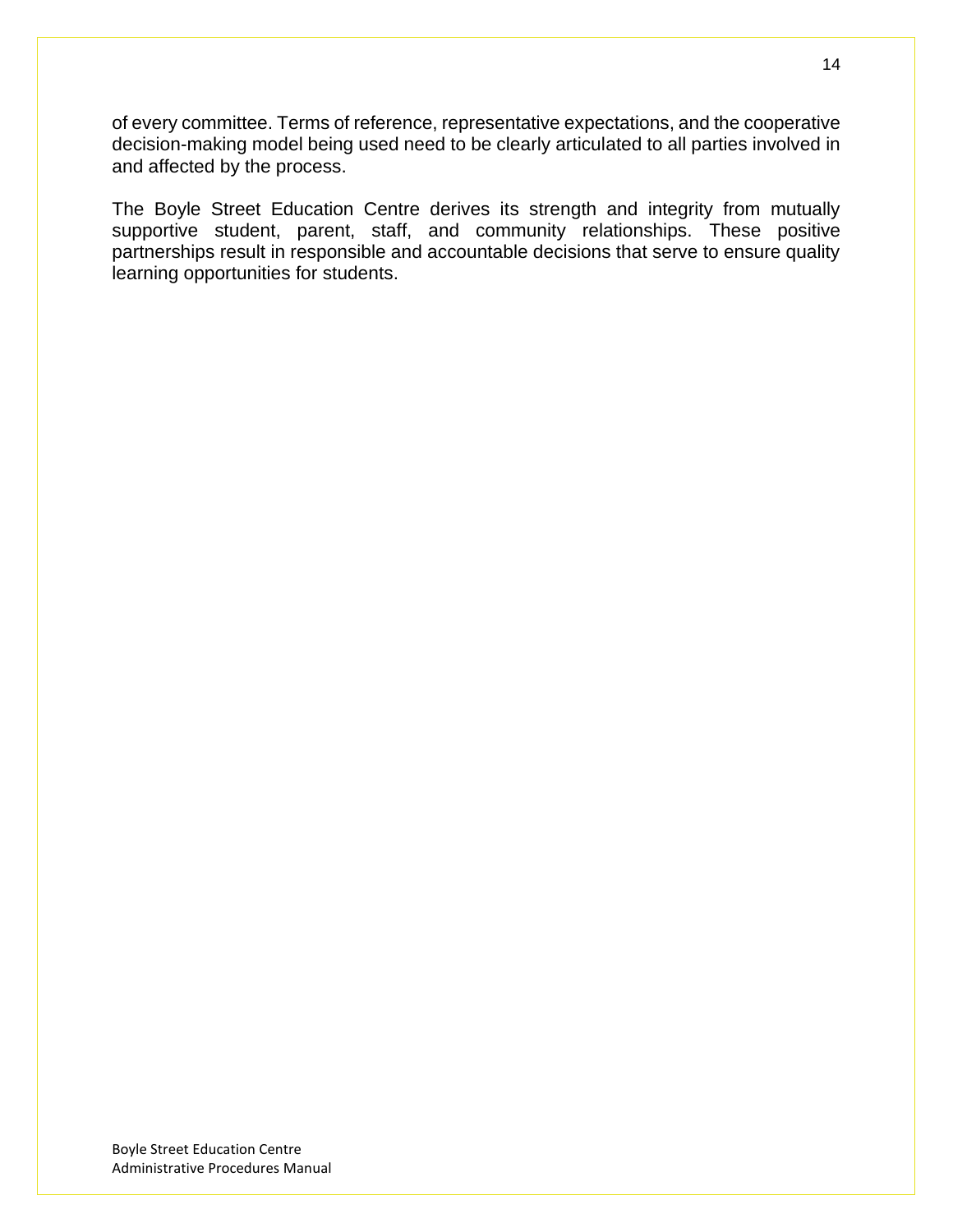# <span id="page-14-0"></span>School Calendar

## **BACKGROUND**

School Administration is responsible for preparing a draft school calendar for each year. Administration may seek guidance, recommendations and advice from the school community, including students, staff members, parents, and legal guardians. The school year calendar must align with the requirements of the Education Act and other relevant legislation, regulations, policies, and agreements. With these parameters in mind, the school will strive to ensure that the calendar optimizes student access to learning and support throughout the entire year.

## **PROCEDURES**

The school calendars for the coming school year are drafted in the spring to align with all relevant legislation, regulations, policies, and agreements. The Board of Directors may approve or require revisions of the draft calendar during the spring meeting times.

Should circumstances arise at a school where the draft or approved calendar does not meet the school's needs, the Superintendent is authorized to modify the school calendar.

Once the calendar is approved, the Superintendent or designate will notify Alberta Education regarding the Board-approved calendars for the upcoming school year prior to May 31 of the current school year.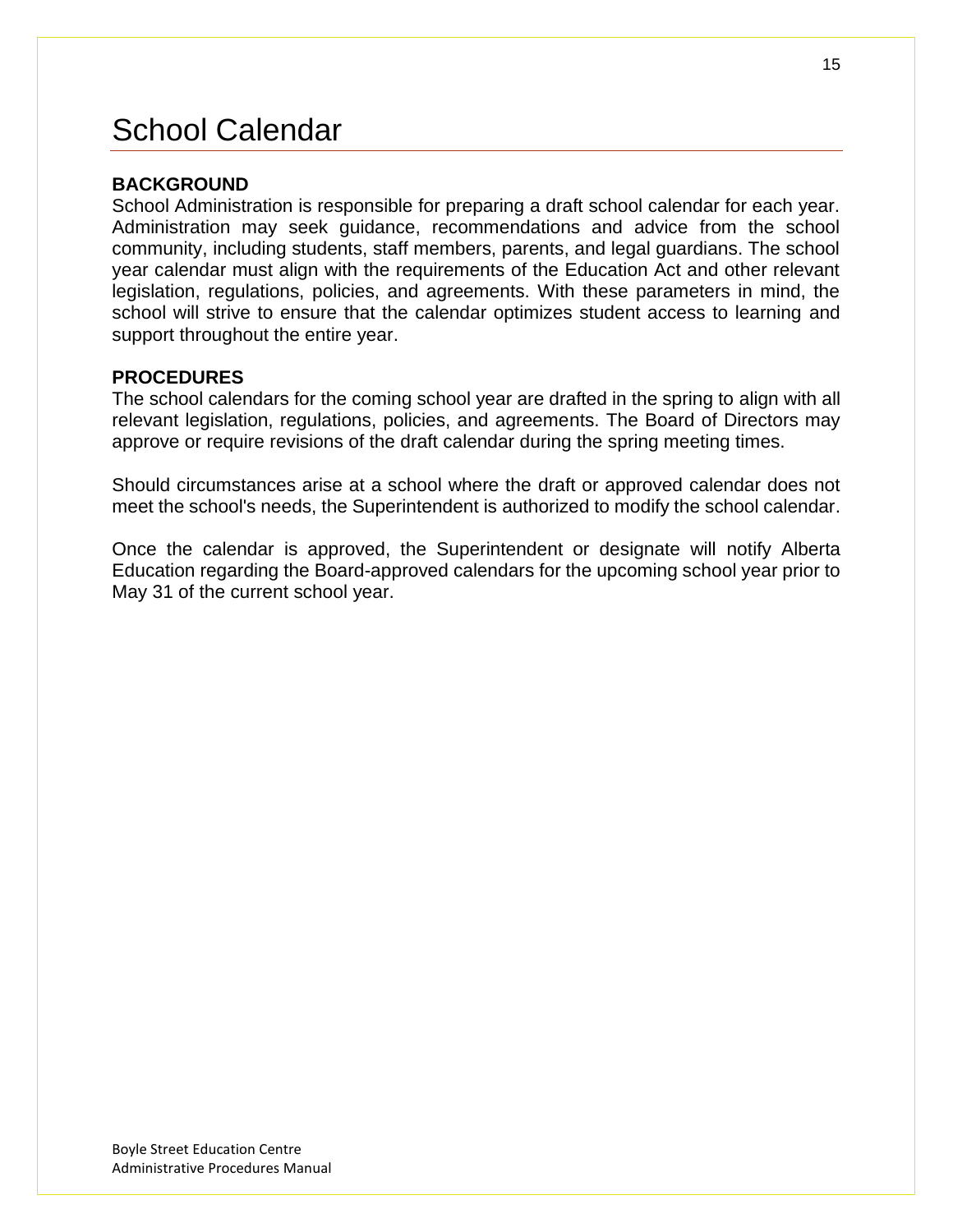## <span id="page-15-0"></span>Indigenous Education

### **BACKGROUND**

Boyle Street Education Centre is committed to providing high quality instructional programs and educational services for Indigenous students and to increasing understanding and acceptance of Indigenous cultures for all students.

A key priority is the improvement of educational achievement among First Nations, Métis and Inuit students through meaningful educational opportunities.

#### **PROCEDURES**

Boyle Street Education Centre shall provide instructional programs designed to address the academic, cultural, and spiritual needs of Indigenous students. All instructional programs will be learner-centred and culturally respectful.

We shall set and maintain high standards for Indigenous student achievement and shall support students in accomplishing such success. Through the provision of school-based and in-house resources including consultation and collaboration, instructional programming for Indigenous students, wherever possible, will reflect their culture and provide access to culturally sensitive information.

In order to increase high school completion and successful post-secondary transition for Indigenous students, Boyle Street Education Centre shall provide school-based resources and supports to facilitate student access into a post-secondary diploma or degree program, apprenticeship training or employment. School-based resources for Indigenous students shall be provided to encourage Indigenous students to access career planning programs and services.

In the context of educational programming, Boyle Street Education Centre shall provide opportunities for Indigenous students to study and experience their own culture. In addition, we will encourage Indigenous parents/legal guardians and leaders in the school community to contribute their expertise to the education of Indigenous students. In achieving optimal learning environments for its Indigenous students, Boyle Street Education Centre shall provide programs for First Nations, Métis and Inuit learners that reinforce and recognize cultural identity, enhance character development and develop life management skills.

The Truth and Reconciliation (TRC) Call to Action document outlines 94 recommendations that support the practice of reconciliation. Within the context of a Indigenous learning environment, Boyle Street Education Centre shall provide (in accordance with TRC recommendation #64) opportunities for students to plan for and participate in spiritual activities that emphasize an Indigenous context.

Aligned with the school's respect for all parents/legal guardians as the primary educators of their children, First Nations, Métis and Inuit parents/legal guardians will have meaningful opportunities to participate actively in decisions that directly impact their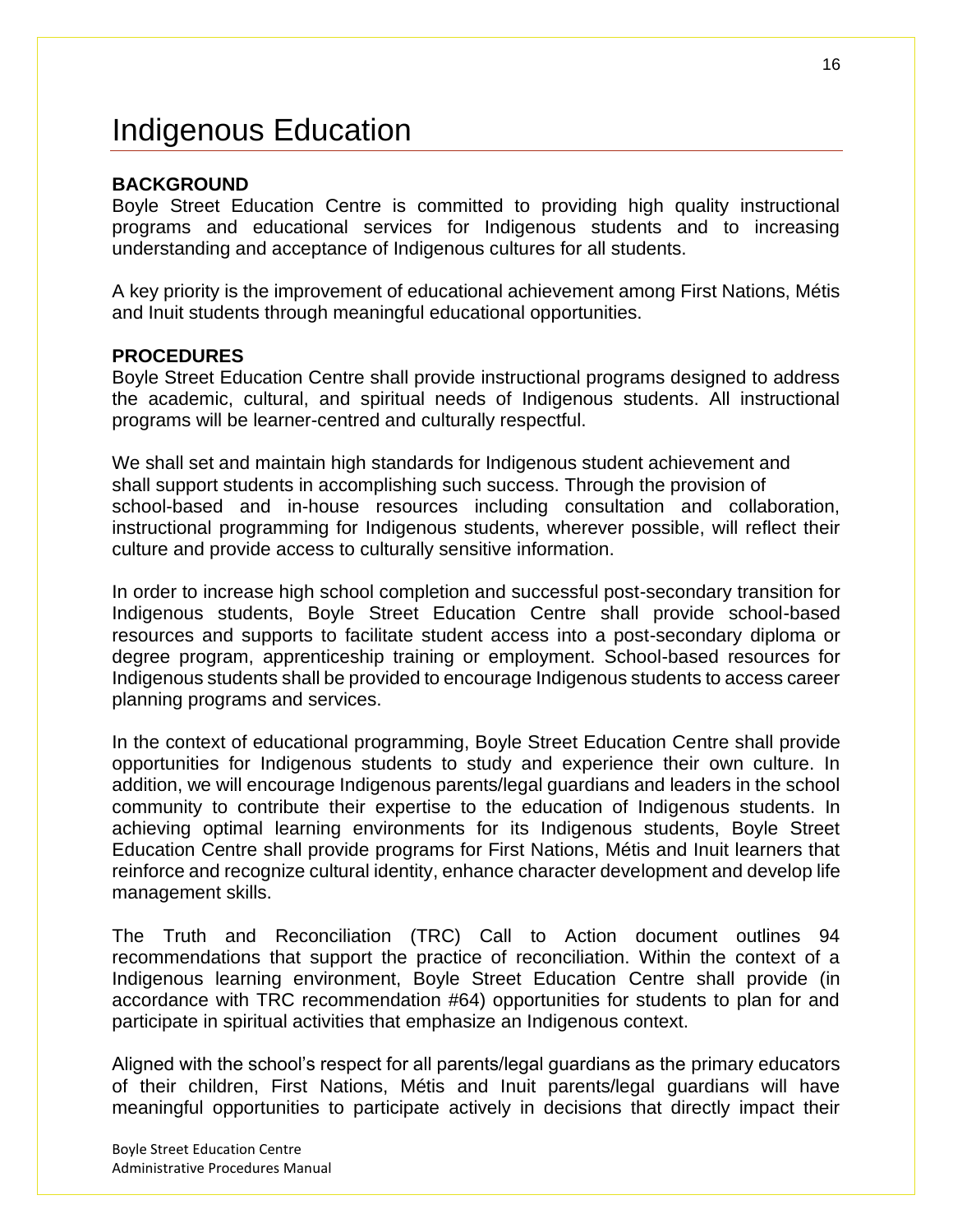children's education. In addition, our Leadership team shall ensure that, as with all students, Indigenous parents/legal guardians are aware of and have easy access to information concerning their children's education.

Consistent with Alberta Education's expectations, and with Boyle Street Education Centre's commitment to quality professional development, teachers, administrators, and support staff shall have access to resources and in-services supportive of best practices related to teaching and learning for Indigenous students.

Boyle Street Education Centre shall bring to its non-Indigenous student population opportunities to develop recognition of and appreciation for traditional and contemporary Indigenous life and the diversity among Indigenous cultures. Included in these opportunities, shall be recognition of and respect for the role of elders and community resource people.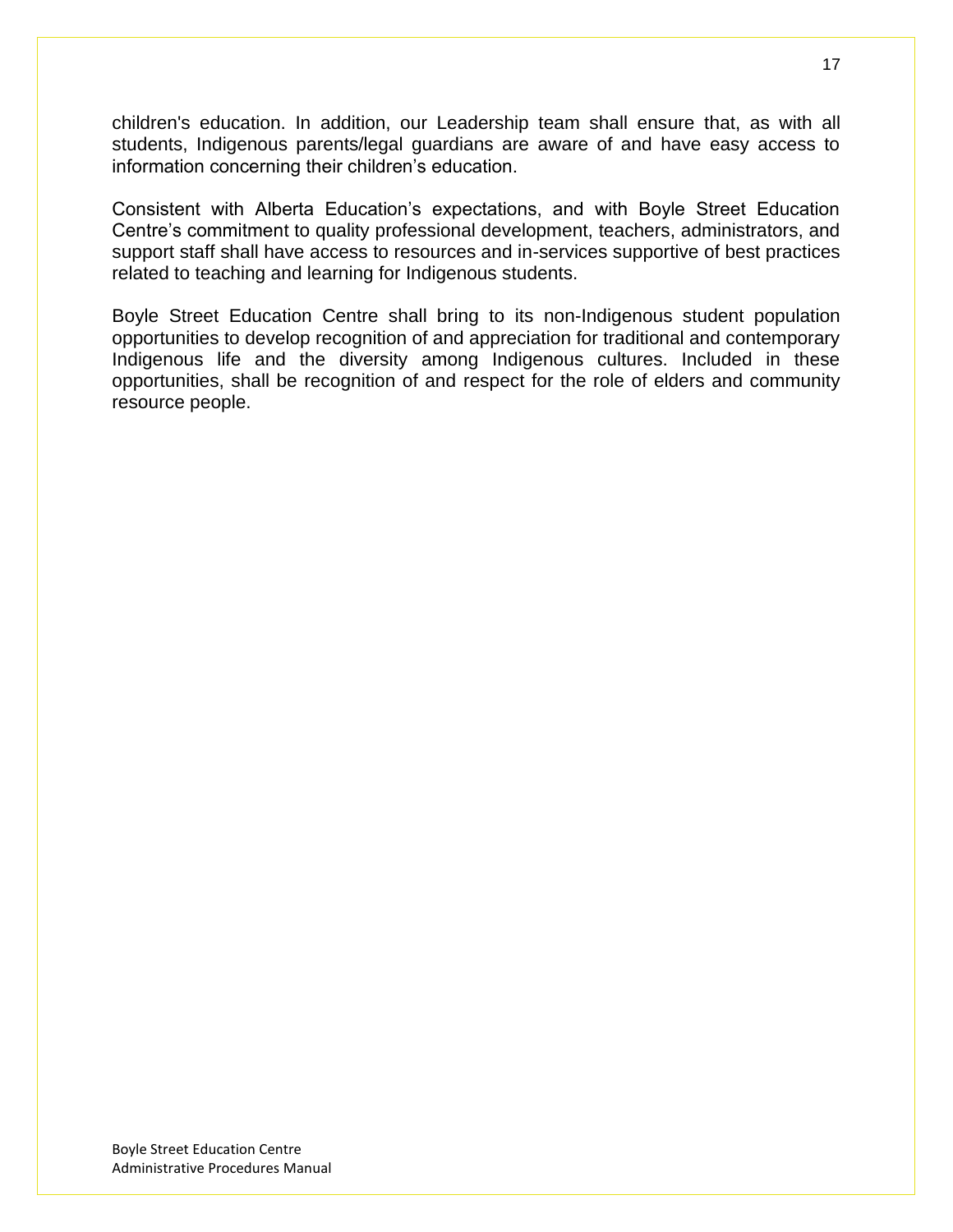# <span id="page-17-0"></span>Smudging/Pipe Ceremonies

## **BACKGROUND**

Boyle Street Education Centre recognizes the spiritual practices of the Indigenous community. Smudging and the use of herbs and tobacco are a part of the Indigenous traditional way of life and are, therefore, permitted in our school, subject to proper safety measures.

Smudging is an Indigenous tradition which involves the burning of sage, sweetgrass, cedar and/or additional substances used for this purpose. A smudge is burned to cleanse the body, mind and spirit of negative thoughts, or negative energy - cleansing both physically and spiritually.

#### **PROCEDURES**

Principals/supervisors must ensure staff understand the associated protocols and importance of smudging and pipe ceremonies as part of the Indigenous traditional way of life.

Smudging and Pipe ceremonies will be in a designated area and will be organized and supervised by Indigenous staff or those designated to fulfil this role.

Any areas designated as smudging areas are to be in a well-ventilated area.

Designated smudging areas must contain a fully charged fire extinguisher.

Staff responsible must be instructed on the use of fire extinguishers.

When smudging ceremonies are completed the materials must be fully extinguished and disposed of in an appropriate manner as follows:

- Smoking or warm smudging materials need to burn out on their own.
- Smudge remnants and matches are to be placed in a tin can and saved.
- Smudge remnants are never to be placed in trash receptacle.

Tobacco is used in pipe ceremonies and only by a pipe carrier. The same safety protocols above are to be followed.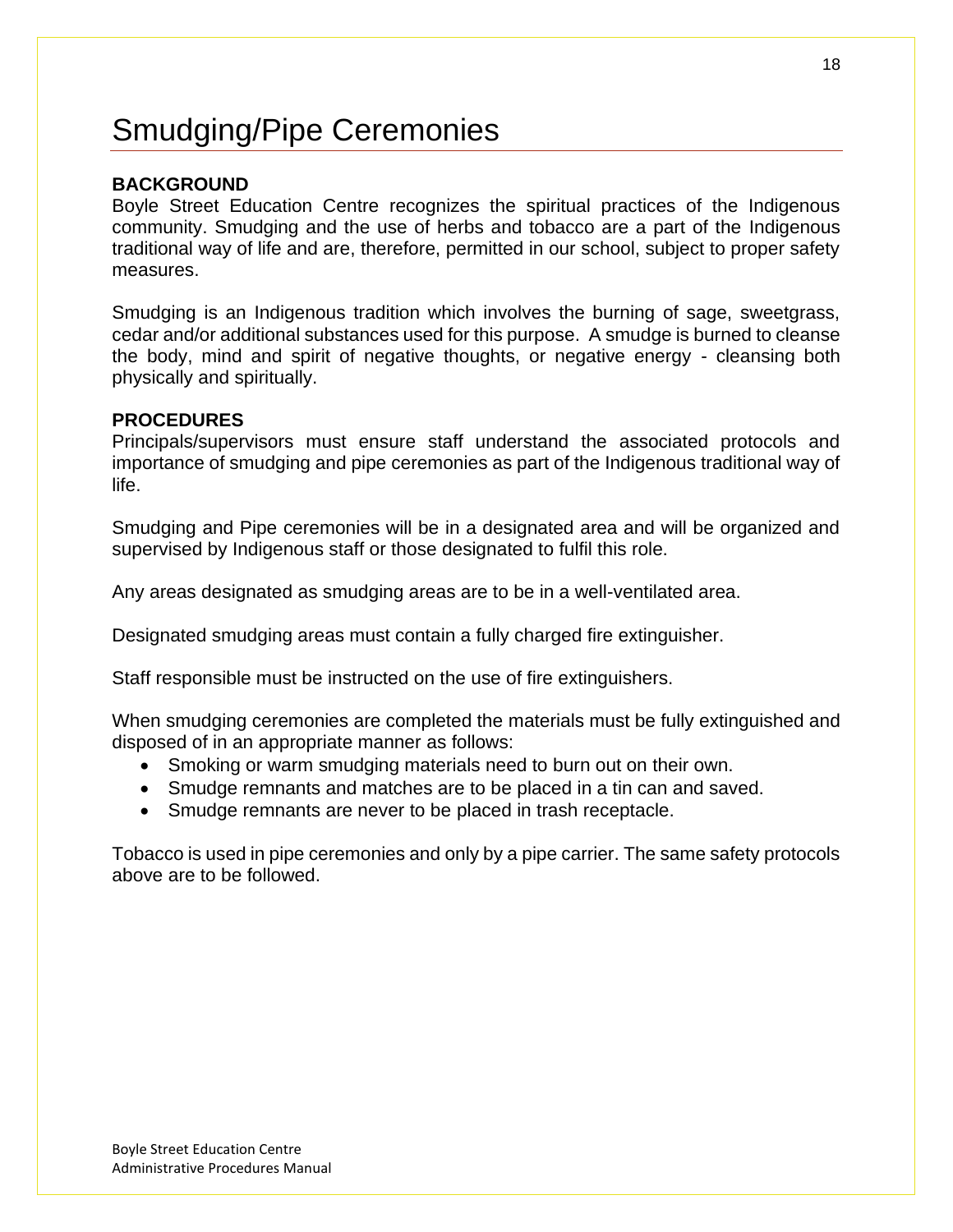# <span id="page-18-0"></span>Emergency School Closures

### **BACKGROUND**

The Superintendent or designate is authorized to temporarily close the school, where an emergency has arisen and presents a danger to students and staff or where classroom conditions become intolerable due to mechanical failure or inclement weather. The Minister of Education may also regulate the temporary closure of schools due to unforeseen circumstances.

#### **PROCEDURES**

If the school has been closed due to inclement weather conditions, students will not be in attendance, but teachers are expected to attend, if feasible.

The Superintendent shall decide to close the school as early as possible to give students and parents as much notice as possible if the closure is due to inclement weather.

Closure announcements shall be made through the school website and other means of social media as early as possible.

The Principal and Teachers shall ensure that students who are not aware that the school has been closed due to inclement weather have access to the school building.

The Principal shall arrange with school staff to supervise students who arrive at school when the school has been closed until arrangements can be made for them to return home safely.

After being informed of a school closure, the Principal and Secretary Treasure will begin a fan-out procedure utilizing texting and phoning to notify the staff.

The Superintendent shall ensure that the Board chair is advised of emergency school closures.

In consultation with the Principal and Secretary-Treasurer, the Superintendent may close a school or a portion of it if classrooms conditions are intolerable or unsafe.

The Superintendent shall take immediate steps to ensure the appropriate corrective action is taken.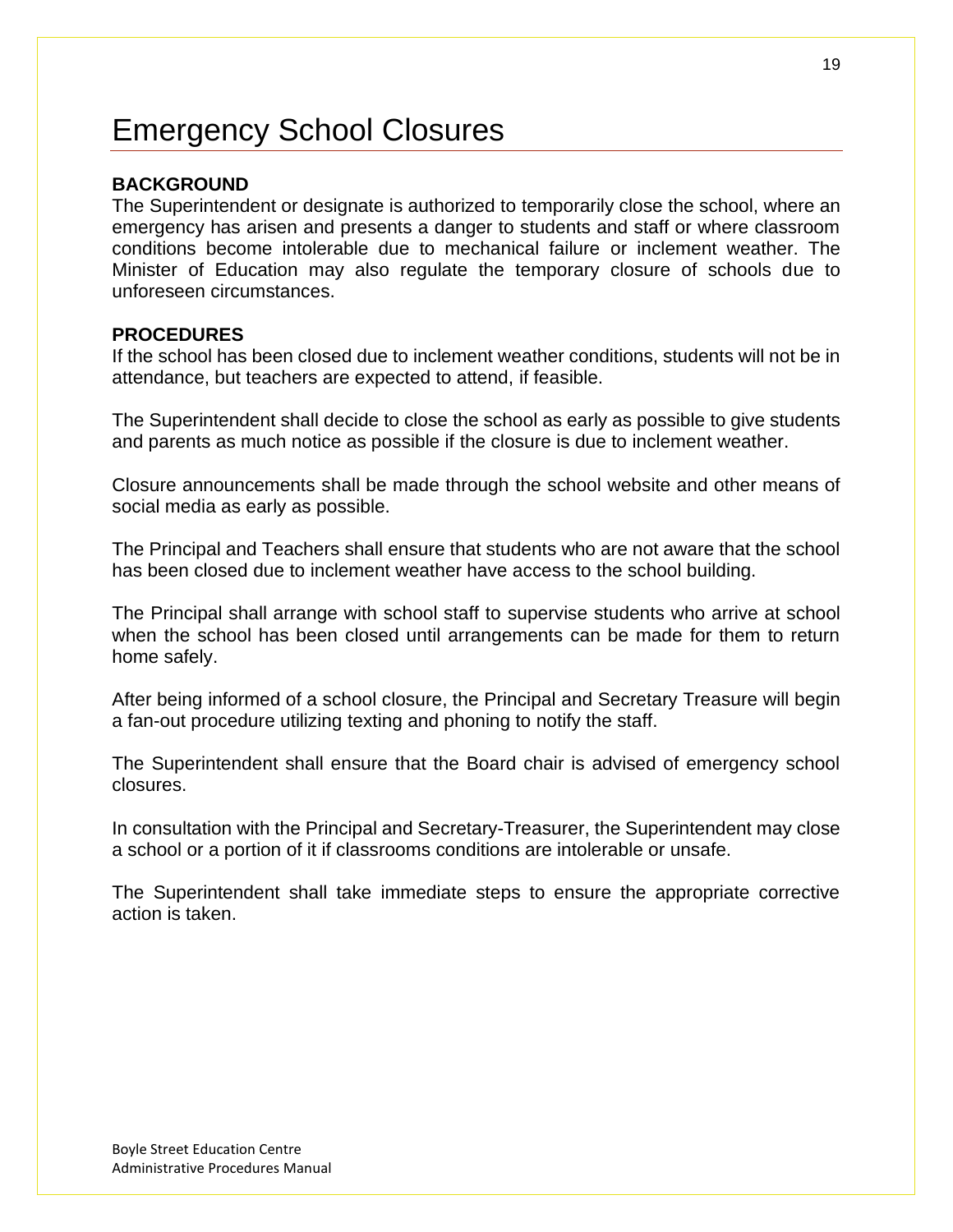# <span id="page-19-0"></span>Communication

## **BACKGROUND**

The Boyle Street Education Centre is committed to the principle of open, two-way communication with its stakeholders. In accordance with this commitment and the current System Assurance Framework from Alberta Education, the Superintendent will establish and maintain an ongoing communications program.

## **PROCEDURES**

Each employee is responsible for encouraging and maintaining effective communication as called for by the scope of his or her respective duties and areas of responsibility.

In particular, as per the prevailing Ministerial Order on Student Learning, teaching staff share the responsibility to work with parents and guardians wherever possible, as they are closest to the students and their learning.

The Boyle Street Education Centre will incorporate strategies that ensure all education stakeholders like the parent/guardian council can participate meaningfully in shaping education directions and initiatives of the Boyle Street Education Centre.

The Boyle Street Education Centre will maintain a unified corporate image in its style, presentation and direction as outlined in the Administrative Procedure - Graphic and Textual Standards for Corporate Identity. This unified approach will serve as the basis of communication activities to be planned and implemented at the school and community levels.

All Boyle Street Education Centre staff are to be familiar with the Boyle Street Education Centre's communications efforts and play a role in building awareness, understanding and support of the Boyle Street Education Centre's goals, objectives, and activities.

The Boyle Street Education Centre will ensure sufficient resources are allocated to permit effective two-way communication with stakeholders.

Regular evaluations will be conducted to assess the effectiveness of the Boyle Street Education Centre's communications to provide directions for continuing improvements.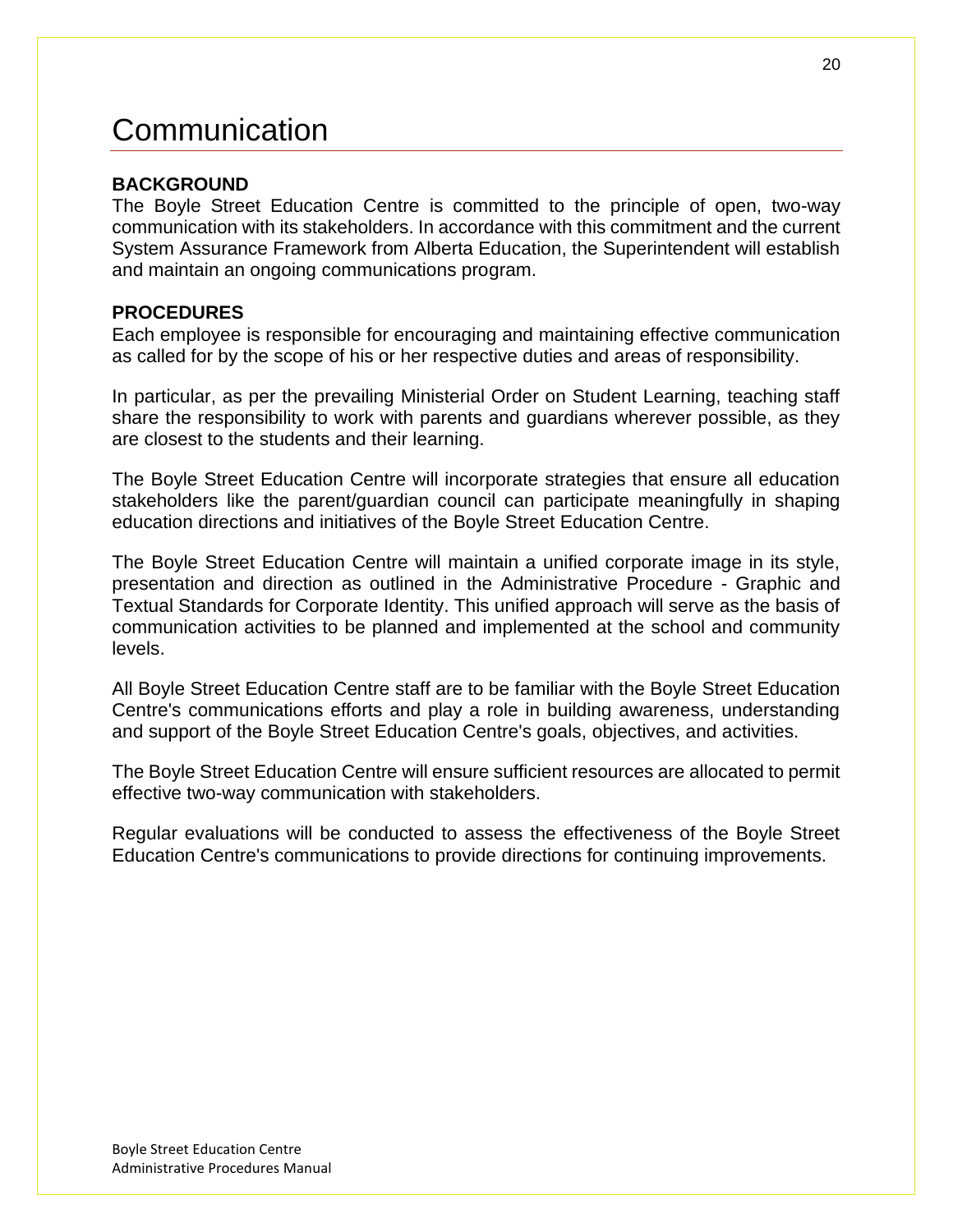# <span id="page-20-0"></span>Channels of Communication

## **BACKGROUND**

It is important for board, administrative staff, teachers, support staff and stakeholders to understand the formal lines of communication within the Boyle Street Education Centre. This facilitates effective resolution of problems and prevents various levels of organization from giving mixed messages or working at cross-purposes.

The Boyle Street Education Centre supports the maintenance of a communication system that maintains open channels and recognizes the following chain of command:

• Staff member > Principal > Superintendent > Board

## **PROCEDURES**

1. Staff members wishing to inform Board members about significant activities and events in the school will normally do so through the Principal and Superintendent.

2. Board of Directors or administrators receiving complaints from parents, groups or community members will respect lines of communication as above.

3. Board of Directors, administrators and staff will respect the established lines of communication associated with the work of Board appointed committees.

4. The Superintendent is responsible for ensuring that staff are aware of and follow established channels of communication.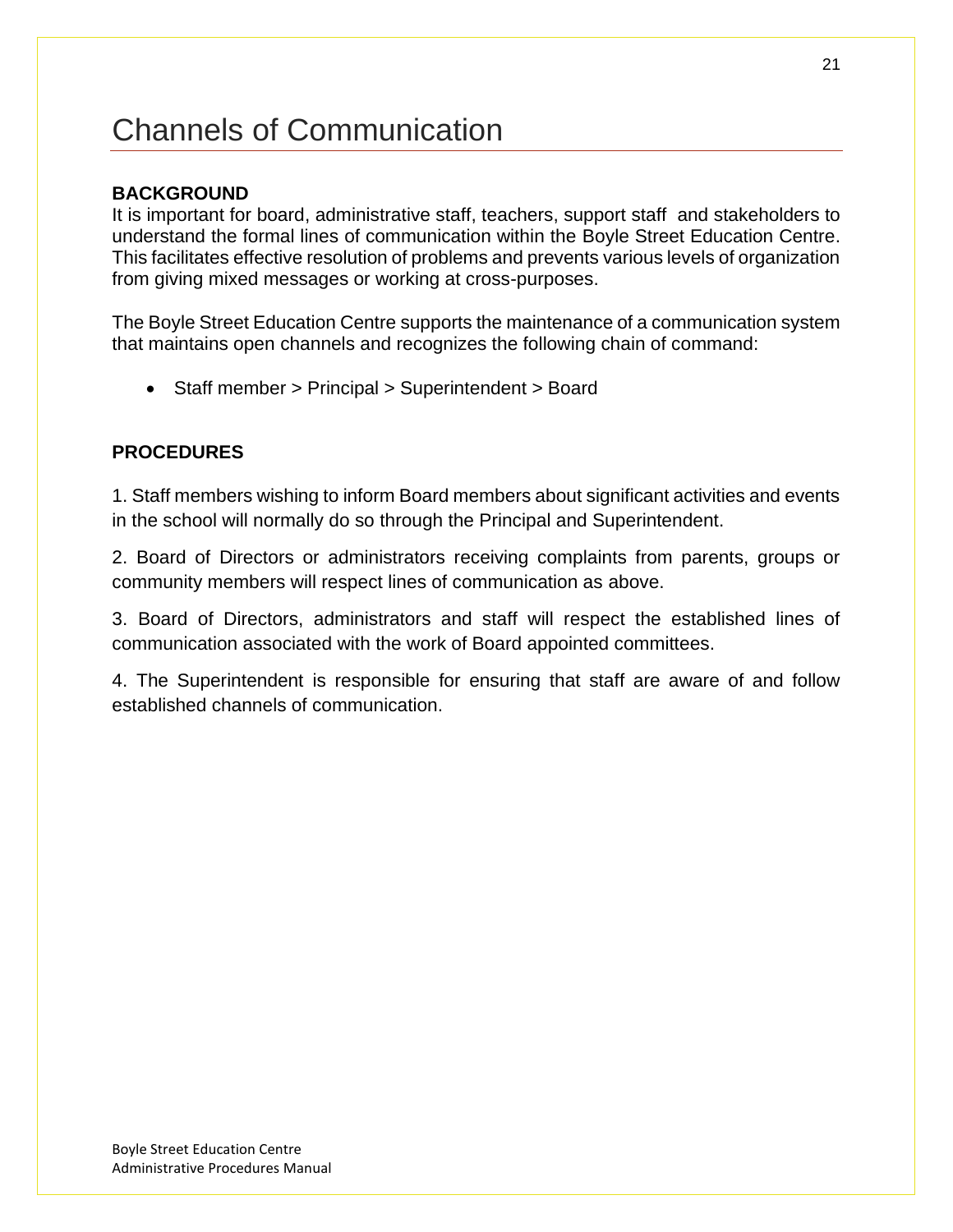# <span id="page-21-0"></span>Graphic and Textual Standards for Corporate Identity

## **BACKGROUND**

It is essential that the Boyle Street Education Centre's visual identity, as presented to the public, is always clear and consistent. Graphical and textual standards regarding the use of the Boyle Street Education Centre's logo and other means of identification are a means of ensuring that identity.

## **PROCEDURES**

The Boyle Street Education Centre logo, including its typestyle, size, and colour, shall appear on all documents generated in schools and departments that are intended for public circulation and on all Boyle Street Education Centre means of communication and other items, including but not limited to: Letterheads, Pamphlets, Newsletters, Public Notices, Advertisements, Calendars, Locally produced videos, Copyrighted publications, Certificates and diplomas, Student Progress Reports, Boyle Street Education Centre websites and Boyle Street Education Centre owned vehicles.

The following elements are to be considered in determining the appropriate use of graphic and textual standards for corporate identity:

- Logo Design: The logo is comprised of three components, including the logo, the colour, and the typestyle. The logo is to be used in its entirety (logo, colour, and typestyle together) for all applications.
- Logo Use: The Boyle Street Education Centre's logo, including typestyle, size, and colour shall not be altered for any purpose unless explicitly approved by the Board. The Boyle Street Education Centre's logo shall not be used on any publication with other organizations, agencies, etc. without the Superintendent's prior written approval.

Under no circumstance shall any staff members use the Boyle Street Education Centre's logo and letterhead to issue any experience or employment letter for a colleague or excolleague. All such requests should be forwarded to the school administration.

The organization's full legal name is Boyle Street Education Centre. The Boyle Street Education Centre authorizes the abbreviated BSEC in lieu of the full legal name. No other abbreviations of the legal name are to be used.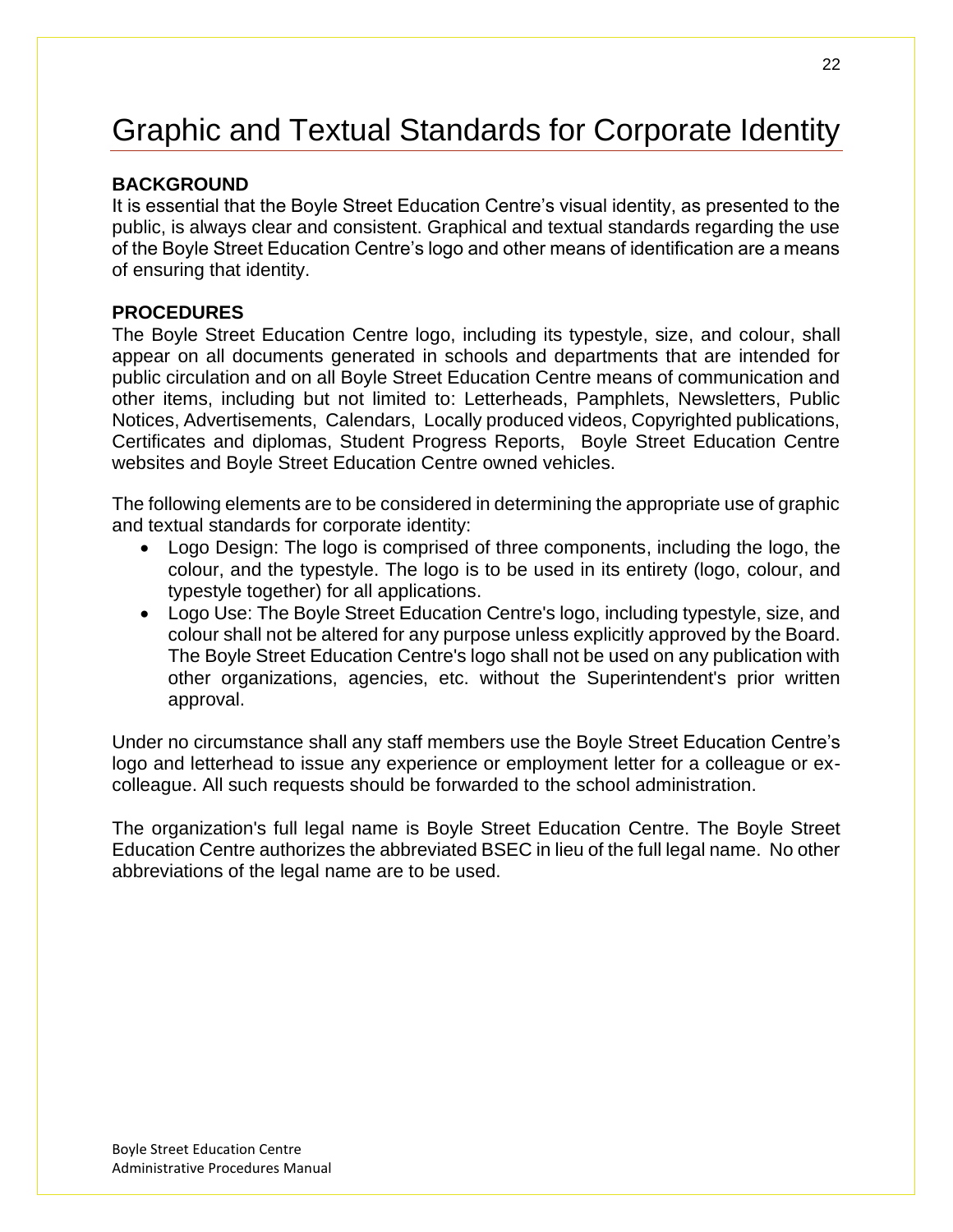# <span id="page-22-0"></span>Advertising Solicitations in Schools

## **BACKGROUND**

Boyle Street Education Centre receives requests each year from external agencies and organizations wanting to disseminate their information or sell their products, programs or services to our students and their families and staff.

Senior School Administration in conjunction with School Administration evaluates solicitations in our school, of informational materials from private, public, and non-profit sources that tend to strengthen the curriculum and benefit students, and on the other hand, to protect students and their families from exploitation by commercial, organizational, and cultural interests.

#### **PROCEDURES**

Facilities, staff, and students of the Boyle Street Education Centre must not be used in any manner to advertise or promote commercial, cultural, political, organizational, or other non-school interests, except when, in the judgement of the Superintendent, special circumstances prevail.

The school's participation at the request of any outside agency or individual in any community, city, provincial or national campaign for any purpose whatsoever will require the express permission of the Superintendent. Initial approval may be given in principle, but the final authorization of any campaign will require that its details are accepted and approved by the Superintendent.

As a support and service to Boyle Street Education Centre, the Superintendent, Principal and Secretary Treasurer and School Administration centrally review materials that agencies would like to distribute to schools through our internal mail system and assesses these materials according to established criteria.

The Principal and Secretary-Treasurer have the authority to use their discretion and have the final say regarding presentations, concerts, etc., providing they are aligned with the mission of the school and the school plan.

Principals have the authority to use their own discretion and have final say regarding presentations, concerts, etc. providing they are aligned with the mission of the school and the school plan.

External groups, agencies and organizations must submit a written request, along with a copy of the actual letter, poster or brochure they wish to distribute to schools, for review and approval. Note the following:

• The request can be sent via email to info@bsec.ab.ca, or via mail to the following address: Boyle Street Education Centre, 10312 105 Street, Edmonton, AB T5J 1E6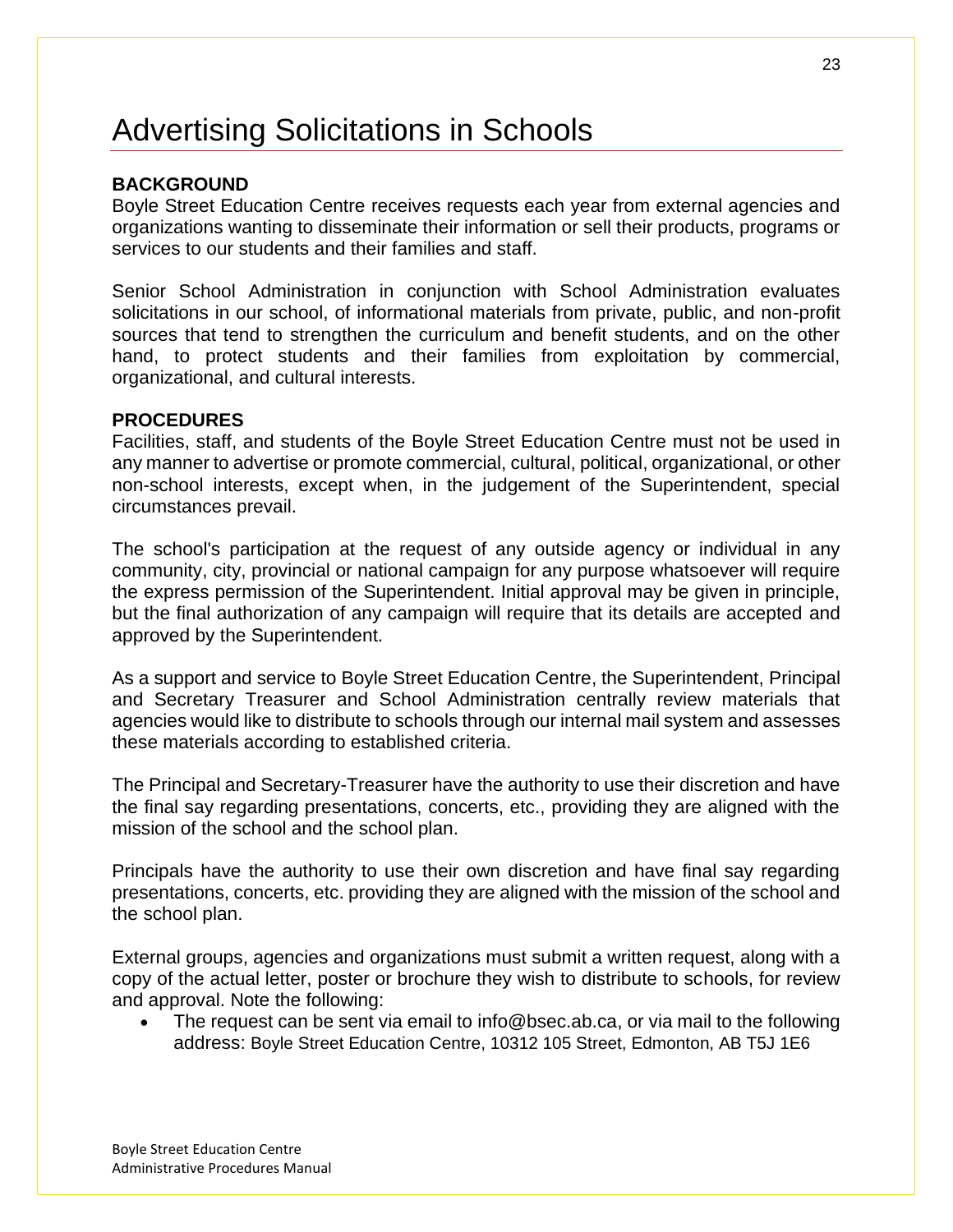- Requests that pertain to curriculum-based information are forwarded to Instructional staff for review and assessment. Once the staff makes a decision, the staff member is then responsible for informing the school administration, who communicates the decision to the organization.
- External agencies are warned that Principals have the authority to use their discretion and have the final say regarding the circulation of any materials or information at the school level. As such, the organization's information or materials may not be circulated, even if approved for distribution by school staff.
- School Administration reserves the right to refuse distribution of approved materials that do not meet third-party mail guidelines.

Materials are assessed according to the following criteria and may be approved for internal distribution if they:

- Are curriculum-related.
- Have an educational focus (learning potential  $\rightarrow$  curriculum fit).
- Have a social value to students, their families or school staff.

Materials not approved include anything that:

- Is contrary to School administrative procedures (e.g., pertaining to field trips, etc.).
- Contains fundraising initiatives, activities, or proposals (e.g., selling items on behalf of another organization, such as selling chocolate bars, etc.).
- Offers or provides coupons or programs which offer something "free" to students but require them to go to a business (outside an educational experience) to redeem the coupon (e.g., restaurants, sports venues, entertainment, etc.).
- Features or includes advertising in which commercial interests predominate or are prominent.
- Is a commercial venture or catalogue.
- Competes with School programs.

Boyle Street Education Centre does not want to appear to endorse certain organizations when there is no way to verify the level of service the organization in question provides or the credibility of the programs they offer.

Boyle Street Education Centre reserves the right to approve opportunities that may fall outside these guidelines if they have an educational focus or curricular fit.

If a request is not approved for internal distribution, then the external agency may be advised: of their option to send their materials directly to the school via Canada Post; and that School fundraising proposals, ideas or initiatives could be considered by the school if sent directly via Canada Post, as school staff may be interested in exploring fundraising options they receive directly.

Questions regarding the general process for approving materials for distribution through internal mail or regarding a decision made about a specific request can be directed to the Principal.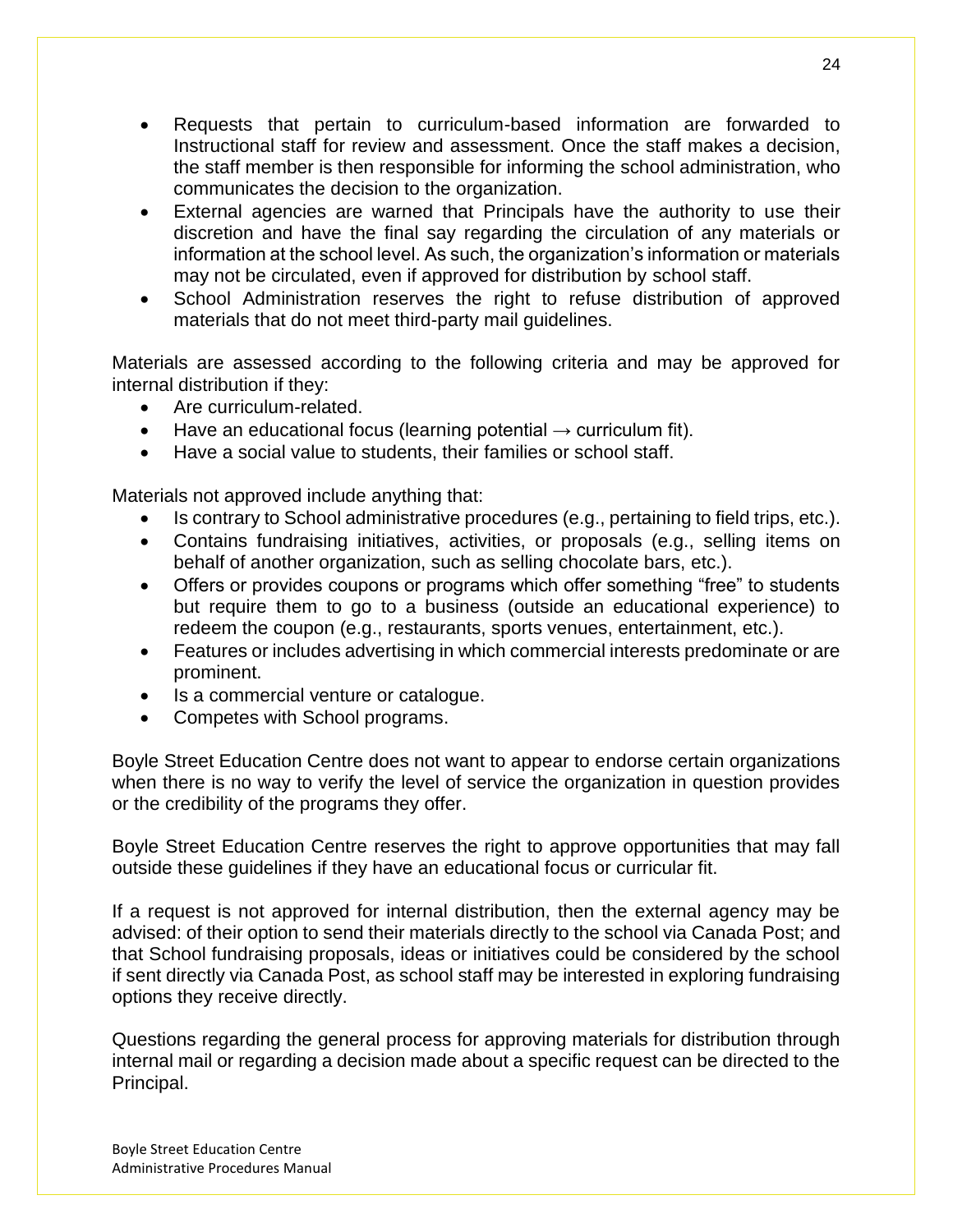# <span id="page-24-0"></span>Election Campaigning and Schools

## **BACKGROUND**

Elections provide an ideal opportunity for students to observe, discuss and engage in the democratic process. According to the Alberta Education Program of Studies, classroom efforts focus on incorporating issues and electoral procedures into learning experiences that help students 'make sense of elections.

Although the Boyle Street Education Centre recognizes the desirability of students having a knowledge of and interest in the election process, it is important that teachers not be seen by students, parents, and others to promote a particular candidate or political party in an election.

### **PROCEDURES**

Student participation in a political campaign may provide them with a direct experience of the process; however, the provincially mandated Program of Studies does not support electioneering as part of the learning process. With this in mind, teachers must refrain from planning this activity.Specifically, the Boyle Street Education Centre prohibits staff and students involving directly in any campaigning during a civic, provincial or federal election.

This Administrative Procedure does not prevent schools from inviting candidates for alderman, municipal councillor, mayor, Member of Legislative Assembly or Member of Parliament to a school-based, all candidates forum. Note the following:

- It is a critical part of the democratic process that all candidates receive an invitation and that the forum occurs only if all candidates have been given the opportunity to participate.
- In planning the forum, clear procedures must be in place to ensure that the event is conducted appropriately and that it does not become a stage for political opportunism.
- Candidates must be made aware of the rules governing the forum, and these rules must be enforced to ensure fairness to all.
- Principals planning political forums must work closely with the School's Instructional staff well in advance of the date planned for the forum to establish and communicate appropriate forum protocols and procedures.

Boyle Street Education Centre teachers are permitted to participate in programs such as those sponsored by Elections Canada that provide schools with resources to conduct a school-based vote during an election.

This Administrative Procedure forbids the use of the school's funds, facilities, or other assets, in a politically partisan way, in support of, or in opposition to, any candidate or party running for elected office.

Election campaigning, of any kind, including the distribution of campaign materials, can have a disruptive effect on the organizational and educational operation of a school. All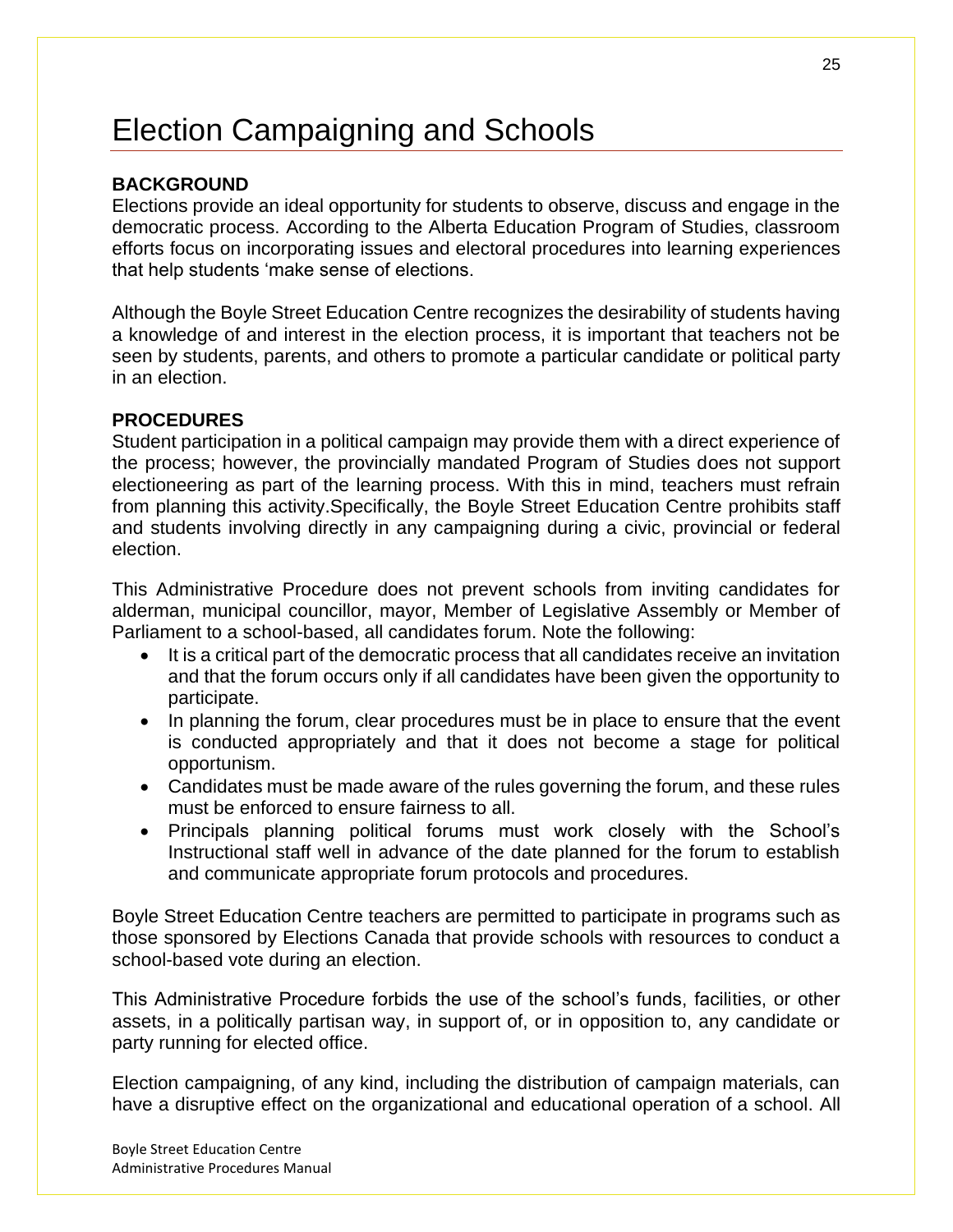campaigning by candidates for school trustee, alderman, municipal councillor, mayor, Member of Legislative Assembly or Member of Parliament in Boyle Street Education Centre is prohibited. The only exception that would be permitted is the case of a school building being used during after-hours to accommodate a forum for candidates.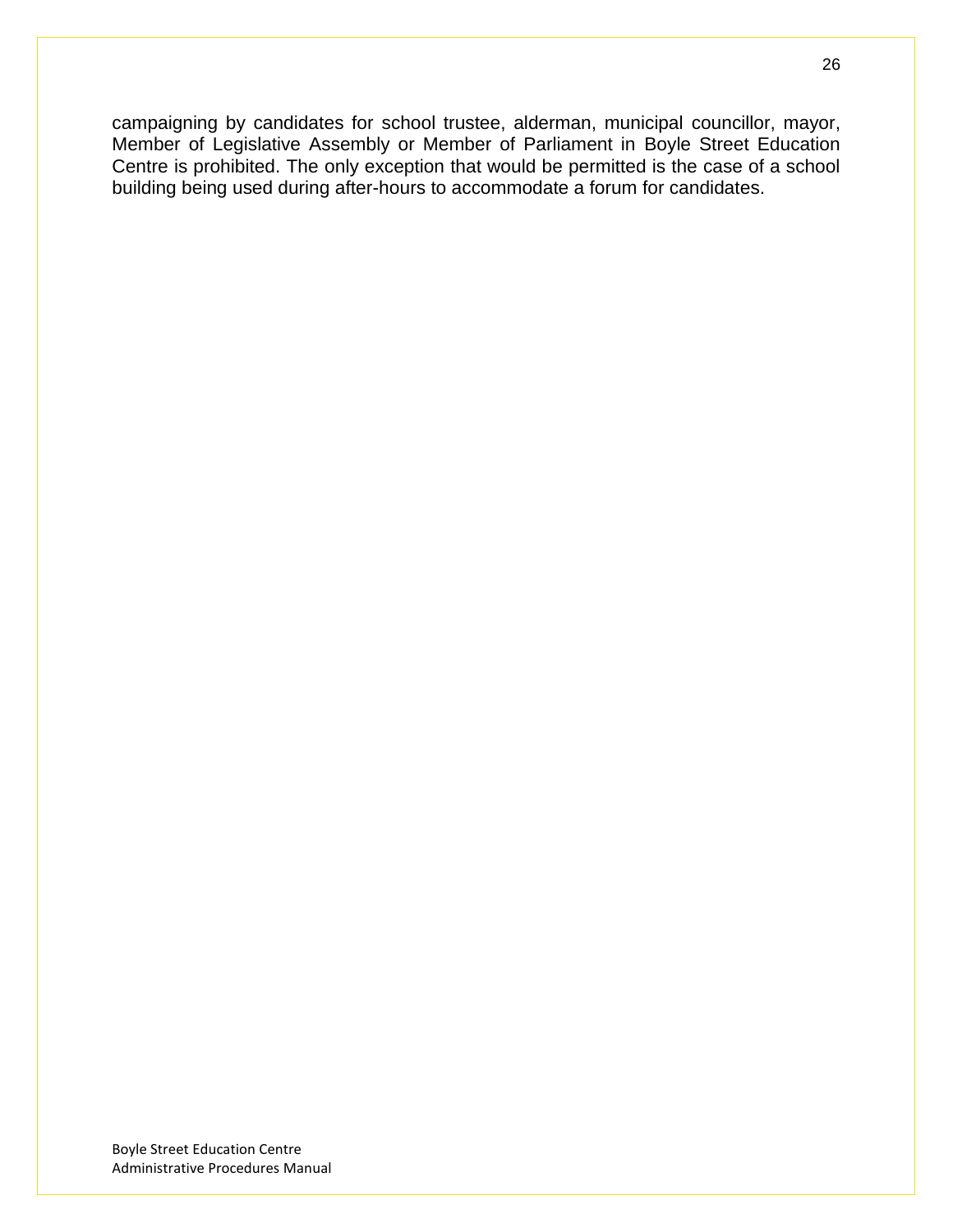# <span id="page-26-0"></span>**Events**

## **BACKGROUND**

Every effort is to be made to have at least one Board of Directors in attendance at significant Boyle Street Education Centre events. It is expected that the school administration will extend an invitation to the Board to attend such events through the Secretary of the Board. In some instances, it is desirable to invite special guests and representatives from other levels of government to participate in significant Boyle Street Education Centre events.

## **PROCEDURES**

All requests for the Board to attend a Boyle Street Education Centre organized event shall be made through the Board Secretary. The contact person is the Secretary to the Board. Note the following:

- The school administration shall notify the Secretary of event details once they are finalized, including the purpose, date, time, location, audience, and other essential information. If a Board of Director is requested to bring greetings or make a presentation, the school administration is to provide information on the desired presentation topic, other speakers and the time allotted for the presentation.
- The Secretary of the Board will notify the appropriate Board of Directors with an RSVP request.
- The Secretary of the Board will confirm Board of Director attendance with the Superintendent and School Administration, providing names and titles of attendees.
- The school administration is to provide details of the finalized event program and any subsequent changes to the program to the Secretary of the Board for confirmed attendees and speakers.

Protocol for invitations to other special guests, including elected officials or dignitaries:

- The school administration or designate is responsible for inviting all special guests. In instances where requests are made from other parties for guests to attend events at the school, the school administration will work with the superintendent to determine the appropriateness of the request.
- The school administration shall notify the Secretary of the Board if an invitation to a special guest has been made or accepted.
- If a special guest is requested to bring greetings or make a presentation, the school administration shall provide information on the desired presentation topic, other speakers and the time allotted for the presentation.

At events organized or sponsored by the Boyle Street Education Centre, it is appropriate to introduce and recognize the Board of Directors before introducing and recognizing other elected officials or dignitaries who may be present. The Master of Ceremonies is to use the following order of introduction of Board of Directors and other dignitaries:

- Board Chair
- Board Vice-Chair

Boyle Street Education Centre Administrative Procedures Manual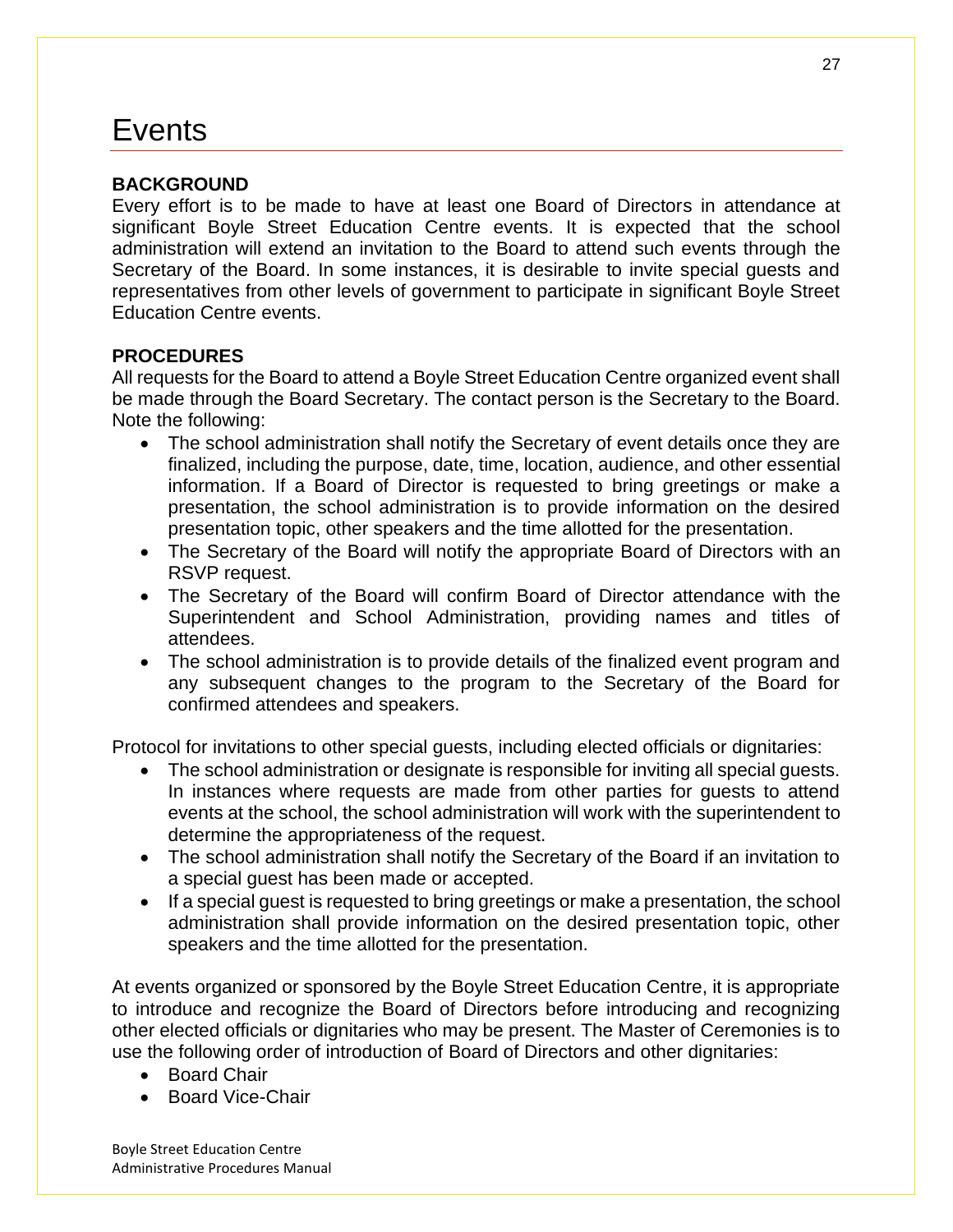- Board of Directors in attendance
- "Greetings" or "Regrets" from the Board of Directors not in attendance
- Superintendent
- Principal, Vice-Principals
- Other elected officials and dignitaries attending (highest to lowest rank):
	- o Members of the Senate representing Alberta
	- o Members of Parliament (Cabinet Ministers first)
	- o Members of the Legislative Assembly of Alberta (Cabinet Ministers first, MLA for the local jurisdiction next, representatives of the sitting government last)
	- o Mayor
	- o Other municipal representatives
	- o Other dignitaries (Board of Directors from other jurisdictions, special guests).

The most appropriate order of speakers will vary based on the type of event, number and nature of speakers, the keynote speaker, or the ceremony to be performed (if any). However, the following speaking order is suggested if a Board of Director is asked to bring greetings to an event sponsored by the Boyle Street Education Centre:

- Introductory remarks by Master of Ceremonies, including recognition of Board of Directors and other dignitaries in attendance.
- Blessing and/or Prayer (as appropriate).
- Remarks from Board Chair, Board Vice-Chair or Board of Directors representing the Board.

Speaking order is as follows. Greetings from the representative of:

- Federal government.
- Provincial government (if more than one MLA is present, the MLA for the local riding speaks first, ministry representative second).
- Municipal government.
- Superintendent or Principal (or both as appropriate).
- Keynote speaker or ceremony.
- Closing remarks by Master of Ceremonies.

In instances where ceremonial presentations or gifts are to be made to students or the school, efforts should be made to include participation from all dignitaries and special guests. In addition, gifts should either be directed to the school itself via the Principal or to each student individually.

Seating is to be arranged so that the most senior dignitary is closest to the podium.

Provision is to be made for Board of Directors and other important guests to be greeted by staff or students

As audience members, dignitaries are to be provided with reserved seating in the front row.

Provision for parking is to be made for Board of Directors and other dignitaries.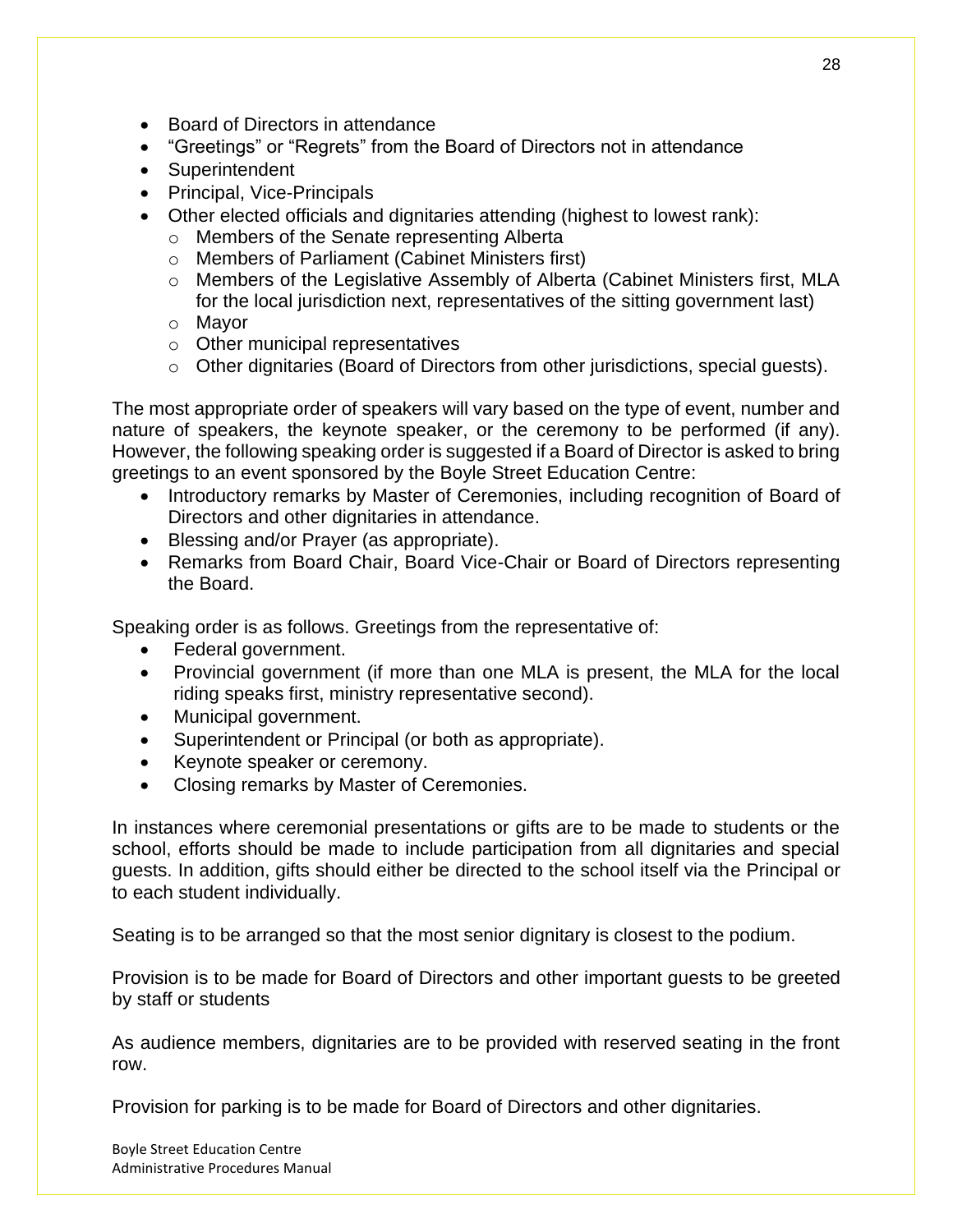## <span id="page-28-0"></span>Identification and Security

### **BACKGROUND**

The Boyle Street Education Centre encourages and welcomes parents, legal guardians and other individuals with legitimate school business to visit and be a part of school events.

In order to protect students and staff from unauthorized persons or illegal activity, one effective procedure is to ensure a safe and caring environment is to limit and control public access to the school, administrative offices and other venues where school activities are occurring.

#### **PROCEDURES**

To protect the safety of students from unauthorized persons or illegal activity, all visitors to the school must report to the school's front desk office immediately upon entry and must, sign a log-in sheet and wear a visible school-issued identification badge.

Signs shall be posted at the entryway in the school building requiring all visitors to report to the school front desk office during school hours. Individuals who fail to comply with this procedure may be questioned, asked to leave, denied further access or referred to the appropriate law enforcement agency and the school placed in lockdown. The Boyle Street Education Centre views these visits as constructive; however, no such visit shall be permitted to interfere with the educational process.

Student visitors from other schools, unless they have a specific reason and prior approval of the administration, shall not be given permission to enter school buildings. This expectation applies to all events, including athletics events, fine arts events, fundraisers, graduations, school council meetings, social activities, special events and special occasions.

In the case of parents, legal guardians, members of the public or students, specific screening and sign-in procedures for a particular event will be developed to put reasonable processes in place to maintain safety and security.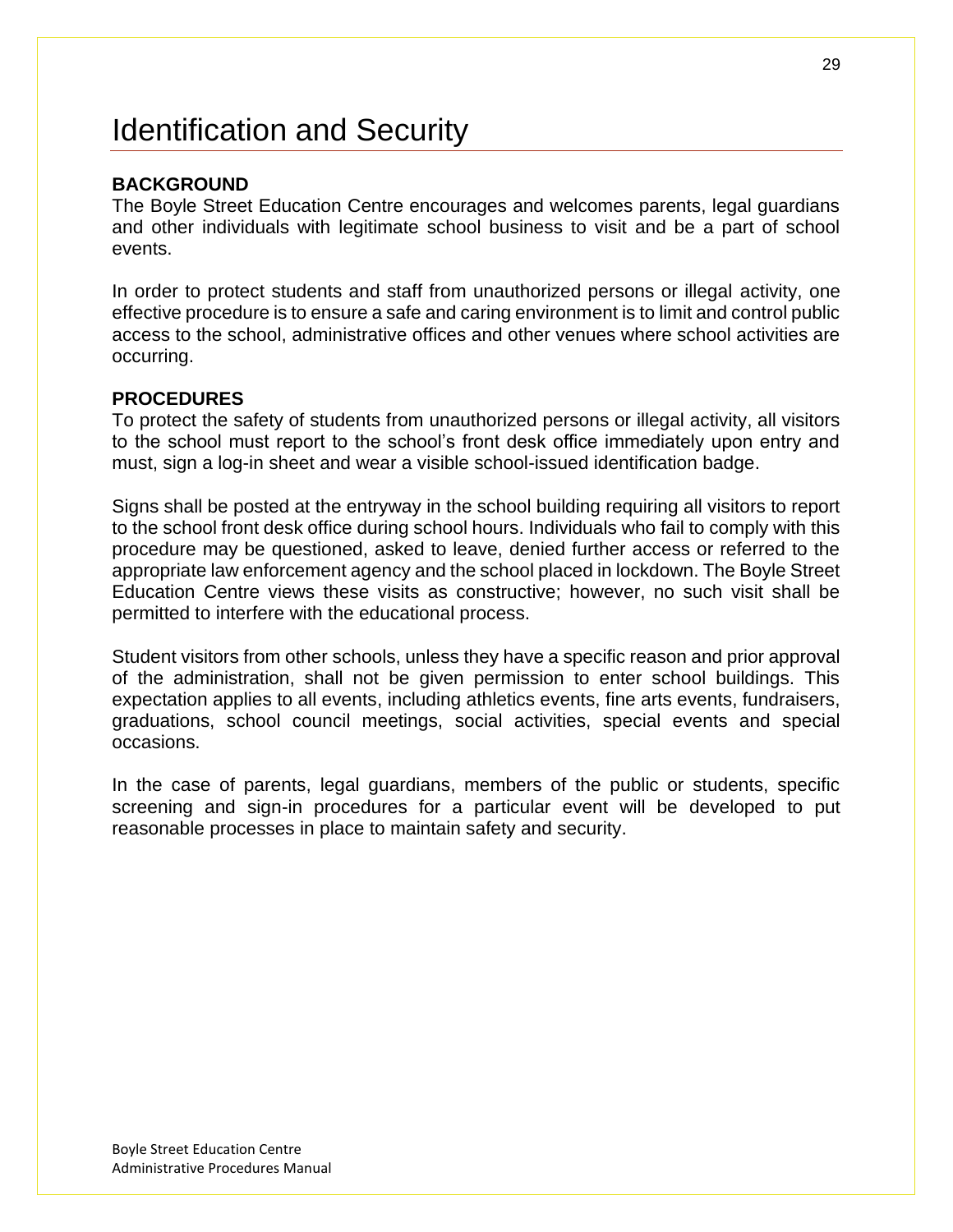# <span id="page-29-0"></span>Political Neutrality and Controversial Issues

### **BACKGROUND**

Alberta Education's Teacher Quality Standard applies to a teacher's stance concerning political neutrality and controversial issues in the classroom. Competency 3 stipulates that a teacher should build their student's critical thinking capacities, including accessing, interpreting, and evaluating information from diverse sources. Competency 4 stipulates teachers should establish, promote, and sustain an inclusive learning environment by fostering equality and respect.

To enact these competencies, Alberta Education's Guide to Education (2019) indicates that when facing controversial issues that involve individuals' values and personal beliefs that may become topics of discussion online, in schools, and in classrooms, teachers must respond sensitively and with respect for multiple perspectives. Teachers, administrators, and school staff are in positions of both authority and trust with students, and it is essential they are politically neutral and respond to controversial issues as per this procedure.

#### **PROCEDURES**

Teachers should develop students' critical thinking skills by sensitively presenting accurate and balanced information on political issues and/or controversial issues while respecting multiple perspectives.

Teachers should represent political issues and/or controversial issues neutrally, avoid expressing personal opinions, and present competing perspectives and the values and beliefs upon which those perspectives are based.

To inspire critical thinking when discussing political issues and/or controversial issues, the information presented should:

- Represent alternative points of view.
- Reflect the requirements of the course as stated in the program of studies.
- Reflect the community in which the school is located but not to the exclusion of provincial, national, and international contexts.
- Consider the age and maturity of the students.

When students express strong opinions on political issues and/or controversial issues, teachers may endeavour to provide reasonable information that effectively represents both positions while adhering to this administrative procedure.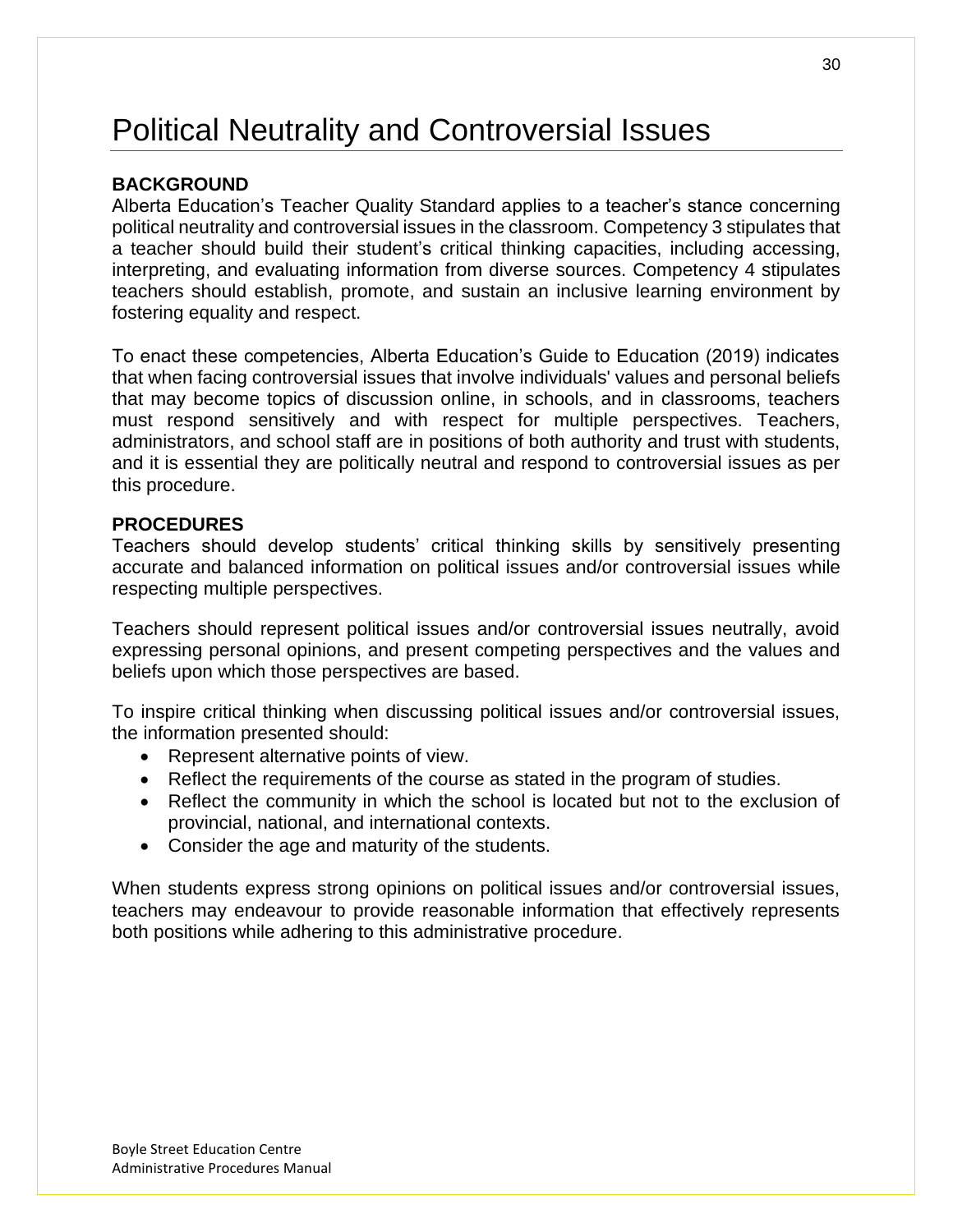# <span id="page-30-0"></span>Occupational Health and Safety

## **BACKGROUND**

Boyle Street Education Centre believes in creating a safe working environment for all parties at the school site and recognizes that this can only be accomplished through a joint responsibility between management and staff. Clear expectations of specific responsibilities are necessary to ensure that everyone is aware of their rights and obligations.

Boyle Street Education Centre is responsible for providing its employees, students, volunteers, contractors, visitors, and others present on Boyle Street Education Centre property with safe working conditions, equipment, and materials. The Boyle Street Education Centre will take all reasonable precautions to provide safe working conditions in accordance with the *Alberta Occupational Health and Safety Act*, *Regulation and Code*, *the Building Standards Branch regulations, the Provincial Fire Commissioner's regulations, the local Fire Department regulations,* Occupational Health and Safety Handbook, administrative procedures and other applicable codes or regulations.

With regards to health and safety, all employees have the following rights:

- Right to refuse unsafe work.
- Right to participate in the workplace health and safety activities through collaboration and the Health and Safety Committee (HSC) and as a worker safety representative,
- Right to know, or the right to be informed about, actual and potential dangers in the workplace.

With regards to health and safety, all employees have the following responsibilities:

- Work safely and protect yourself and others from danger.
- Follow all applicable Alberta OH&S legislation and industry best practice standards.
- Report workplace hazards, near misses, and all incidents.
- Know and follow emergency procedures.
- Use all applicable hazard controls, including PPE (personal protective equipment), as required.
- Participate in the health and safety program initiated by the Boyle Street Education Centre.
- Refrain from causing or participating in harassment or violence.
- Cooperate with and follow the direction of those in leadership pertaining to safety and anyone else exercising a duty imposed by the *Alberta OHS Act*, Regulation or Code.

#### **PROCEDURES**

Boyle Street Education Centre has created and implemented a safety management program in keeping with legislated requirements and industry best practices. This program is outlined in the Occupational Health and Safety Handbook, which outlines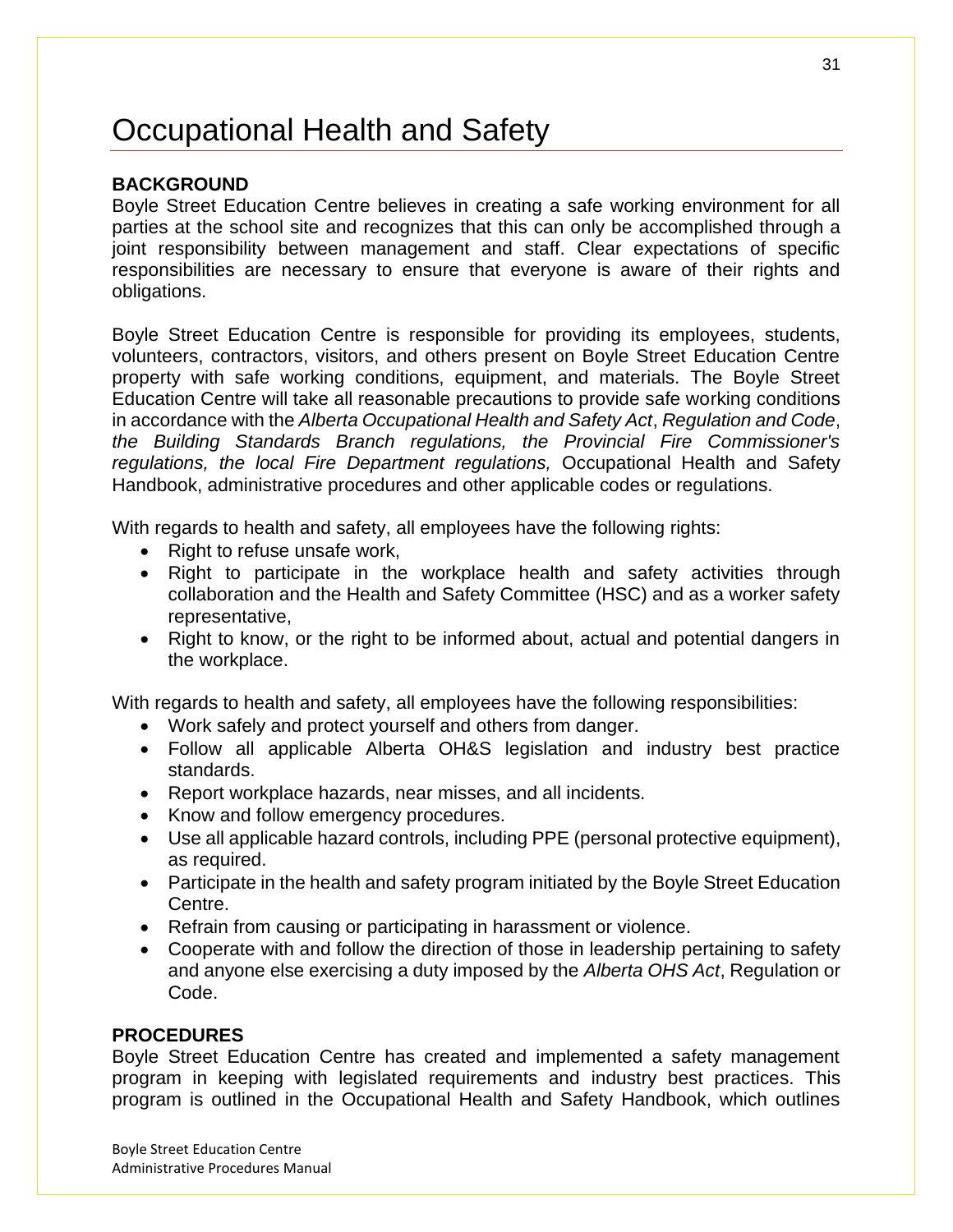different systems and processes that are in place to ensure health and safety. The superintendent ensures the effective administration of health and safety responsibilities required under the *Alberta Occupational Health and Safety Act, Regulation and Code (OHSA)*, with a primary focus on ensuring Boyle Street Education Centre and OHSA safety standards are met within the areas of construction, operations, maintenance, buildings, and grounds. The Occupational Health and Safety Committee and school administration shall also be accountable to provide support, as necessary.

Employee responsibilities within the Boyle Street Education Centre's safety systems are outlined in the handbook. These will be reviewed annually by the staff OHS committee to ensure alignment with current legislation.

These responsibilities are communicated through safety orientations, training and regular communication.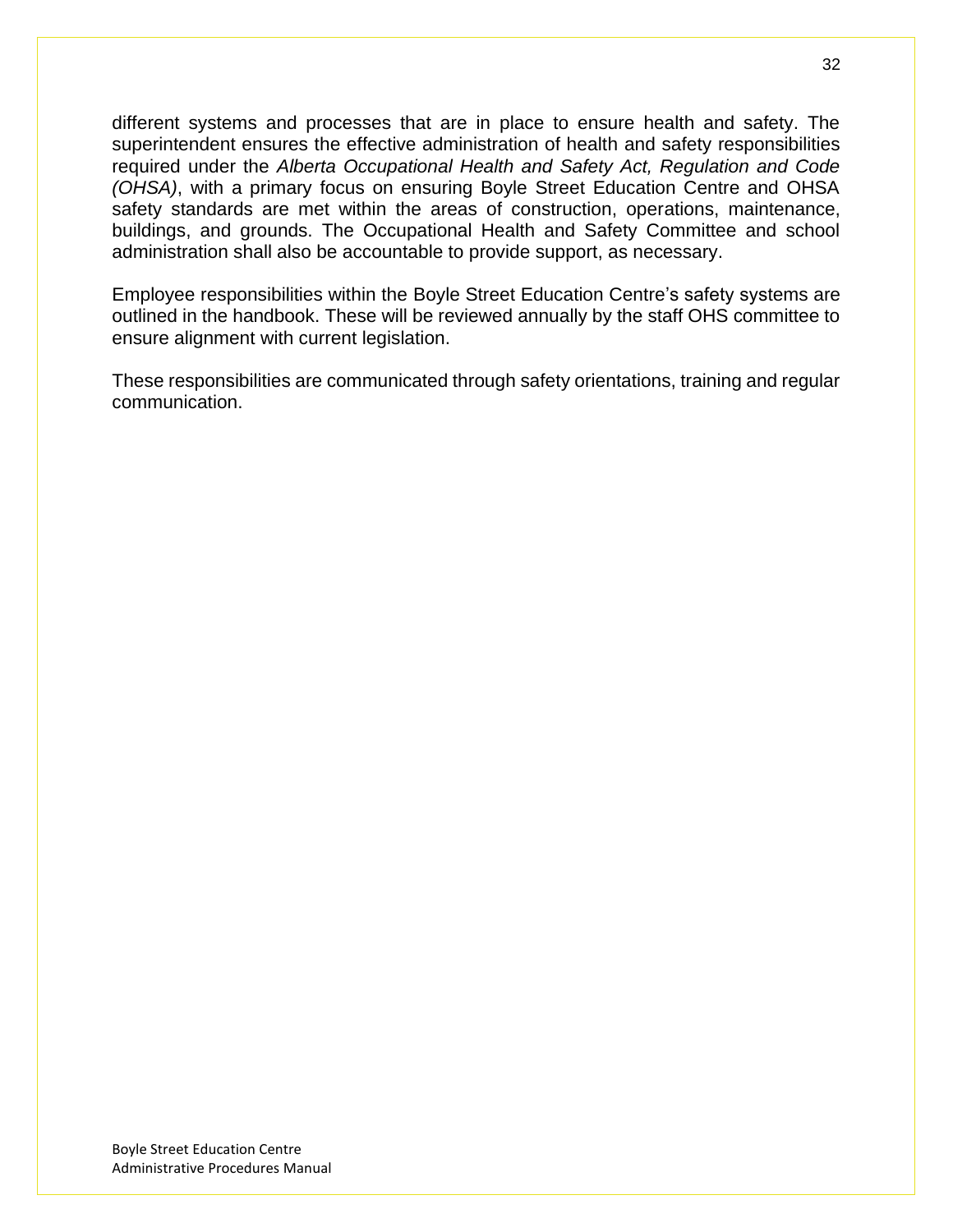## <span id="page-32-0"></span>Pandemic Procedures

#### **BACKGROUND**

During times of widespread pandemic, the Boyle Stree Education Centre is dedicated to providing a safe, healthy, caring and respectful environment for staff, students, parents and the wider school community. Boyle Street Education Centre will be directed by Alberta Health Services and Alberta Education to address issues of safety in the school. The school will adjust our procedures to be in compliance with the information from these two agencies. At times the school may develop procedures that exceed the recommended action.

#### **PROCEDURES**

All school community members will refrain from coming to the school if they have any symptoms of COVID –19.

All school community members will take the self-assessment tool provided by the school to assess their health daily prior to entering the building and will come to school only if they are healthy to do so. Members of the community will utilize all of the tools supplied by the school to assess their well-being prior to coming to school.

Visitors will follow the visitor protocol for entering the building and for engaging with people within the school building. Visitors will not enter the facility if they have symptoms of COVID –19 or if they know that they have been in close contact with anyone who may have a suspected or confirmed case of COVID-19.

Our school is dedicated to supporting our students and staff to be in a safe and supportive environment. While there may be restrictions that we must support, we do so in a compassionate manner, taking into consideration issues that may impact individual decision-making.

As the pandemic rules and regulations change, the school will adopt new strategies and procedures for staff and students to follow. These will be developed with the school OHS committee and senior and school administration. Procedures will be communicated quickly and efficiently through our regular methods of communication.

Our decisions will be made as much as possible in a consensual manner, listening to all points of view.

The school has developed a pandemic hazard assessment, and this will be conducted twice per year.

Our OHS committee will address any identified hazards, and mitigation of the issues will be carried out promptly.

The OHS pandemic response committee is open to membership from our school staff.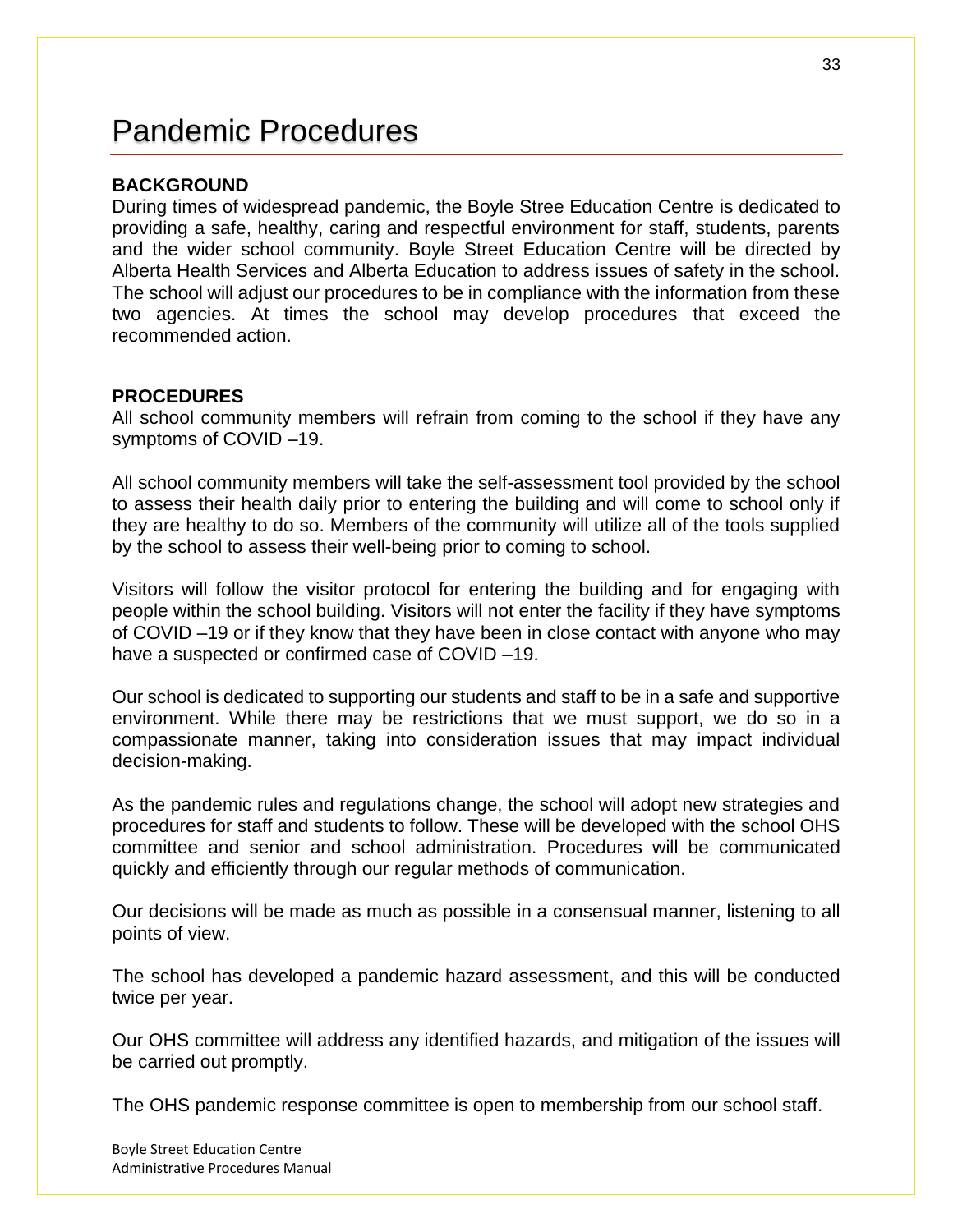# <span id="page-33-0"></span>Notifiable Communicable Diseases

#### **BACKGROUND**

The Boyle Street Education Centre and Alberta Health Services share the responsibility to provide appropriate education and procedures related to the spread of communicable diseases in the school. In fulfilling this responsibility, it is accepted that universal preventive measures undertaken by all staff, students and parents/legal guardians are necessary to prevent serious infectious diseases.

At Boyle Street Education Centre, all students and staff will be treated with dignity and compassion. The school recognizes its responsibility to be protective of individual rights and freedoms in the management of infected students and staff by maintaining confidentiality. Appropriate procedures are critical in ensuring the safety of students and staff when anyone has been identified as having an infectious disease, as determined in consultation with the appropriate health authority.

The school relies on direction and guidance from Alberta Health Services and medical professionals in health-related matters. In addition, staff and administration are expected to consistently follow preventative measures when dealing with the potential transmission of any communicable disease.

"Communicable disease means an illness in humans that is caused by an organism or micro-organism or its toxic products and is transmitted directly or indirectly from an infected person or animal or the environment."

#### **PROCEDURES**

In circumstances where students and staff have communicable diseases, the school will manage the supports, procedures and privacy issues in accordance with the Public Health Act and the Freedom of Information and Protection of Privacy Act (FOIP). Alberta Health Services determines when protection of the individual or the public is required.

In any dispute as to the diagnosis of a disease in respect of which action may be taken under section 29 (1) of the Public Health Act, the Medical Officer of Health's decision as to the diagnosis of the disease is final, subject only to a review by the Chief Medical Officer.

The Public Health Act and FOIP require confidentiality. Health authorities cannot divulge any specific information about individuals with communicable diseases. This same standard of care about privacy applies to school personnel.

If the infected student or staff member does not present a risk to others, there is no need to inform any school authorities. Notifiable communicable diseases are listed in schedules 1, 2, and 3 of the Communicable Disease Regulation of the Public Health Act. All sources of information will follow the reporting requirements as outlined in Alberta Regulation 238/85: Communicable Diseases Regulation.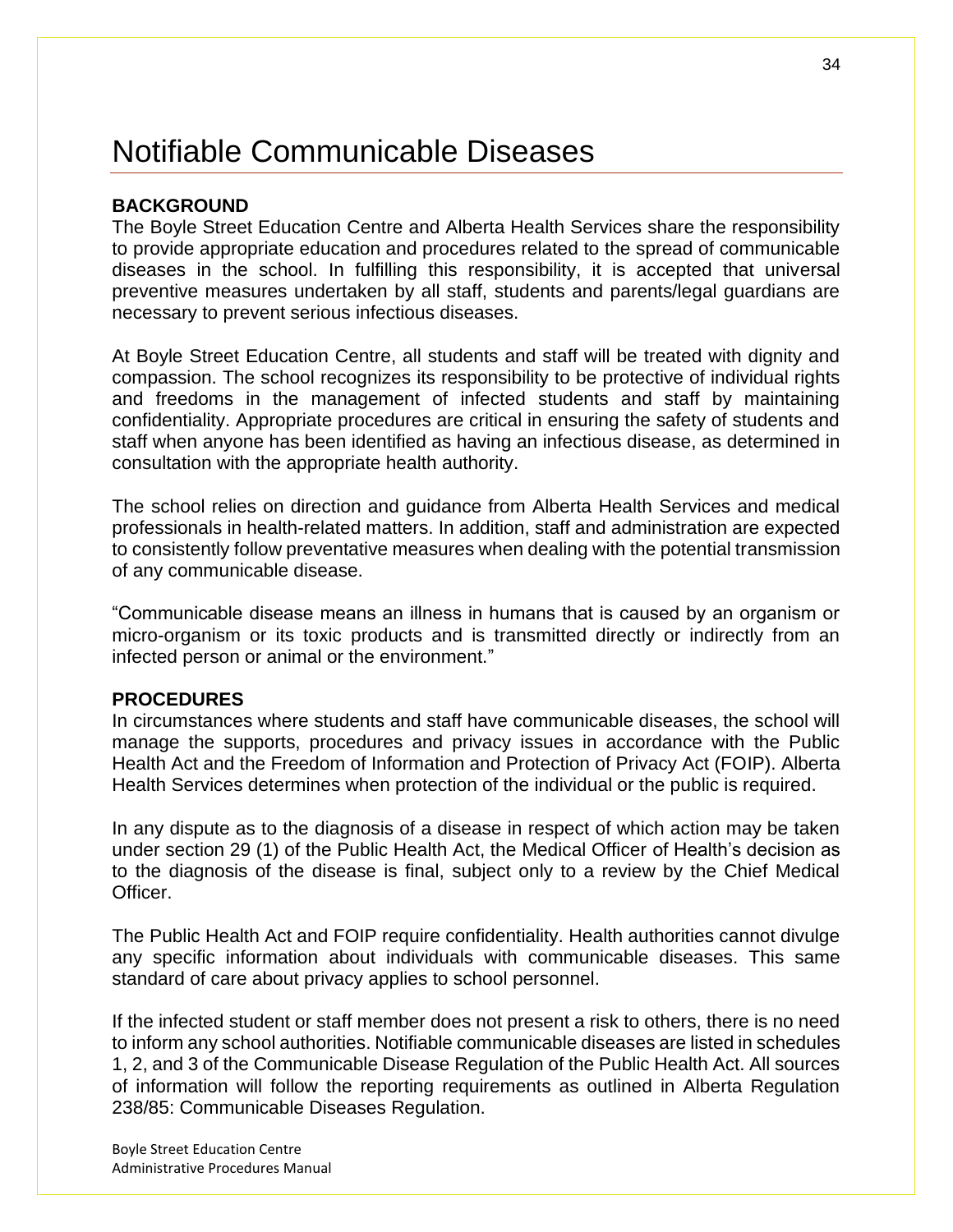Unless the physical condition of the staff or student poses a health risk, the employee may continue to fulfill their duties, and the student may continue to attend classes.

The parents/legal guardians and health professionals will diagnose infectious diseases in most cases. However, when school personnel suspect a student has an infectious disease, they are to inform the Principal, who will then contact the parents/legal guardians and seek medical advice. In cases where knowledge of the child's health status is necessary for proper care procedures, school authorities must be notified by the parents/legal guardians and modifications to the learning environment must be made following the resources available within the school and reasonable expectations for success.

The Principal is responsible for developing a plan with the superintendent and advising staff and parents of students with susceptibility to infectious diseases. When circumstances arise, that might compromise their child's health.

All staff are expected to follow routine hygiene practices and to support students to do the same through curriculum implementation and day-to-day procedures. Because proper handwashing and, in some instances, mask-wearing is significant preventative measures for many infectious diseases, all individuals must play an active role and be responsible for staying healthy and preventing the spread of infection. In addition to washing hands frequently, all students and staff must cover up when coughing or sneezing. Staff are responsible for keeping shared surfaces clean.

When meeting blood or other body fluids, all staff and students must follow universal and precautionary hygienic procedures as outlined in the occupational health and safety manual. School personnel are to be aware of first aid procedures.

Proper equipment, including disposable gloves, must be worn for any direct contact with blood and must be part of first aid kits.

If school personnel or volunteers are exposed to a communicable disease, the Principal or designate will advise the staff member that they have been exposed to a risk of contracting a communicable disease.

School administration is required to complete an Occupational Health and Safety Orientation with all staff at the beginning of each school year and with all new staff as they are hired throughout the school year. It is required all staff sign off that they have attended this orientation.

Boyle Street Education Centre administration will regularly review the procedures regarding communicable diseases to ensure occupational health and safety procedures are kept current.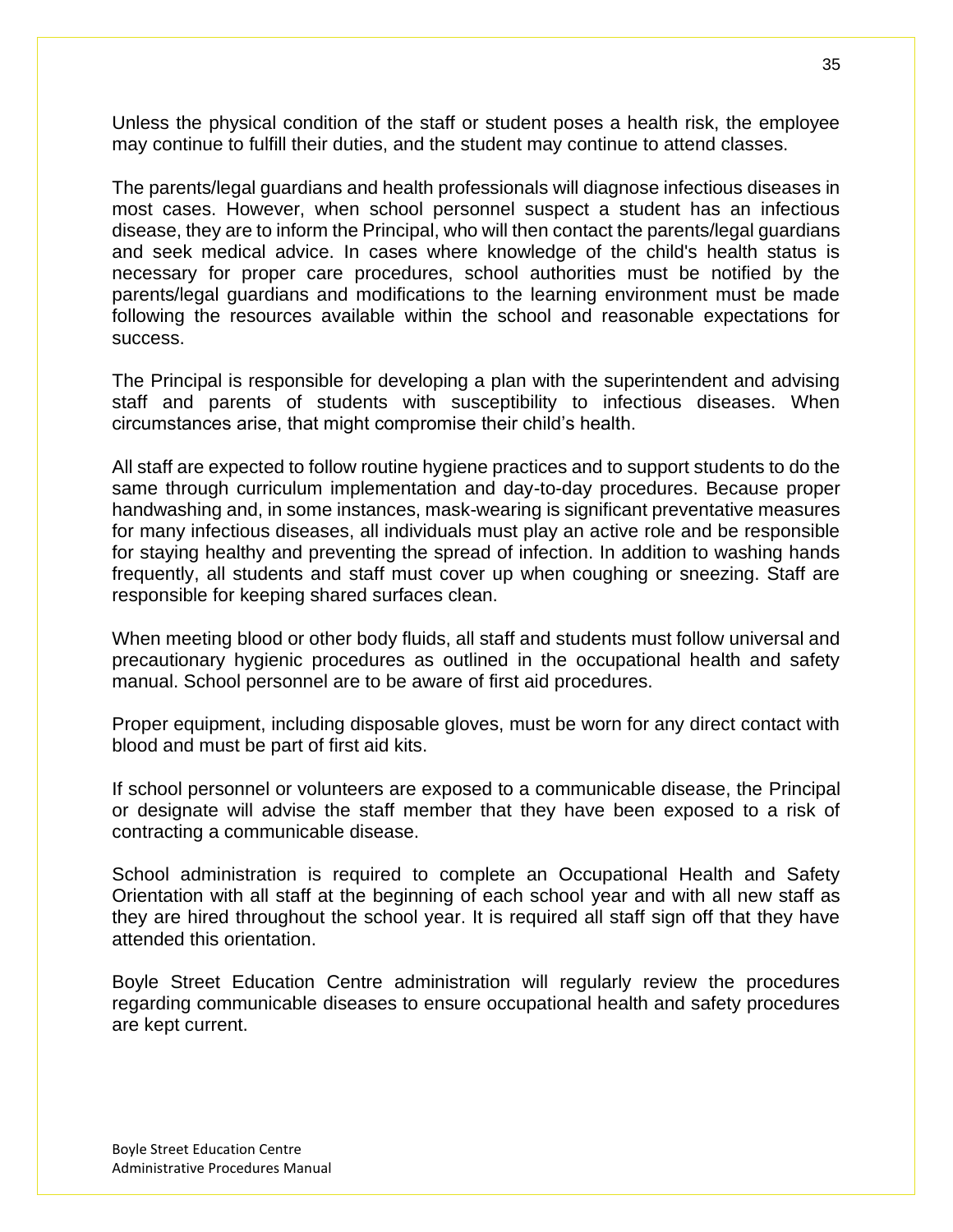The Principal must notify communicable diseases at the regional office of the Alberta Health Services to inform of any human or animal bite if it breaks the skin. An Incident Report Form must be completed.

In cases where staff or students are at risk from the spread of a disease from an infected individual, an appropriate plan for alternate instruction for the infected person must be developed in consultation with the parents/legal guardians and students, where appropriate. The limitations of existing resources within the Boyle Street Education Centre and reasonable expectations must be considered in developing the plan.

Principals must consult with the superintendent to determine if a communicable disease situation is severe enough to warrant an alternative instructional plan.

In the case of students being involved, the Principal must ensure the parents/legal guardians are informed. Principals must follow the step-by-step instructions defined by Alberta Education and Alberta Health Services.

Decisions regarding the type of educational and care settings are based on the student's behaviour, neurological development, and physical condition. These decisions will be made using a cross-disciplinary/cross-sector team approach, including, as appropriate, the child's physician, public health personnel, child and family services, the student's parents/legal guardians and school personnel. In each case, potential risks and benefits to both the infected student and others in the educational setting will be weighed. When appropriate, cross-department consultation with school personnel as well as Alberta Education may be required.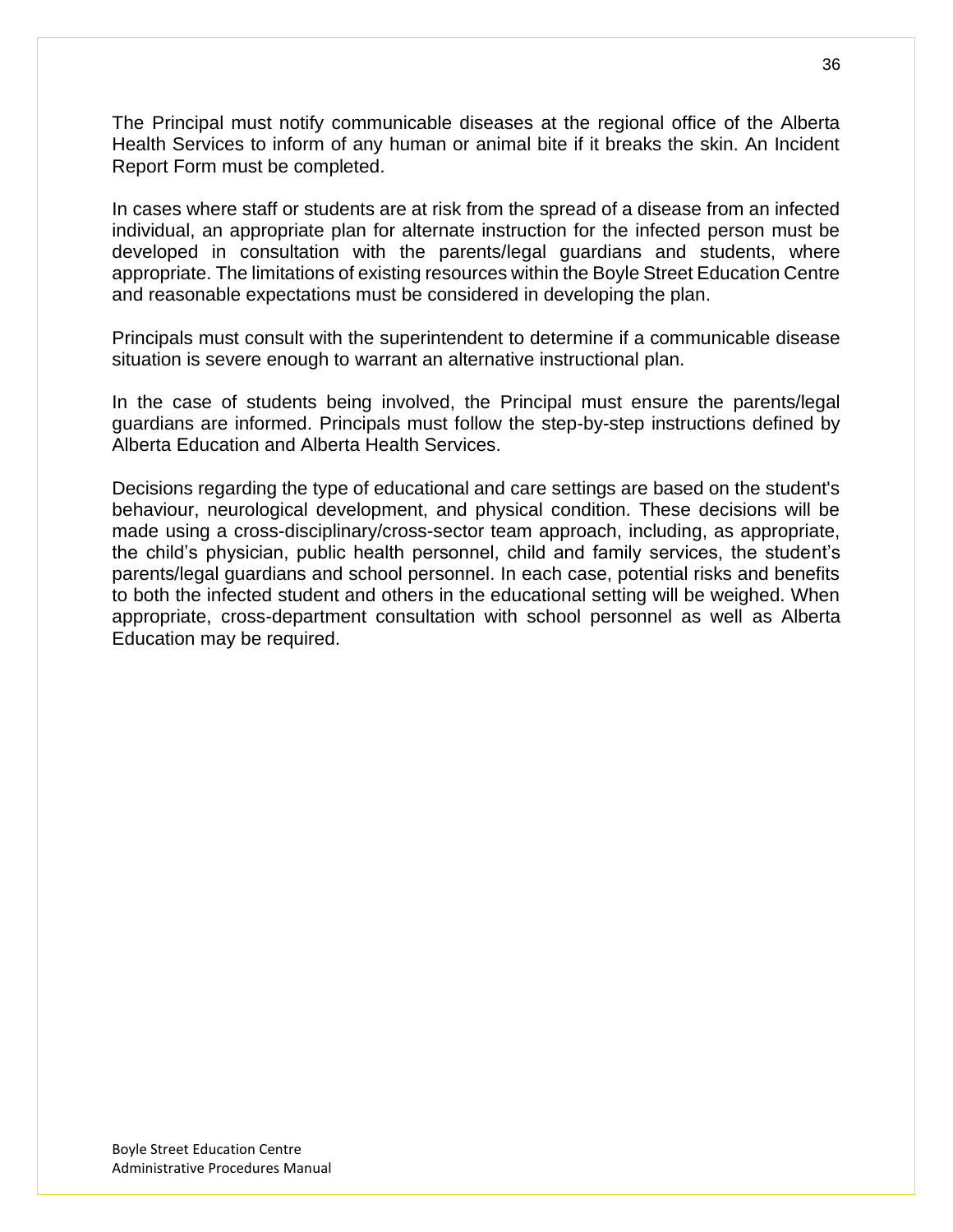# Lice Procedures

### **BACKGROUND**

Boyle Street Education Centre strives to provide a safe environment for both students and staff. To this end, the school has developed a procedure to direct staff if there are lice detected at the school.

Head lice are tiny insects that live close to the scalp, laying and attaching their eggs. Lice can live a month on the head, but they can only survive 1 to 2 days without the warmth of a person's head. They cannot hop or jump. It is common to get lice from direct contact with someone's head. It is not common to get lice from a bed, pillow, couch, or carpet. Getting lice can be inconvenient, but lice are not dangerous, and they do not spread disease or have anything to do with cleanliness.

The first sign of head lice may be an itchy feeling on the scalp, but not everyone has itching, and not all itching means you have lice. A health professional or school staff can check for lice and their eggs (called nits).

To check for lice, use a fine-toothed comb. Part small sections of hair in a place with good light. If you have a magnifying glass, it can help you see the lice and nits in the hair.

Nits look like tiny yellow or white dots attached to the hair, close to the scalp. They are often easier to see than live lice. Nits can look like dandruff. However, you cannot pick them off with your fingernail or brush them away.

Live lice are tan to greyish white. They are about the size of a sesame seed. It may be easiest to find them at the base of the scalp, the bottom of the neck, and behind the ears.

### **PROCEDURES**

The school will purchase lice treatment kits to be able to give to students if necessary.

If a student or staff becomes aware that a person may have lice, they would be directed by a staff person to the Cosmetology teacher for further discussion and inspection.

The Student Services team would identify one female and one male person (depending on availability of staff and who the student would be most comfortable with) who would do an inspection of the person's hair and if it was determined that the symptoms indicated the presence of lice the following would be enacted:

- If the student is in the COS class, a short change in timetable may be needed to remove them from that class during the time of treatment.
- The Student Services team member would inform the Principal and the staff by email that a student had lice in the school.
- The student would be given a treatment for the condition to administer in the home and sent home for the day to address the issue. The student would be encouraged to check other people in their home for lice as they may all be infected. If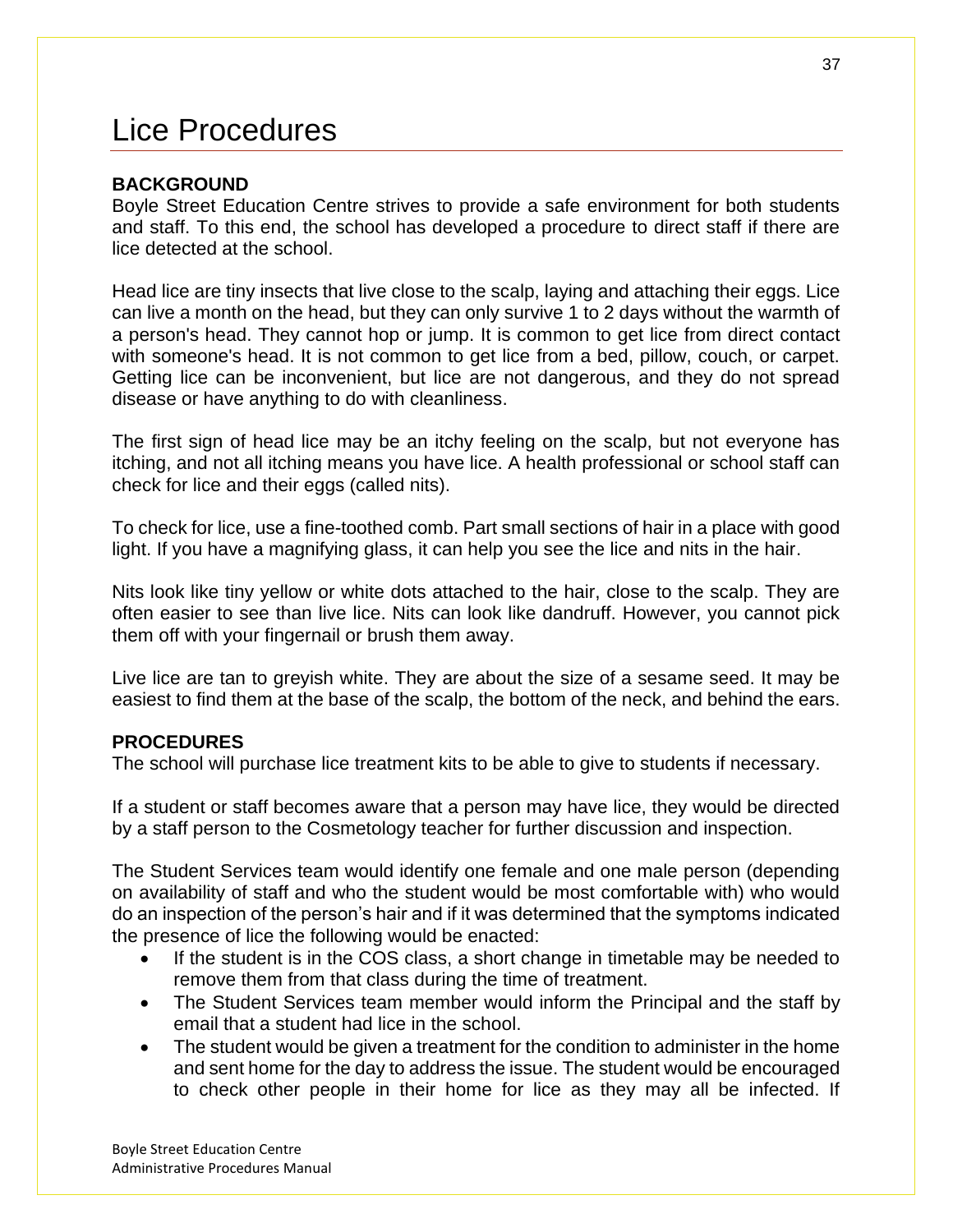necessary, the school could provide additional treatment supplies to the home if they are unable to access these supplies themselves.

- The student would have to stay in the home until all people of the home had been treated and the situation was resolved.
- Upon return to the school, the student's hair would be checked once again by the Student Services team member, and if the situation was resolved, they would return to normal classes.
- Follow-up checking should occur with the student at a one-week interval.
- Depending on the severity of the situation, the Principal may send a letter home to families of students of the school, informing them of an incidence of lice in the school and requesting that parents/guardians be vigilant in checking for lice in their child's hair.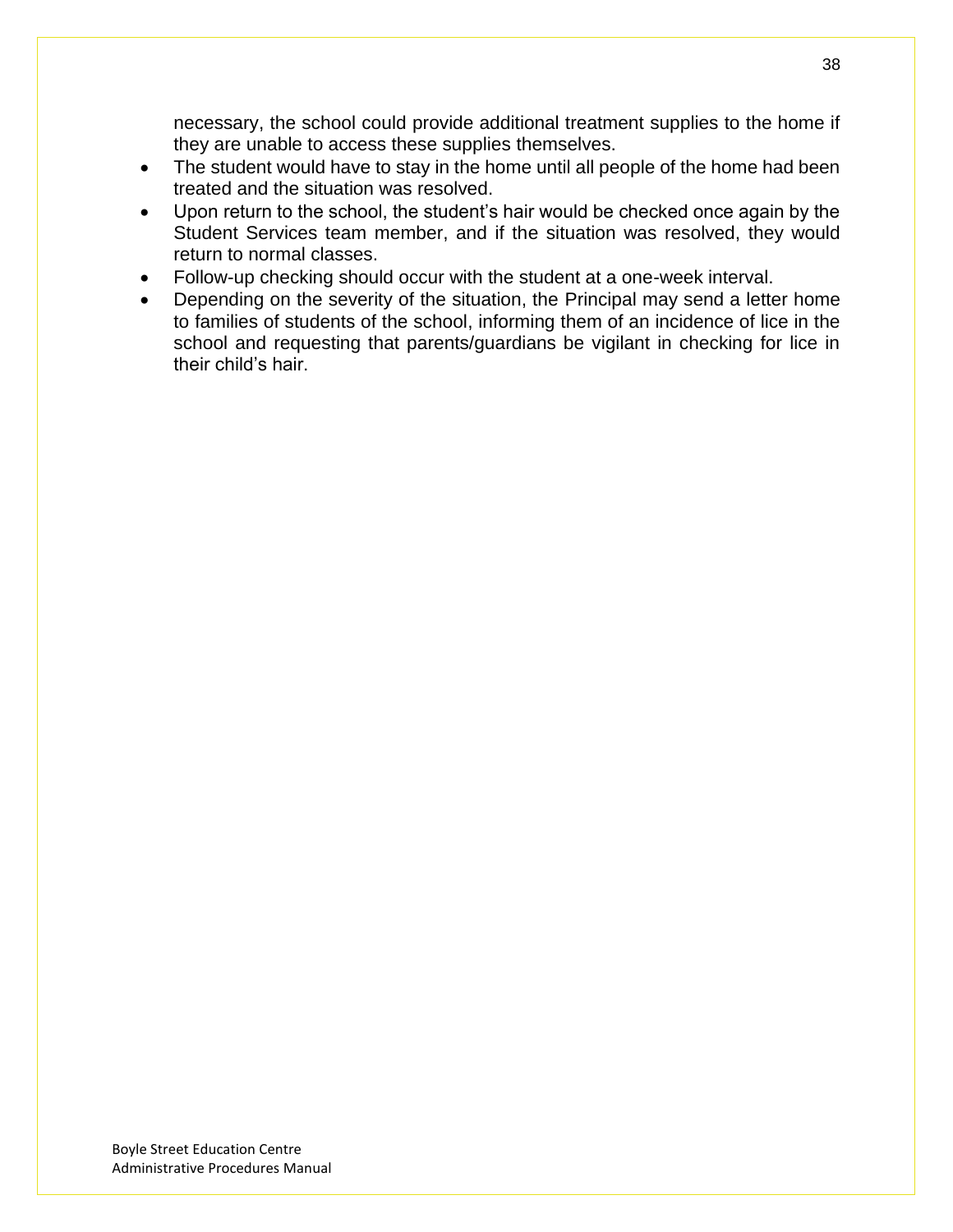# Bed Bug Procedures

## **BACKGROUND**

Boyle Street Education Centre works towards keeping staff and students safe and well informed. The following procedure is intended to guide staff in addressing issues of bed bugs within the school environment or situations that students must address in their homes.

## **PROCEDURES**

Suggested supplies: disposable gloves, trash bags, plastic tarps, sealable plastic storage bins, and masking/adhesive tape to secure and move (if necessary) any infested items such as clothing, backpacks, desks and other equipment.

Designate at least one room/area where potentially infested items can be held temporarily (several days, if necessary). Large items such as desks or equipment can be moved to a storage room. However, you must be able to keep these items isolated to minimize the risk of bed bugs moving and infesting other items in the room. Use sealable clear plastic bins to hold personal items, such as backpacks, books, and clothing. Label the bins or items to prevent people from unknowingly handling these infested items without taking proper precautions.

Initiate a policy of keeping all "Lost and Found" clothing, backpacks, books, etc. in sealable plastic storage bins (rather than in cardboard boxes), preferably in a central location.

Maintain a list of designated school personnel from the OHS committee who need to be immediately aware of a bed bug problem to address the issue and deal with questions from parents, staff, and potentially the news media. This list would include the Principal the OHS Coordinator. It would be useful to have individuals within a school trained to identify bed bugs accurately.

In the event that bed bugs (or what are presumed to be bed bugs) are reported in a school building or on other school property (e.g., school/activity bus), the priorities should be to:

- Address the problem as quickly as possible in order to limit potential spread and to cause minimal disruption to the learning environment.
- Avoid bringing undue attention to any individuals directly involved.
- Verify that the problem is due to bed bugs. Misidentification of bed bugs can cause unnecessary concerns and problems as well as cost money for unnecessary Reports of "bites" or bite-like sensations or marks, should be taken seriously. However, unsubstantiated claims of "being bitten" or even a medical diagnosis of bed bug bites should not be considered sufficiently reliable for declaring that there is actually a bed bug infestation in the school.
- Try to determine the source:
- Where were the bed bugs found in the school (classroom, lockers, office, gym or another facility, or transportation, etc.)?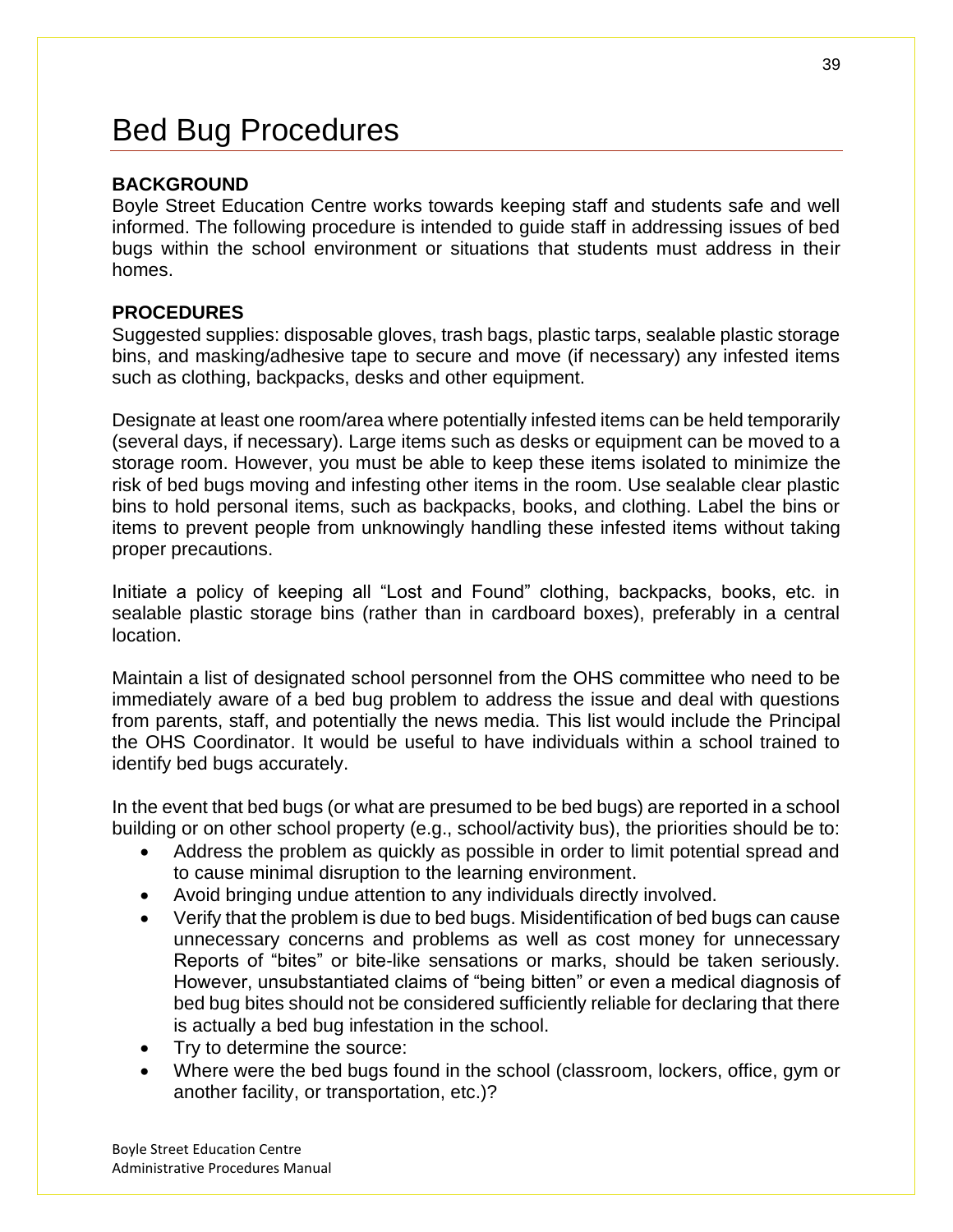- Were they found associated with one person or more than one?
- If more than one person is involved, are those individuals related or have something in common, such as neighbours, classmates, or using the same bus or car to travel to/from school, etc.
- Does the individual (student or staff) have bed bugs at home?
- Determine the extent of any infestation in the school facility.
- Take appropriate corrective measures bearing in mind the safety of all concerned.
- Educate parents and staff as to precautions they need to take to reduce the likelihood of accidentally moving bed bugs between the school and their homes or other places.
- If the affected individual has bed bugs at home, it is critical to address this problem quickly. These situations can be very complicated, particularly if the individual does not have the financial resources to address the problem.
- Engage other community resources such as Alberta Health Services, social service agencies, school health services, etc.

Administrators should make an effort to educate the school community about being proactive and reactive to bed bug problems. Information is available from Alberta Health Services regarding bed bugs, and the school has prepared a PowerPoint presentation on bed bugs which is available on our network.

The school administration should use its discretion in determining who needs to be notified based on the specific circumstances of the problem. However, it is in the best interest of all concerned parties that at least the parent of any child identified as having bed bugs on them (or their personal property) should be made aware of any problem that involves their child and potentially their home.

As with any pest control procedures, bed bug treatments should follow the school's Pest Control protocols. The OHS Coordinator or a designate should contact the school's pest control service.

When bed bugs are found in a school, steps need to be taken as soon as possible to contain and eliminate the problem. The Pest Control service will inform the Principal and/or OHS committee members if the school needs to be vacated due to the use of pesticides to control the bed bugs. The OHS Coordinator should consult with the pest control service to determine what type of treatment will be done and what preparation the school needs to make prior to any further inspection and/or treatment.

If directed, the custodian will use vacuum cleaners to remove bed bugs. HEPA vacuums are the best choice. When finished, place the vacuum cleaner bag into a trash bag before leaving the area and then discard the bag immediately. Never use the vacuum cleaner in an uninfested area without first replacing the bag. Custodial staff need to follow this policy at least until any infestation has been eliminated.

Vinyl or other non-fabric items such as floor mats, desks, and chairs in classrooms can be wiped down with alcohol or a similar product. Make sure that seams, stitching, etc. are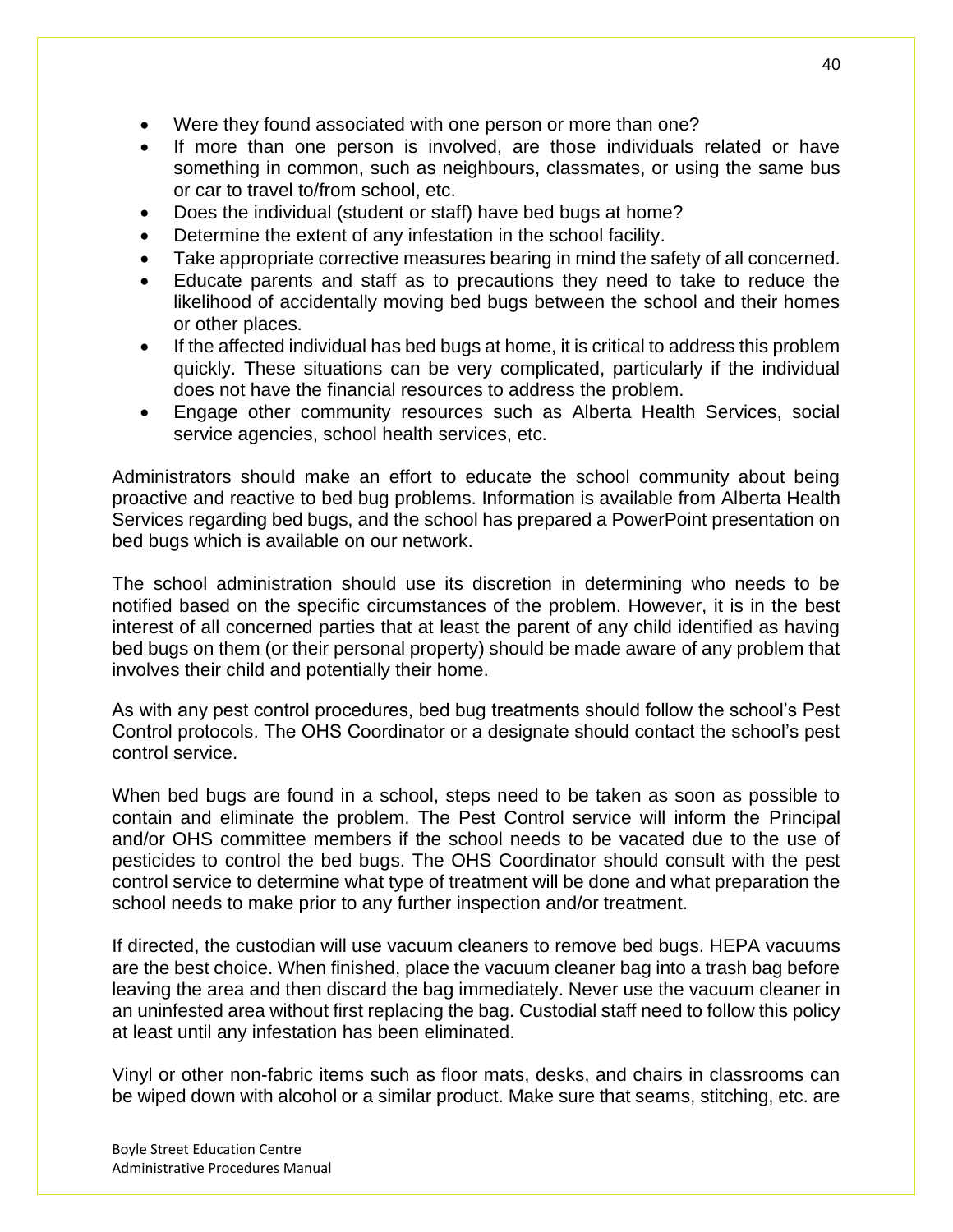inspected and cleaned. Allow surfaces to dry thoroughly before stacking items or allowing students/staff to use them.

Reduce clutter, particularly in storage areas (closets, cubbies, lockers) that will impede any further inspection and/or planned treatment.

Remove (preferably) or cover any food items from areas that may be exposed to pesticides during an application.

Ensure that the athletes' equipment (helmets, skates, etc.) are not exposed to pesticides in the gym. These items can be disinfected with alcohol or another appropriate product.

Only essential employees should remain in affected areas during any treatment. Follow all label precautions regarding personal protective equipment and/or restrictions or requirements concerning re-entry to the rooms and cleaning any potentially contaminated surfaces.

Given bed bugs' life cycle and behaviour, post-treatment evaluation of your program's success is essential. The isolation-containment procedures outlined above need to continue until you are certain that the bed bug infestation has been eliminated. For that reason, repeated weekly (minimum) inspections and monitoring are important. We recommend monitoring the sites in question for at least two months following treatment.

When a bed bug problem continues despite treatment, you need to look at possible reasons and take steps to correct the current problem and prevent another failure.

Currently, there are no recommended preventive pesticide treatments for bed bugs. Given the size and diverse environmental conditions in a typical school, such preventive treatments are not effective or economically sound. Even after bed bugs are eliminated, there will always be the possibility of a re-infestation from another source. Educating your key audiences (parents, students, teachers and staff) is essential to minimize the likelihood of a new infestation and improve cooperation in remedying any problems that arise in the future. Note the following:

- Reduce the clutter in all classrooms, offices, and storage areas.
- Be careful with bringing used items into classrooms and offices. This includes furniture, carpets, books, cardboard boxes and particularly items that are purchased at yard sales or online.
- Inspect any items carefully before they are allowed into a classroom.
- Remind teachers and staff to be observant of students. Check your classrooms daily for signs of bed bugs, particularly around desks or other student activity areas, including where they may store personal items. Remember – "bites" are not necessarily signs of bed bug activity, but they signal that we need to be observant.
- Report anything suspicious (that looks like a bed bug or signs of bed bug activity) to your OHS Coordinator as soon as possible. The sooner a problem is investigated, the less likely it will become serious.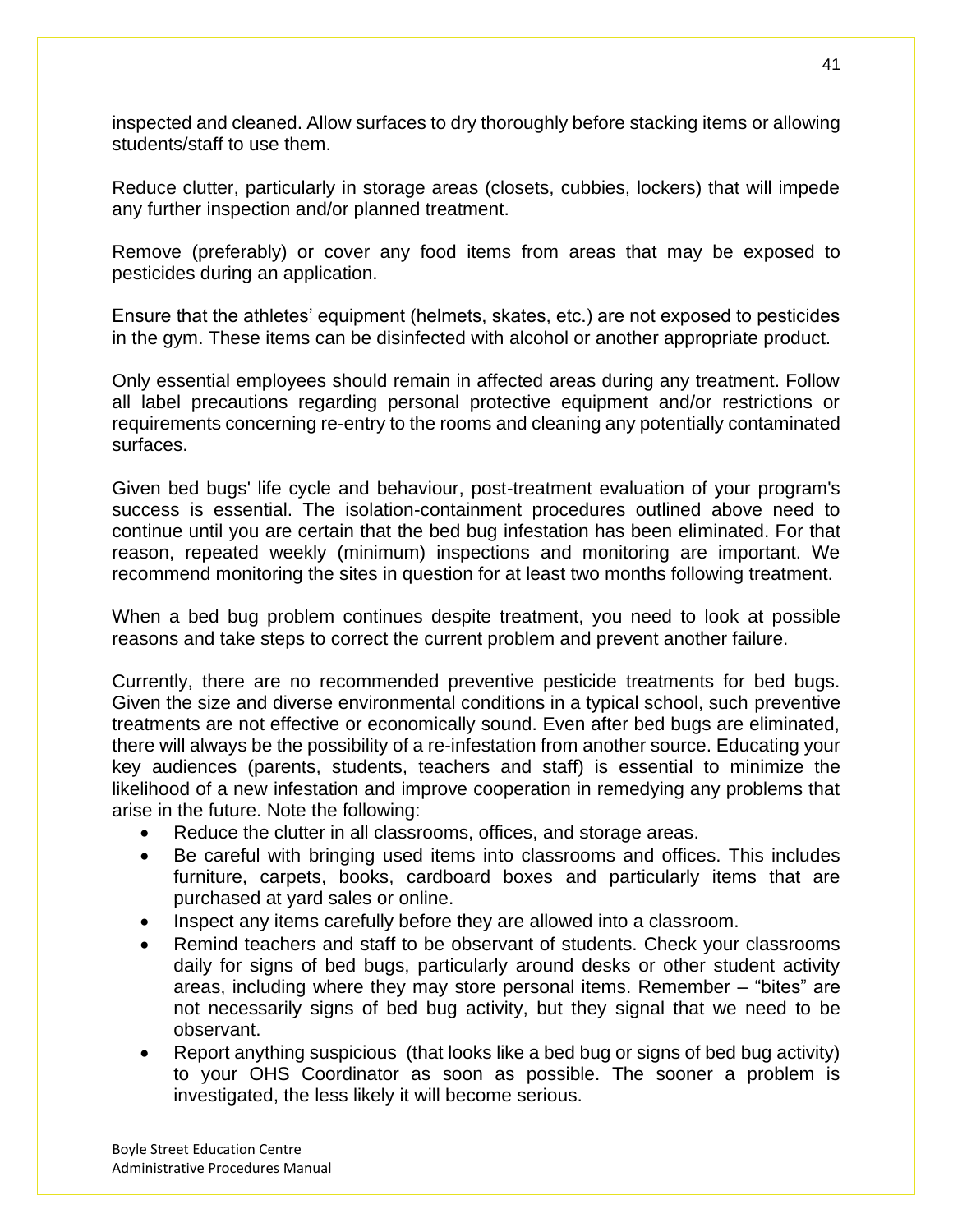# Anaphylaxis

## **BACKGROUND**

Boyle Street Education Centre believes that ensuring the safety of students with medical conditions such as anaphylaxis is a shared responsibility with the school and parents. In accordance with the Protection of Students with Life-Threatening Allergies Act, Boyle Street Education Centre maintains an Administrative Procedure in order to protect these students.

### **PROCEDURES**

It is the responsibility of the parent/s/guardian/s of a student who has severe allergies, asthma or anaphylactic reactions to bring this to the attention of the School Administrator/s.

The parent/s/guardian/s of a student/s with anaphylactic allergies must provide the School Administrator/s with a Medication Administration Request and Authorization (Administrative Handbook/FORMS) each school year. This document, which a physician shall sign, outlines sufficient information to ensure the student's safety. Parents/guardians ensure that student information in all files and individualized plans is kept current.

School Administrator/s are responsible for reviewing all student registration forms for medical information.

School Administrator/s must ensure that all school staff are aware of students' medical conditions.

The School Administrator/s shall discuss with all school employees strategies that reduce the risk of exposure to anaphylactic causative agents in the classrooms and school common areas (see the following strategies).

School Administrator/s shall ensure that there will be regular communication and training of school employees on dealing with life-threatening allergies. One of the tools administrators can use as training is a course by AllergyAware.ca (www.allergyaware.ca).

Students are to be informed that the school kitchen staff cannot guarantee nut-free or allergen-free food because of possible cross-contamination. If students or staff consume the food prepared by our kitchen, they do so at their own risk. Students with other allergies (eg: pineapple) will need to check with our FODS teacher regarding foods that will be 100% free of the allergen and so possible for that student to eat.

School Student Services team shall develop an individual safety plan for each student who has an identified anaphylactic allergy. All employees need to be informed of the student/s with anaphylaxis and the plan that has been put in place for each student. Safety plans shall be kept in the student's file, be readily accessible and shall include:

• Written diagnosis, current treatment, and emergency procedures.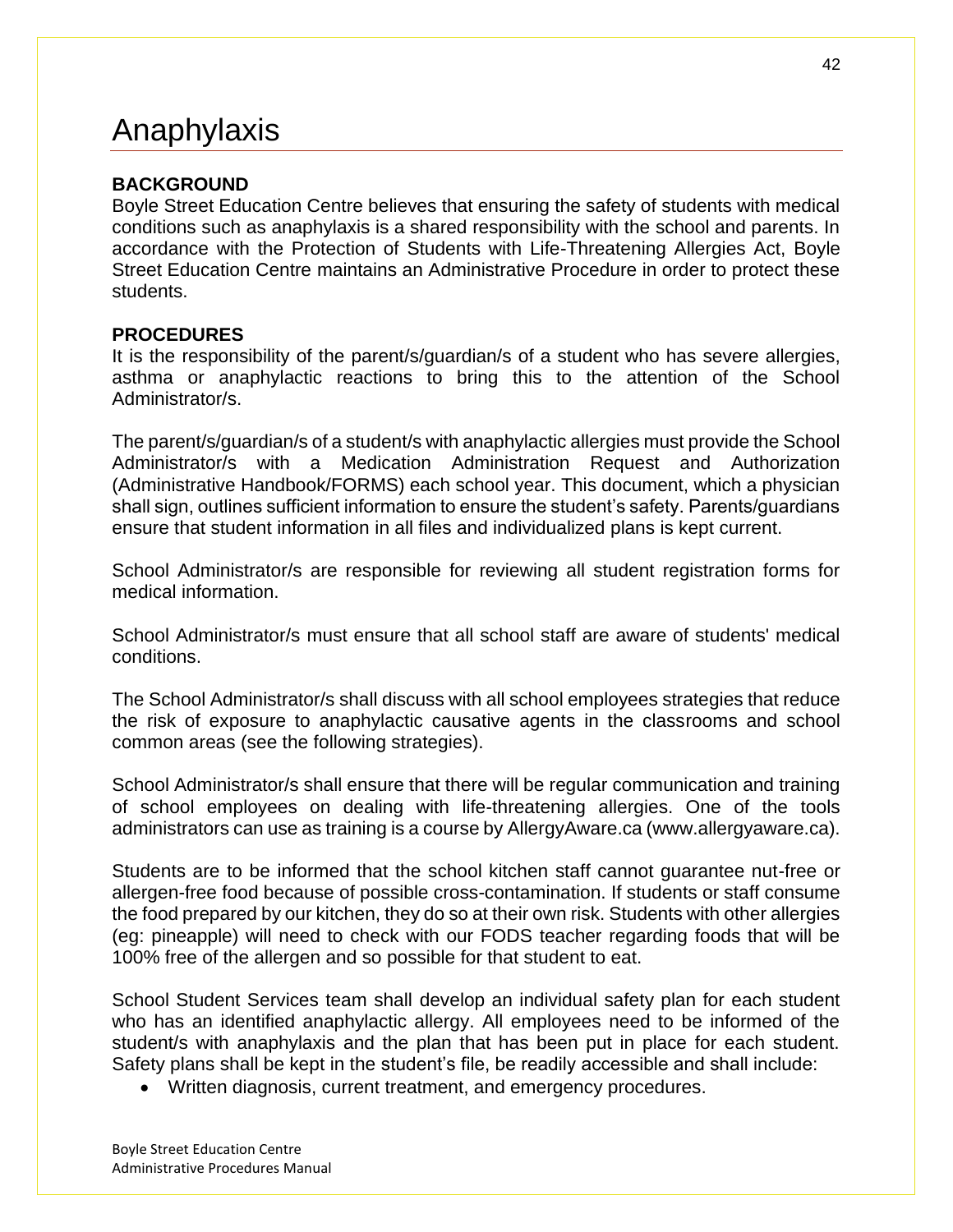- Emergency contact information.
- Appropriately signed consent form for the administration of medication.
- Details informing employees who are in contact with the individual regularly of the type of allergy, symptoms, monitoring, avoidance strategies, the standard treatment for the kind of allergy, emergency response plan.
- The parent's written agreement with the plan.

School Administrator/s shall ensure that one epinephrine auto-injector is maintained on each floor at the school per the regulations located on the injector.

An employee may administer an epinephrine auto-injector or other medication prescribed for the student to treat an anaphylactic reaction if the employee has reason to believe that the student is experiencing an anaphylactic reaction.

The School Administrator/s are responsible for communicating with parent/s/guardian/s, assigning responsibility for tasks, and ensuring adequate planning and measures are in place to address student needs with respect to the administration of medication to students in accordance with this procedure.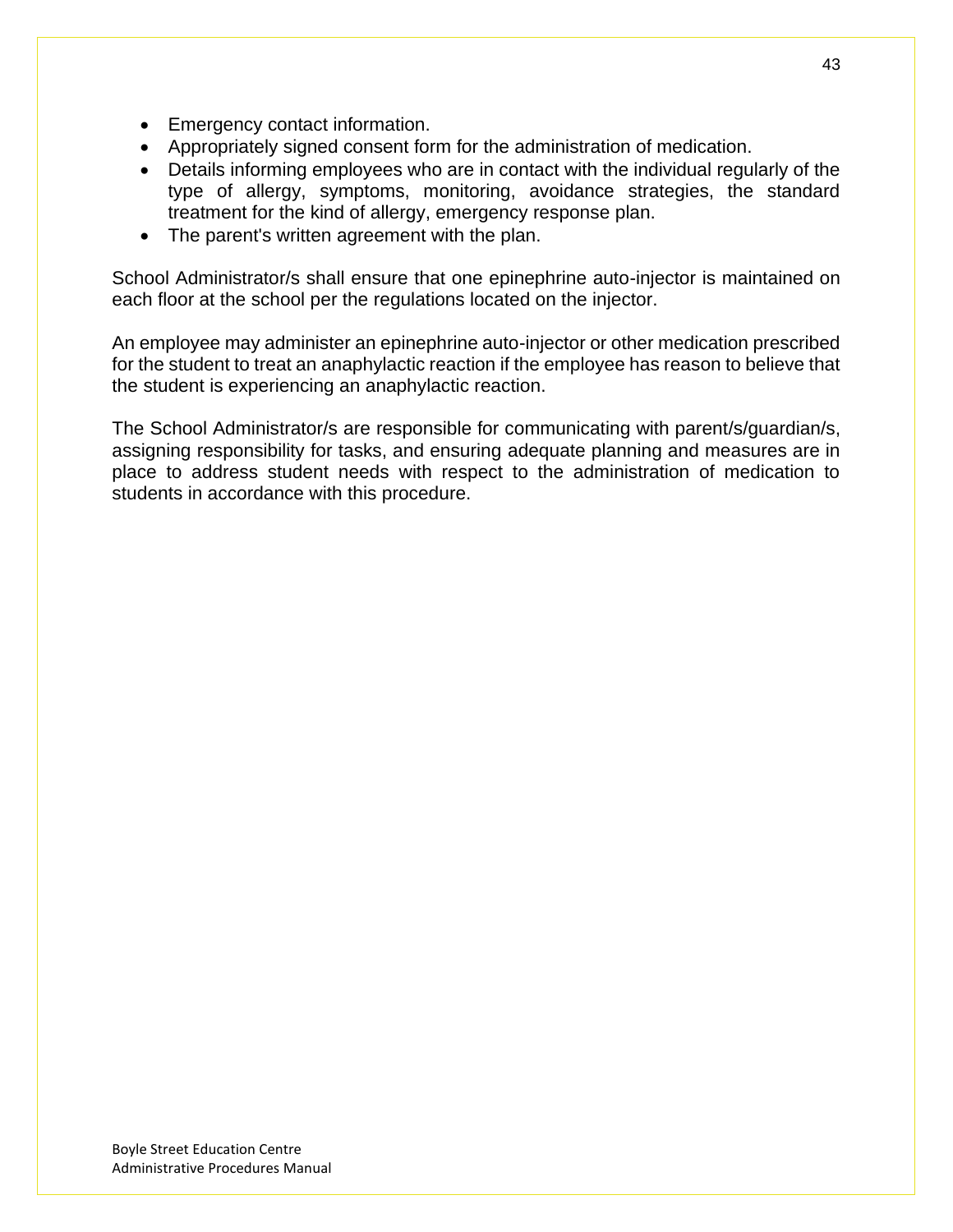# Concussion Procedures

### **BACKGROUND**

Boyle Street Education Centre is committed to the health, safety and overall well-being of its students and staff. Students and staff who are supported in a healthy environment are better able to fulfill the Boyle Street Education Centre's education goals.

Research demonstrates that a concussion can significantly impact a student – cognitively, physically, emotionally, and socially. A concussion may be caused by a blow to the head, face or neck that causes the brain to move rapidly within the skull. A concussion can occur even if there has been no loss of consciousness. Awareness of the signs and symptoms of concussion and knowledge of how to properly manage a diagnosed concussion is critical in a student's recovery and is essential in helping to prevent the student from returning to learning or physical activities too soon, risking further complications.

The components of this concussion protocol include:

- Strategies to develop an awareness of the seriousness of concussions;
- Strategies for the prevention and identification of concussions;
- Management procedures for diagnosed concussions; and
- Training for school staff.

Concussion:

- Brain injury that causes changes in how the brain functions, leading to symptoms that can be physical (e.g., headache, dizziness), cognitive (e.g., difficulty concentrating or remembering), emotional/behavioural (e.g. depression, irritability) and/or related to sleep (e.g. drowsiness, difficulty falling asleep);
- May be caused either by a direct blow to the head, face or neck, or a blow to the body that transmits a force to the head that causes the brain to move rapidly within the skull;
- Can occur even if there has been no loss of consciousness (in fact most concussions occur without a loss of consciousness); and,
- Cannot normally be seen on X-rays, standard CT scans or MRIs.

If an individual suffers a second concussion before they are free from symptoms sustained from the first concussion, it may lead to "Second Impact Syndrome." "Second Impact Syndrome" is a rare condition that causes rapid and severe brain swelling and possibly death.

#### **PROCEDURES**

All staff and volunteers will take a preventative approach when dealing with concussions.

Before any activity, school staff and volunteers must meet with participants to teach strategies for preventing and minimizing the risk of sustaining a concussion and other head injuries.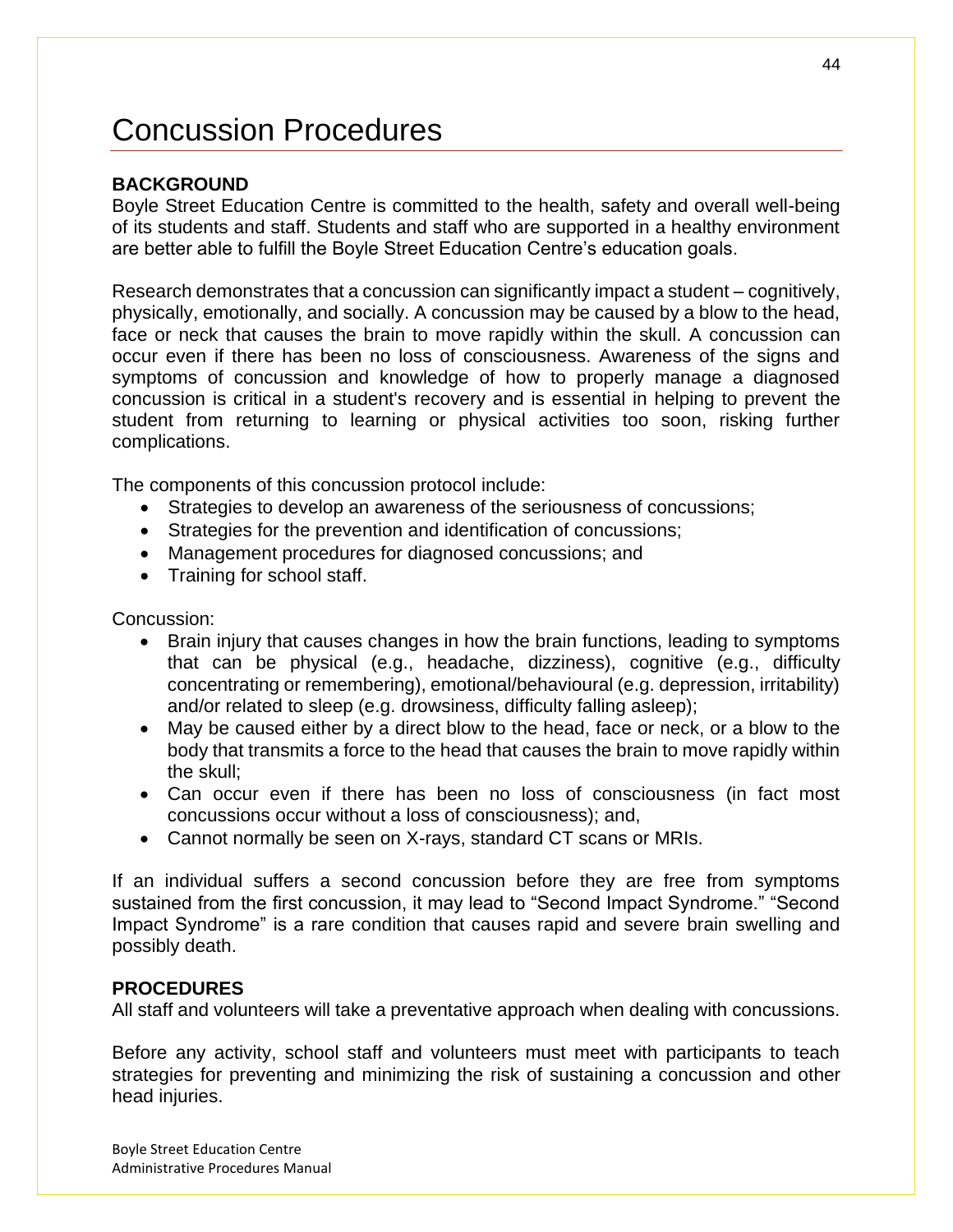The Superintendent must snsure that the concussion procedure is available to the school and distribute concussion prevention, identification and management information to schools.

The Principal must ensure staff, volunteers, parents/guardians, and students know the concussion procedures and understand their roles and responsibilities and ensure that concussion procedure are followed by all school staff (including substitute staff/support staff, recess supervisors), parents/guardians, students, and volunteers.

In the event of an incident involving head trauma, ensure that all incidents are recorded, reported and filed as required by this procedure.

Before the students return to school, ensure completion and collection of the following documentation:

- Documentation of Concussion Monitoring/Medical Examination
- Documentation for a Diagnosed Concussion Return to Learn / Return to Physical Activity Plan.
- Monitor to ensure each step is completed and signed by Parents/Medical Doctor as needed.
- File the above documents in the student's file and provide copy to the appropriate school staff.
- Alert appropriate staff about students with a suspected or diagnosed concussion.
- Work as closely as possible with students, parents/guardians, staff, volunteers, and health professionals to support concussed students with their recovery and academic success.
- For students who are experiencing difficulty in their learning environment as a result of a concussion, coordinate the development of an Individual Learning Plan.
- Attempt to obtain parental/guardian cooperation in reporting all non-school-related concussions.

School staff must understand and follow this procedure for concussion.

- Attend and complete concussion training (e.g. staff meeting, online, workshop, read Procedure for Concussion
- Ensure that the OHS Manual is followed and implement risk management and injury prevention strategies specific to each sport/activity.
- Be able to recognize signs symptoms and respond appropriately in the event of a suspected concussion.
- If a concussion is suspected, refer the incident to the Principal/Designated Admin, who will document the incident, inform parents, and follow up with the return to school protocols.

Parents and guardians must reinforce concussion prevention strategies with their child (e.g. following rules of fair play, playground safety rules, wearing properly fitted helmets, using equipment safely) and do the following:

- Understand and follow parent/guardian roles and responsibilities in this AP.
- Ensure medical doctor assesses child as soon as possible.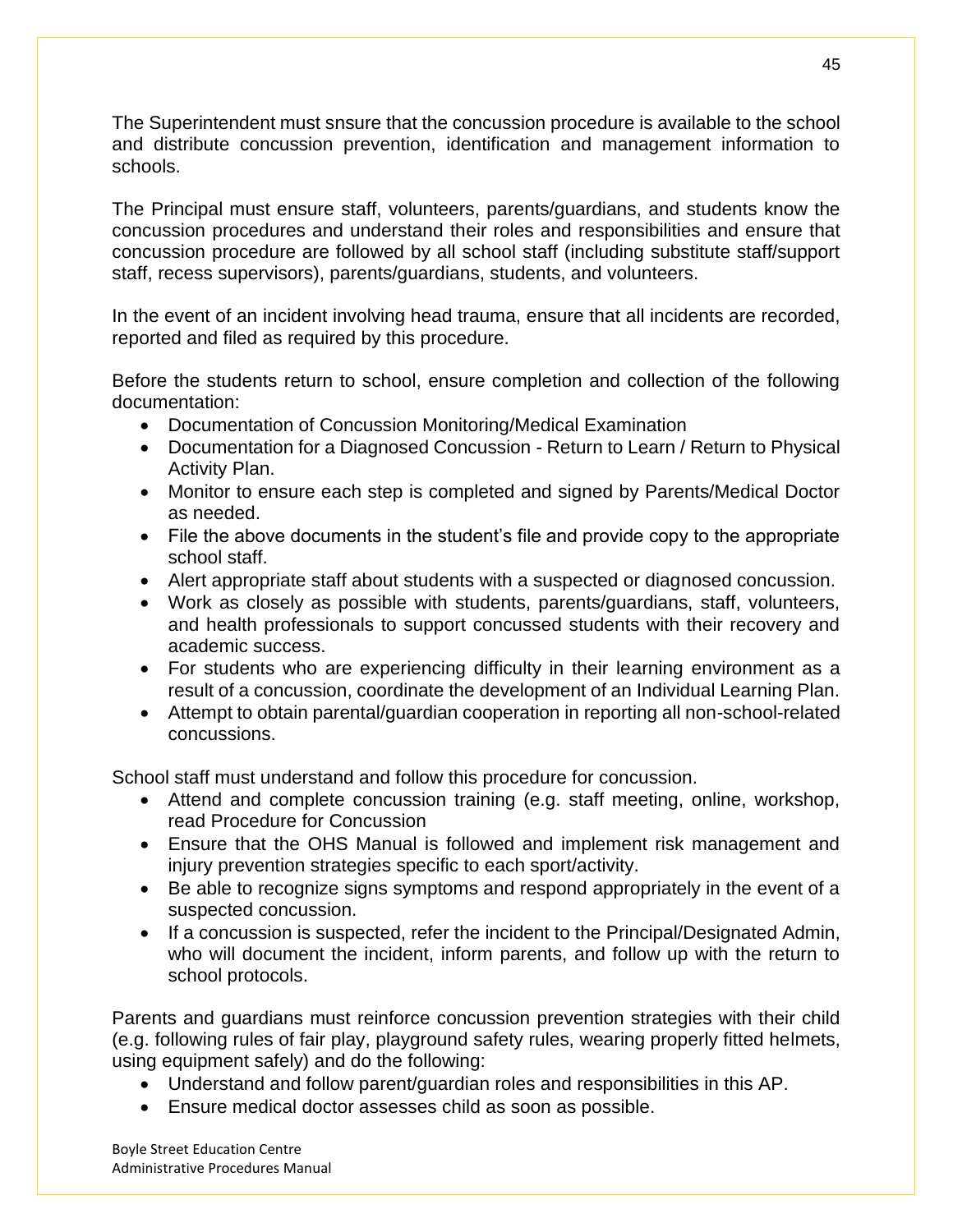- Be responsible for the completion of all required documentation.
- Collaborate with the school to manage suspected or diagnosed concussions.
- Follow physician recommendations to promote recovery.
- Cooperate with the school to facilitate concussion diagnosis and treatment and support their child's progress through Documentation for Diagnosed Concussion – Return to Learn /Return to Physical Activity Plan.
- Report non-school-related concussion to the Principal through Documentation for Diagnosed Concussion Return to Learn/Return to Physical Activity Plan.

Students must do the following:

- Learn about concussions, including prevention strategies, signs and symptoms, concussion management and student roles and responsibilities, through applicable curriculum, coaches' modules, and safety lessons connected to personal safety and injury prevention.
- Immediately inform school staff of suspected or diagnosed concussions occurring during or outside of school.
- Inform school staff if they experience any concussion-related symptoms (immediate, delayed or reoccurring).
- Remain on school premises until parent/guardian arrives if a concussion is suspected.
- Follow concussion management strategies as per medical doctor direction and Diagnosed Concussion Return to Learn / Return to Physical Activity Plan.
- Communicate concerns and challenges during the recovery process with school lead, school staff, parents/guardians, and health care providers.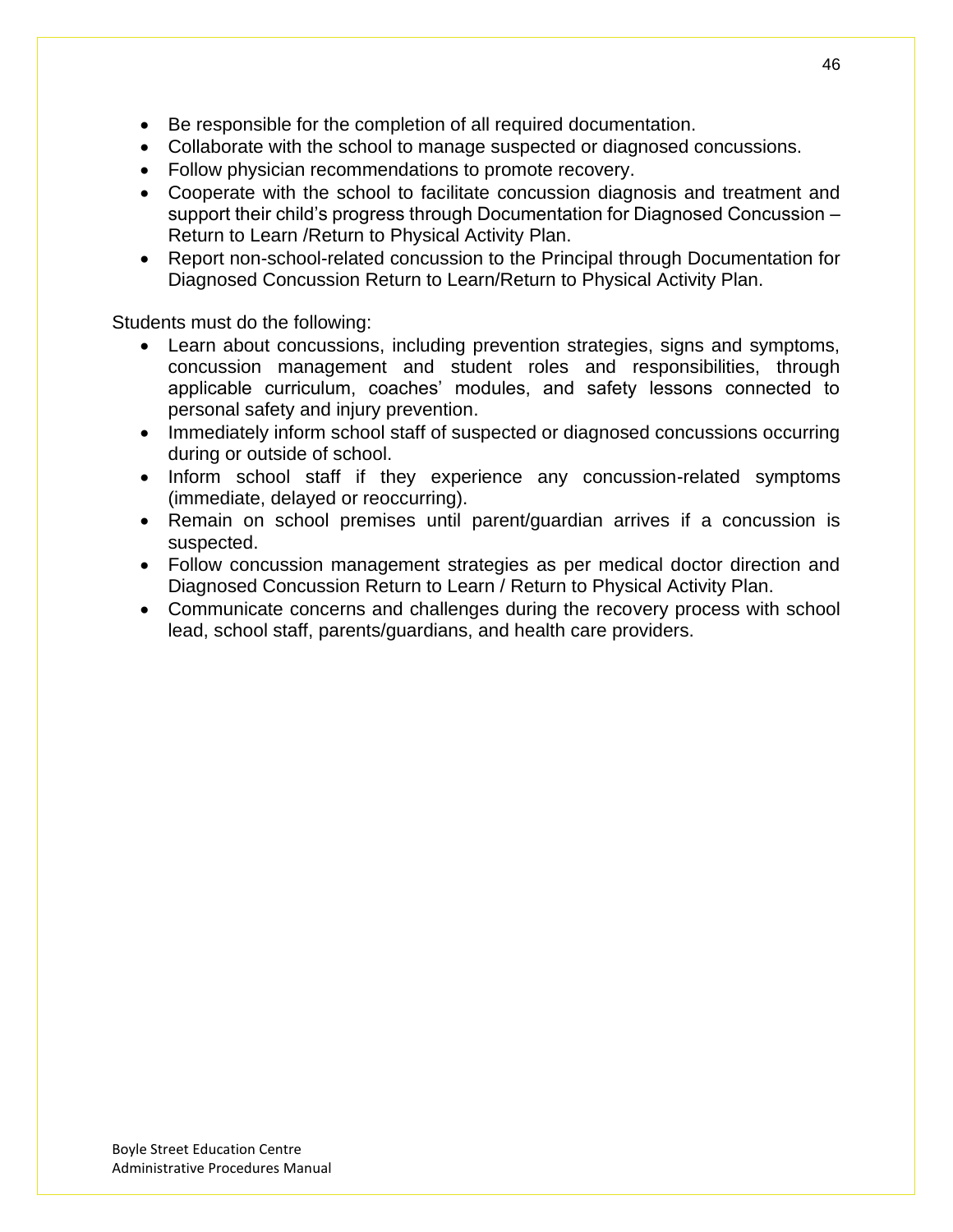# Facilities Rentals/Use

### **BACKGROUND**

The primary purpose of the school is the education of school-age children. Community use results in additional operation and maintenance costs. Community user groups are expected to contribute to some of the additional operation and maintenance costs.

### **PROCEDURES**

School-sponsored activities will take priority over community use in all cases. The following are other priorities:

- Instructional activities
- School-related non-instructional activities
- Non-profit community groups
- Commercial and/or private groups

The Principal or designate is responsible for approving and scheduling school use and administering this administrative procedure. School facilities may be available for use during the regular school term.

A Boyle Street Education Centre staff member must be willing to supervise any facility rental. If no staff member is available or wishes to supervise the requested activity, then there will be no rental or outside use of the school building.

Requests for use outside the regular school term will be at the Principal's discretion and will need a Boyle Street Education Centre staff member in a supervisory role before being considered.

There will be no alcohol, drug or tobacco products sold, consumed or otherwise used in the school facilities.

The school reserves the right to revoke any agreement and preclude the use of the facilities and/or equipment at any time.

This procedure applies to rental requests of less than one year. Rental requests of one year or longer are to be directed to the Superintendent.

Approval shall be completed in writing prior to use commencing. Said approval must be presented upon request by any School Administrator/s, caretaker or designate.

Bookings must be at least one week in advance and are to be on a first-come, first-served basis. The Principal is responsible for fee collection in the school.

Payment shall be made at the time of application before the facility is rented. If payment is made by cheque, the advance payment will not be considered to have been made until the bank has honoured the cheque.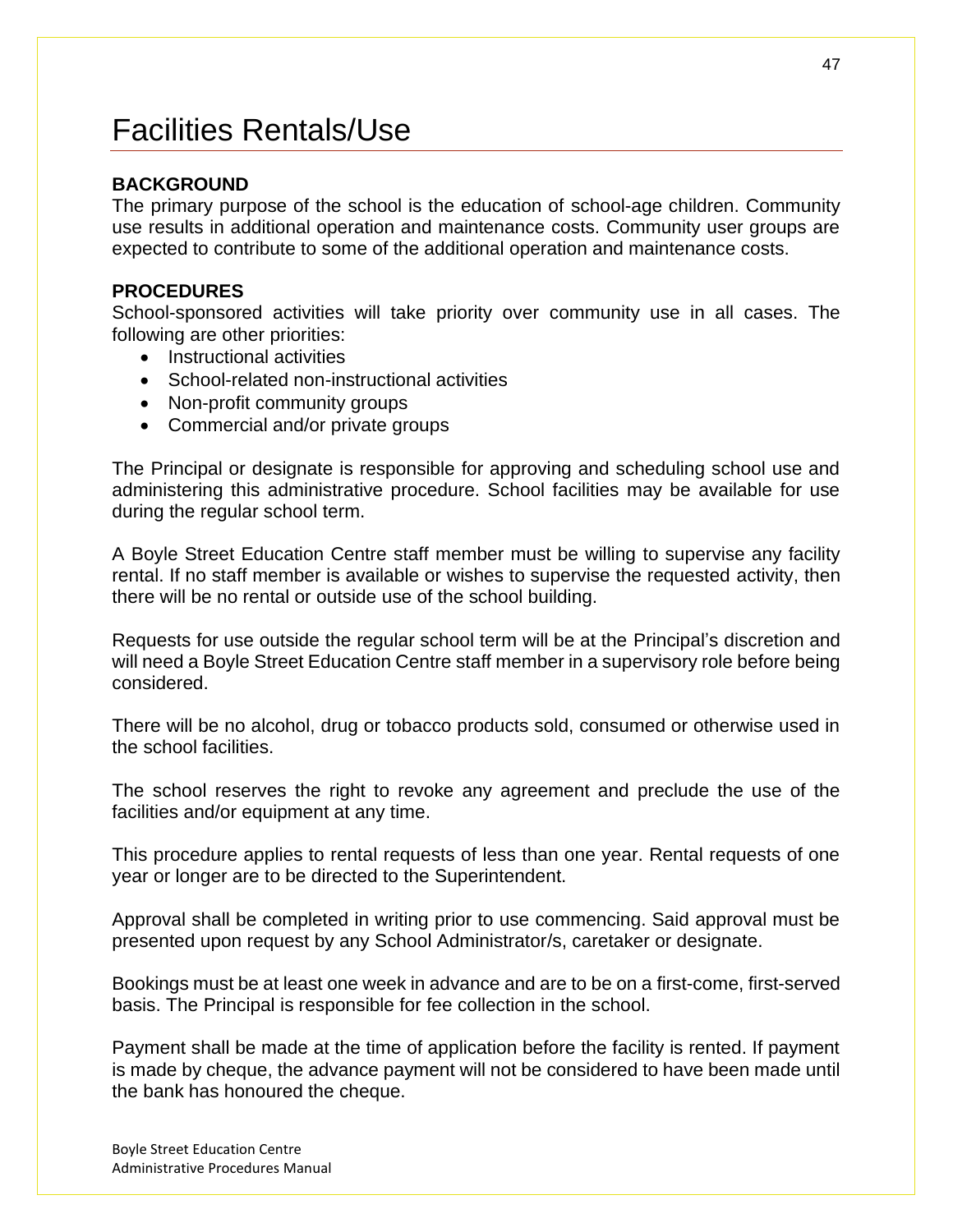Unless prior arrangements are made with the Principal or designate, all activities must be finished and users/participants out of the school by 10:00 p.m.

The user/user group will be responsible for any costs incurred should a false alarm set off the security system. If triggered, a security call-out fee will be levied.

Notwithstanding any supplemental fees that may or may not be charged, where extra janitorial services are required, the user/user group shall be responsible for making payment for janitorial services through the school office.

Individuals from the user group shall be confined to the areas booked.

Where a user/user group fails to meet the criteria expectations for supervision, cleanup, etc; The Principal shall discuss the matter with the user/user group and issue a written warning.

In extreme cases, the Principal may ban, without prior notice, a user/user group from using the facilities.

If a user/user group wishes to use a particular area, e.g. the music room, the Boyle Street Education Centre supervising staff must have approval and set parameters for the use of equipment with the staff member in charge of the area along with the Principal's permission.

For our insurance information details regarding fee disbursement for all occurrences, please contact Secretary-Treasurer/Administration.

Participants will not bring personal equipment into the facility unless approved by the Boyle Street Education Centre staff supervisor and the Principal.

Use of any school equipment is permitted only with the prior approval of the Principal or designate, who will determine if a fee is to be charged.

School equipment is to be taken down and returned to the proper storage location.

If school equipment is lost or damaged, the user/user group will be responsible for all costs resulting in repair or replacement.

The user/user group shall indemnify the school, its employees and caretakers against all losses, claims, suits, expenses, damages, and demands arising from injury, death, or damage to any person or property during the users' occupation or use of the school's facilities and/or equipment.

The Principal or designate shall evaluate the activities of the user/user groups allowed in the facility. There will be no high-risk activities approved. A list of high-risk activities is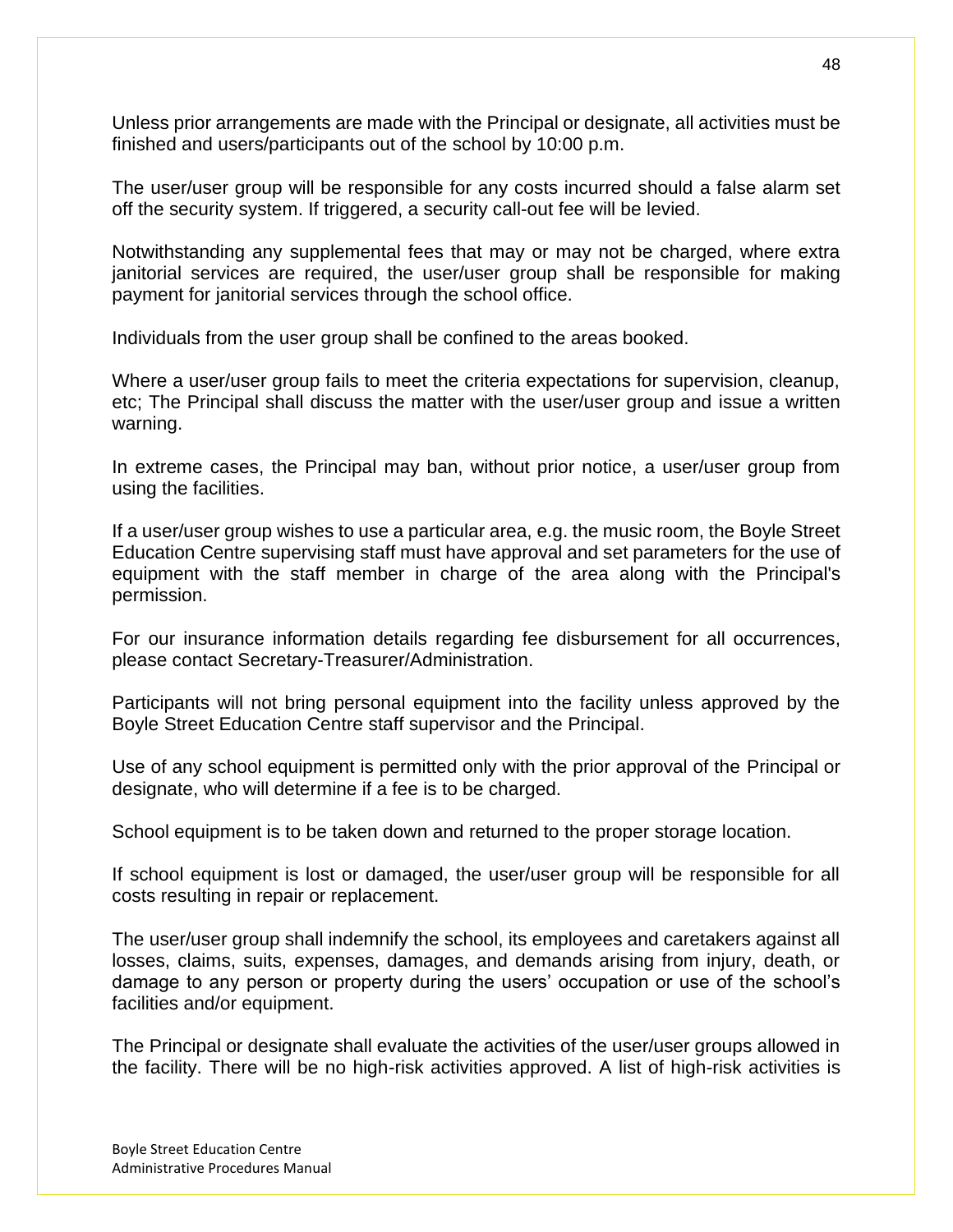included in the insurance information. The Principal will review activities of medium risk, and if approved, a copy of the proof of insurance must be submitted to the Principal.

All safety precautions and protective equipment recommended by any governing body for any sport will be adhered to.

The Supervising staff member is responsible for the school's security during the event. This person is responsible for setting the alarm and will be the last person leaving the school after the event.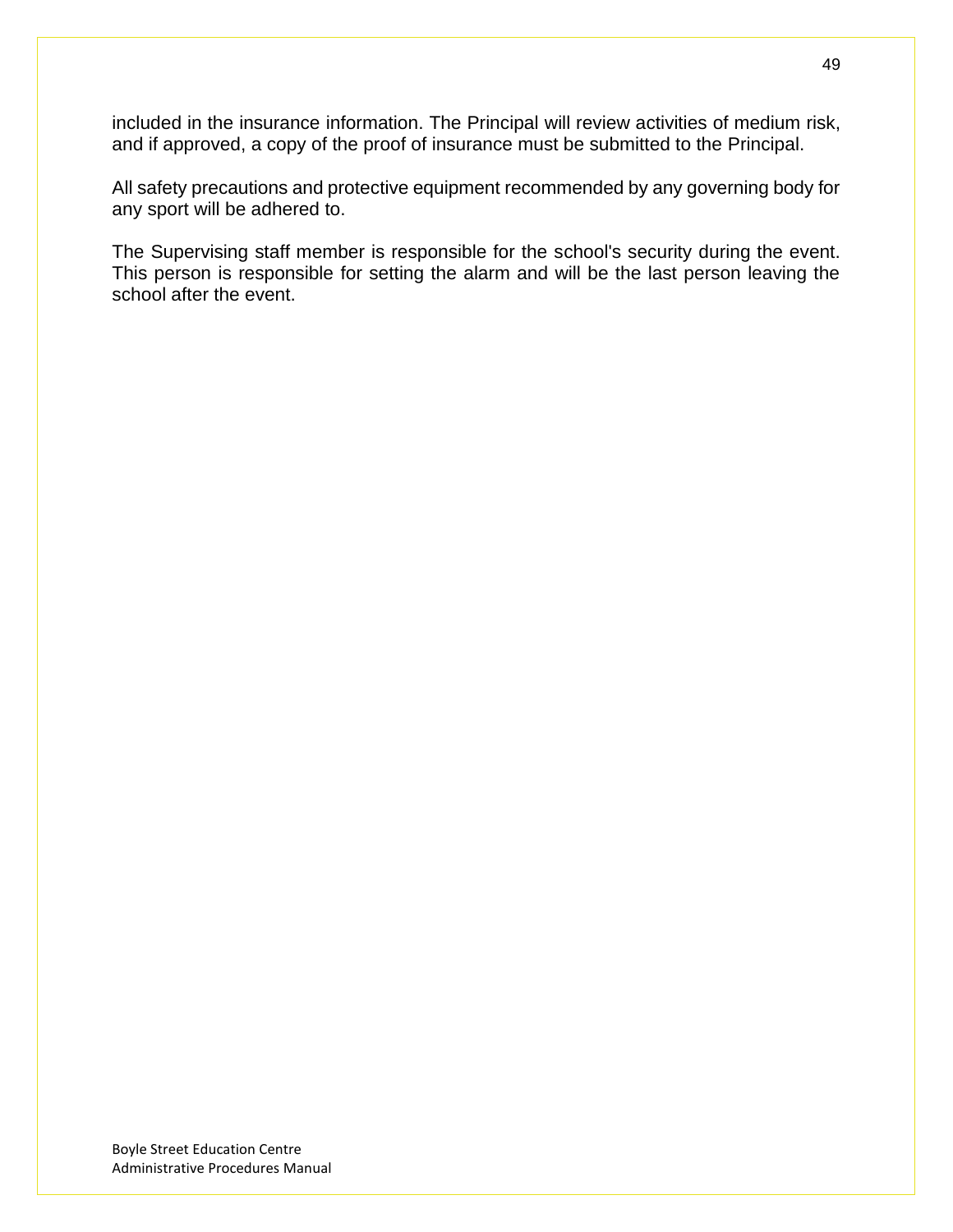# Facility User Group Insurance and Form

## **BACKGROUND**

Schools are committed to community use of their facilities. Obtaining individual coverage in the insurance marketplace can be cost-prohibitive. Facility User Group Insurance is for those facility users who do not have access to an insurance program to obtain coverage in an affordable, simple format.

General liability insurance is designed to protect a person against any legal responsibility arising out of a negligent act or failure to act as a prudent person would have acted, which results in bodily injury or property damage to another party.

This policy is intended to protect Boyle Street Education Centre from legal defence costs and any compensatory damages that may be awarded subject to the limits and conditions of the policy. It is essential to consider that any individual involved in an activity can claim damages due to an injury; Even though you may not be negligent in your actions, defence costs alone can be financially devastating.

Any group using the school's facilities that does not have access to other insurance.

Only the activities disclosed on our permit application are covered for the time and date referenced on the permit. The coverage is only in effect while using the school's facilities. If a user group intends to change an activity, the school must be notified.

All members of the rental group collectively, including executives, managers, coaches, trainers, officials, event organizers and volunteers, while acting within the scope of their duties on your behalf.

For full coverage details, see the Secretary-Treasurer for a printed form. The general liability insurance limit is \$2,000,000 and includes the following extensions:

- Premises, Property and Operations
- Products and Completed Operations
- Blanket Contractual
- Personal Injury (libel and slander)
- Employees as Additional Insureds
- Cross Liability
- Non-Owned Automobile (in most cases)
- Tenants Legal Liability (\$250,000)
- Medical Expense
- Premium determined by the type of activity
- A deductible of \$500 applies to bodily injury, property damage and legal expenses.
- Medical Expense (any one person) (Limit \$1,000)

The Facility User Group Insurance Form is available at Annexure B.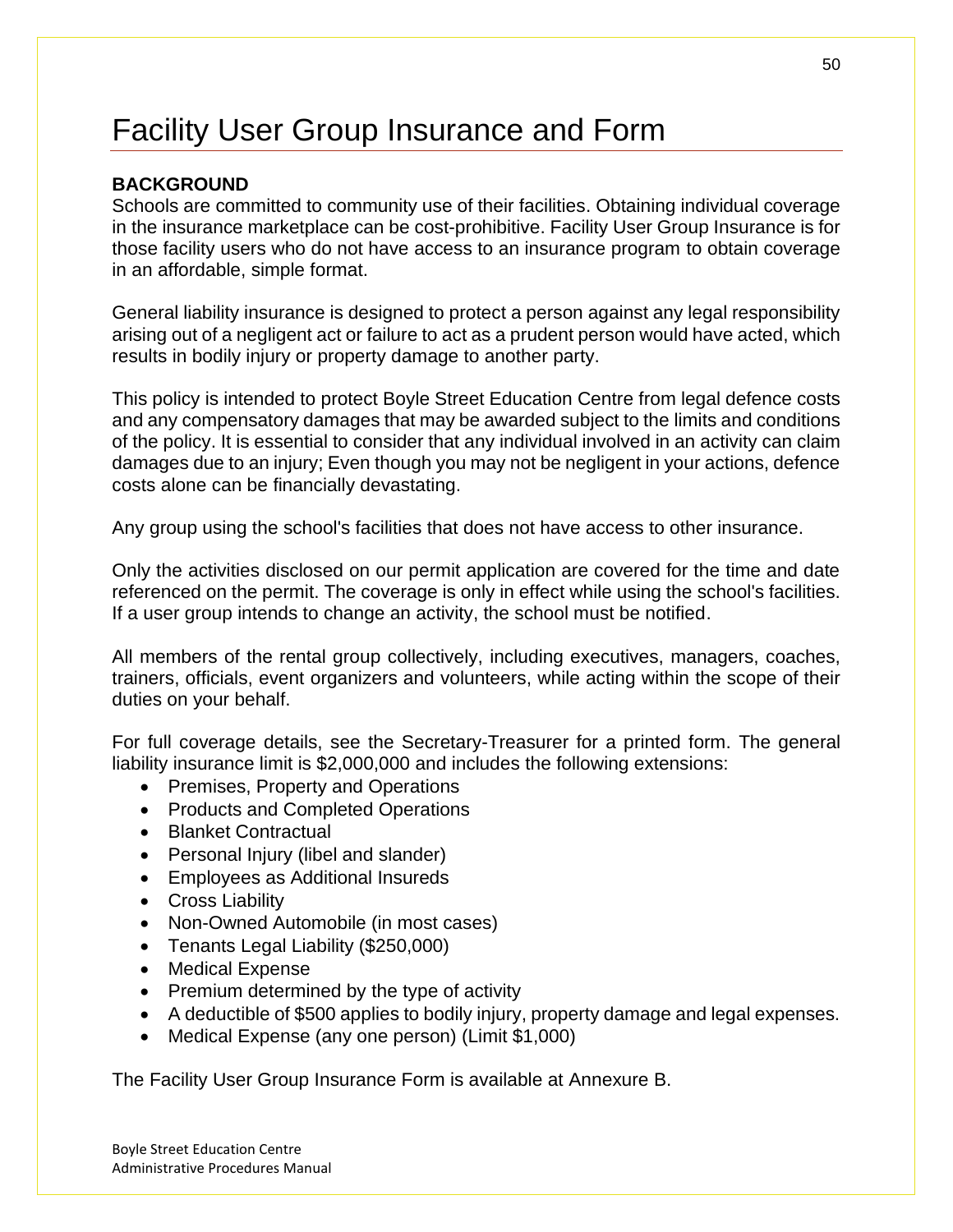# Review and Approval of External Programs, Speakers and Distribution of Materials

### **BACKGROUND**

Boyle Street Education Centre recognizes the value of external agencies and organizations to provide resource personnel, programs and materials that enhance the curriculum and benefit students' learning.

In determining the appropriate fit of external resources prior to their use, Boyle Street Education Centre staff consider alignment with Indigenous doctrine and beliefs, direct curriculum fit, clear educational focus, social value to students and their families, age level appropriateness, cost, the impact on instructional time and support for the school's mission and vision.

Boyle Street Education Centre adheres to the principle that schools, staff and students are not to be used in any manner to advertise or promote commercial, special interest, and non-educational endeavours.

### **PROCEDURES**

The following individuals and groups have different roles in the process of bringing external group programs, speakers, and materials into schools:

- Principal/Administrator/s;
- Teachers;
- External Organization.

For class presentations, teachers will inform the Principal in advance and obtain approval to invite guests to the classroom.

Teachers are expected to preview the materials, preview the full content, advise the resource person/s of the criteria and parameters of their presentation, advise the students and parents/legal guardians ahead of time and be present in the room during the presentation. In addition, teachers are to encourage meaningful follow-up activities for the students and formally evaluate the presentation.

In using external resources not approved by Alberta Education, teachers are responsible for ensuring curricular fit, age level appropriateness, consistency with the doctrines and beliefs of the Indigenous culture and that the materials are not related to commercial promotion of services or materials.

The Principal is encouraged to invite private, public, and non-profit sources of information to present programs that strengthen the curriculum. The Principal has the authority to use his own discretion regarding the circulation of any approved materials or information at the school level.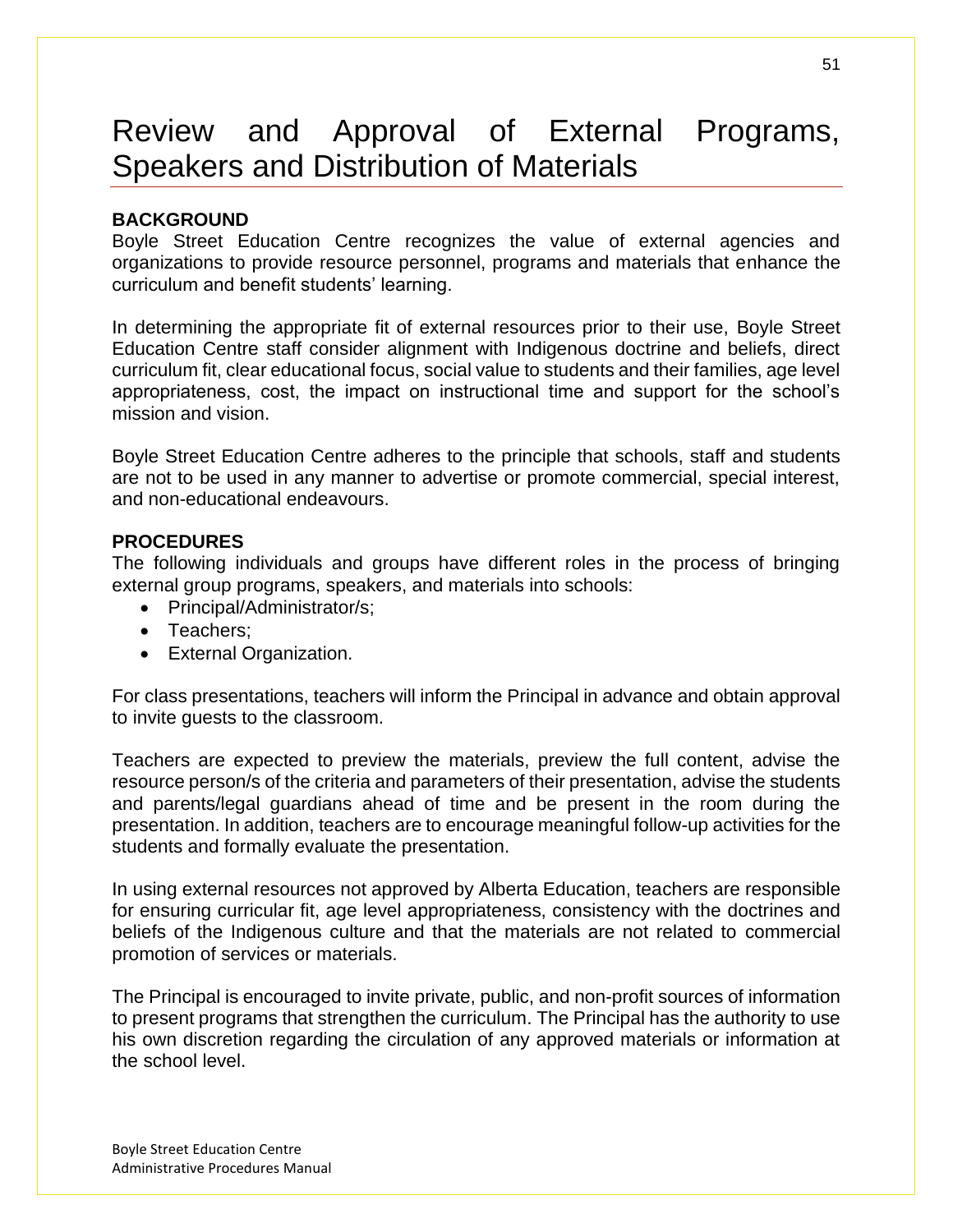School or community-based requests for the distribution of materials are at the Principal's discretion.

The Principal will have the authority to use his own discretion and have the final decision regarding presentations, concerts, etc., provided they are aligned with the school plans.

In a case where media coverage is anticipated, the Principal will inform the superintendent in advance so that appropriate coordination can be arranged.

The Principal is responsible for all persons in the school building and on the grounds.

Promotion of community services and programs offered to students outside of school or school hours are to reflect the same criteria. In the event of questions or concerns, Principal and their staff are to contact the Superintendent.

Any information presented to students or staff must comply with all Board policies and School administrative procedures. The program presented must be accurate, relate to the subject area only and not go beyond what has been approved. All speakers, working with school administration and teachers, must ensure there is adequate time for student preparation, engagement, and curriculum follow-up. Visitors are all persons who are not students or employees of the local school. Visitors' services or activities must have a clear educational purpose, add value and relevance to student learning, and complement the whole school program. Note the following:

- The Principal determines right of access to the school. Principals may restrict or refuse permission for an individual or group to visit the school.
- All visitors will report to the school office upon arrival at the school. All visitors to a school are expected to make their presence known to the Principal or designate, and display visitor identification at all times.
- No visitor is permitted to enter a classroom without express prior permission from the Principal.
- Former students and staff visitors must also restrict their visits to Fridays during lunch hour only.

The criteria used to assess each request for external involvement in the school are:

- Instructional Focus addressing/enhancing specific Alberta Education/school learning objectives and outcomes.
- Accountability adheres to provincial and Board-mandated policies and procedures.
- Fiscal Responsibility provides explicit information on the sources and expected expenditure of resources.

Materials that will not be approved include resources that:

- Are contrary to Board's administrative procedures;
- Offer or provide coupons or programs which offer something "free" to students but require them to visit/patronize a business—beyond curriculum expectations to redeem the coupon (e.g., restaurants, sports venues, entertainment venues, etc.);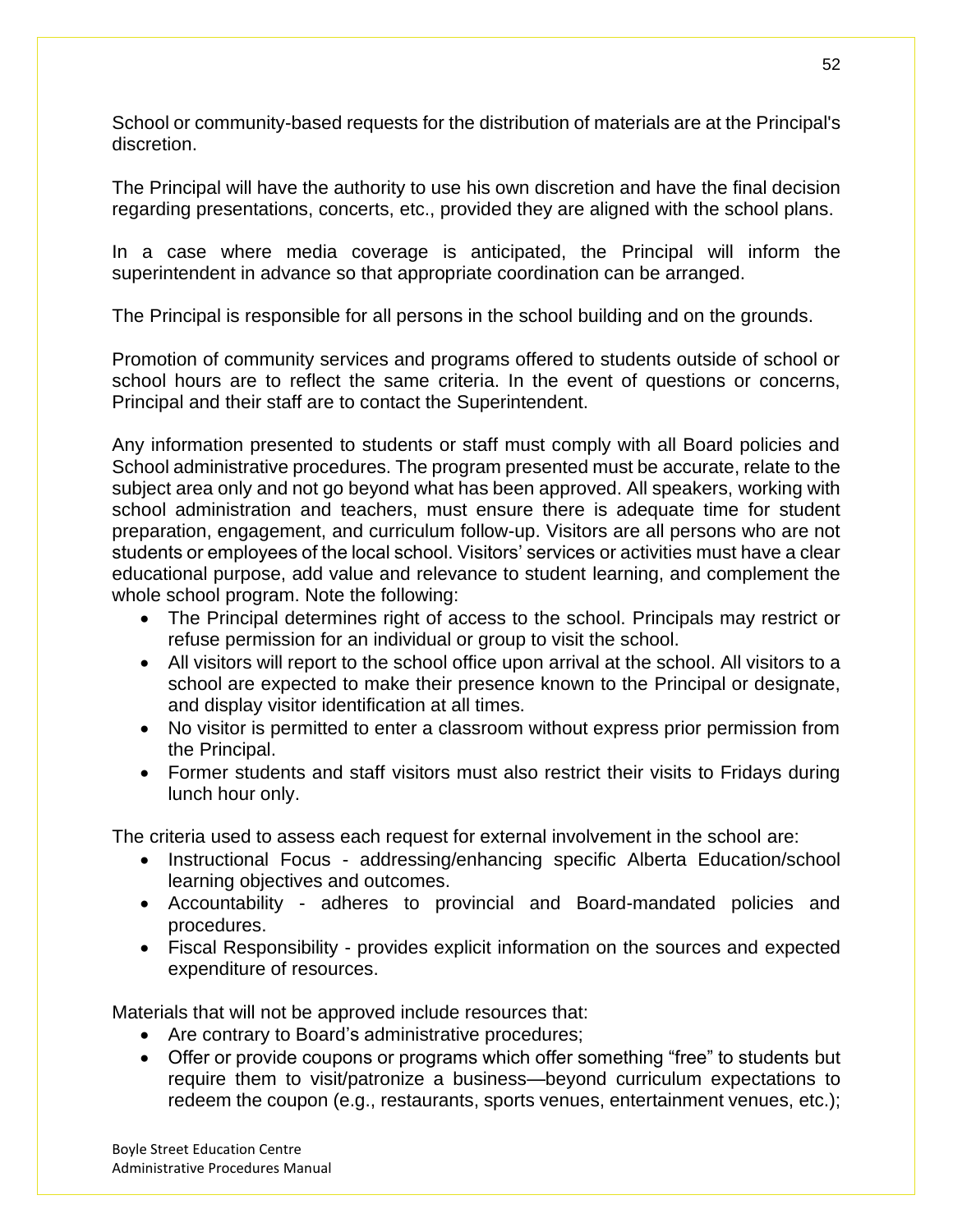- Feature or include advertising in which commercial interests predominate or are prominent;
- Seek to promote an individual or group through the provision of free materials as a commercial advertising strategy;
- Contain fundraising initiatives, activities, or proposals (e.g., selling item/s on behalf of another organization, such as selling chocolate bars, etc.);
- Reflect promotional perspectives, commercial interests, or individual business interests.
- Boyle Street Education Centre does not want to appear to endorse certain organizations when there is no way to verify the level of service the organization in question provides or the credibility of the program/s they offer.

The Superintendent reserves the right to approve opportunities that may fall outside these procedures if they have an educational focus or curricular fit.

Boyle Street Education Centre cannot recommend external services parents/legal guardians may have a vested interest in as it is not in a position to evaluate or supervise the quality of the services provided ( e.g., tutoring).

At the Principal's discretion, information may be posted on a bulletin board specifically for parents/legal guardians with the disclaimer that such information is not endorsed by the Principal or school staff and is presented as a service to parents/legal guardians. This statement also indicates that it is the full responsibility of the parents/legal guardians to investigate the value of the information before pursuing the service.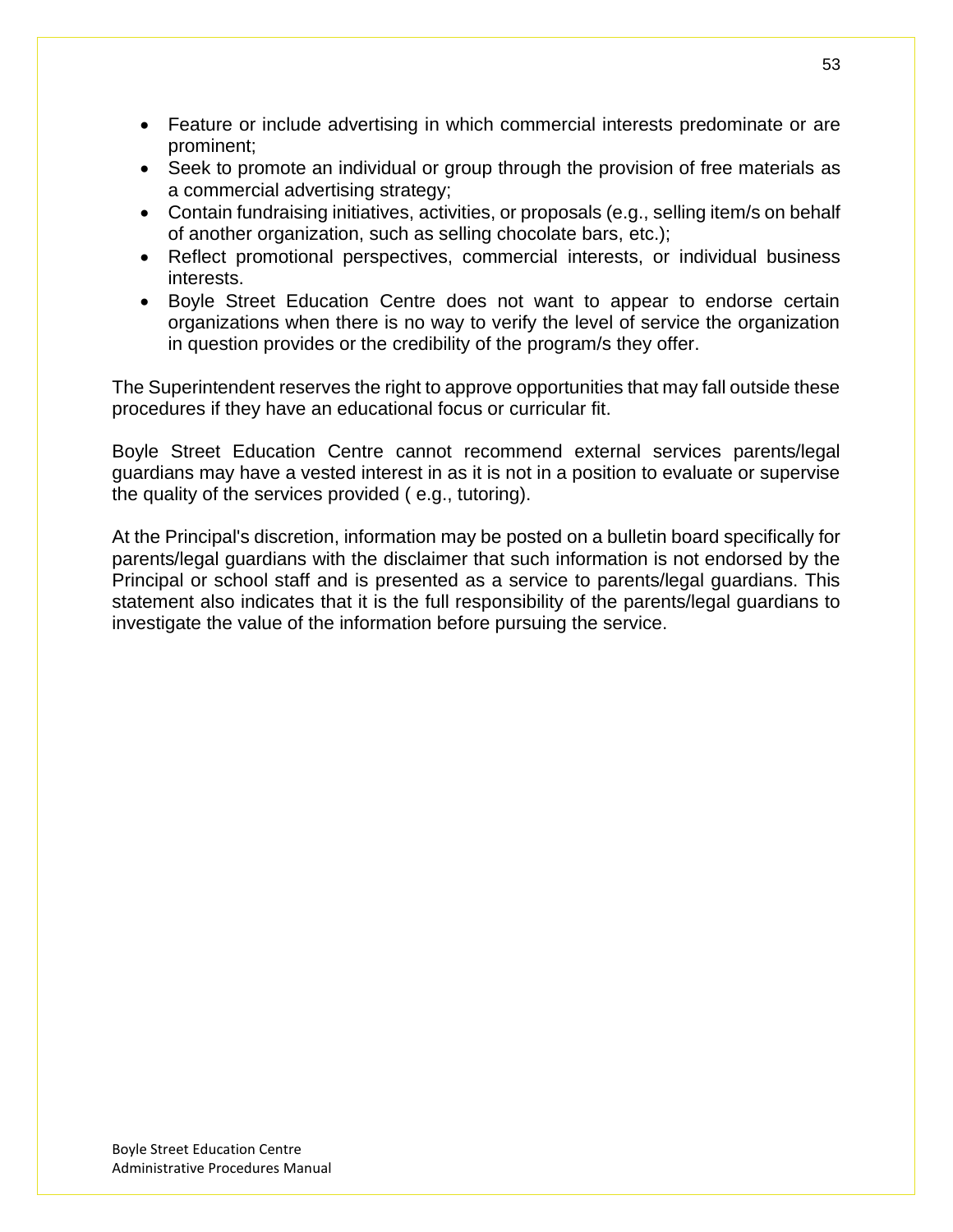# Locally Developed Complementary Courses

### **BACKGROUND**

The Board and Alberta Education support the local development and authorization of senior high school complementary courses. Boyle Street Education Centre is of the firm belief that these courses can promote students' unique interests and abilities and encourage educational improvement and excellence through innovation. The Board will respond to local and individual changing needs by developing and endorsing interrelated courses.

### **PROCEDURES**

The locally developed/acquired courses will not duplicate provincially approved courses. Instead, they will provide instructional opportunities that complement Alberta Education's authorized courses and may differ in content, methodology, and/or organization. Each locally developed course will have an instructional focus. Locally developed/acquired courses must align with the vision of the school.

The courses will be developed when sufficient human and learning resources are available and when there is a reasonable expectation that a sufficient number of students will enroll in the course. The Principal decides whether or not a locally developed/acquired course will be offered. The course must be formally approved in writing by the Principal. All locally developed courses shall be approved by the Board.

All courses and learning resources will recognize diversity and promote respect for individuals. Note the following:

- The courses must be consistent with the mission and vision of the Board.
- Evaluation and assessment procedures will be built into the course.
- Learning outcomes must develop the competencies described in the Ministerial Order on Student Learning.

The Principal will be responsible for obtaining clearance of any copyright issues related to the development of these courses.

The Principal oversees the procedures to be followed in creating and monitoring locally developed courses. All courses must adhere to Alberta Education procedures. A timeline is set each year, and the course description must be submitted to comply with the timeline for submission to Alberta Education.

The proposed course description will include:

- The name of the school/district where the course will be offered;
- The title of the course:
- The senior high level at which the course is to be offered;
- The credit allocations;
- The implementation date;
- The philosophy and rationale for the course;

Boyle Street Education Centre Administrative Procedures Manual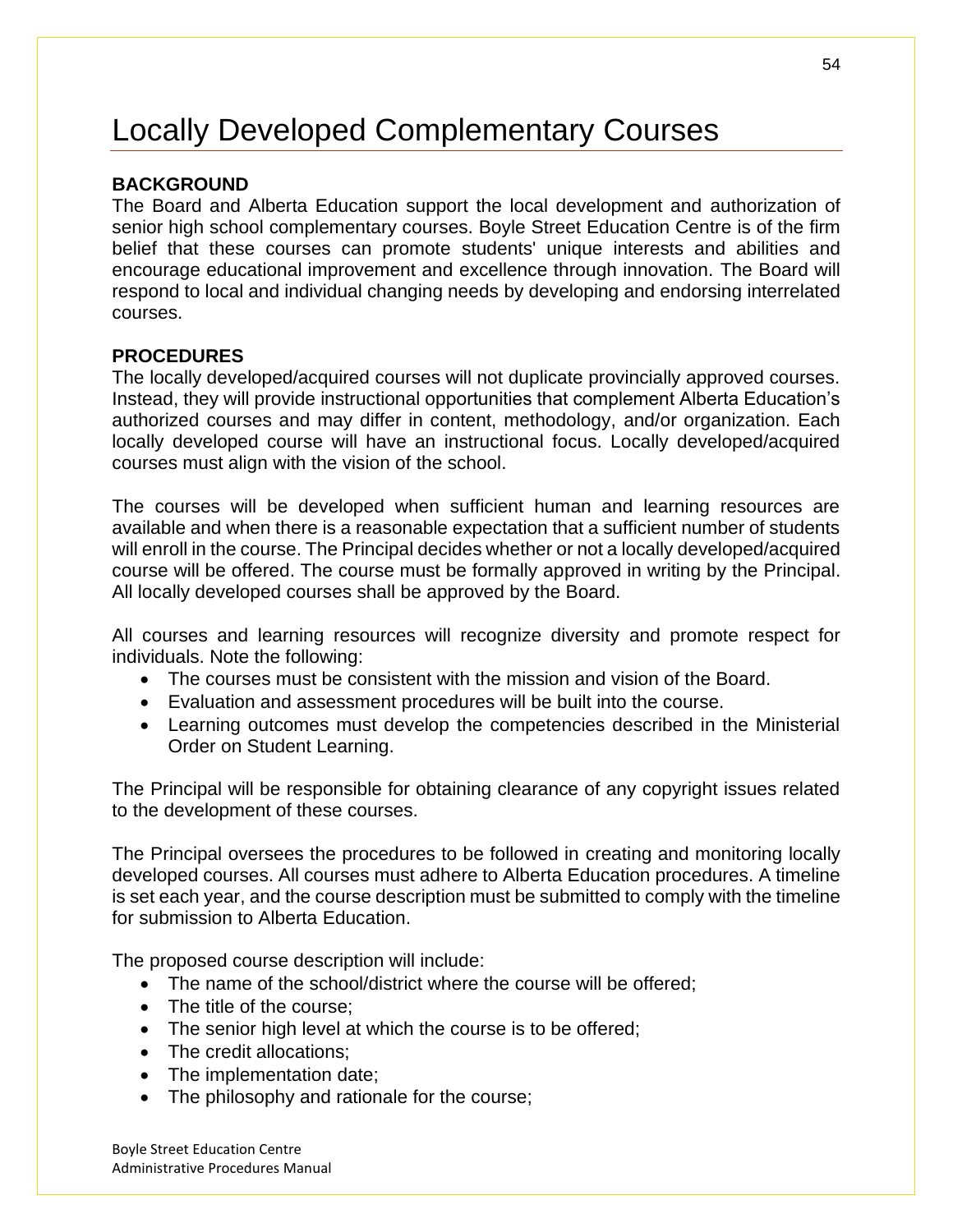- A statement of general learner outcomes;
- Special facilities or equipment required;
- Identification of controversial or sensitive course components;
- A list of learning resources;
- A statement that overlap with provincially developed courses does not exist;
- The assessment standards;
- A plan for course evaluation and monitoring by the Board.

All requests to create a locally developed course or to acquire or adapt a course from another institution must be made to the Principal who oversees and monitors these courses. The Principal maintains an up-to-date list of locally developed courses that have received Board approval.

The courses will be approved by Board motion and will be reviewed for reauthorization every four years. Only those courses authorized by the Board will be taught in the school.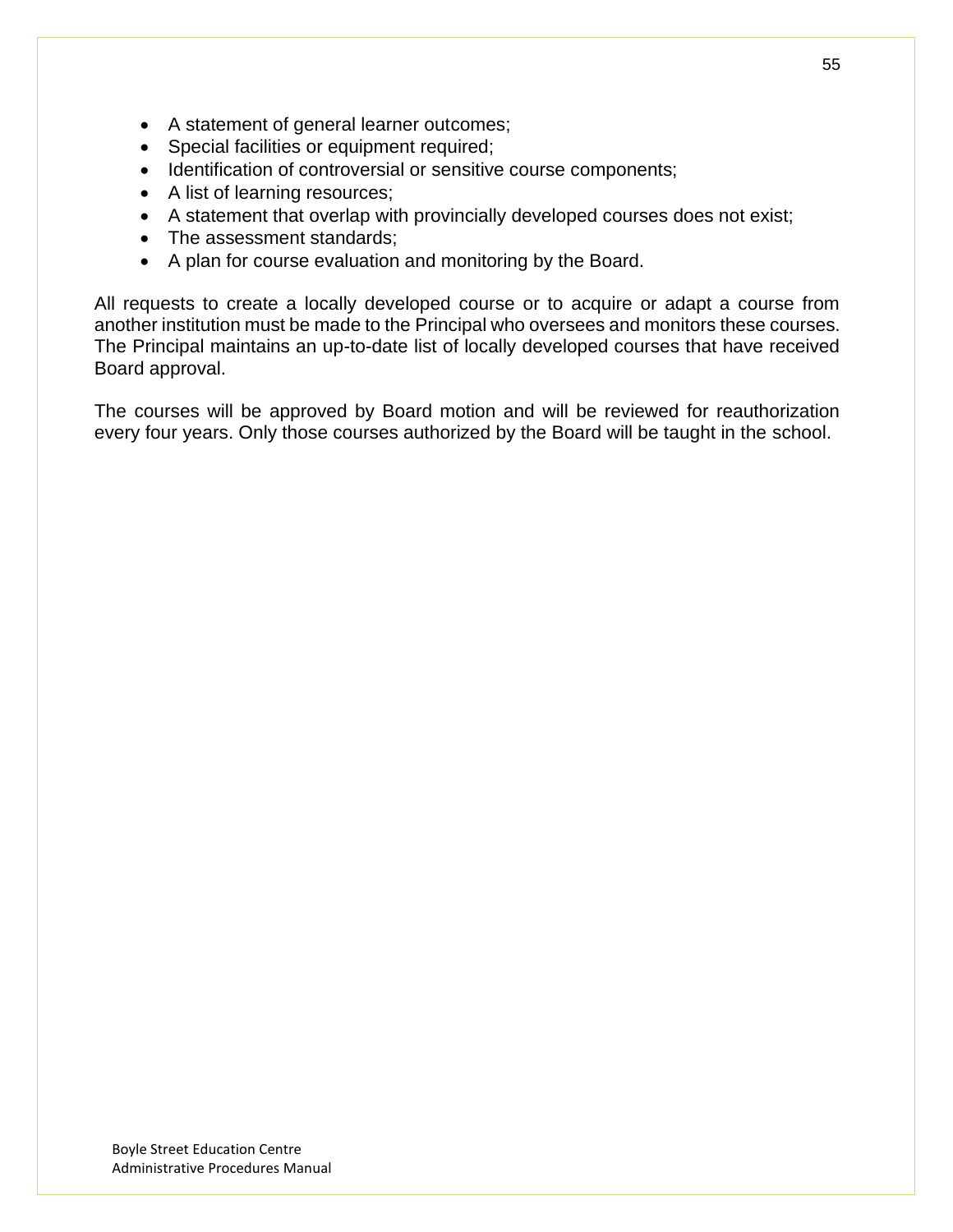# Freedom Of Information and Protection of Privacy

## **BACKGROUND**

The Boyle Street Education Centre is committed to ensure that it complies with the Alberta Freedom of Information and Protection of Privacy Act (the FOIP Act). The basic objectives of the FOIP Act are:

- To ensure that public bodies are open and accountable to the public by providing a right of access to records; and
- To protect the privacy of individuals by controlling the manner in which public bodies collect, use, and disclose personal information (FOIP Guidelines and Practices, 2009, Service Alberta).

The Boyle Street Education Centre acknowledges the public's general right of access to information in school records, which is subject to specific limitations under the FOIP Act. The Boyle Street Education Centre also acknowledges its obligations to safeguard the confidentiality of personal information in its records and to protect personal information from unauthorized access, collection, use, disclosure, and destruction.

The FOIP Coordinator is primarily responsible to respond to formal requests to access school records, but each school employee is responsible to ensure that he or she collects, uses, and discloses personal information only in accordance with the FOIP Act.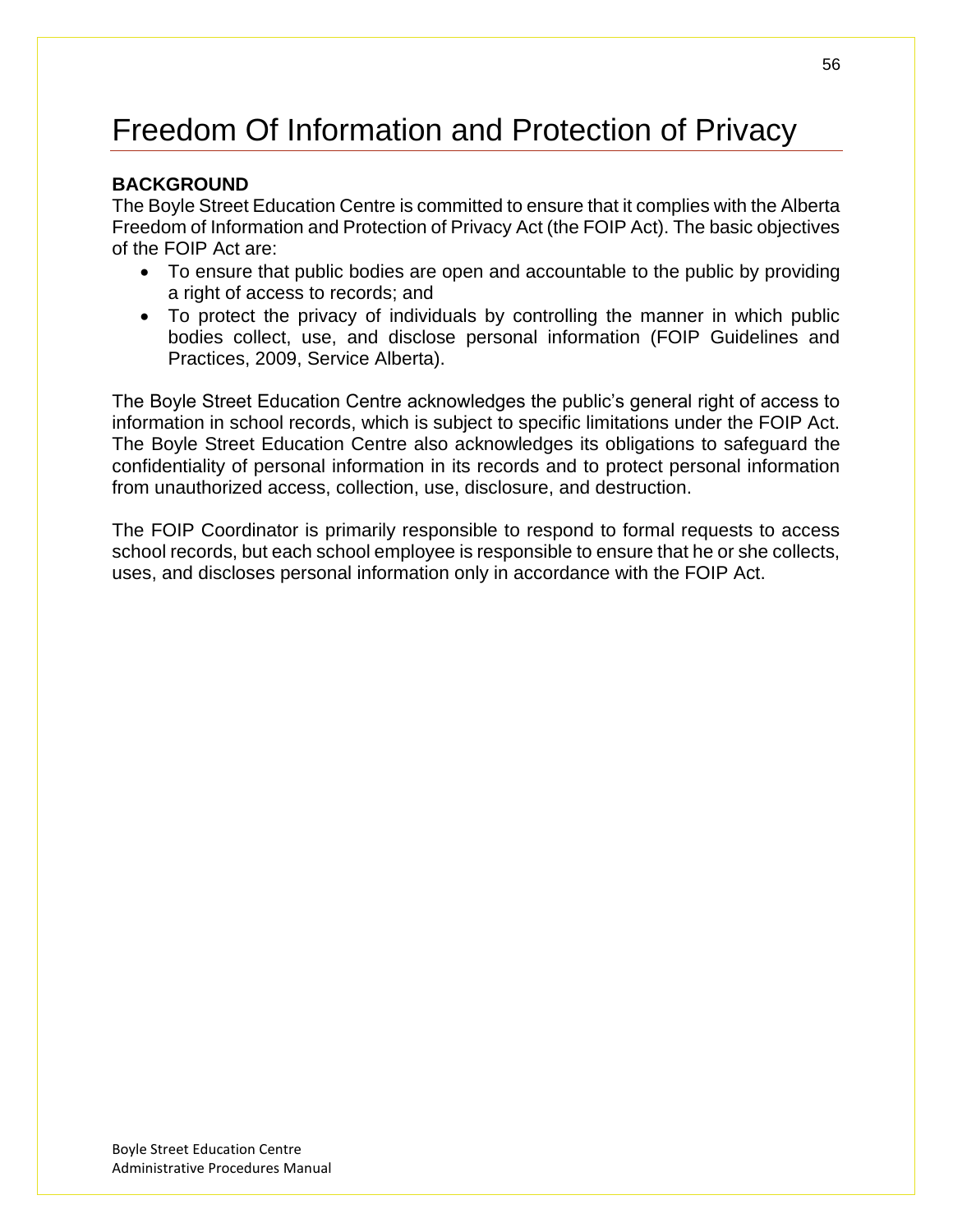# Animals in Schools

### **BACKGROUND**

Animals are only to be in schools for specific educational purposes. Animals may be in the classroom for observation only, not for experimentation. The purpose for keeping the animals needs to include, but not be limited to, the Alberta Program of Studies. An animal's life expectancy is to be considered before committing to the long-term care of an animal.

Animals may cause allergic or asthmatic reactions. Animals can carry and pass harmful organisms via touching or biting, which may cause illness to humans. Animals may adversely affect indoor air quality and possibly impact school resources due to required veterinary care due to illness. Animals may not be appropriate for all learning environments.

Responsibility for the humane and proper care of animals is the legal obligation and moral responsibility of those who have assumed stewardship of the animals. The teacher accepts full responsibility for and must closely supervise and monitor the care and use of animals in the classroom. The keeping of animals is governed by various pieces of legislation, including the *Alberta Wildlife Act, Alberta Animal Protection Act and The Criminal Code of Canada.* Student caregivers must be supervised and are to be taught proper methods of animals' care and handling. It is against the law to hold indigenous wild animals captive (e.g., gophers, crows).

### **PROCEDURES**

The Principal must approve the entry of all animals on either a temporary or permanent basis into the school.

Teachers in classrooms with individuals with compromised health status, asthma, or allergies are not permitted to allow animals. Parents/legal guardians must be informed before they enroll their child that there are animals in the school. Animals may need to be removed to address health concerns.

All animals are to be in good health, show no evidence of disease and be friendly towards students and staff.

Reptiles and amphibians can carry salmonella bacteria. Also, exotic animals such as ferrets or wild animals such as bats and skunks are to be avoided.

Animals are not to be allowed to roam free in the classroom.

Staff and students are to wash hands thoroughly with soap and water after handling animals or animal items and before eating.

Students are to be taught how to behave around an animal. Animals are not to be provoked or teased.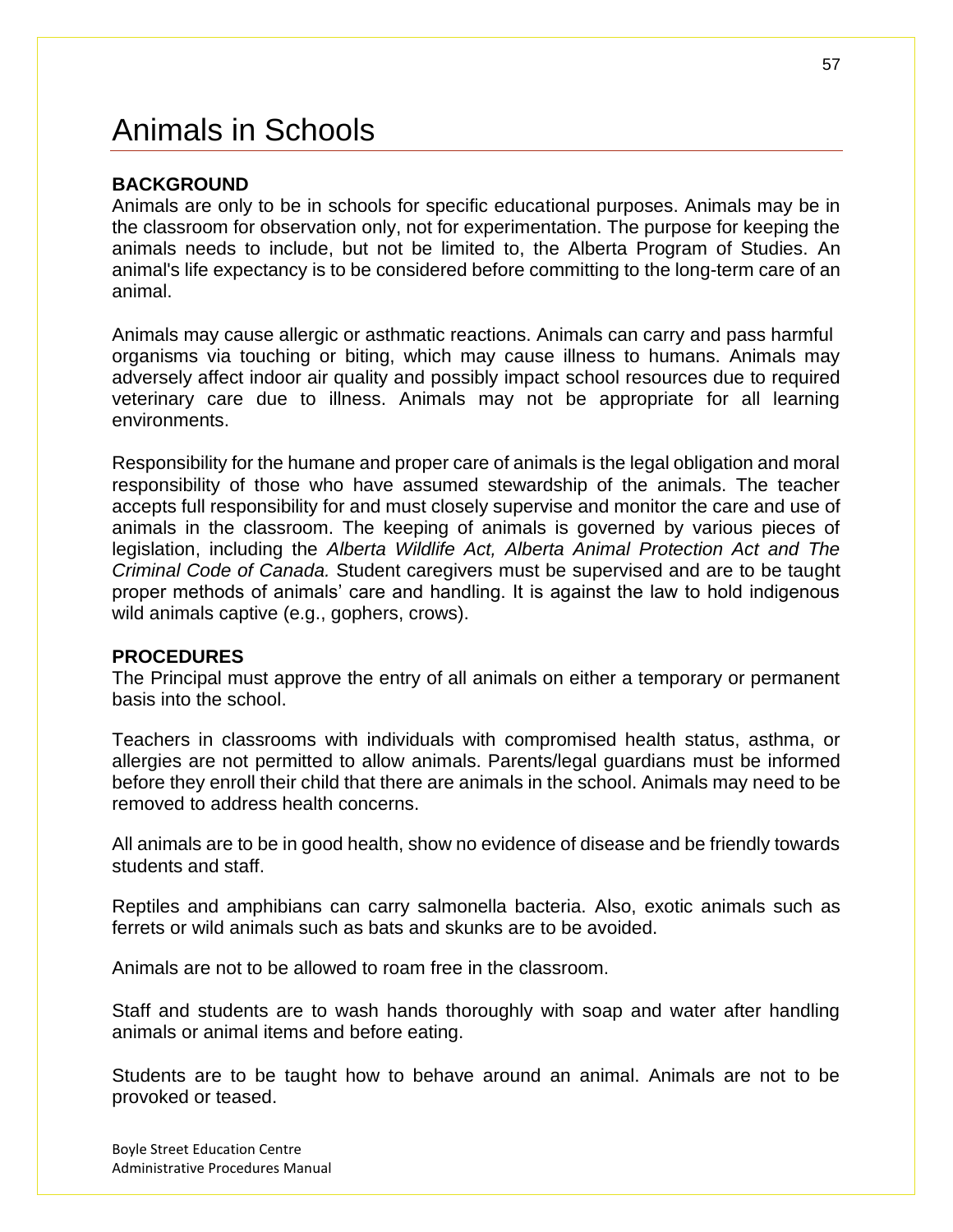Students are to be taught to keep their faces away from an animal's mouth, beak or claws and never to kiss an animal. Unsupervised handling of animals by any students is not to be permitted.

Persons with open cuts or sores are not to handle animals. If a person is scratched or bitten, immediately wash the wounds well with soap and water.

Animals are to be housed in appropriate cages or aquariums, etc.

A tray or drop sheet is to be kept under animal cages to capture animal wastes and to prevent these materials from spilling onto floors and furnishings.

Animal living areas are to be cleaned at least once a week or as required to minimize odour and ensure appropriate sanitation.

All animal waste is to be disposed of immediately.

Animal waste boxes are not to be accessible to students. Feces and waste are to be placed in a plastic bag and then disposed of in the outside trash bin.

Cages are never to be cleaned in kitchens or anywhere where food is prepared or eaten. Sinks, bathtubs, or shower stalls for cleaning animal cages must be thoroughly disinfected before being used again.

Non-latex gloves must be worn when cleaning aquariums or animal cages, and hands washed be washed thoroughly when finished.

In the case of an animal bite, isolate the animal and do the following:

- Immediately inform the Principal of the incident
- An Accident/Injury/Illness Report form must be completed and submitted to the Principal.
- The Principal must inform Alberta Health Services and Animal Control if a bite from a canine, feline, or ferret breaks the skin. If the Principal contacts Alberta Health Services, the Principal must contact the Superintendent.

In the event of an animal illness, if possible, identify the cause of animal illness. Do not allow individuals other than the primary care teacher to handle the animal. If possible, remove from classroom to a quiet, secure area. If an animal has an apparent health issue or if an animal is in distress, contact a veterinarian for diagnosis and treatment.

In the event of the death of an animal kept in the classroom, the animal must be disposed of safely and in a manner that is sensitive to student emotions and as per local bylaws.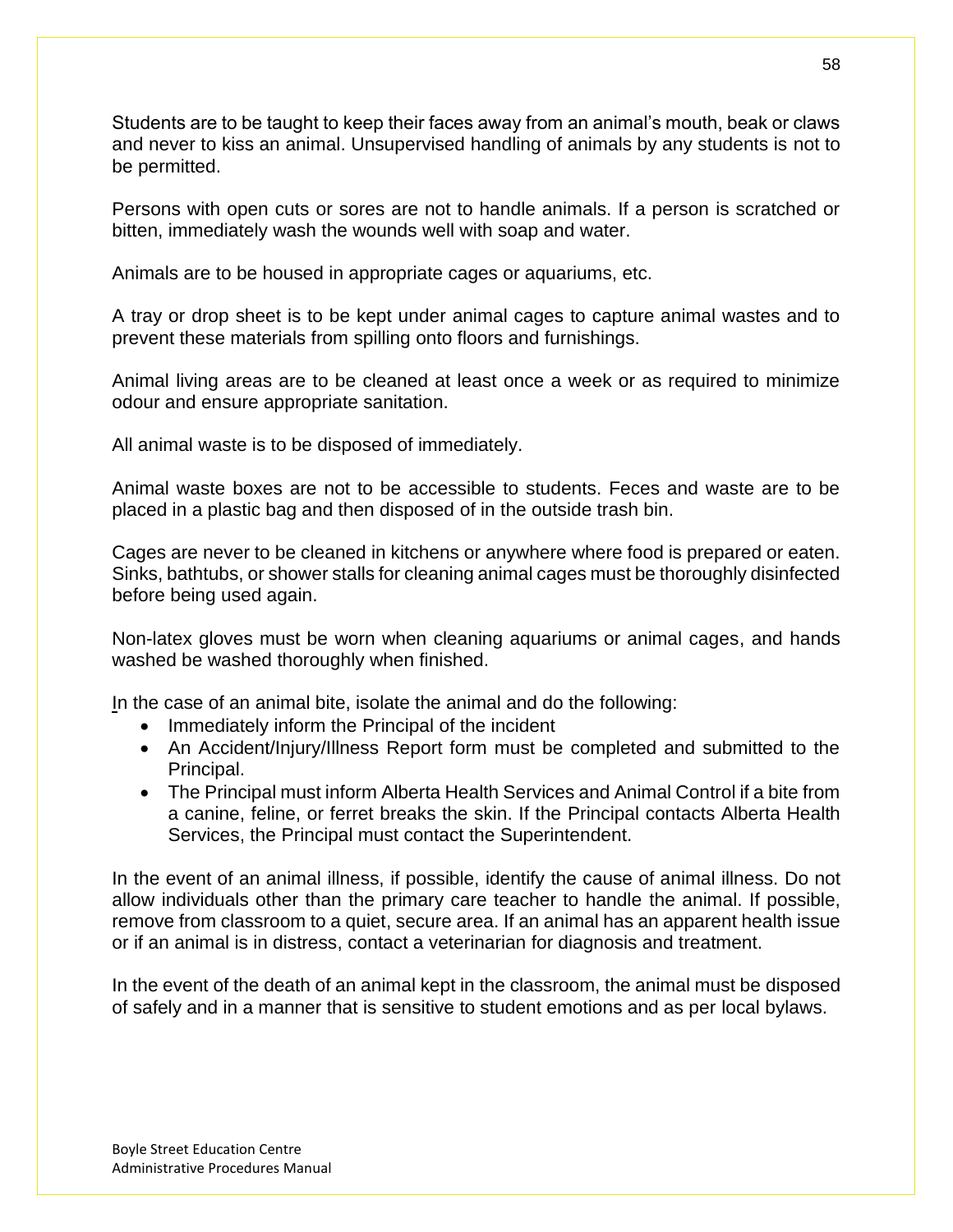# Youth Criminal Justice Act or Criminal Code (Canada) Involvement

## **BACKGROUND**

The Boyle Street Education Centre is committed to assisting the rehabilitation of students who have youth criminal justice status or Criminal Code status through cooperative and collaborative action among the various service agencies, including Child and Family Services Authority (CFSA) of Alberta, Edmonton Police Service, the Royal Canadian Mounted Police (RCMP) and Alberta Justice.

In order to ensure the safety and security of all students and staff, regarding students who have either youth criminal justice or criminal code status, the school has developed a protocol within this administrative procedure for sharing of information between official agency personnel having statutory responsibility and relevant staff.

## **PROCEDURES**

The school Superintendent should be informed regarding the acceptance of a student who has been charged or sentenced for a serious indictable offence under Sec. 231 or 235 (first or second-degree murder), 232, 234, or 236 (manslaughter), 239 (attempt to commit murder), or 273 (aggravated sexual assault) of the Youth Criminal Justice Act or Criminal Code (Canada). Information regarding students who have been charged or sentenced usually comes to the school either via the school intake procedure or from the registration process.

If information comes via the intake process, the intake person will refer the information to the youth worker and/or senior student services personnel, who will inform the Principal. If the information is relayed through the registration process, this would be referred to the Principal, which would involve student services. This team would then gather relevant information about a specific student regarding the following types of information:

- Any offences or prior record of offences that may lead to concerns about the safety of students and staff;
- Recommendations for reducing the risk of violence and increasing the level of safety;
- Patterns of behaviour that may signal the onset of activity that could affect safety, and;
- Individuals or groups of persons who may be at risk from the student.
- This information will be relayed to the school administration. Together with student services, a safety plan will be developed. This plan will then be communicated to all staff, and staff shall bear in mind that the student's confidentiality must be maintained.

School Administration shall arrange for the appropriate management of student offence records in alignment with Alberta Education requirements.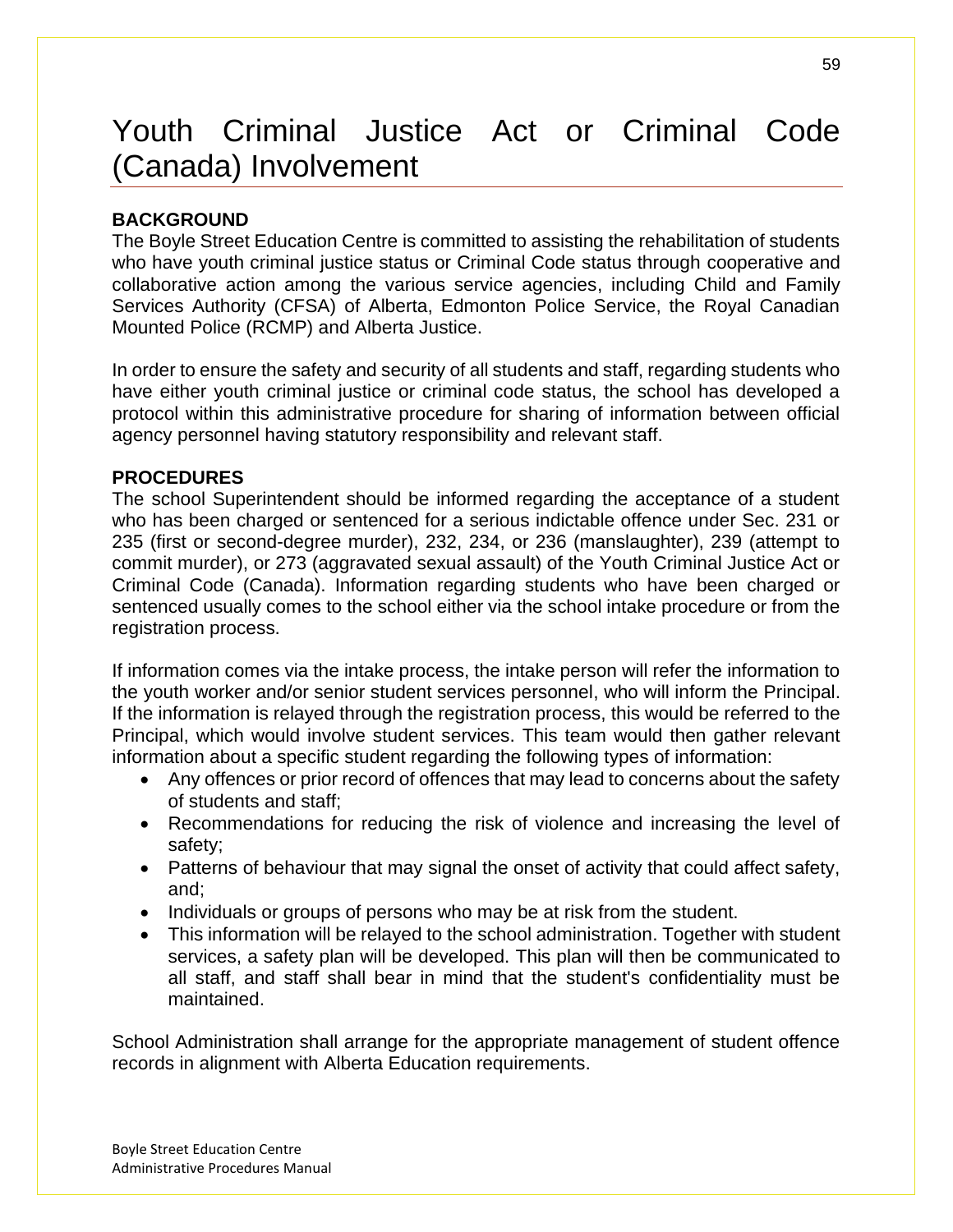To transfer a student to a school outside of the Boyle Street Education Centre district, note the following:

- The Principal must inform personnel of the receiving jurisdiction of safety concerns and/or the relevant court order.
- The Principal shall ensure the destruction of the records of the student offences in compliance with Alberta Education requirements.

Upon request from an agency to provide information for a report ordered by a Judge, the Principal shall arrange for the release of information from the student's records upon receipt of the following information from the agency:

- Name.
- Age.
- The nature of the report to be provided and the section of the Youth Criminal Justice Act or Criminal Code (Canada) under which such a report is authorized.
- Timelines with respect to providing this information.

A specific description of the type of information required such as:

- Attendance records of the student.
- The program or courses in which the student is enrolled.
- The academic progress of the student.
- The nature of incidents giving rise to discipline as well as the type of discipline imposed.
- The number of years for which the information is required (i.e., for the current school year or the student's entire career in school).
- Unless by order or subpoena, before any information is released, the Principal must obtain the parent/legal guardian's written consent or the student if the student is 16 years of age or older.

The Principal may request the solicitor or attorney general or designate to apply to a court relative to:

- Disclosing information to the Principal when they believe that a student poses a risk to the safety of school staff;
- Disclosing court-ordered psychological assessments;
- Disclosing information that will assist school staff in providing an educational program for the student as well as creating an appropriate environment for that program.

The Principal may consider alternative non-school-based placements for students considered to pose undue risk to themselves or others through their enrolment in the school setting. The Principal shall liaise with the Superintendent whenever a resolution cannot be reached between the school and a student at risk.

The following processes are intended to provide direction for staff in dealing with students with Youth Criminal Justice Act or Criminal Code (Canada) status:

60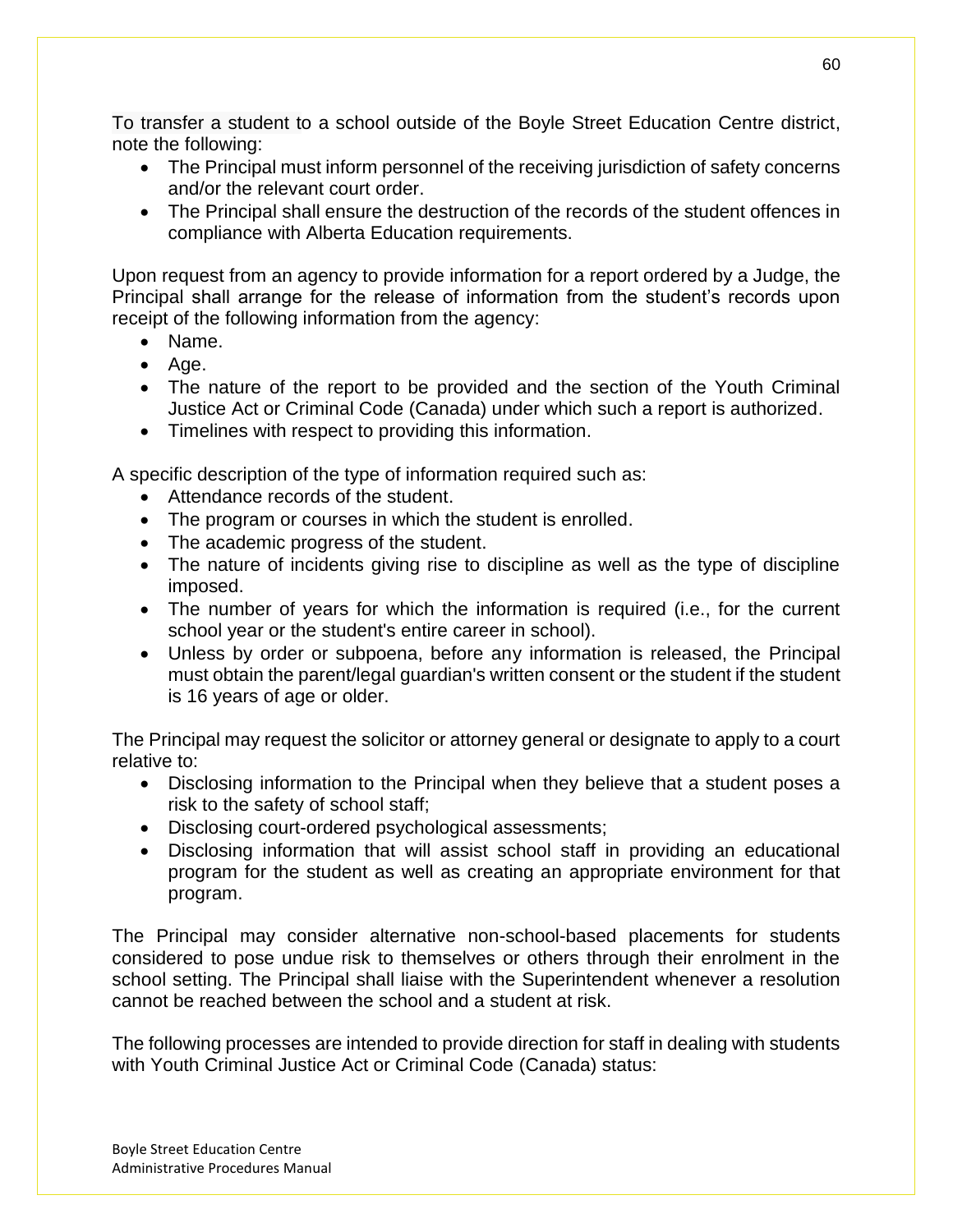- The Principal or Student Services personnel from the school coordinate with the Edmonton Young Offender Centre (EYOC) to collect and disseminate youth offender information to determine the best school placement.
- Student Services personnel and/or appropriate school staff will collaboratively work with relevant agencies to facilitate placement regarding students with Youth Criminal Justice Act or Criminal Code (Canada) status.
- Any concerns with the information contained in correspondence from a youth worker or probation officer should be directed to the Principal and/or Student Services personnel.
- Upon receipt of confidential student criminal offence information, the Principal and/or Student Services personnel shall verify that the student is a resident of the city, and the Principal shall be responsible for the use and security of this information.

In determining the person/s to whom the information is to be released, the Principal shall bear in mind that:

- Inappropriate disclosure could result in a fine or imprisonment.
- The right of the student offender to confidentiality must be maintained.
- The information must be stored in compliance with Alberta Education requirements.

The Youth Criminal Justice Act or Criminal Code (Canada) access to information shall be restricted to those:

- Who require access to meet the educational needs of the student; or
- Who are responsible for ensuring the safety of students and staff.

The Youth Criminal Justice Act or Criminal Code (Canada) records shall occur only after prior consultation with the appropriate youth worker/probation officer when:

- The youth worker/probation officer advises the Principal of the expiry of the court order.
- A student transfers, and the youth worker/probation officer has informed the previous Principal of the student move;
- When notification has been received from the youth worker/probation officer, the Principal shall ensure that the file (e.g. print, electronic) is destroyed.
- If the court order date expires with no contact from the youth worker/probation officer. In that case, the Principal shall contact the youth worker/probation officer to confirm the status of the file and then act appropriately.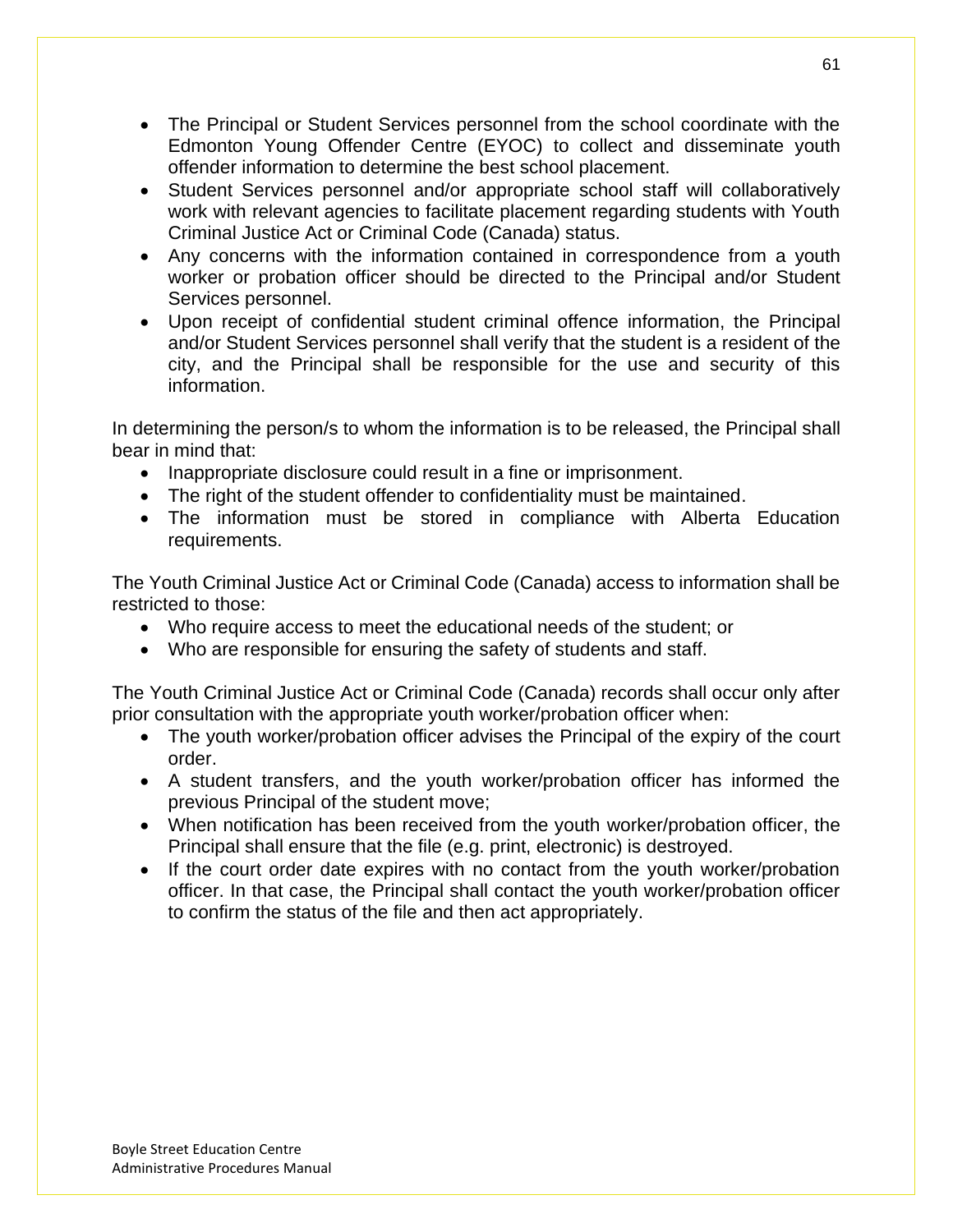# Legal Custody and Access to Children

## **BACKGROUND**

Custody disputes between parents/legal guardians or other family members arise from time to time for schools administrators to address. Where there are claims for the custody of a student or claims to access contact with a student, a Principal must, under normal circumstances, recognize the custody of a student as being with the parent/legal guardian with whom the student presently resides.

In all cases where there is uncertainty surrounding a claim for the custody of or access to a student, a Principal must act in the best interests of the student and must refer the matter to their respective school legal counsel for review.

Under no circumstances shall a Principal release a child or a student to a person claiming custody or claiming access to a child or a student without first obtaining legal advice.

### **PROCEDURES**

All claims for custody or access to children/students must be referred to the Principal.

Where there is a demand for custody of or access to a child/student, and legal custody is uncertain, the Principal shall:

- Ask the claimant to identify him or herself and produce a legal order for custody.
- Inform the claimant that the demand will be reviewed and that the parent/legal guardian with whom the student resides will be informed that the claim for custody or access has been made.
- Notify the parent/legal guardian with whom the child/student lives that the claim for custody or access has been made and bring all court orders and agreements that indicate who has custody rights and access rights to the student.
- Upon being provided with and assessing all court orders and agreements, or upon not receiving any such documents, if matters are not made clear, then forward all documents to the Superintendent along with a synopsis of the demands being made by the claimant.
- Await the decision from the Superintendent as to how the claimant's demands are to be addressed.

A record shall be kept in the school of any custody or access claims, which may be received, including dates, times, names and demeanour of persons involved, and as much of their actual statements as it may be possible to record.

When deemed necessary, the Superintendent shall be informed by the Principal of all demands for custody which they may receive.

Principals are to use their discretion in dealing with custody or access requests, bearing in mind that a court order restricting the access of a parent/legal guardian to their child applies while the child is in school or on school property.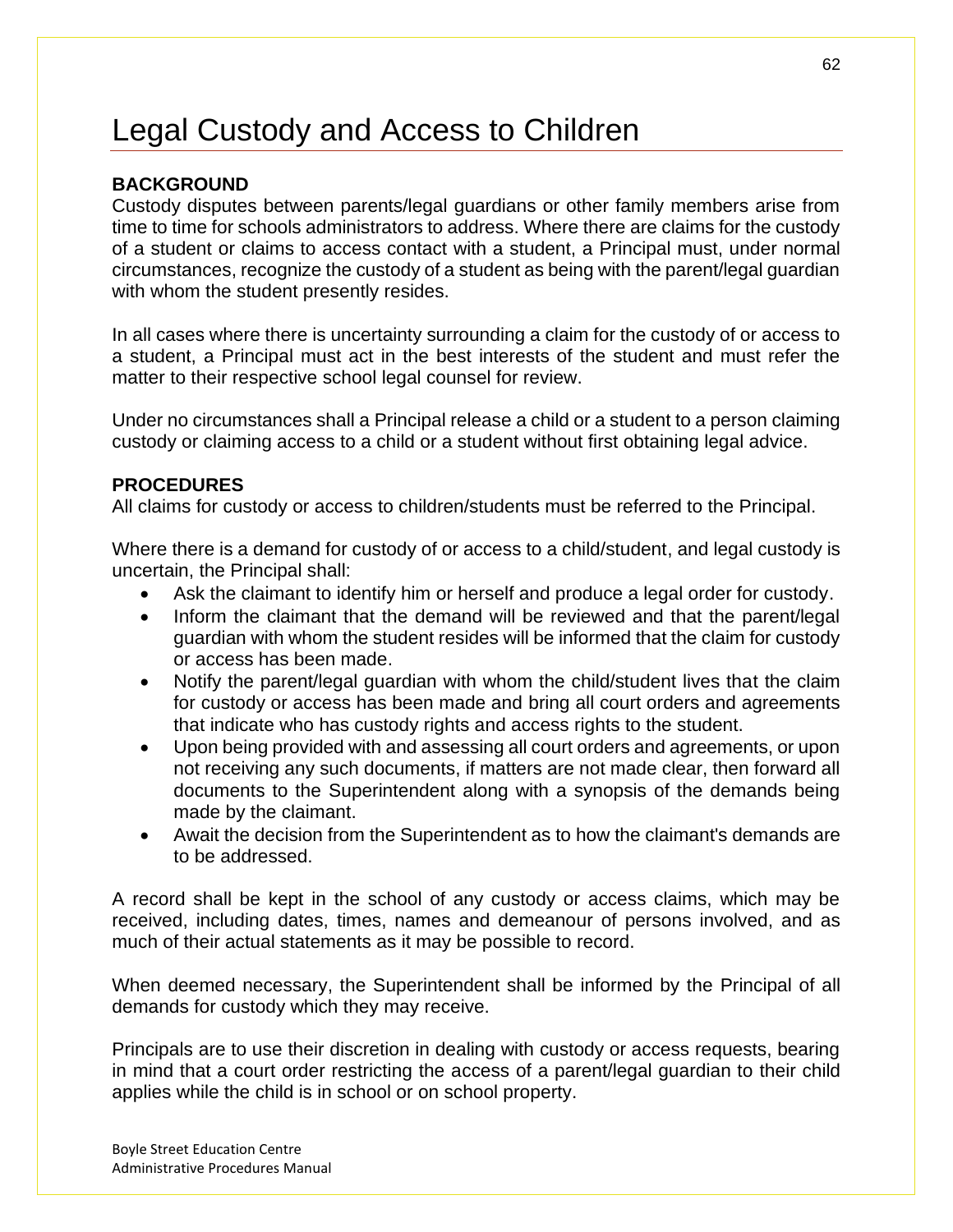The School's legal counsel may be consulted for advice and assistance in dealing with such requests.

Any request for information (e.g., student progress reports, etc.) about a child/student from a parent/legal guardian with whom the child/student does not reside shall be referred to the Principal.

Parents/legal guardians normally have the right to access child/student progress report/s, attendance records and to be present (at different times) at parent-teacher conference/s; However, Boyle Street Education Centre procedures are subject to what is contained in a separation agreement or order of a court.

If there is a question about the legal rights of either party, the parent or legal guardian must present a copy of the separation agreement or an order of a court.

Any requests made to teachers by parents/legal guardians or other outside agencies for verbal or written statements regarding student progress, welfare, behaviour, etc., must be referred to the Principal.

Subject to what is stated in the most recent applicable court order, school administrators and teachers must normally receive instructions from and provide direction to the primary custodial parent/legal guardian with whom the student resides.

Where matters are unclear, advice should be obtained from the Superintendent.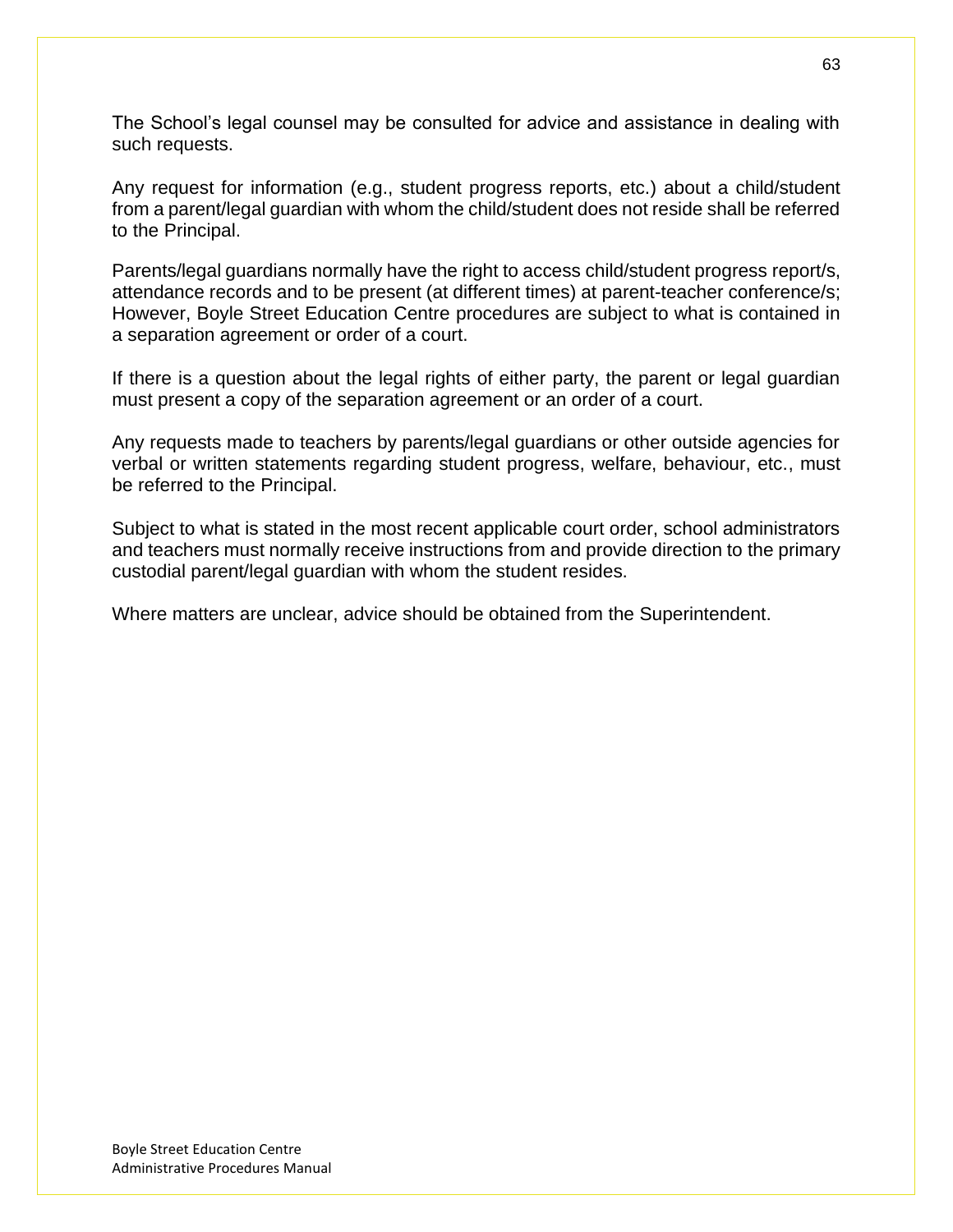# Registration and Management of Records

### **BACKGROUND**

Boyle Street Education Centre must follow Alberta Education's guidelines for school registration and management of student records.

### **PROCEDURES**

Students may be screened for program fit. The independent student or their parent/guardian will meet with a staff member and discuss program needs and fit before the intake interview for a preliminary screening.

Acceptance to Boyle Street Education Centre is conditional based on the determination of what educational needs a student may have. During the intake interview or learning assessment, alternative options may be discussed should a staff determine that the school may not be the best fit for the student.

Prospective student registration forms will be checked thoroughly for accuracy and signatures confirming the veracity of the registration form, the consent for activity and risk, and consent for assessment.

Front desk staff and administration will ensure that valid identification is provided by the independent student or their parent or guardian in order to complete their registration. If no identification is available at the time of registration. In that case, the administrative assistant will flag this registration and inform the school administration, the independent student, or the student's parent or guardian.

Prior to finalizing registration, an application for an Alberta Health Care Insurance Plan card is to be initiated, and an anecdotal note should be made at this time by the administrative staff.

Upon registration, a Student Record folder is created on the network, and the Registration Form and valid identification should be digitized immediately for the PASI Digital Student Record. The Registration Form and valid identification should be scanned into the Student Record folder and uploaded using PowerSchool's Document Upload tool at the administrative assistant's earliest convenience.

Using PASI, a quality control check should be performed for the Registration Form and identification should be verified by the Administration.

A registered student's cumulative record is to be requested from previous schools upon their registration. The administrative assistant will input requests for transfer of the PASI Digital Student Record and contact the student's school authority responsible for the Student Record to request prior academic information or assessments to ensure the most updated records are available to school staff.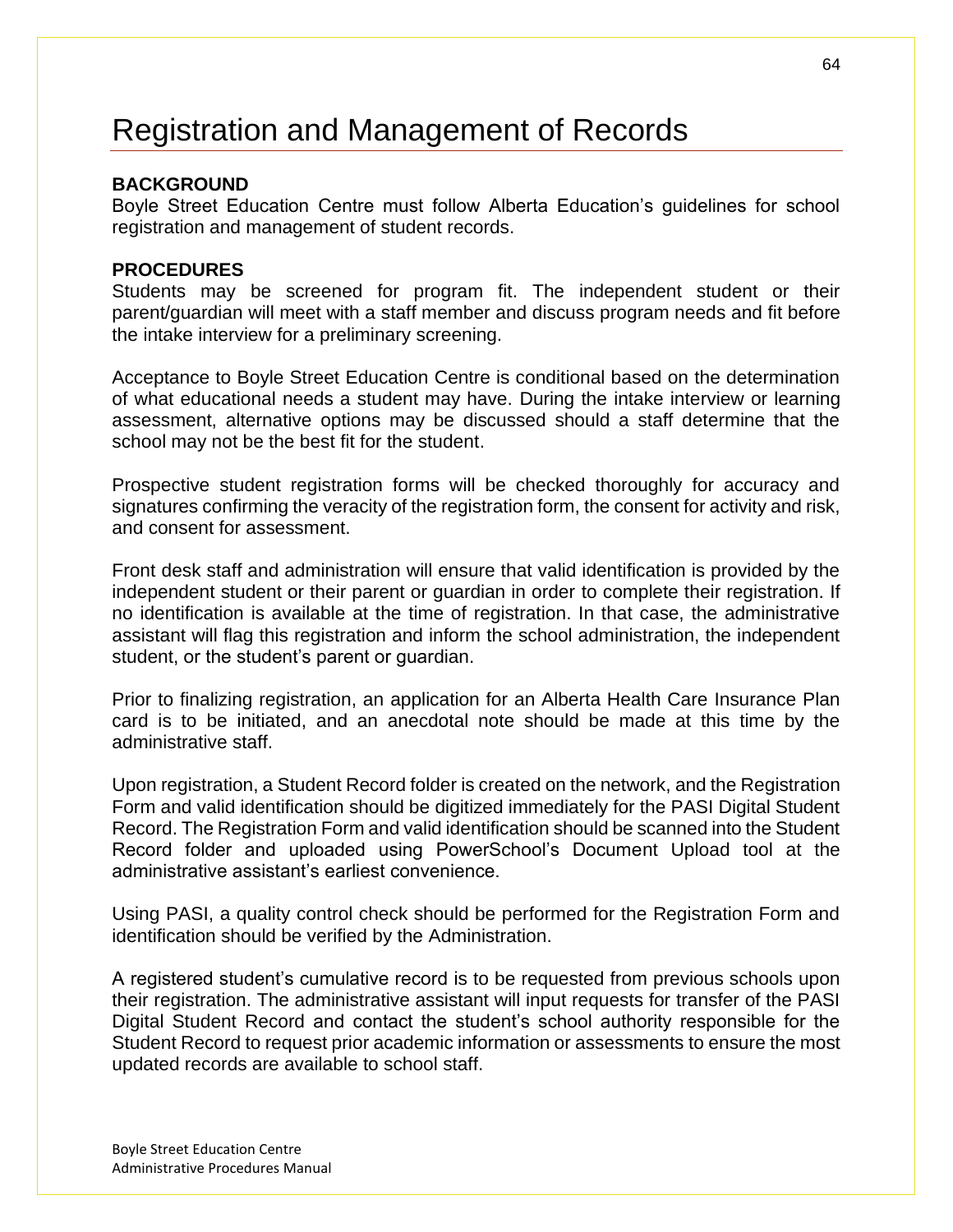After registration, a student will begin the Intake Process, where an intake interview takes place where the information is recorded using a local record-keeping system. The intake process may be updated and adapted as proposed by school staff and may include changes to this process. Any changes to the intake or registration process must first be approved by the Superintendent.

Using information from this intake, a student's information is summarized into the anecdotal note-taking system and referrals are shared with staff.

The Inclusive Education Coordinator will then assign the student to an Engagement Teacher After a student is assigned an Engagement Teacher, the Course Planning team will be informed, and the student's timetable will be developed.

During the intake process, the Engagement Teacher will start a Learning Preferences profile to gather information about the student's learning preferences and needs.

Academic records are updated and uploaded to the PASI Digital Student Record at the end of each semester.

While the school has four reporting periods, there are only two semesters and periods in which credits are submitted.

Upon the completion of each semester and the administration has reviewed the progress reports, each student's report card should be uploaded to the PASI Digital Student Record by the administrative team, and the quality control is to be reviewed by the administration.

In compliance with the PASI Digital Student Record, administrative staff will ensure that relevant psychological assessments, individualized program plans, student success plans and other documents which may provide information regarding a student's programming or learning needs should be uploaded to the Digital Student Record in a timely manner.

The administration will confirm prior to a student's withdrawal OR at the end of each school year that all relevant documents have been converted to the appropriate file type and uploaded to the PASI Digital Student Record and that the quality control process is completed.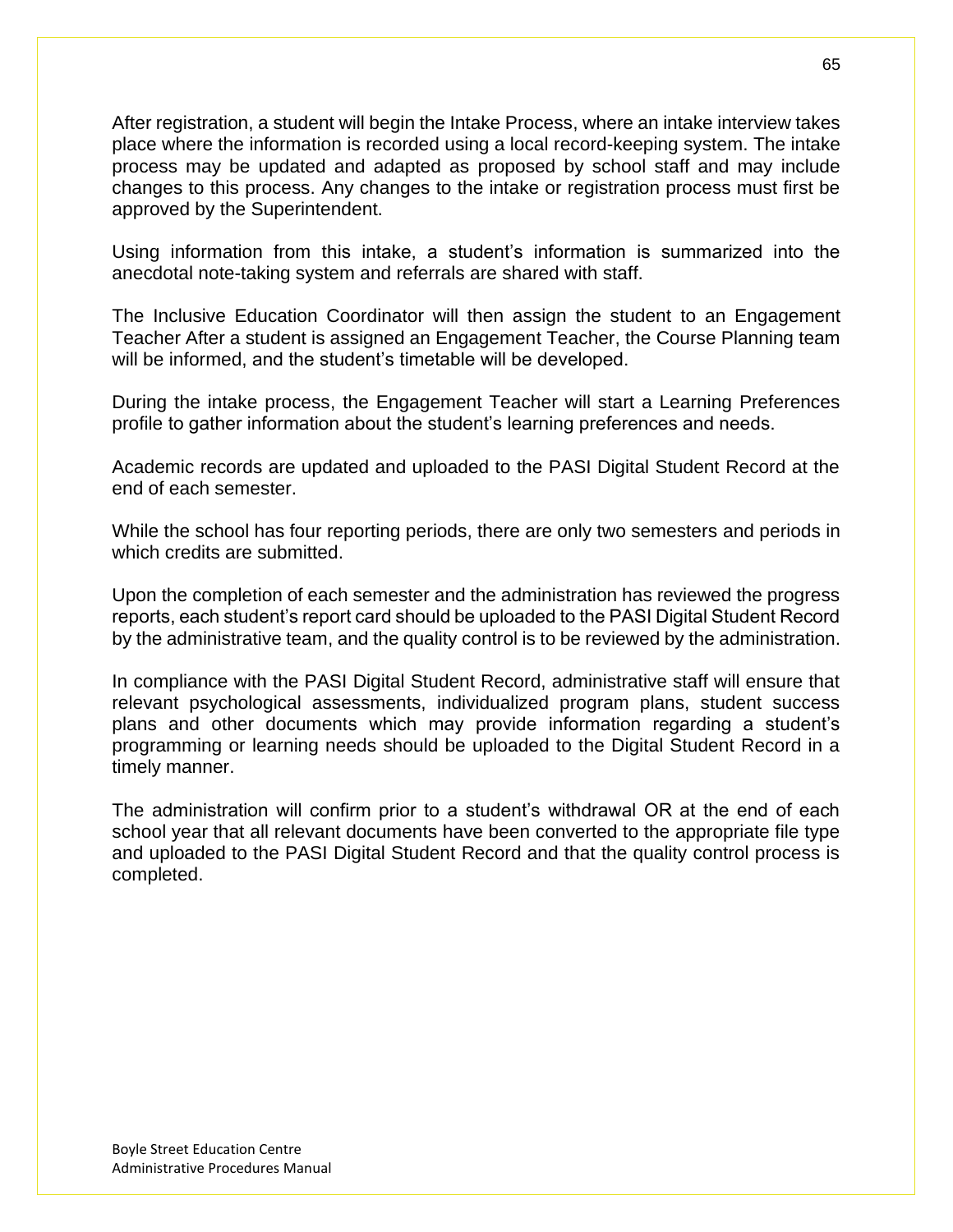# Anecdotal Record Guidelines

## **BACKGROUND**

An anecdote is an account of an event. The record of this event can be detailed or brief. There are various ways to collect anecdotal records, which include, but are not limited to:

- Freehand accounts, checklists, charts, etc.
- Anecdotal reporting allows for the measurements of academic performance and antecedent, frequency, and severity of concerning behaviours.
- Ideally, an anecdotal record should be recorded for accuracy as it occurs or immediately after. However, anecdotal records usually have to be written later or at the end of the day. Jotting brief notes or words during the event or immediately after to help you remember comments or events is recommended.
- Anecdotal records should be as objective as possible. Personal bias is always a concern. Therefore, when making more subjective observations, it is essential to detail the evidence on which those subjective observations were based upon. For example: "\_\_\_\_ arrived upset as evidenced by a loud voice, use of profanity (provide quotes), slammed the door, banging their fist on the front counter."

Professional recording of anecdotal notes:

- Are recorded chronologically.
- Are the result of direct observation.
- Are accurate, specific and professional.
- Provide the context of behaviour and, when possible, should include preceding event or trigger.
- Are as objective as possible or subjective with qualifying evidence. "As evidenced by…"
- Are not made based on assumptions and do not use ambiguous/vague words.
- Include what happened before (antecedent), the details of the incident (behaviour), and the events that occurred after (consequences).

Records of a student's learning, accumulated over time, enhance understanding of the individual student as patterns or a learning profile emerge. Performance can be tracked and documented, resulting in suggestions for learning goals, curriculum differentiation, assessment planning and student/parent conferences.

Behavioural Anecdotal Records can capture the richness and complexity of the moment. These records of a student's behaviour accumulated over time enhance understanding of the individual student as behavioural patterns emerge. Behaviours can be tracked and documented, increasing the opportunities for prevention and behaviour modification, making the environment safer for the student and greater the school community.

## **PROCEDURES**

All staff members are responsible for recording notable observations using the available behavior data management recording system. Collecting this information allows for:

• Patterns to be observed, considered profiles, and consistent support and services.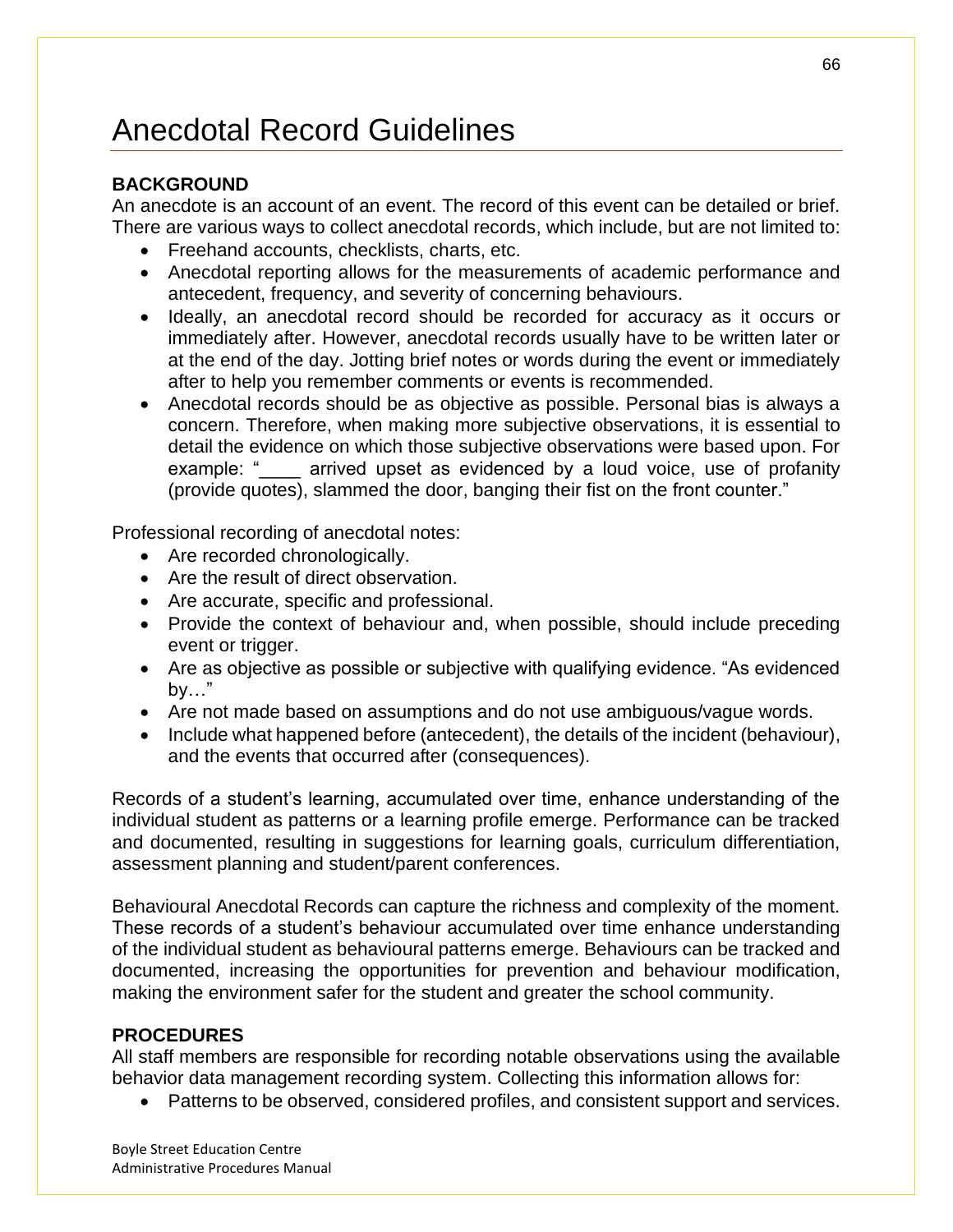- Understanding of the underlying reason/motivation of behaviour or to contribute to the learner profile.
- The creation of an effective behaviour support plan, document performance goals, or develop a differentiation plan.

Data must be collected when:

- A student has a severe code (behavioural/emotional) or concerning behaviours and mental health needs.
- An incident takes place that makes you take notice.
- Behaviour or incidents cause concern.
- Curricular outcomes are not being achieved.

Academic records are kept for two years; the year the student is in the grade and the following year.

Counselling notes and records created with academic and vocational objectives in mind should be placed on a student record, as *Student Record Regulation Section 2(1)*  requires a student record to contain all information affecting the decisions made about the student's education. However, counselling records of a personal, sensitive or embarrassing nature are excluded. School Counsellors' confidential notes are not considered anecdotal.

Any psychologist at Boyle Street Education Centre should be aware that Boyle Street Education Centre owns all psychological files. This means that files, in either hard or soft copy form, cannot be removed or taken by the psychologist when they leave employment, and student psychological files must be kept on school premises. Ownership of psychological files does not imply access to the files, and the psychologist, while not being the owner of the information, is responsible for managing access to it. Any psychologist should be mindful that in some special situations information obtained from the student can be requested by the Principal or designate. It is considered a breach of the student's confidentiality and privacy for a psychologist to disclose confidential information to other school staff, including administration, unless the conditions for an exception are met. The management of the information collected and the privacy of the student remain the responsibility of the psychologist.

For a Principal or a delegated staff member to access or read a confidential file is a breach of student confidentiality. In all situations, Boyle Street Education Centre has a legal responsibility and duty of care to respect the confidential nature of the psychological relationship or therapeutic intervention and a request to be provided with information about a student should only be made within the confines of privacy, health records, and health profession legislation.

Behavioural anecdotal notes are not placed in the student record file unless needed for submission to Alberta Education regarding severe coding. They are kept in the behavior data management recording system.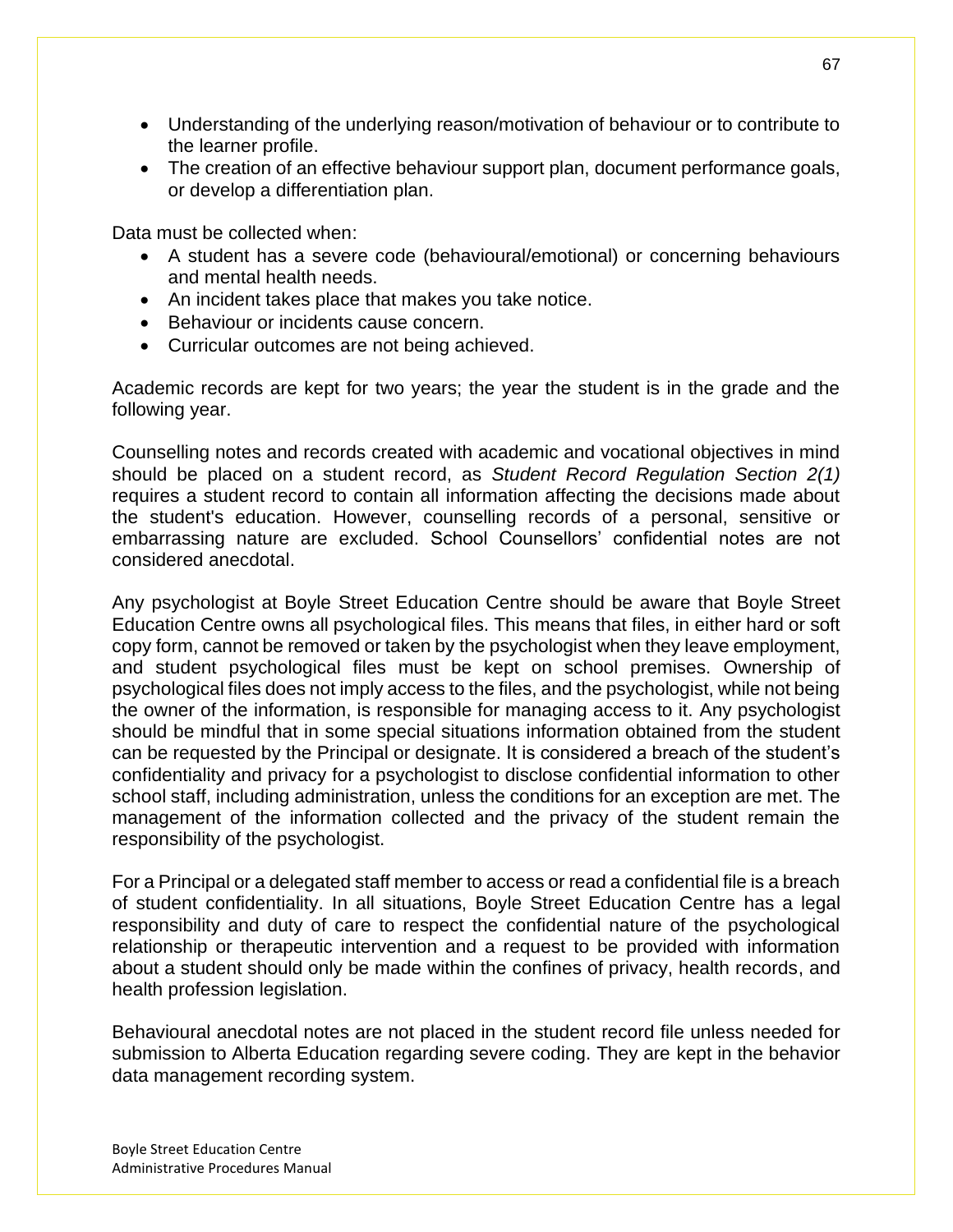# Graduation Requirements

### **BACKGROUND**

Alberta Education issues the Alberta High School Diploma, the High School Equivalency Diploma or the Certificate of Achievement to students who meet the graduation requirements. The diploma or certificate certifies that the holder has successfully completed a prescribed program of instruction.

The Boyle Street Education Centre programs focus on supporting a strong liberal arts education that will allow its students to succeed and to graduate with the life skills, attitudes, knowledge, and abilities to pursue their careers and life goals as individuals, parents/legal guardians and/or members of the broader community.

#### **PROCEDURES**

For students to attain one of the above diplomas or certificates, students must follow the senior high school graduation requirements as set out in the current Alberta Education Guide to Education.

According to the Alberta Education Guide to Education, "Post-secondary courses taken at an institution either inside or outside Alberta are not typically equated to credits for the Alberta High School Diploma but may be evaluated for and applied toward the High School Equivalency Diploma."

Acknowledging the distinctive characteristics of Boyle Street Education Centre graduates, the school recognizes the importance of Indigenous Studies courses. Following the development of our Indigenous Studies program, the expectation is that all students will complete three credits per grade in this area.

Students who complete five credits as registered students will be allowed to participate in our graduation ceremony. If they do not achieve an Alberta Education awarded certificate, they will be given a certificate of attendance in the school.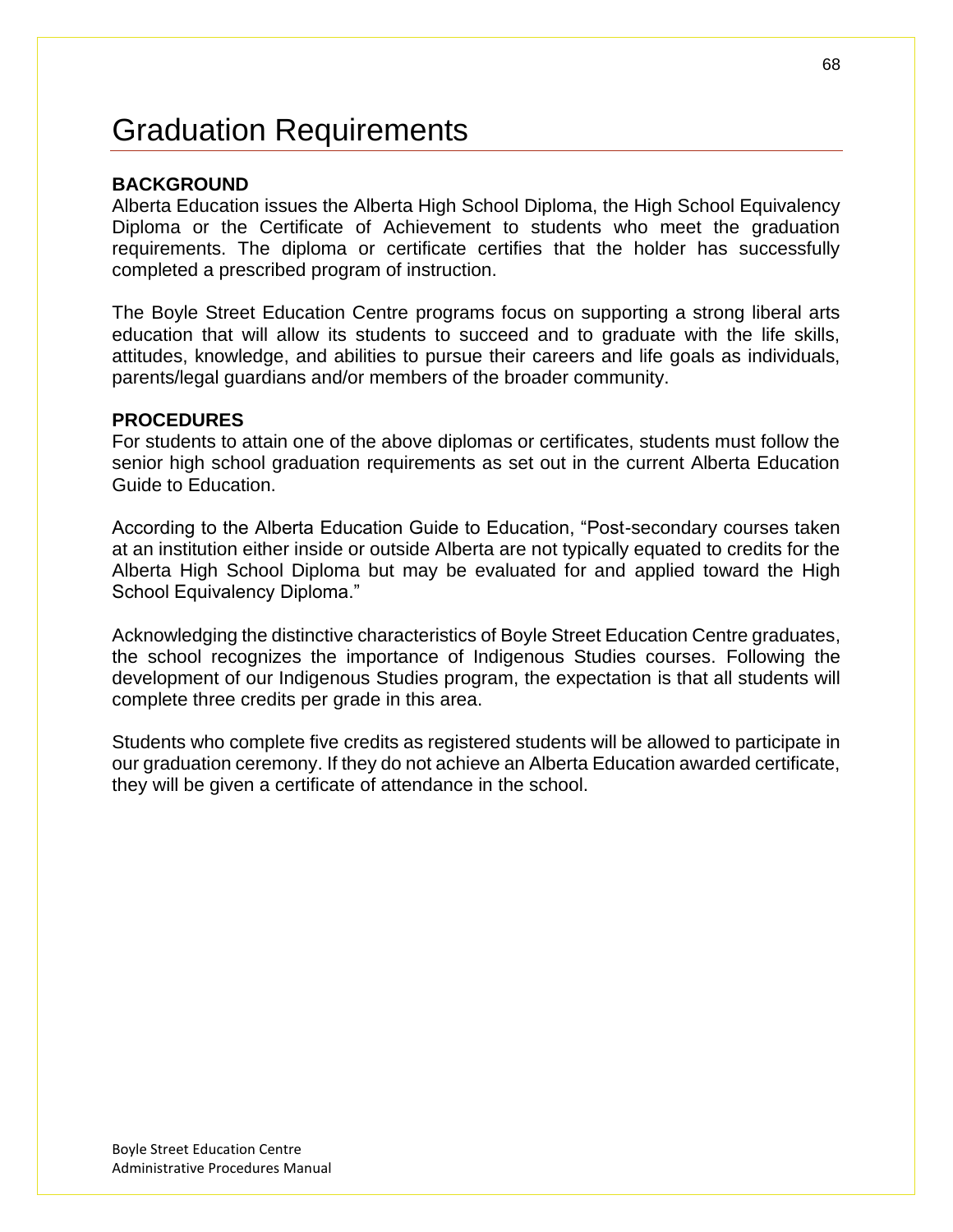# Working Alone

### **BACKGROUND**

Employees who are directed to work alone are to be protected in accordance with the Occupational Health and Safety Act.

Working alone means to work alone by administrative direction at a work site in circumstances where assistance is not readily available in the event of an injury, illness or emergency.

### **PROCEDURES**

In situations where employees are directed to work alone, Principals and school administration shall ensure that all of the protocols outlined in the school's OHS handbook under Rules, Guidelines and Procedures for situations where a staff person may be working alone are adhered to.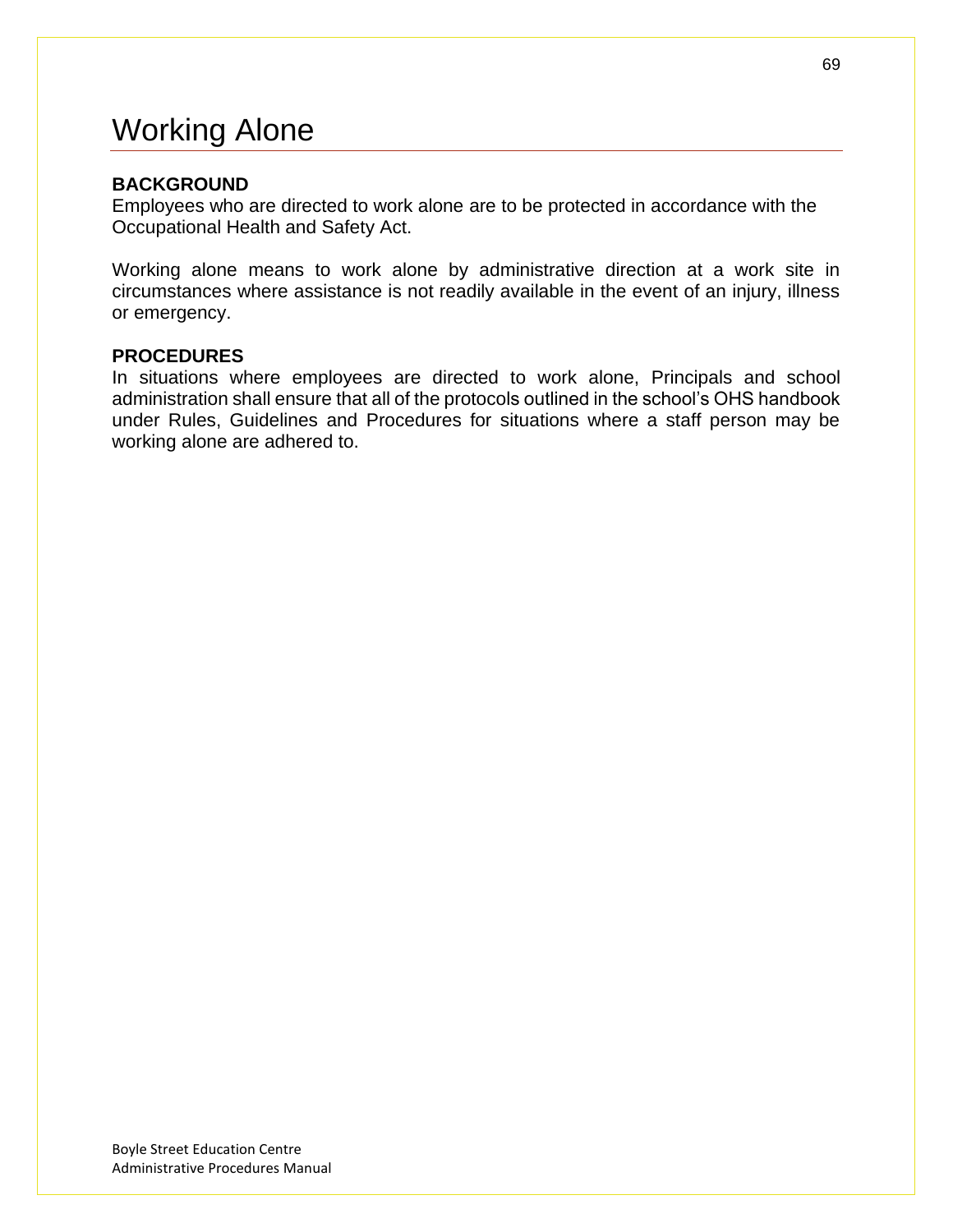# Working Remotely

## **BACKGROUND**

Due to the extenuating learning needs and behavioural accommodations of working with high-risk youth, Boyle Street Education Centre employees who provide learning or support services directly to students must work in person at the Boyle Street Education Centre worksite. That said, the Boyle Street Education Centre recognizes that it is possible in some specific situations for an employee to work remotely with little or no detrimental effect on their ability to meet all their supervisors' work expectations.

An employee's usual Boyle Street Education Centre worksite may be closed or otherwise not operating normally in extraordinary circumstances. In such cases, the Principal may direct employees to work remotely in accordance with this Administrative Procedure and within the guidance of Alberta Health Services and Alberta Education.

For this Administrative Procedure, "remote work" means work an employee conducts in accordance with this Administrative Procedure off Boyle Street Education Centre property during the employee's regular work hours and does not include work an employee chooses to conduct off Boyle Street Education Centre property outside the employee's regular work hours.

### **PROCEDURES**

After Receiving Approval from the Superintendent, the Principal may direct an employee to work remotely if all the following apply:

- Extraordinary circumstances warrant the direction;
- The employee's usual worksite is closed or otherwise not operating normally;
- The employee's work duties can be performed remotely; and
- The employee is fit to work remotely.

If the Principal directs an employee to work remotely, the Principal must communicate the following expectations to the employee in writing:

- The dates and times the employee will work remotely;
- The Boyle Street Education Centre-owned property that the employee may transport to the remote worksite and use while working remotely;
- The ways the employee must be available to communicate with the Principal, other employees, and non-employee contacts while working remotely; and
- The kind and frequency of communications to the Principal that the employee must initiate while working remotely.

An employee may request to work from home if unusual or extenuating circumstances warrant this accommodation. An employee who wishes to request to work remotely must make the request to the Principal in writing. If the Principal receives a request to work remotely from an employee, then the Principal must consider the following factors and make a decision, which is reasonable in the circumstances, about whether to approve the employee's request: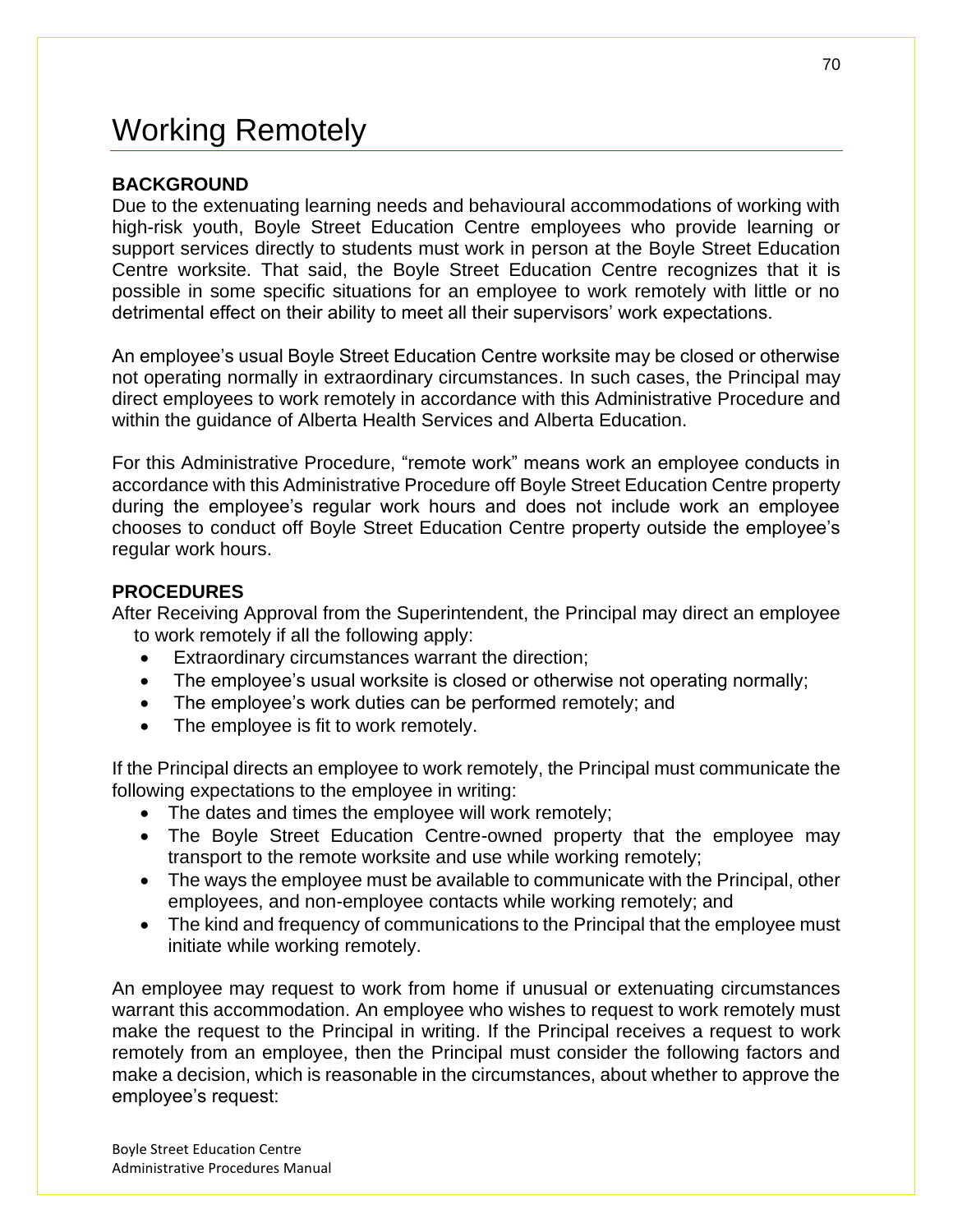- Whether the employee's work duties can be performed remotely;
- Whether the employee is fit to work remotely;
- Whether the employee's request conflicts with the best interests of students, parents, other employees, school community members, or the Boyle Street Education Centre; and
- No employee is entitled to work remotely at any time.

The Principal is responsible for setting the parameters of the remote working situation and monitoring the work and other issues that may arise.

An employee who is working remotely must do all the following:

- Take reasonable care to protect their own health and safety and other persons at or in the vicinity of the employee's remote worksite while the employee is working (Boyle Street Education Centre is not responsible for the safety of the employee or others in the employee's remote worksite while employees are working remotely).
- Complete the Working Remotely Hazard Assessment and submit it to the Principal.
- Be able to respond to the Principal, other employees, and non-employee contacts within the same timeframe as if the employee were working at the employee's usual worksite.
- Comply with the Boyle Street Education Centre's dress code that applies to the employee.
- Take reasonable steps to avoid interruptions to work-related telephone or video calls.
- Be able to attend in-person at the employee's usual worksite within one hour from whenever the Principal requests unless otherwise approved.

An employee who is working remotely must not do any of the following:

- Work in an area accessible to the public (for example, a coffee shop or a public library).
- Work using an unsecured internet connection (for example, public WIFI).
- Conduct an in-person, work-related meeting inside the employee's personal residence.

If an employee who is working remotely requires the remote use of hardcopies of Boyle Street Education Centre records, that contain personal or confidential information, the employee must make additional reasonable security arrangements against such risks as unauthorized access, collection, use, disclosure, or destruction, to or of the records and information.

The employee must communicate to the Principal, in writing, the additional security arrangements the employee has made.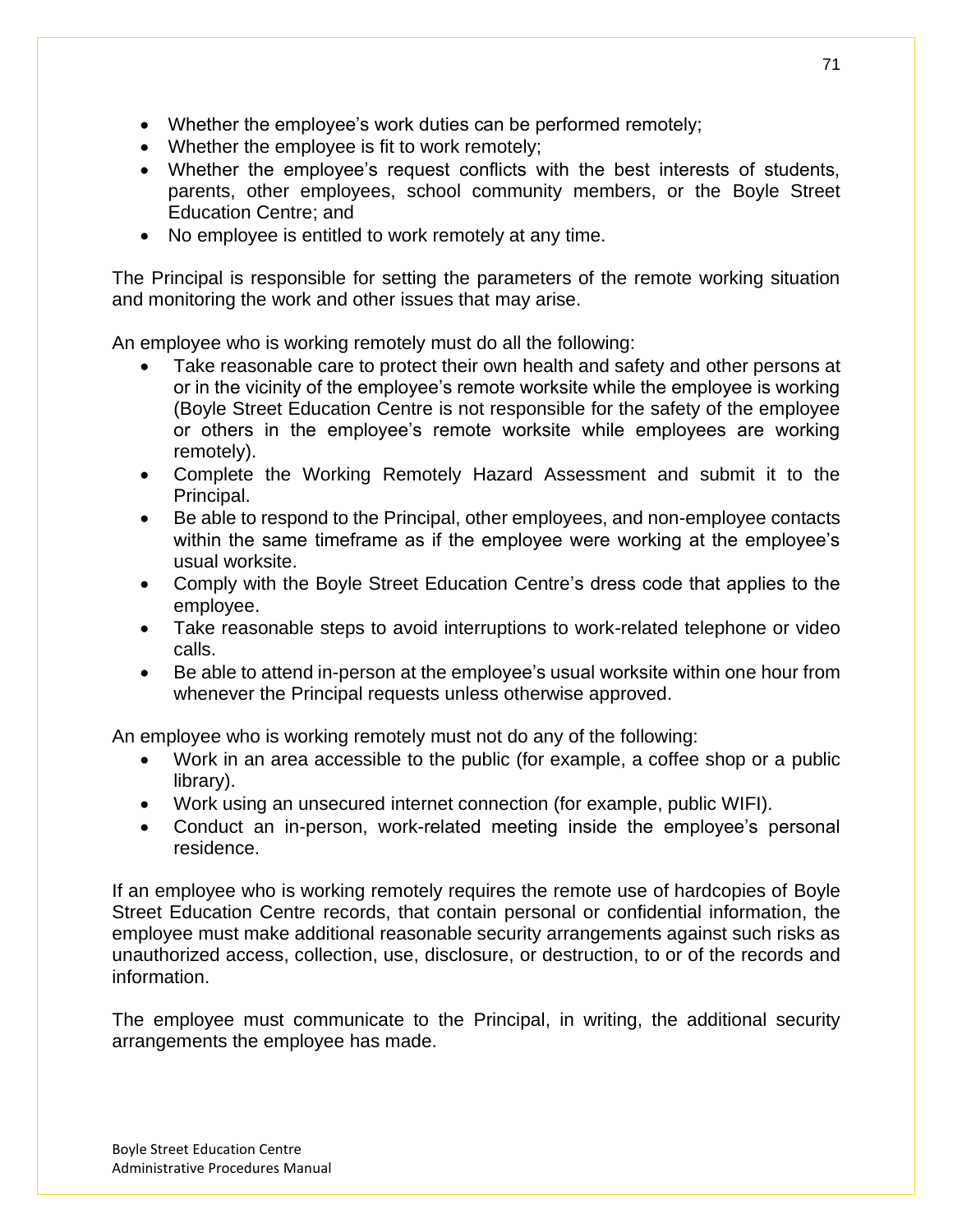# School Equipment – Personal Use and Ownership

### **BACKGROUND**

Equipment owned by the Boyle Street Education Centre has been purchased with public funds and is intended to be used for the educational requirements of staff and students currently attending the school.

## **PROCEDURES**

The personal use of School equipment or materials by staff is not permitted unless this use directly supports the staff members' job-related functions or unless otherwise approved by School Administration.

Staff members are not allowed to take school equipment home unless the equipment is needed for the preparation of student-related materials, lessons etc. unless otherwise approved by School Administration. School equipment must be signed out with the Principal approval.

The equipment must be returned to the school once it is no longer needed for school related purposes.

The personal use of school equipment in the school must be requested and approved by the Principal and/or administration team. The admininstration team will consult with the staff member to discuss parameters of use. Any costs incurred as the result of use or damage to the equipment would be the responsibility of the staff person requesting this use.

There is to be no use of any school equipment by school staff for commercial purposes where the staff person would be in a position to gain financially from such use.

All equipment utilized by staff in the school is to be owned by the School. Due to insurance policies, all equipment, furniture etc. must be the property of Boyle Street Education Centre.

There should be no personal furniture, equipment or items that are not school property used in the school.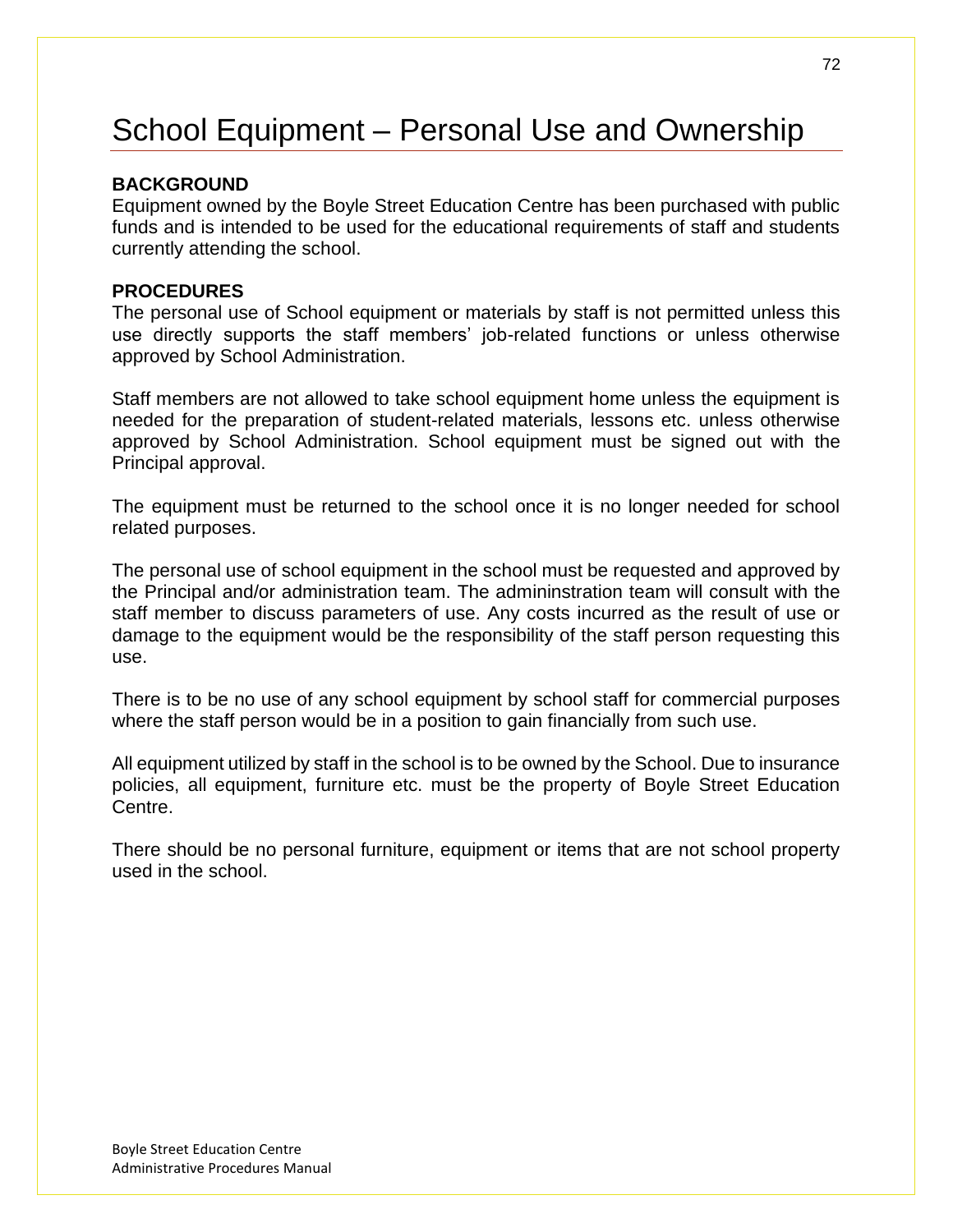# Use of School Cell Phones

### **BACKGROUND**

The use of cell phones increases the access to Boyle Street Education Centre employees who are expected to be available in emergency or critical situations or when in transit. Cell phones are not provided as a replacement for regular devices and, therefore, cell phones must be used in a fiscally responsible and accountable manner.

#### **PROCEDURES**

Boyle Street Education Centre employees shall not incur additional costs to the school to use Boyle Street Education Centre cell phones for personal use. Boyle Street Education Centre employees shall submit monthly reimbursement to the Boyle Street Education Centre for any incremental personal costs incurred.

Where approved by the Superintendent, a Boyle Street Education Centre cell phone may be provided for emergency backup use.

No Boyle Street Education Centre employee shall approve their own cell phone use costs, whether it be their personal cell phone or a school's cell phone. All such costs are to be approved by the Principal, and in the case of the Superintendent, by the Secretary-Treasurer.

73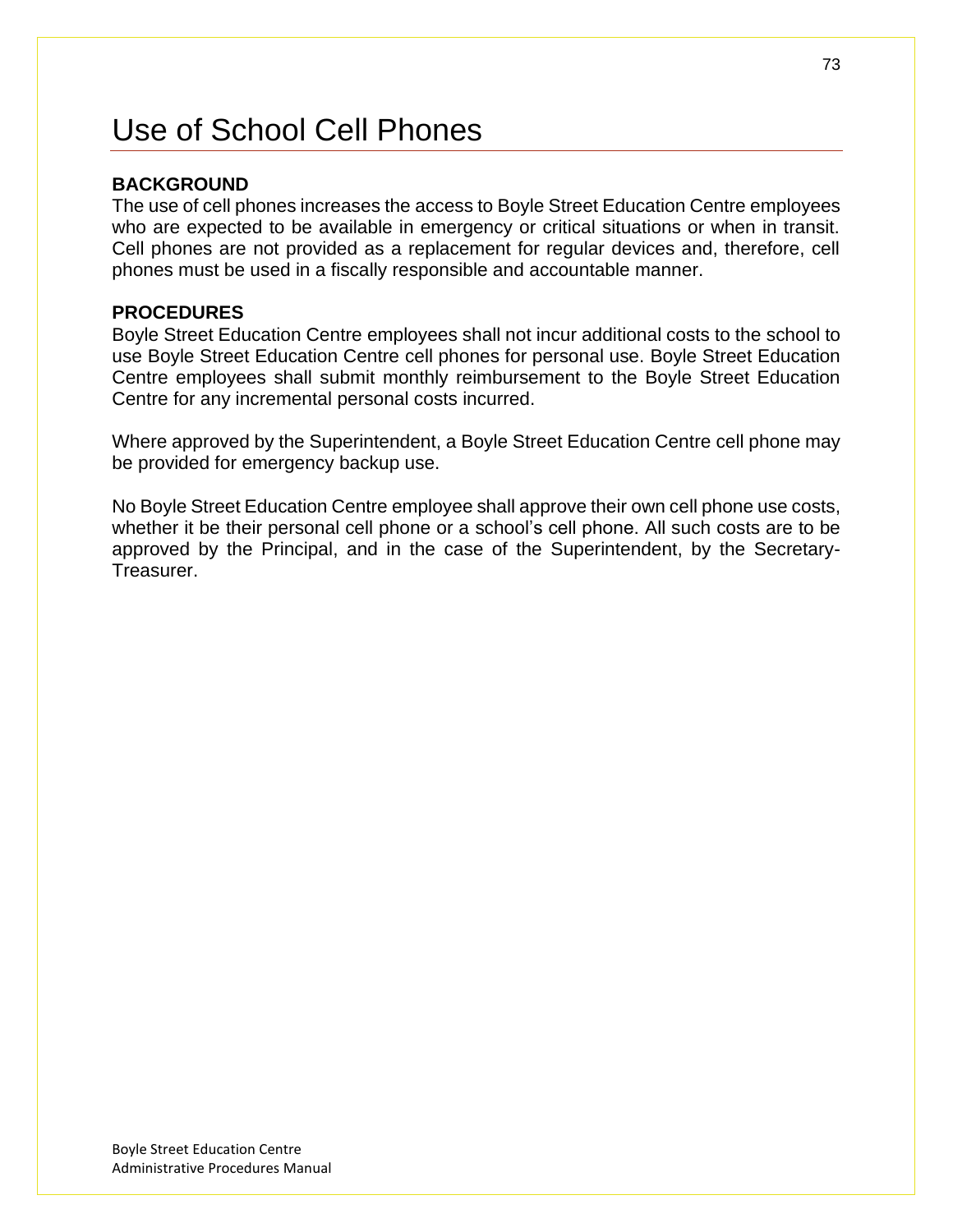# Communications Between Staff and Board

### **BACKGROUND**

The Board of Directors, convened at a legal meeting of the Board, has the authority to give direction to the Boyle Street Education Centre Division through its Superintendent. Individual board members have no authority unless specifically authorized to complete a particular task by the board's resolution.

The Board, through its policies, has delegated to the Superintendent with responsibility for all labour and employee relations. Boyle Street Education Centre staff and members of the Board share a strong interest in education in general and in this school in particular. It is expected that from time-to-time staff and the Board of Directors will meet at school, school functions, outside community events and social functions. It is accepted that these are opportunities to discuss innovations, trends, and general issues facing education. However, communication between Boyle Street Education Centre staff and individual board members is considered unethical if its purpose is to seek, offer, provide, or in any way respond to personal observations related to incidents, situations or personnel matters.

#### **PROCEDURES**

All decisions of the Board that directly affect employees will be communicated to appropriate staff members by the Superintendent or designate.

Any employee with an issue, concern, personal observation, or suggestion has the option of bringing the matter to the attention of their immediate supervisor.

If an issue or concern has not been dealt with adequately by the supervisor, the employee may bring the matter to the attention of the administrative superior of their immediate supervisor and up the administrative chain to the Superintendent.

Members of unions and associations are entitled, as well, to pursue issues with appropriate Boyle Street Education Centre administrative staff through procedures as outlined in their respective collective agreements or applicable legislation.

To ensure consistency and avoid confusion, representatives of unions and associations wishing to address issues and concerns, including questions related to Board policies, administrative procedures or Boyle Street Education Centre practices, are to address these through school administration by contacting the Superintendent.

Exempt staff members, who do not have the support of a union or association, do have the protection of appropriate legislation. In addition, an exempt employee may formally approach the Board with an issue, but only after internal grievance procedures have been exhausted and the person alleges:

- That a Board Policy has been violated to their detriment.
- That a Board Policy does not adequately protect their human rights.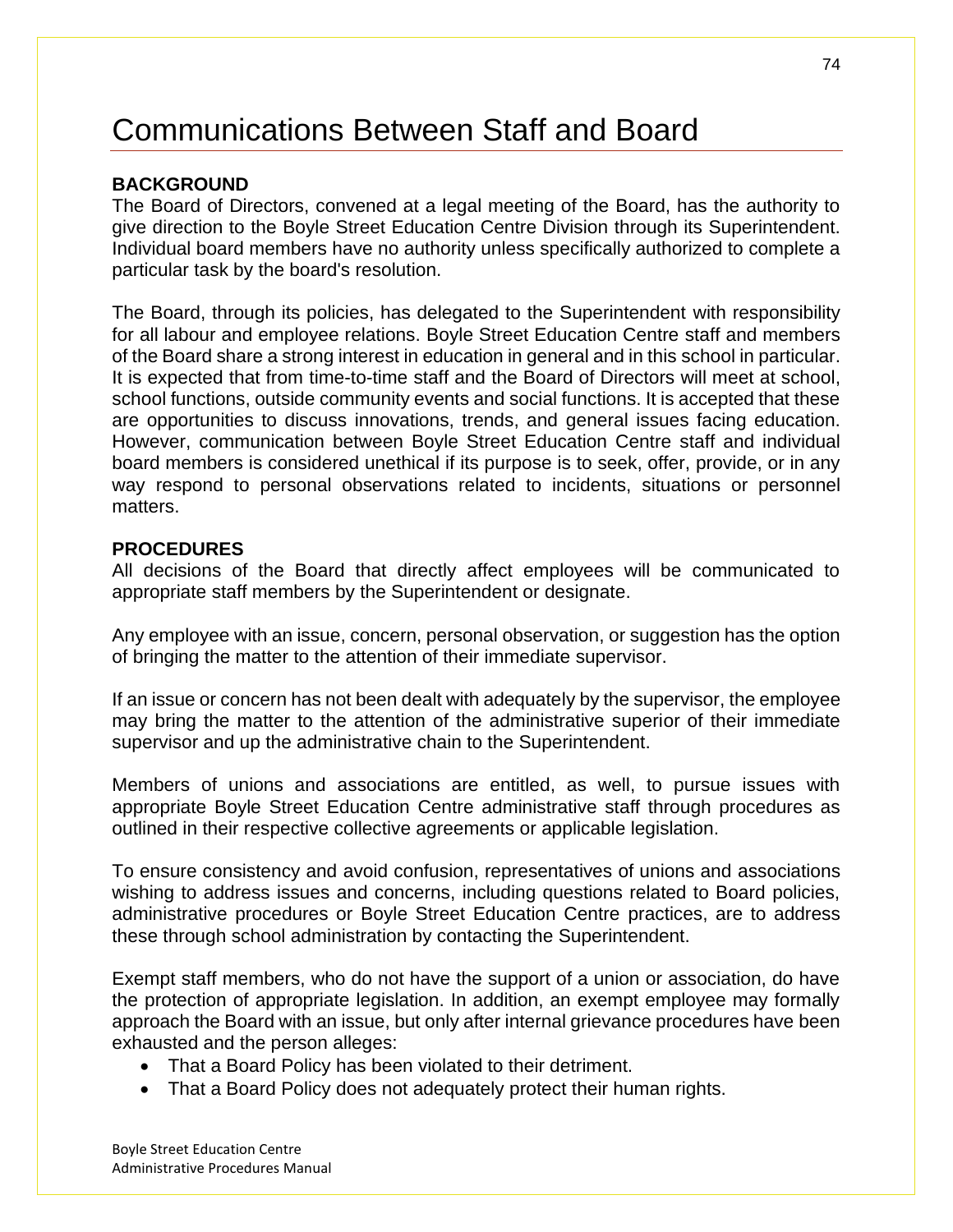Employees who are also parents/legal guardians of Boyle Street Education Centre school students must also follow this administrative procedure.

Issues and concerns related to their children, or their children's school must be pursued with the teacher, Principal, and Superintendent before these matters are referred to the Board.

Principals are encouraged to invite the Board of Directors to visit the school, especially for celebrations, student performances and special events. Individual Board of Directors wishing to initiate a visit to a school will make a request through the board secretary, who will arrange a visitation time suitable to both parties. Such visits will be regarded as informal expressions of interest in school affairs and not as "inspections" or visits for supervisory purposes.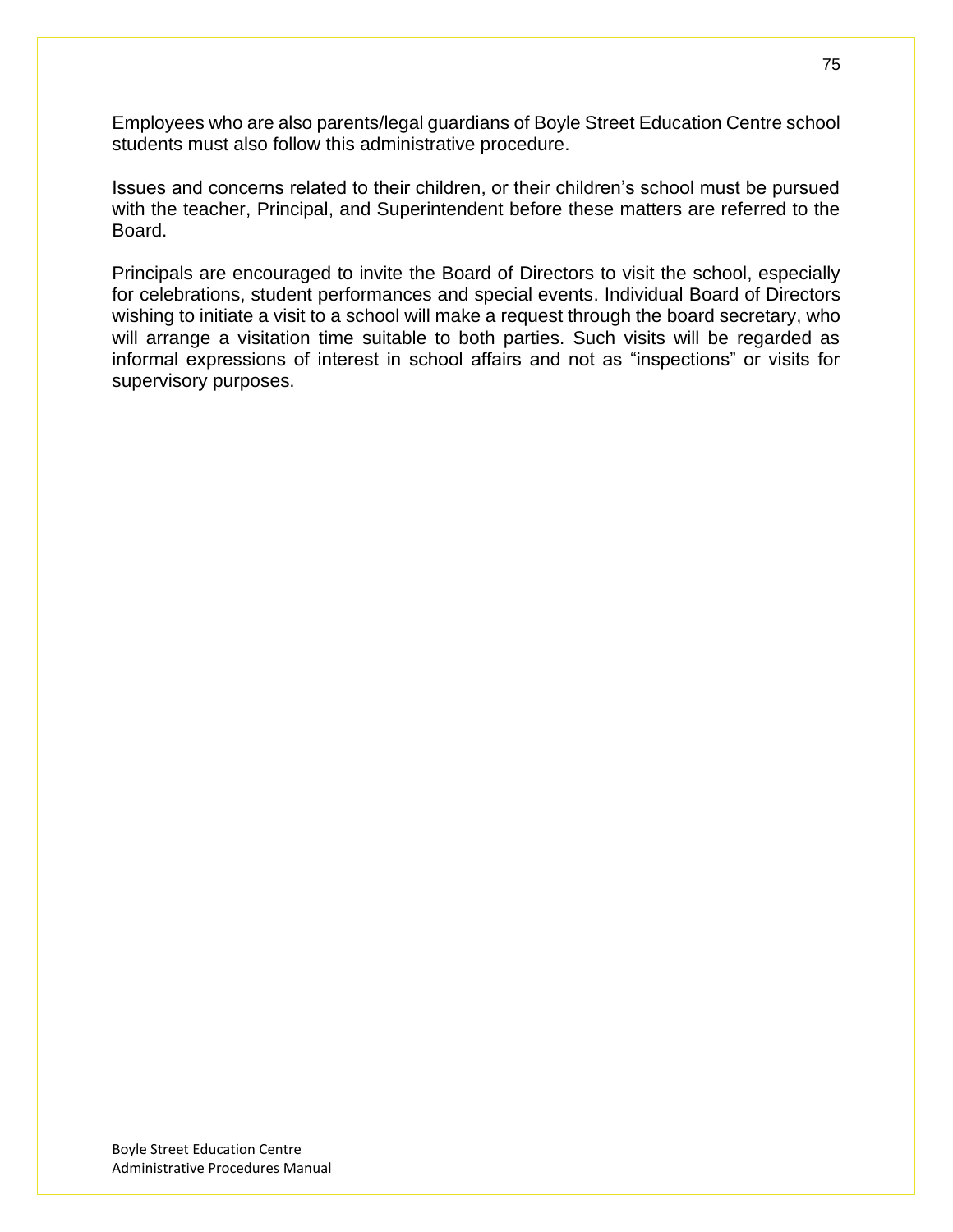# Employee Consulting Activities

#### **BACKGROUND**

The Boyle Street Education Centre may approve the release of employees from their regular roles, duties, and responsibilities, who, because of some exceptional knowledge or expertise, are requested to act as a speaker or consultant outside of the Boyle Street Education Centre.

#### **PROCEDURES**

Employee consulting activities must be compatible with the philosophy and procedures of the Boyle Street Education Centre.

The Superintendent may approve limited leaves of absence without pay for this purpose of up to a maximum of three days per school year per employee. These activities must be at no cost to the Boyle Street Education Centre and must not interfere with the employee's regular duties and responsibilities.

Request for leaves for this purpose must be forwarded to the Superintendent at least six weeks before the requested release date and must include all relevant details regarding the request. The request must be accompanied by a letter of support from the Principal.

The Secretary-Treasurer must be informed if the employee is to receive additional compensation or benefits for their services, other than the cost of expenses/substitutes.

Every year, insurers ask the Boyle Street Education Centre to declare if any of the staff is working as a consultant, if they work at another job, and whether they have their own insurance to cover the liabilities of that job. The Boyle Street Education Centre expects that such staff have appropriate professional liability insurance coverage for their own areas of operation.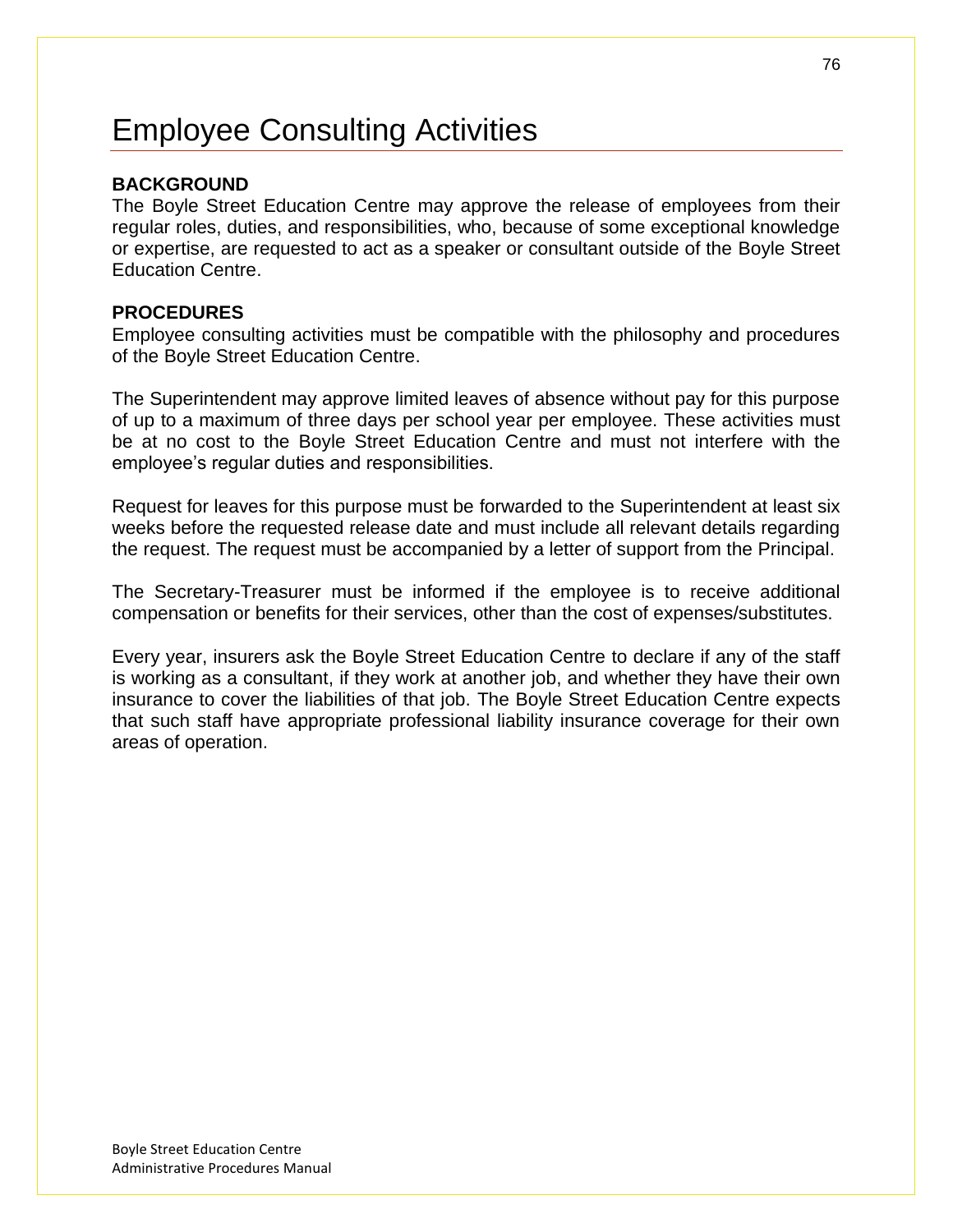# Temporary School-Based Administrative Arrangements

### **BACKGROUND**

The Boyle Street Education Centre must clearly establish the responsibility for decisionmaking in the event of the temporary absence of the Principal.

### **PROCEDURES**

In the temporary absence of less than one week of a Principal, the Principal's responsibilities are assumed by the Vice-Principal where one exists; otherwise, they will be temporarily assumed by a designated staff member as agreed upon by the Principal or the Superintendent or designate.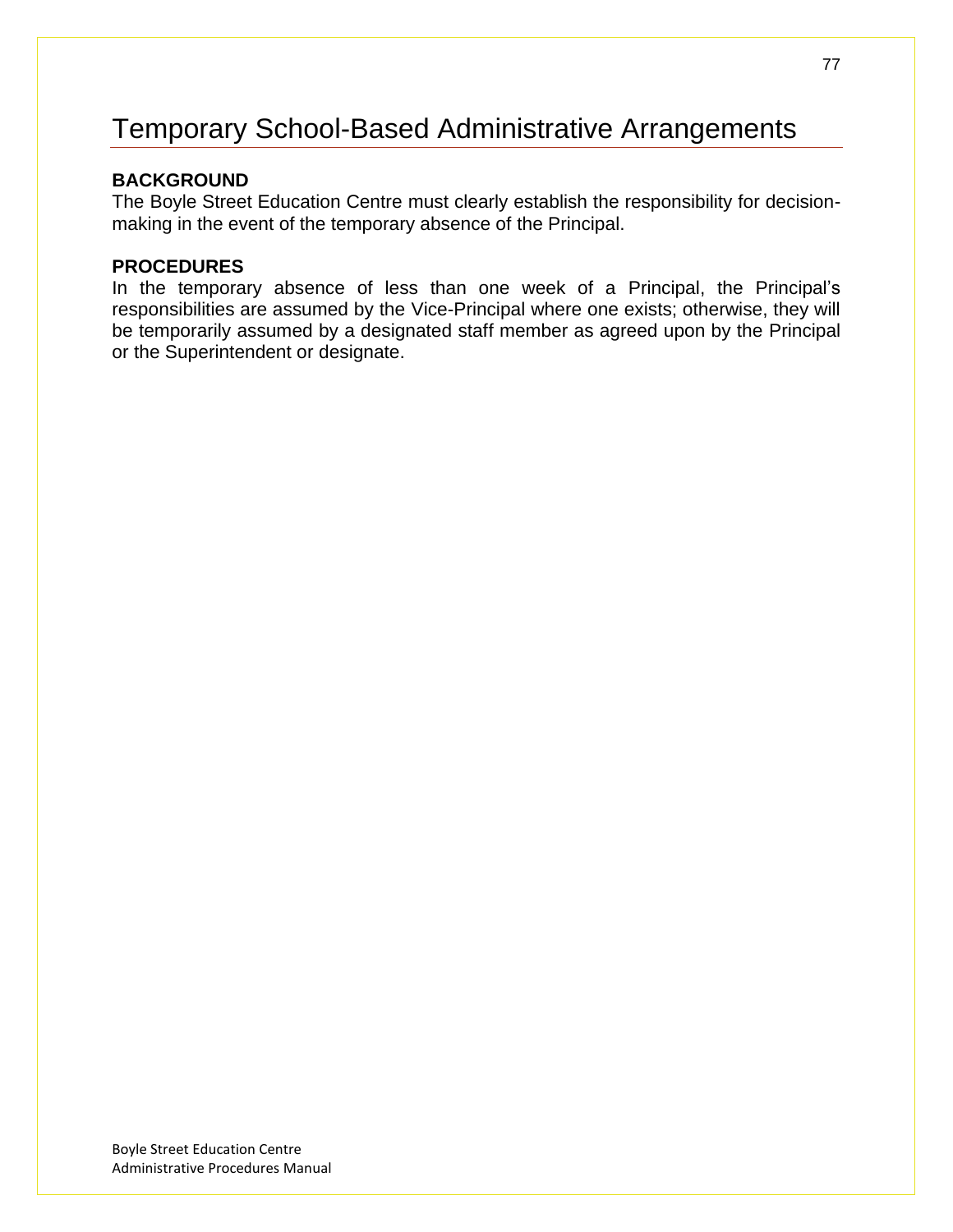# Temporary Covid-19 Harm Reduction Procedures

## **BACKGROUND**

COVID-19 represents an identifiable workplace hazard. COVID-19 is an acute respiratory illness caused by the severe acute respiratory syndrome coronavirus 2 (SARS-COV-2). Exposure to the virus typically occurs through (1) inhalation of fine respiratory droplets and aerosol particles; (2) deposit of respirator droplets and particles on exposed mucous membranes in the mouth, nose, or eye by a direct splash or spray; or (3) touching mucous membranes with hands that have been soiled by virus-containing respiratory fluids (or touching surfaces with the virus on them).

This administrative procedure applies to all employees. It also applies to all persons carrying out duties or activities on school property and volunteers of the school.

### **PROCEDURES**

This procedure is in addition to other employee requirements mandated by government authorities and the board regarding COVID-19 (e.g., mask-wearing requirements) and does not supersede or replace any other measures or policies in place to address the hazard posed by COVID-19. The procedure imposes two alternatives for compliance, vaccination against COVID-19 or semi-weekly rapid testing:

- All employees are required to become immunized against COVID-19 or comply with the semi-weekly rapid testing requirement.
- Employees must update their vaccination status with the Secretary-Treasurer if changes occur.
- Employees who cannot comply with this procedure must inform the Secretary-Treasurer.

All employees are required to meet the following obligations:

- The employee must be fully vaccinated with a vaccine recommended by Health Canada or Alberta Health Services no later than November 30, 2021.
- Employees shall disclose to the Secretary-Treasurer, their vaccination status as Fully Vaccinated, Partially Vaccinated or Unvaccinated by October 18, 2021.

Proof of Vaccination Includes:

- The employee's vaccination record received post-vaccination; or
- The record of vaccinations/immunizations from Alberta Health Services (including My Health Records) and/or a QR code once it is available; or
- Such other valid and legitimate proof as the school may deem sufficient acting reasonably.
- Secretary-Treasurer will view the proof of vaccination but will not retain any document (electronic or physical) from the employee, except as may be required.

Employees providing proof of vaccination are confirming that they have read, acknowledged, and accepted the information found in Appendix A.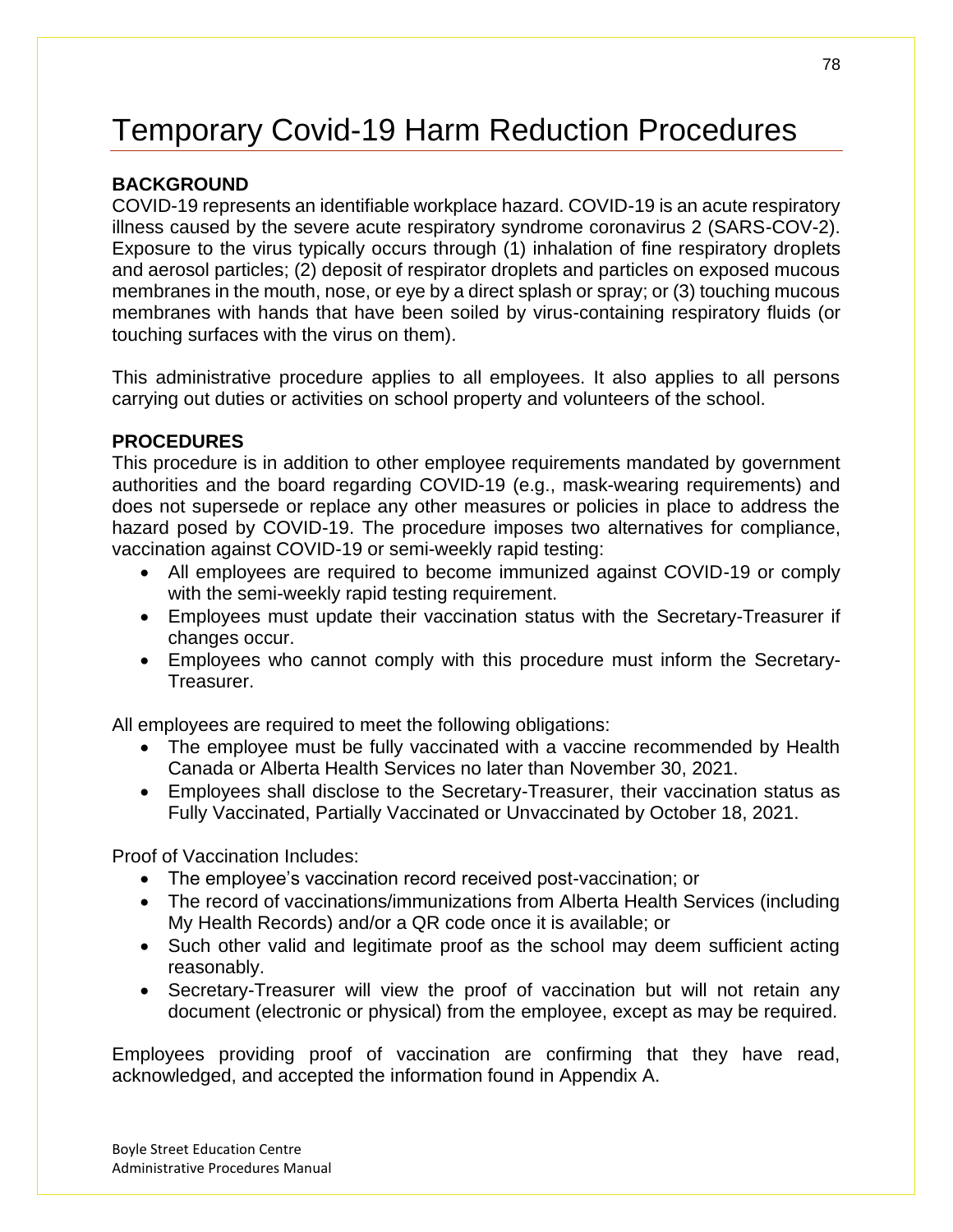All employees are entitled to paid leave to obtain a COVID-19 vaccination to the extent provided under s. 53.982 of the Employment Standards Code (Alberta).

An employee who does not provide proof of vaccination may comply with this Procedure by providing proof of rapid testing on a semi-weekly basis, beginning on October 18; This will be at the employer's expense up to November 30, 2021. This will become at the employee's expense unless otherwise determined by the Secretary-Treasurer in accordance with the Alberta Human Rights Act after November 30, 2021.

To comply with this alternative, the employee must:

- Obtain a valid rapid test which demonstrates a negative result for COVID-19 infection. Proof of rapid testing remains valid for 72 hours from the time and date of the test unless otherwise determined by the Secretary Treasurer in accordance with the Alberta Human Rights Act.
- Provide Secretary Treasurer with proof of a negative COVID-19 rapid test result on a semi-weekly basis – Mondays and Thursdays.
- Secretary Treasurer will view the proof of rapid testing but will not retain any document (electronic or physical) from the employee, except as may be required.
- Secretary Treasurer will approve the employee to work for a period of 72 hours dated from the time of the rapid test unless otherwise determined by the Secretary Treasurer in accordance with the Alberta Human Rights Act.
- The employee will repeat these steps for the duration of this procedure.

The Boyle Street Education Centre board will ensure that the information gathered under this procedure is only used for the purpose of ensuring compliance with this procedure. Such information will not be shared with any other person except when required to manage the employee's employment relationship with the school board or as otherwise permitted under the Freedom of Information and Protection of Privacy Act.

The Secretary-Treasurer will destroy any notation or record in their possession gathered from the proof of vaccination.

The Secretary-Treasurer will answer employees' questions with respect to the use, collection, and storage of information gathered under this procedure.

Any Employee who is unable, or believes that they may be unable, to comply with this procedure must disclose that inability (or perceived inability) to Secretary-Treasurer before breaching this procedure or as soon as possible.

Secretary-Treasurer will treat any such disclosure in confidence and will only share the information as is reasonably necessary to:

- Determine the validity of the claimed inability to comply;
- Determine the obligation of the Boyle Street Education Centre board to respond to, or accommodate, the inability to comply; and,
- Determine the ability of the Boyle Street Education Centre board to accommodate the individual.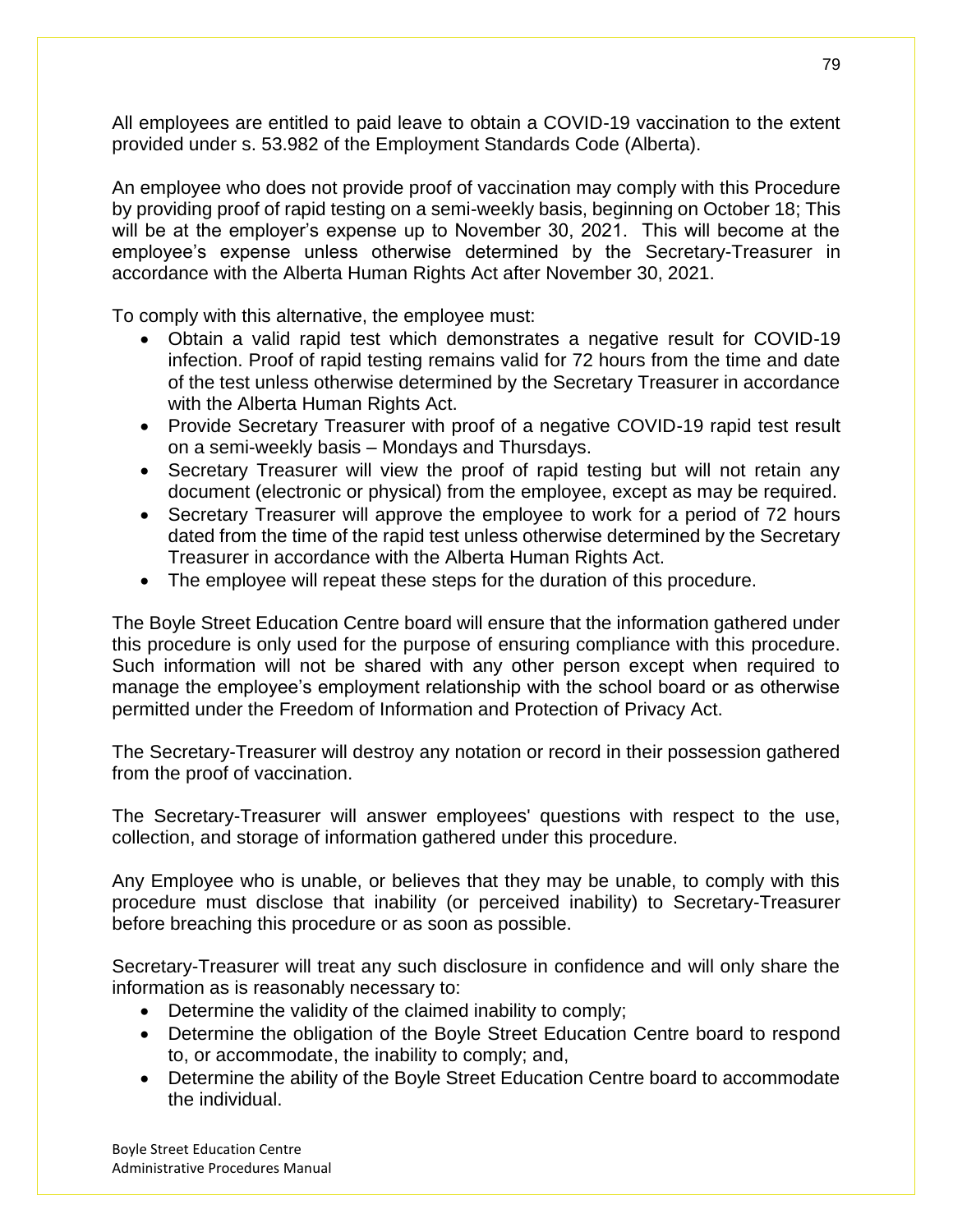The Boyle Street Education Centre board will meet its legal obligation under the Alberta Human Rights Act to modify the requirements or expectations of this procedure.

No employee will be disciplined for disclosing an inability, or perceived inability, to comply with this procedure. This protection, however, shall not shield the employee from discipline from any breach of the procedure which occurred before the disclosure (although no discipline is appropriate where prior disclosure was not reasonably possible).

If the Secretary-Treasurer is unable to determine the authenticity or veracity of proof of rapid testing or proof of vaccination, then the Secretary-Treasurer shall retain the proof of rapid testing or proof of vaccination (as the case may be) until the record has been verified. Once verified, the Secretary-Treasurer shall immediately destroy all copies of this information in their possession

Contractors must ensure their workers who carry out duties or activities on school property comply with this procedure by meeting the same requirements as staff listed above. Contractors must produce proof of compliance upon the request of the school administration. Volunteers of the school are required to follow the same process as employees.

Compliance with this procedure is mandatory. Any employee in breach of this procedure is subject to discipline, up to and including termination of employment.

All persons scheduled or required to carry out duties or activities on school property, who do not comply with this procedure, will not be permitted on school property.

Reference: Alberta Human Rights Act, RSA 2000, c. A-25.5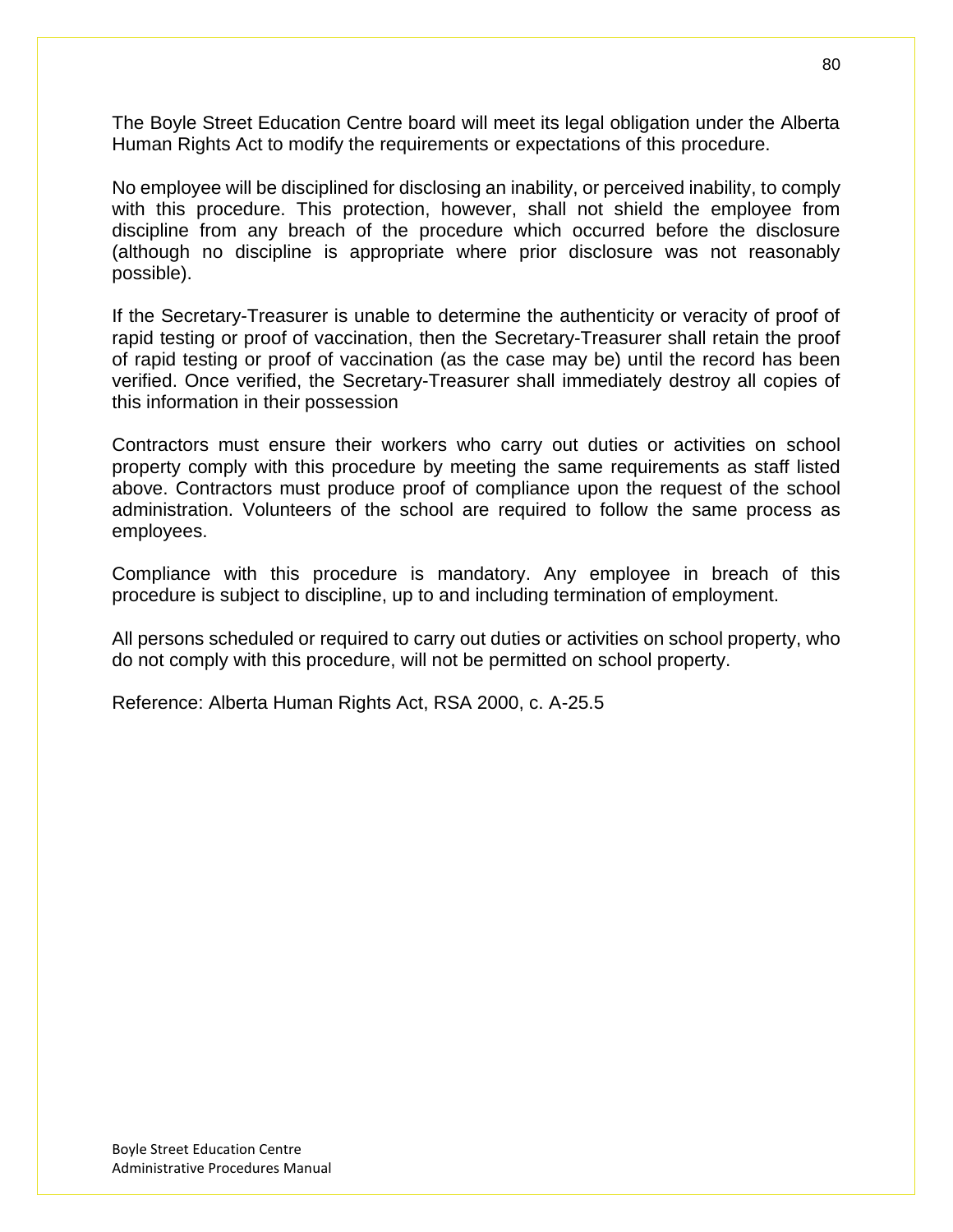# Volunteers in Schools

### **BACKGROUND**

Schools value volunteer participation, which utilizes community expertise to support student learning.

#### **PROCEDURES**

The Principal has the responsibility, in consultation with staff, parents, and the communityto determine who will volunteer in the school and what form each school's volunteer program will take. The Principal is guided in all decisions related to volunteers by the *Education Act* and Boyle Street Education Centre administrative procedures.

In the interest of diligence related to student safety and security, the Boyle Street Education Centre requires all volunteers to have a police security clearance and intervention record check.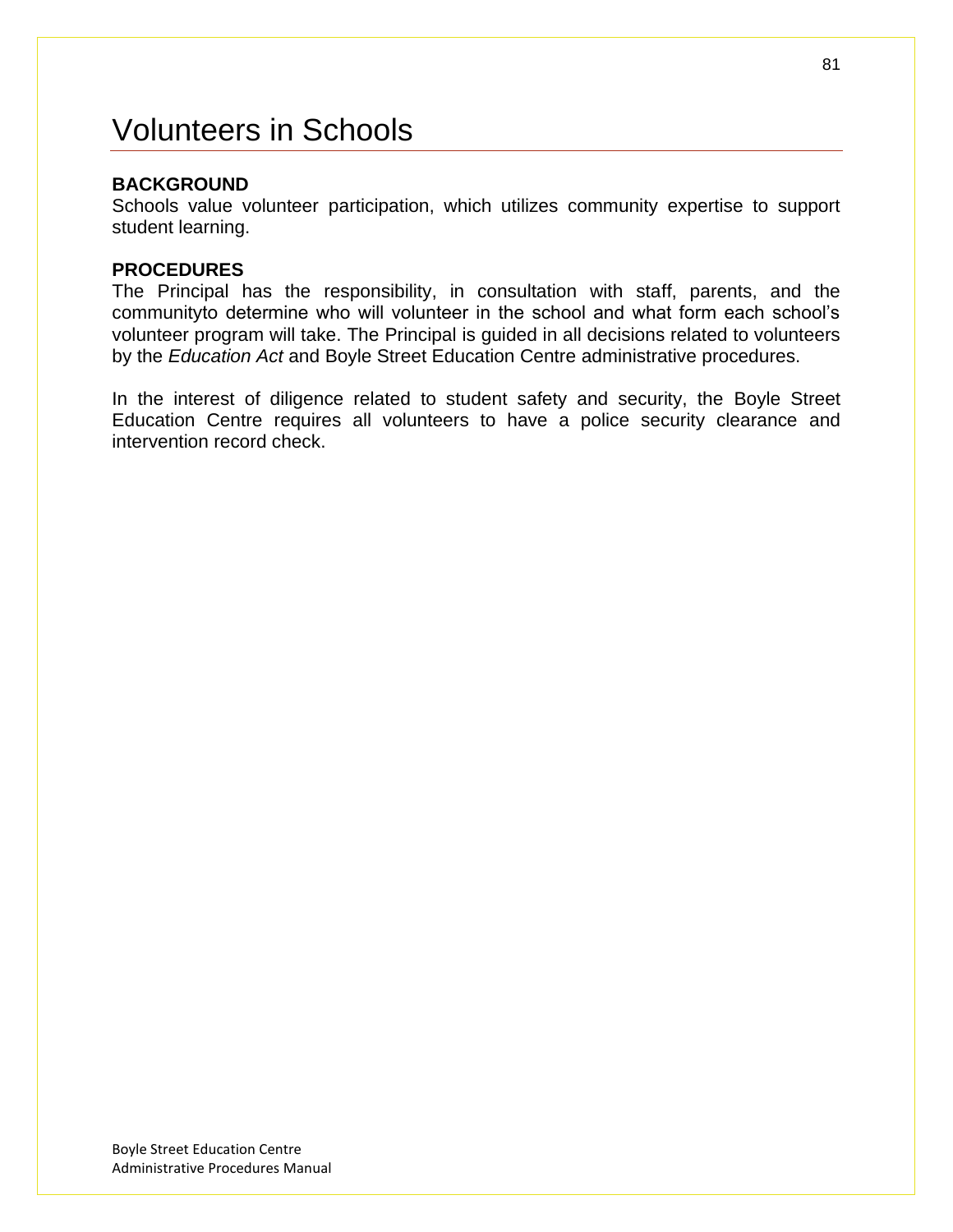# Contracted Consulting and Other Services

### **BACKGROUND**

Contracting consulting and other services may be necessary when specialized expertise is required; the services required are of a short-term or fluctuating nature; existing employees are unavailable to undertake the additional or specialized work required; or other temporary or unique circumstances arise. The selection of consulting or other services must be made in an accountable and fiscally responsible manner.

#### **PROCEDURES**

The Superintendent delegates to the Secretary-Treasurer the responsibility to engage consulting and contracted services. The Secretary-Treasurer determines whether a formal contract is required, with consideration for:

- Total amount to be expended;
- Duration of the work;
- Nature and extent of the work to be conducted;
- Financial risk and liability to the Boyle Street Education Centre; and
- Other circumstances as applicable.

Contracts are required to be authorized, approved, and signed by the Secretary-Treasurer prior to any services being engaged, unless otherwise approved in advance by the Secretary-Treasurer. Ensuring that contractual agreements with consulting or other service providers meet legal requirements is the responsibility of the Secretary-Treasurer.

If the Principal desires to contract services, a request should be approved by the Superintendent. Then, a written request to the Secretary-Treasurer must be made with details including:

- A description of the services or work to be performed;
- The price or cost to be paid for the performance of the work or service;
- The duration or term of the contract;
- The cancellation terms:
- Confidentiality requirements;
- An explanation as to why Boyle Street Education Centre staff cannot undertake the work;
- An evaluation of the risk and insurance implications relative to the requirements associated with the activity;
- The budgetary source and the total projected cost of the contract; and
- The Superintendent's recommendation of support.

The Secretary-Treasurer is responsible for ensuring that there are sufficient budgetary resources to cover any services contracted.

Principals do not require contracts for professional development workshops with a cost less than \$1,000 or for individual honoraria of \$200 or less when paid to personnel not employed by the Boyle Street Education Centre. At no time can family members of Boyle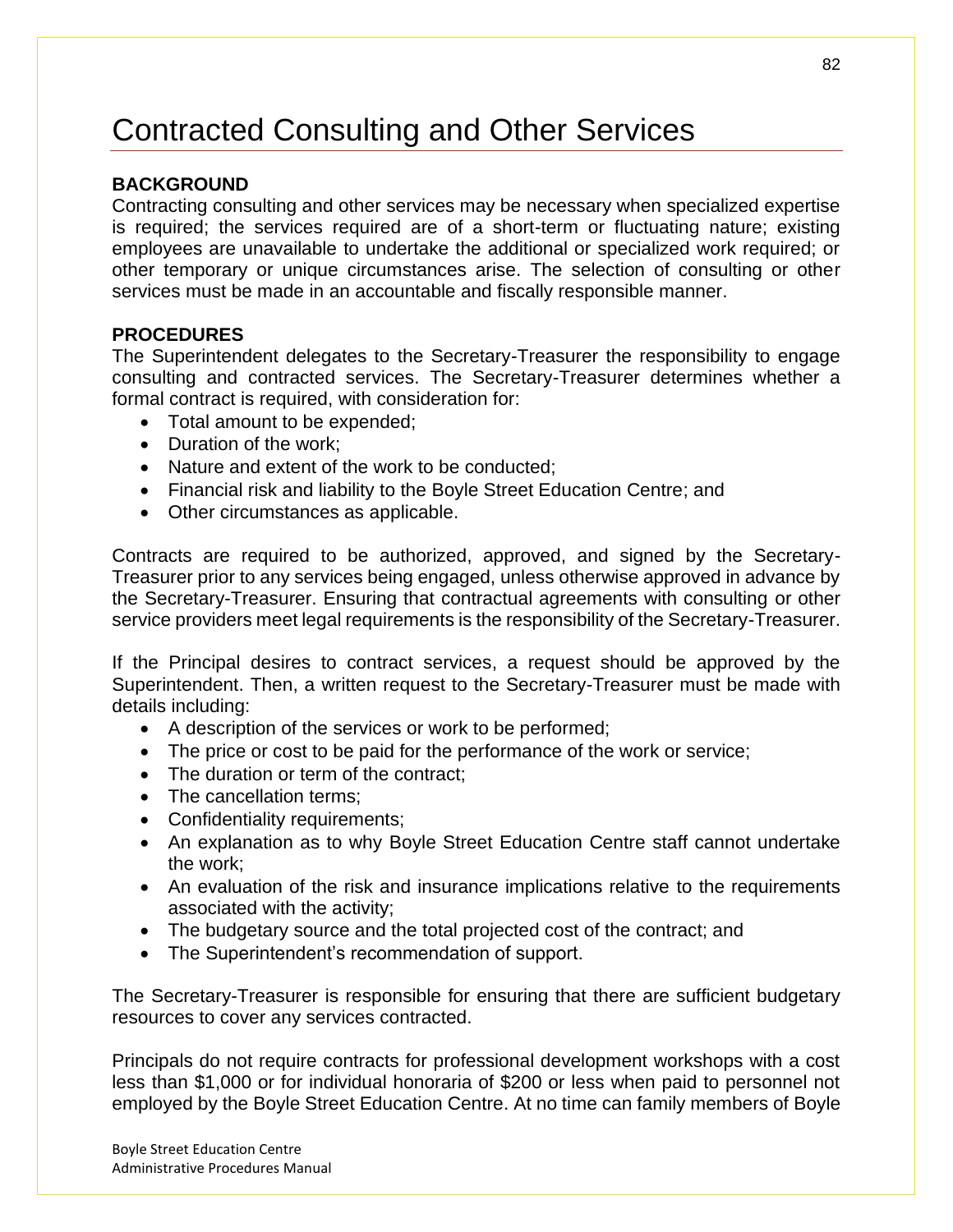Street Education Centre employees be engaged for such services without prior approval of the Superintendent.

Honoraria payments or other payments for services by Boyle Street Education Centre employees require the prior approval of the Superintendent and Secretary-Treasurer.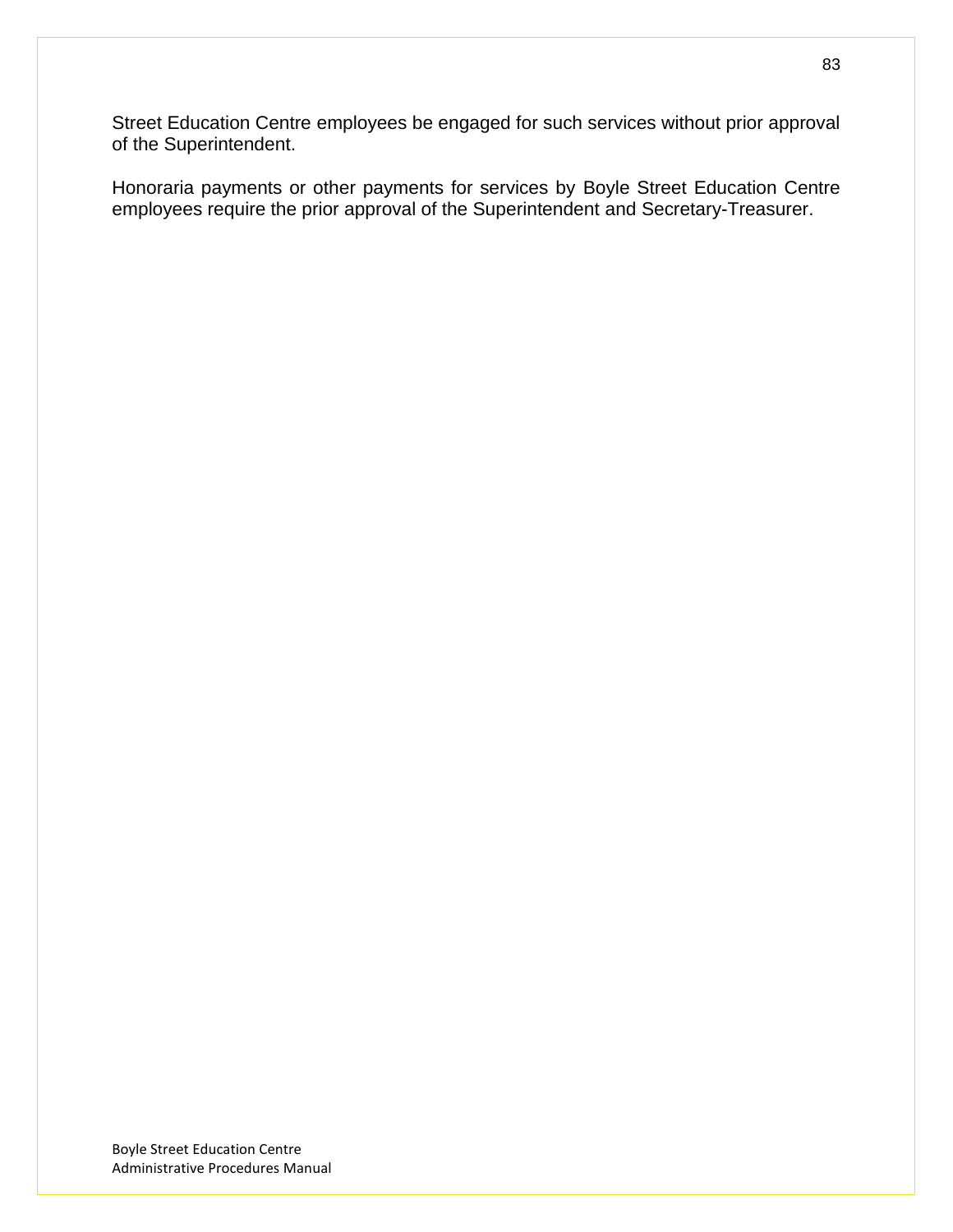# Expense Authorization and Reimbursement

#### **BACKGROUND**

Boyle Street Education Centre has employees attend conferences and meetings and engage in other activities where they incur expenses while conducting business on behalf of the Boyle Street Education Centre. It is necessary to reimburse employees for appropriate expenses incurred while conducting Boyle Street Education Centre business on a fair and consistent basis.

#### **PROCEDURES**

The Superintendent delegates to the Secretary-Treasurer authority regarding the reimbursement of expenses to Boyle Street Education Centre employees (and Board Members, where applicable, in compliance with Board Policy).

All travel expense claims shall adhere to Boyle Street Education Centre administrative procedures and are for only school-approved business as determined by the Principal or, where applicable, the Superintendent and the Secretary-Treasurer. All claims shall be supported by original receipts, unless where otherwise allowed by this Administrative Procedure or by the Secretary-Treasurer. Employees are responsible to keep a copy of receipts for warranty or other purposes.

If expenses are claimed by one employee for other employees, details need to be provided, including the names of the other employees, the reason for including other expenses, explanation of the expenses, and the relationship to the claimant. These expenses require the approval of the Principal and, where needed, approval by the Superintendent.

Whenever an expense claim is submitted with expenses that require the approval of the Secretary-Treasurer, written supporting rationale, an explanation of the circumstances, and recommendation of the superintendent shall be included with the claim.

The Secretary-Treasurer has the authority to determine "reasonableness" of all extraordinary claims and may approve exceptions to Boyle Street Education Centre administrative procedures for expense claims resulting from extraordinary circumstances. If any claims for extraordinary circumstances are made by the Secretary-Treasurer for reimbursement, the Superintendent shall decide the reasonableness of the request.

The Superintendent and Principal shall not authorize or recommend expense reimbursement of claims that are not within their approved budget limits or within the scope of responsibilities for which the budget was provided without prior approval of the Secretary-Treasurer.

The Principal shall not authorize or recommend expense claims for school-based employees, regardless of the source of funds for reimbursement, without adhering to the Boyle Street Education Centre administrative procedures, including levels of approvals required.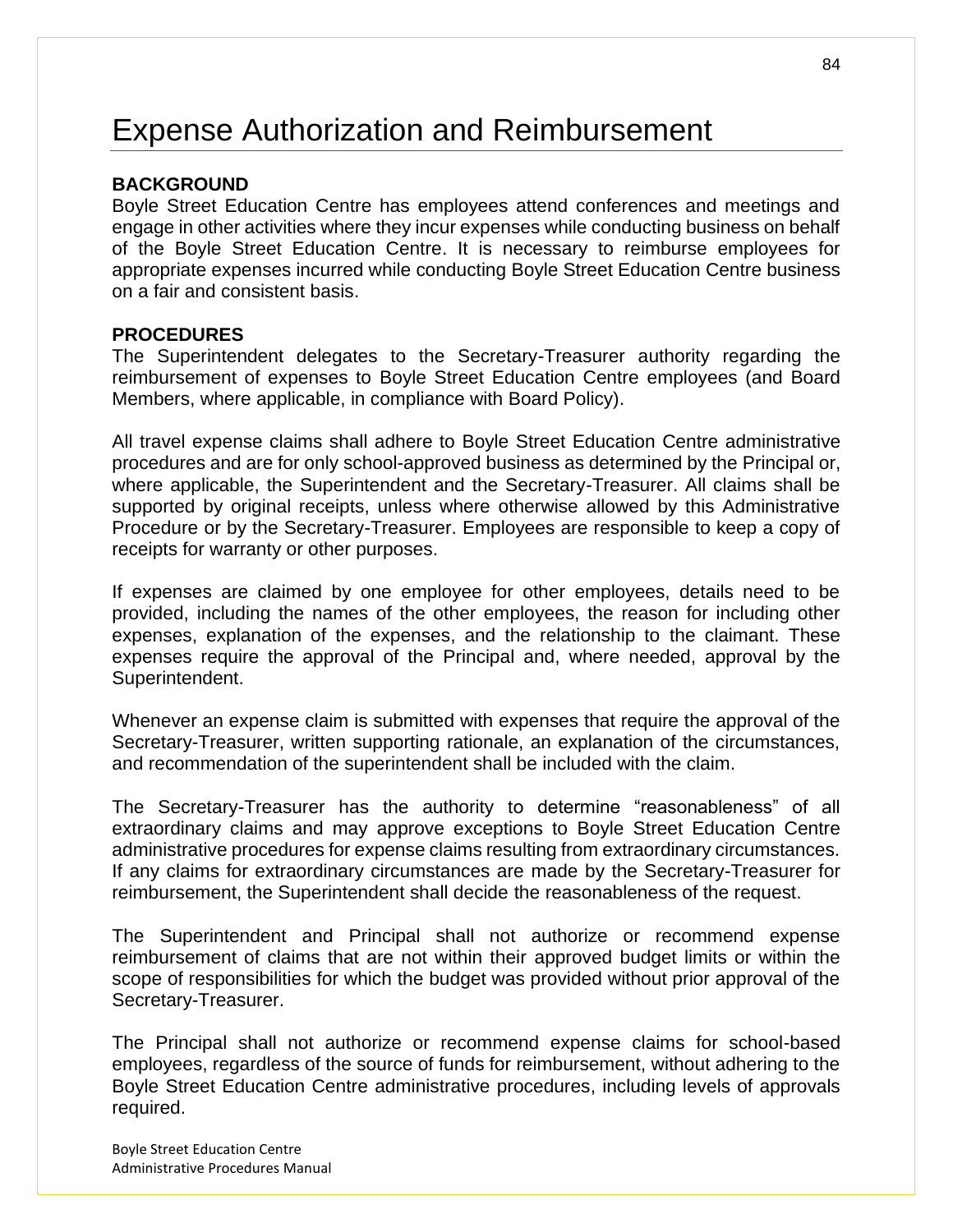The following proceudres must be followed for submitting claims:

- Expense claims must be submitted for reimbursement no later than two months after incurring the expenses. All claims shall be made in the fiscal year they were incurred. On August 31 year-end, the claims for the ending fiscal year shall be made by September 15.
- Late claims will only be considered for extraordinary reasons and shall require written explanation and approval by the Superintendent and the Secretary-Treasurer. Extraordinary reasons may include the unavailability of a receipt beyond the employee's control.
- Expense claims shall be submitted on the prescribed forms with required receipts, documentation, and the necessary approvals.
- All claims must be submitted in full (with receipts), itemizing all expenses incurred, regardless of whether other sources have reimbursed some expenses (e.g., Professional Growth Plans) or other means.
- Any claims that need to be redone or changed after their initial submission (due to missing receipts or other changes) shall be completed within 21 days unless there are acceptable reasons and shall require approval by the Superintendent and the Secretary-Treasurer.
- If an employee has earned points using their personal credit card/s for their expenses and they convert their points to cash, it is their reponsility to declare the cash value of the points on their tax return/s.
- The Principal is accountable for ensuring they only authorize or recommend reimbursement of claims when allowed by this Administrative Procedure and in the required format.
- The Secretary-Treasurer's approval is required for expense claims from the Superintendent and Board of Directors.
- The Secretary-Treasurer's claims require approval by the Superintendent.
- The Secretary-Treasurer shall not process any expense claims that are contrary to administrative procedures or do not have the required approvals.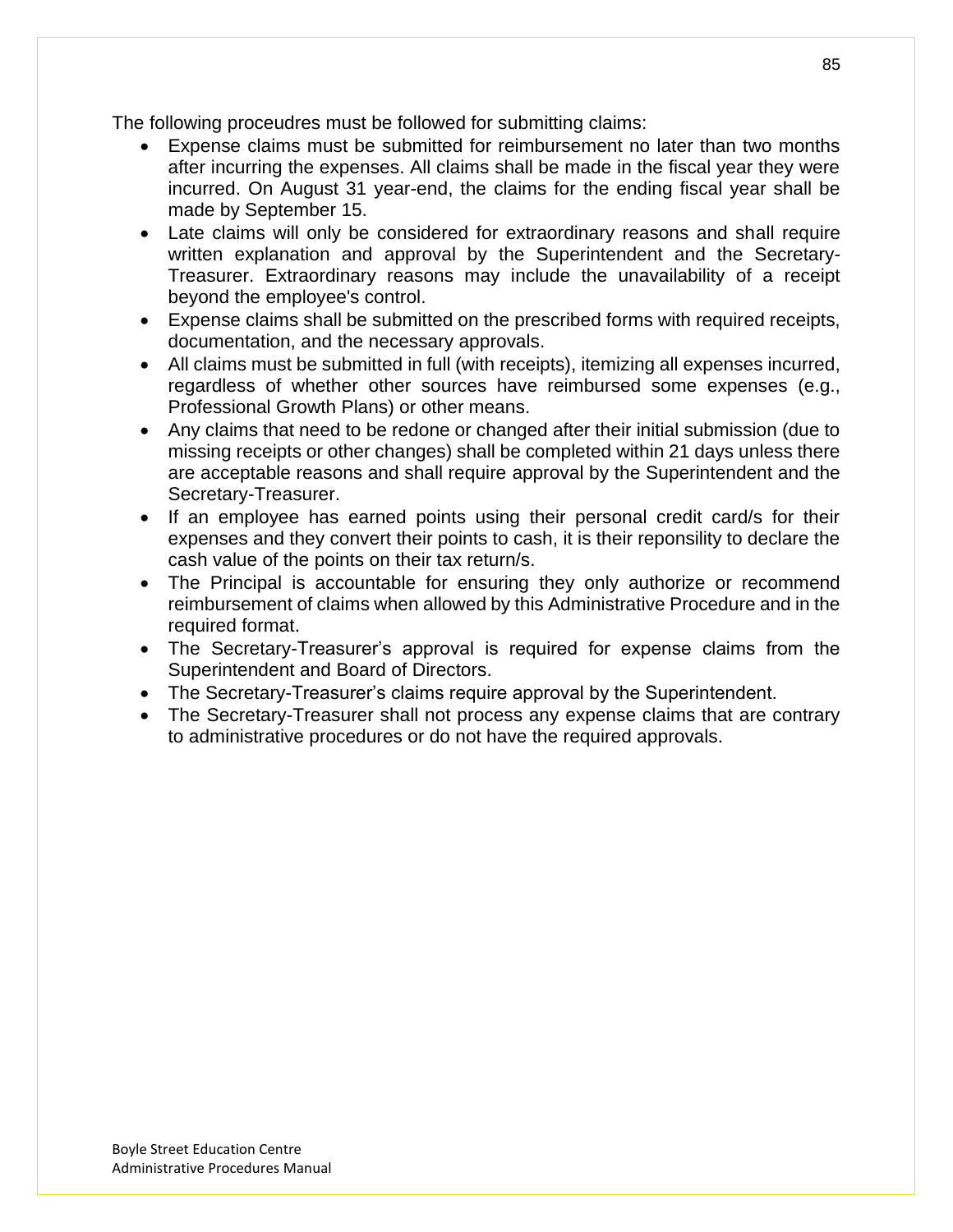# Disposition of Surplus Equipment and Materials (Non-Hazardous)

### **BACKGROUND**

School equipment and materials (non hazardous) including all furniture, equipment, materials, books, and supplies, when no longer utilized by the Boyle Street Education Centre, will be declared surplus in accordance with this Administrative Procedure. Disposing of surplus items minimizes cost and may allow the Boyle Street Education Centre a recovery on its initial investment. A surplus disposal process ensures that when school equipment and materials are obsolete, beyond economical repair, unsafe, or of no further value to school, they are sold at the best possible price where there is a resale value.

### **PROCEDURES**

All equipment and materials in schools and departments are school property regardless of the source of funds involved in the purchase or whether the item was donated.

The re-use of Boyle Street Education Centre equipment and materials shall be attempted where appropriate.

The Superintendent delegates to the Secretary-Treasurer the responsibility for establishing requirements for the disposal of surplus school equipment and materials (non-hazardous) with an original value of more than \$100 at the best possible price. Equipment and materials (non-hazardous) include all furniture, equipment, materials, books, and supplies purchased or donated to the Boyle Street Education Centre.

School shall not trade or sell surplus furniture, equipment, materials, books, or supplies (non-hazardous) unless items have an original value of \$100 or less and such items are determined to be "beyond economical repair" by the Principal. Such disposal may include selling for fund-raisers where appropriate (e.g., book fairs), donating, or scrapping.

The Secretary Treasurer shall dispose of declared surpluses by any of the following two methods:

- Advertising;
- Holding a public auction;
- Negotiating trade-ins on new purchases;
- Disposal of items of insignificant or no value; and
- Other methods as approved by the Secretary-Treasurer.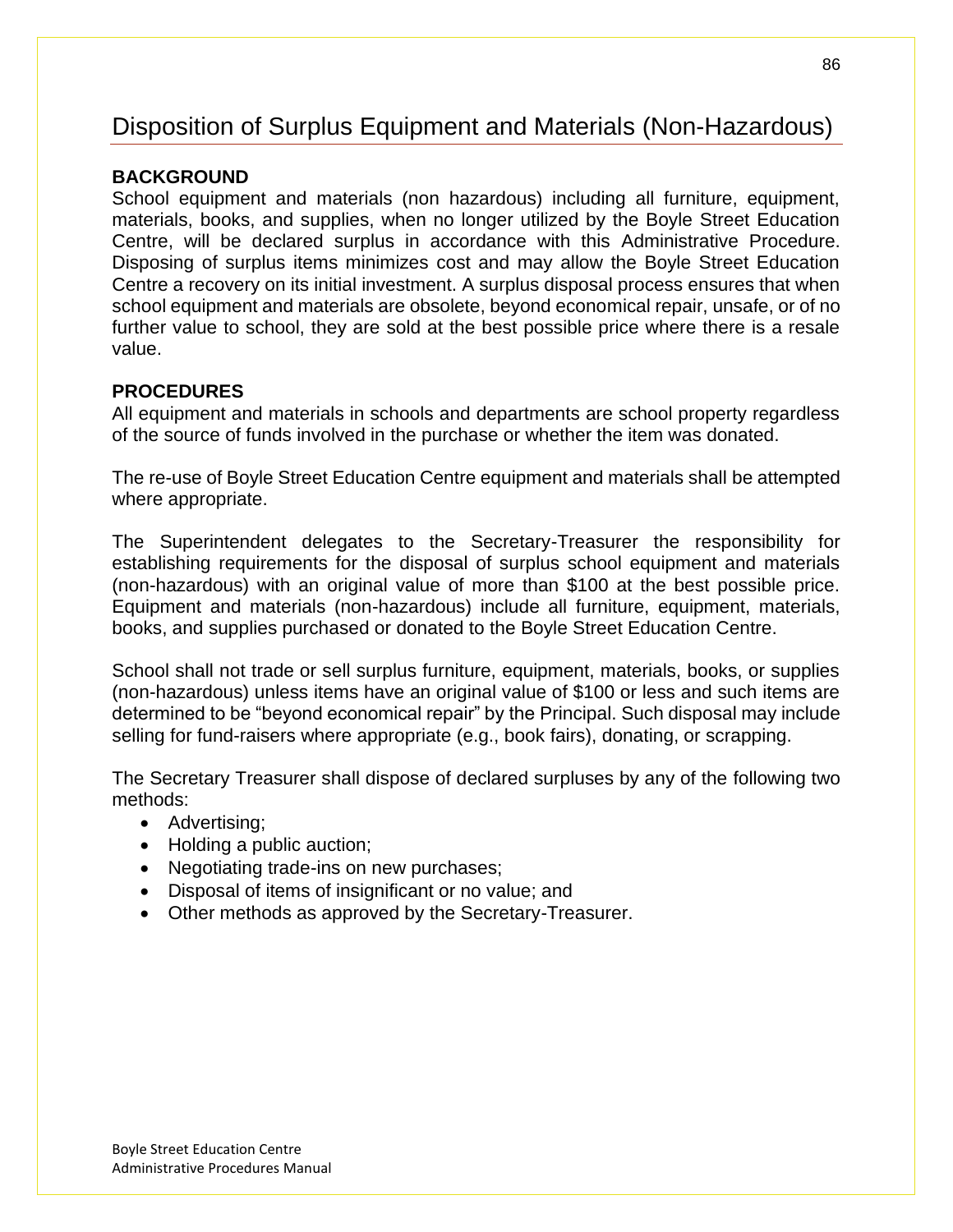# Donations and Gifts

#### **BACKGROUND**

Gifts, donations, and contributions that assist with the education of students or that benefit the Boyle Street Education Centre are supported. Requiring all gifts and donations to comply with Boyle Street Education Centre standards addresses concerns of safety, ongoing maintenance costs, and accountability.

#### **PROCEDURES**

The Superintendent delegates to the Secretary-Treasurer the responsibility to ensure that acceptance of gifts, donations, and contributions to the school comply with Boyle Street Education Centre standards.

Gifts and donations, including those made directly to schools and departments, become the property of the Boyle Street Education Centre and are subject to the same controls and procedures that govern school-owned property.

Gifts intended to support the employment of full-time or part-time personnel shall not be accepted by the Boyle Street Education Centre.

Any donation to the Boyle Street Education Centre may be refused if, in the opinion of the Secretary-Treasurer, it would not be in the best interests of the Boyle Street Education Centre to accept it. Examples include:

- Gifts that involve significant installation or maintenance costs;
- Gifts that involve a continuing financial commitment;
- Gifts that involve significant disposal costs; and
- Gifts of materials or equipment that do not meet school standards.

The school shall not accept any gifts or donations involving the preceding examples unless the Secretary-Treasurer has prior written approval.

Where a donation entails a continued financial commitment from a society, group, individual donor, or another school Division, the terms and conditions of acceptance must be specified in advance of receipt of the donation in a contract approved by the Secretary-Treasurer.

All school staff wishing to pursue donations of materials, etc., from Boyle Street Education Centre suppliers shall do so through the Secretary-Treasurer.

The Principal or designate may acknowledge a particular donation in an appropriate manner. Such acknowledgement shall not, however, constitute an official receipt for tax purposes.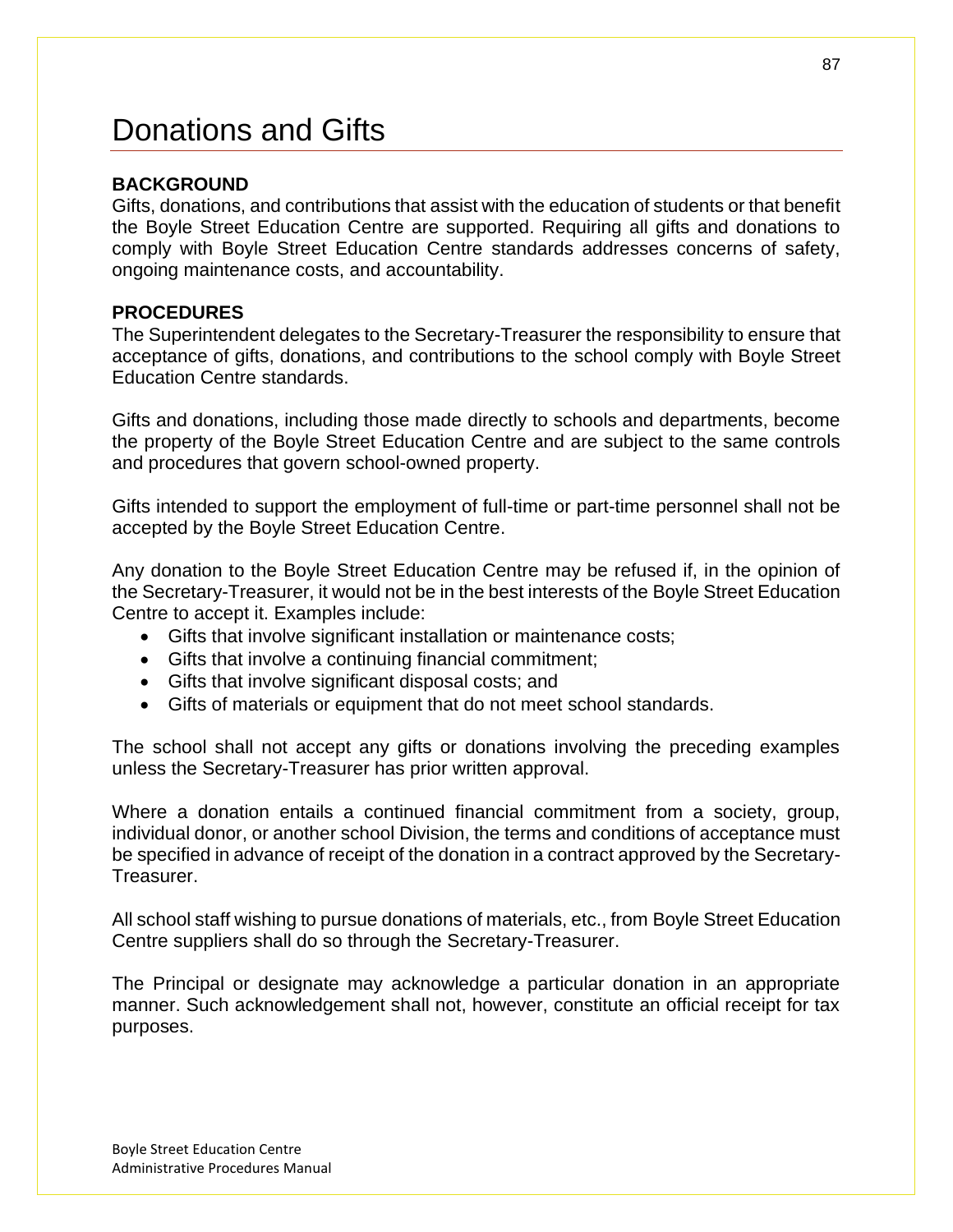All accepted donations shall become the property of the Boyle Street Education Centre to dispose of as it sees fit. Notwithstanding this right, it is understood that the Boyle Street Education Centre will not normally remove the donated item from the school.

The Boyle Street Education Centre may authorize the maintenance, servicing, and repair of equipment accepted as donations, provided that such equipment conforms to the same standards as other school equipment. Written appraisals shall be obtained, where necessary, from independent authorities.

The acceptance of donated books and media materials on behalf of the Boyle Street Education Centre and school shall be subject to approval by the Superintendent.

Donations are expected to meet the criteria that are applied to commercial materials considered for inclusion on the Program Resources Suggested Titles Lists or on the Recommended Curriculum Lists or for centralized circulation by staff.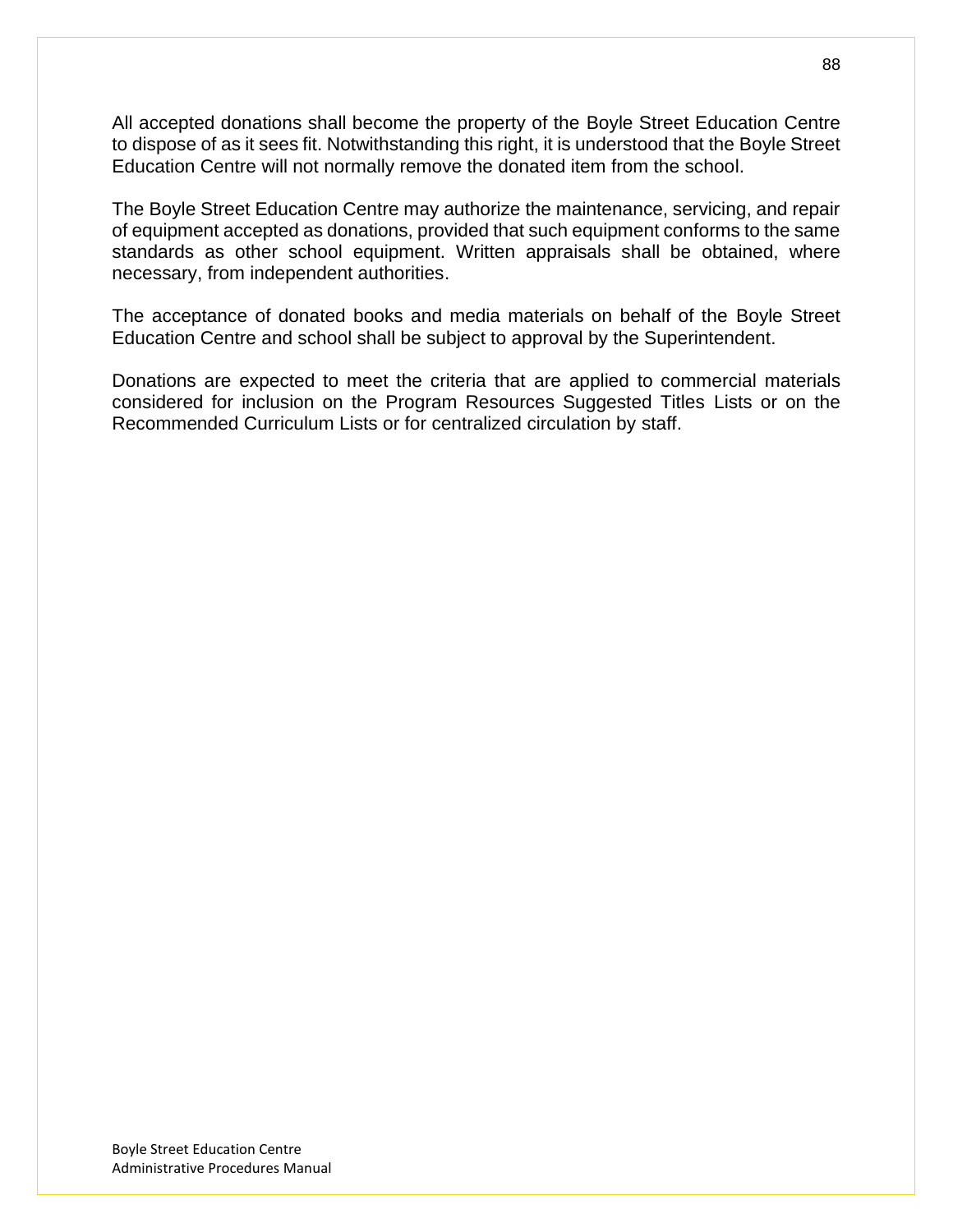# Vehicle Safety Program

### **BACKGROUND**

The Boyle Street Education Centre is committed to providing safe transportation for its students. Consequently, certain safety measures must be carried out in the provision of transportation of students.

#### **PROCEDURES**

The Boyle Street Education Centre-owned vehicle will have insurance arranged by the Secretary-Treasurer.

The Superintendent and the Secretary-Treasurer must authorize the vehicle purchase.

Authorization to drive the school-owned van operated by the school is to be monitored by the Principal. All staff who access the use of the school van must ensure that they are an authorized driver as authorized by the Principal of the school for the van registered to Boyle Street Education Centre. Drivers must have a Class 5 license and have no more than six demerit points. School van/vehicles must be inspected as per Alberta's Vehicle Inspection Regulation (AR 211/2006), Traffic Safety Act, and other regulatory requirements.

The Principal and/or the Secretary-Treasurer must ensure that an employee is designated to all the following:

- Oversee repairs and all required inspections on the vehicles;
- Ensure that the current insurance pink slip and Operating Authority Certificate are carried in the vehicle at all times;
- Ensure that all authorized drivers do a walk around check prior to using the vehicle and notify the individual responsible regarding any mechanical concerns or other areas that require attention; and
- Ensure that drivers are aware of authorized load counts.
- All passengers must have a seat, and there must be no passenger standing.

All vans rented must conform to the provincial inspection regulations and must be driven by qualified drivers under the Alberta Traffic Safety Act. There must be proof of adequate insurance.

All regular charter service must be subject to a contract or other arrangement approved by the Principal and the Secretary-Treasurer.

All charter arrangements for school-based field trips must be booked with charter operators normally accessed by Boyle Street Education Centre.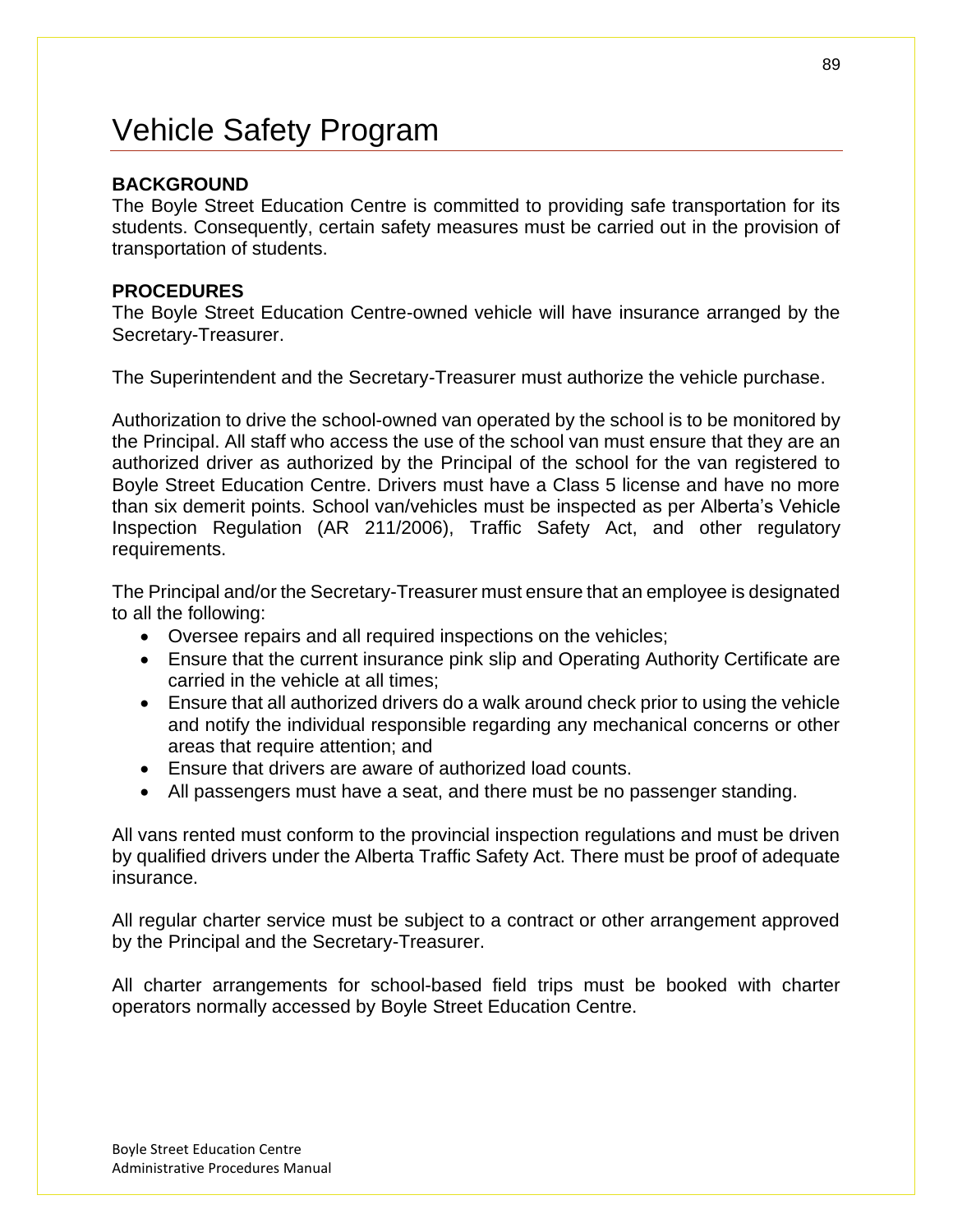# Staff/Volunteer Driver Qualifications and Vehicles Authorized for Transporting Students to Off-Site **Activities**

# **BACKGROUND**

The Boyle Street Education Centre recognizes the value of off-site curricular, co-curricular and extra-curricular school activities for students but also recognizes the many safety factors inherent in transporting students to activities held off school property. Consequently, the Boyle Street Education Centre has established expectations for employees, students, parents, and volunteers in order to enhance the safe transportation of students to off-site activities. Safety measures to promote the safe transportation of students are related to driver qualifications and training, type of vehicle driven, distance travelled, and vehicle ownership and the registration, insurance, and maintenance of school-owned vehicle/s.

### **PROCEDURES**

Vehicles permitted for transporting Boyle Street Education Centre students to schoolrelated activities involving ground travel include:

- Twelve and seven passenger vans or smaller vehicles, driven by Boyle Street Education Centre staff and/or parent volunteers, and either rented or owned by them.
- All other transportation services for students must be provided by Boyle Street Education Centre-authorized carriers (Cunningham etc.), including charter bus services.
- The Boyle Street Education Centre does not permit the use of 15-passenger vans to transport students due to publicly known safety concerns with this type of van.

Individuals with fewer than five years of driving experience are not eligible to act as volunteer drivers and are not to be allowed to transport students to or from school-related activities. Students, in particular, are not permitted to drive other students to any schoolrelated activities.

The Boyle Street Education Centre has specific qualification requirements for categories of drivers and the type of vehicle utilized to transport Boyle Street Education Centre students to school-related activities.

Parents, other volunteers, contractors, and students are not permitted to drive the school van. The Superintendent will consider exceptions.

In order to avoid situations of driver fatigue, the following procedures shall apply to the use of school-owned van:

• For travel Within the province of Alberta, travel using a school-owned van up to a distance of 150 km one way (starting from the City of Edmonton boundary) requires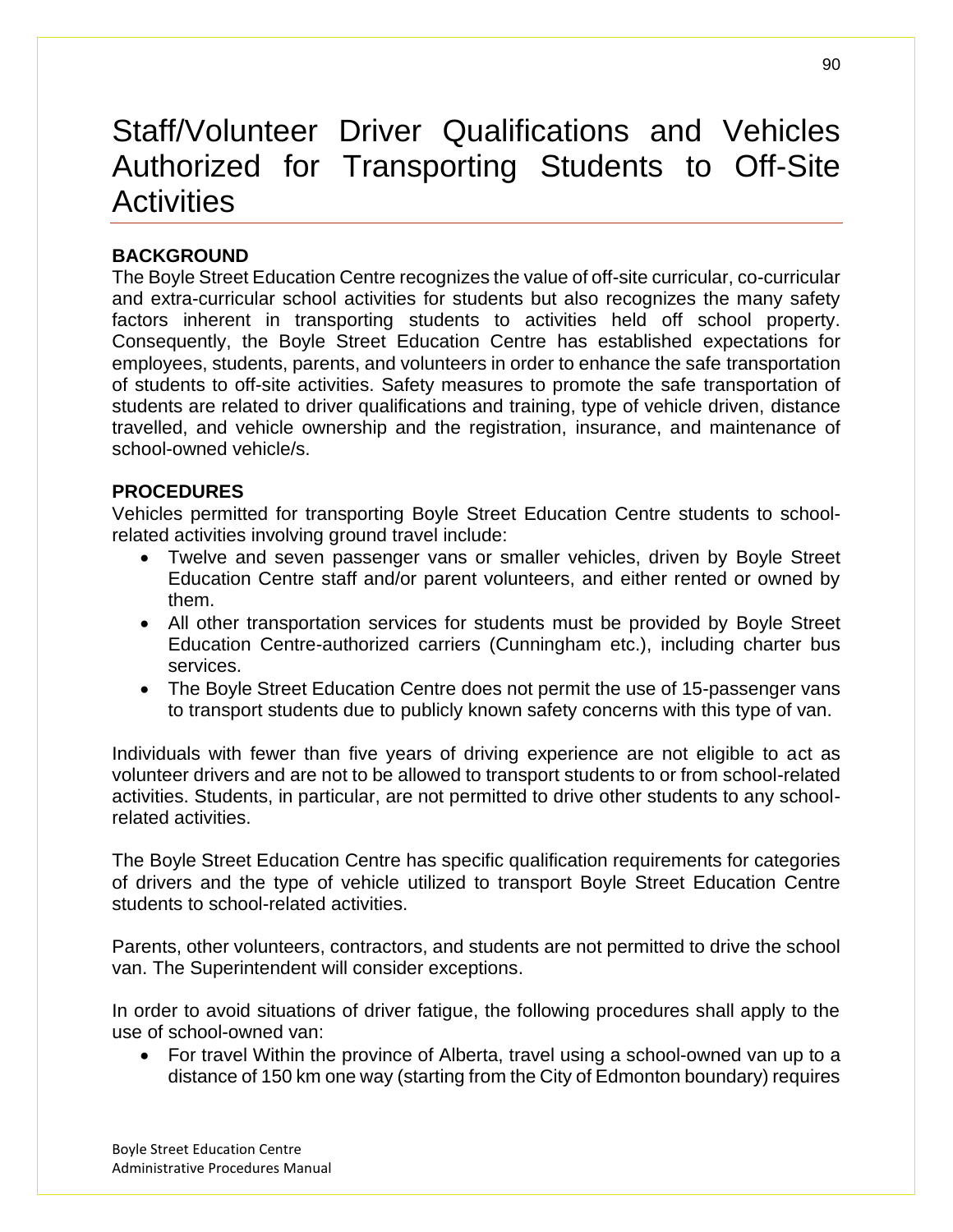at least one qualified designated Boyle Street Education Centre employee driver, and the round trip must be completed in the same day by 9 pm;

- Travel in excess of a distance of 150 km, with or without same-day return, requires two Boyle Street Education Centre employees; one being the exclusive, qualified and designated driver who has met all of the Boyle Street Education Centre driver qualifications, while the other employee is the Trip Leader. The other option is to use a Boyle Street Education Centre-approved charter service, in which case the carrier supplies a qualified driver.
- For travel outside of Alberta, only the following modes of transportation shall be used to transport students on approved field trips outside of Alberta:
	- o Charter bus service; or
	- o Flight with ground transportation provided by charter bus service.

The Principal/Secretary-Treasurer shall assign one designated school staff to oversee the travel arrangements for the school involving the school-owned van. The duties shall include:

- Responsibility for overall monitoring of the van;
- Arranging appropriate on-site parking for the van;
- Arranging for scheduled semi-annual inspections and regular maintenance as required by the Boyle Street Education Centre, the costs of which shall be covered by the school;
- Ensuring that the appropriate documentation for insurance (i.e., pink slip) and that a copy of the Operating Authority Certificate is on file in the school office, as well as in the vehicle;
- Monitoring the list of Boyle Street Education Centre-authorized drivers from the school;
- Monitoring and recording travel arrangements and maintaining a travel log.

Authorized staff drivers on each approved travel outing for which the van is used shall:

- Book travel arrangements online and check with the Secretary-Treasurer who has the overall responsibility for monitoring the van.
- Ensure that all student passengers use seat belts on each outing.
- Ensure that the bus is never filled to overcapacity.
- Do a walk-around check prior to taking the vehicle out on the road.
- Maintain a travel log and submit it to the designated school administrator following the trip (i.e., take mileage prior to departure, record trip details and the return mileage).
- Notify the Secretary-Treasurer in writing of any concerns with the vehicle.
- Report any accidents or injuries to the school Principal or Secretary-Treasure
- Process accident claims.

The Boyle Street Education Centre's "Comprehensive General Liability" policy covers volunteer drivers for potential risk at a level required by the school. The initial insurance coverage would be met by the automobile owner's liability coverage, with the Boyle Street Education Centre's coverage being secondary.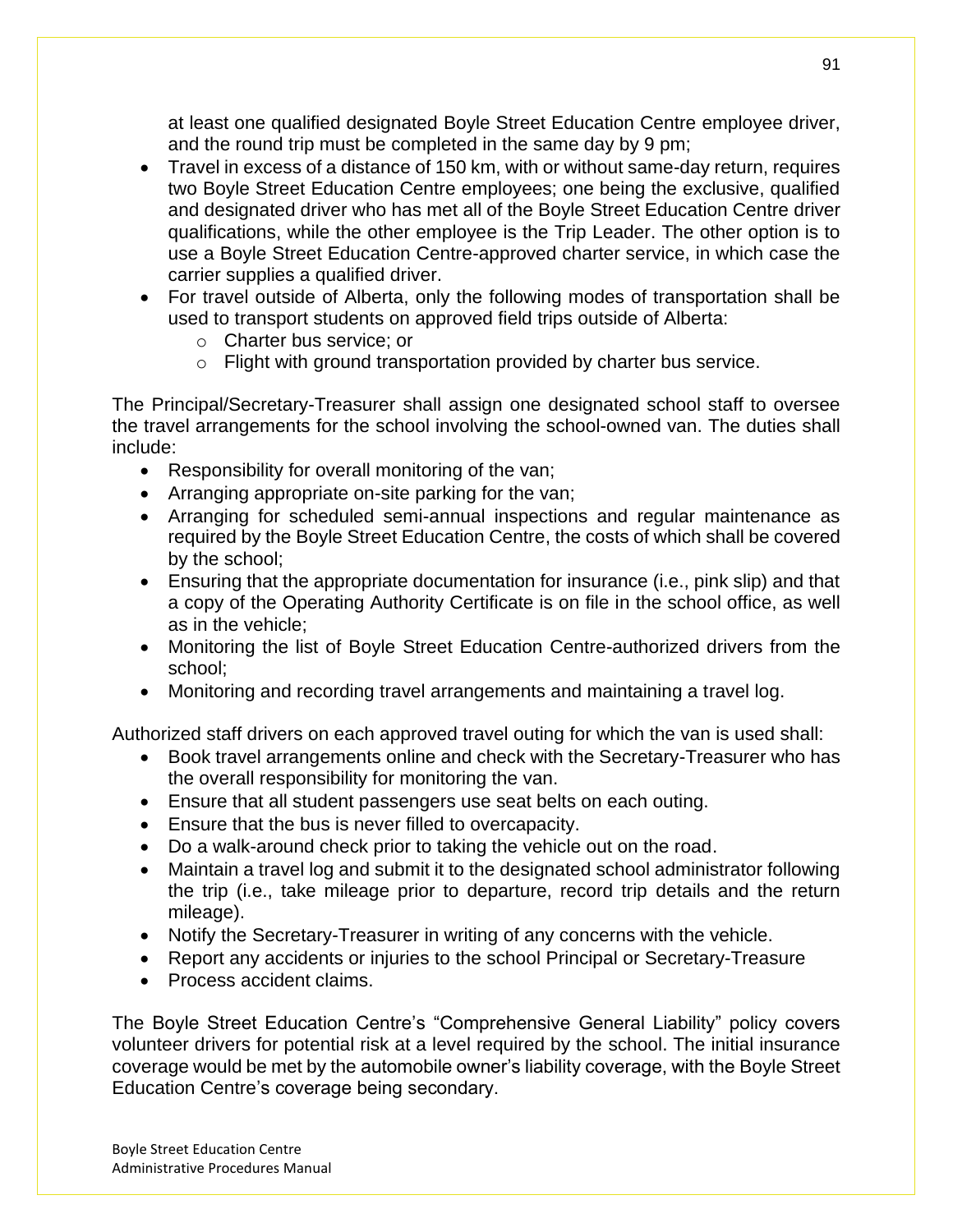Only staff members who have their Alberta Class 5 Driver's Licence with no more than six demerit points, including no dangerous driving or alcohol-related offences, may drive their own vehicle, as a volunteer driver, to transport students to school-related activities only.

Students are not authorized to transport other students en route to an off-site activity. All students on school-approved field trips or attending off-site activities shall use the transportation that has been arranged for the trip. For before and after-hour activities where students are required to arrange their own transportation; this becomes a parental responsibility.

Boyle Street Education Centre-approved charter bus service may be used to transport students to off-site activities within the city and locations within and outside of the province. All student trips require approval following the Field Trip Administrative Procedure.

Only authorized staff members may rent and drive vehicles such as the passenger vans in the Boyle Street Education Centre's name to transport students to school-related activities.

To rent seven-passenger vans or smaller vehicles, staff members must be 25 years old or older, have five years driving experience and have a current Alberta Class 5 Licence with no more than six demerit points, including no dangerous driving or alcohol-related offences.

All vehicle rentals for student transportation are to be rented in the Boyle Street Education Centre's name, with a school-approved car rental agency according to procedures provided to schools by Boyle Street Education Centre administration. The full rental company insurance coverage option shall be taken. The size and load capacity of the vehicle must be appropriate to the number of students and the amount of equipment being transported.

Travel in a rental vehicle up to a distance of 150 km one way (starting from the City of Edmonton boundary) requires at least one qualified designated school employee driver, and the trip must be completed on the same day by 9 pm.

Travel using a rental vehicle in excess of a distance of 150 km, with or without same-day return, requires two Boyle Street Education Centre employees, one being the exclusive, qualified and designated driver who has met all of the Boyle Street Education Centre driver qualifications and the other being the Trip Leader.

No vehicle shall be rented and driven for the purposes of a student field trip, athletic event, or other activity to destinations outside of Alberta unless authorized by the Superintendent.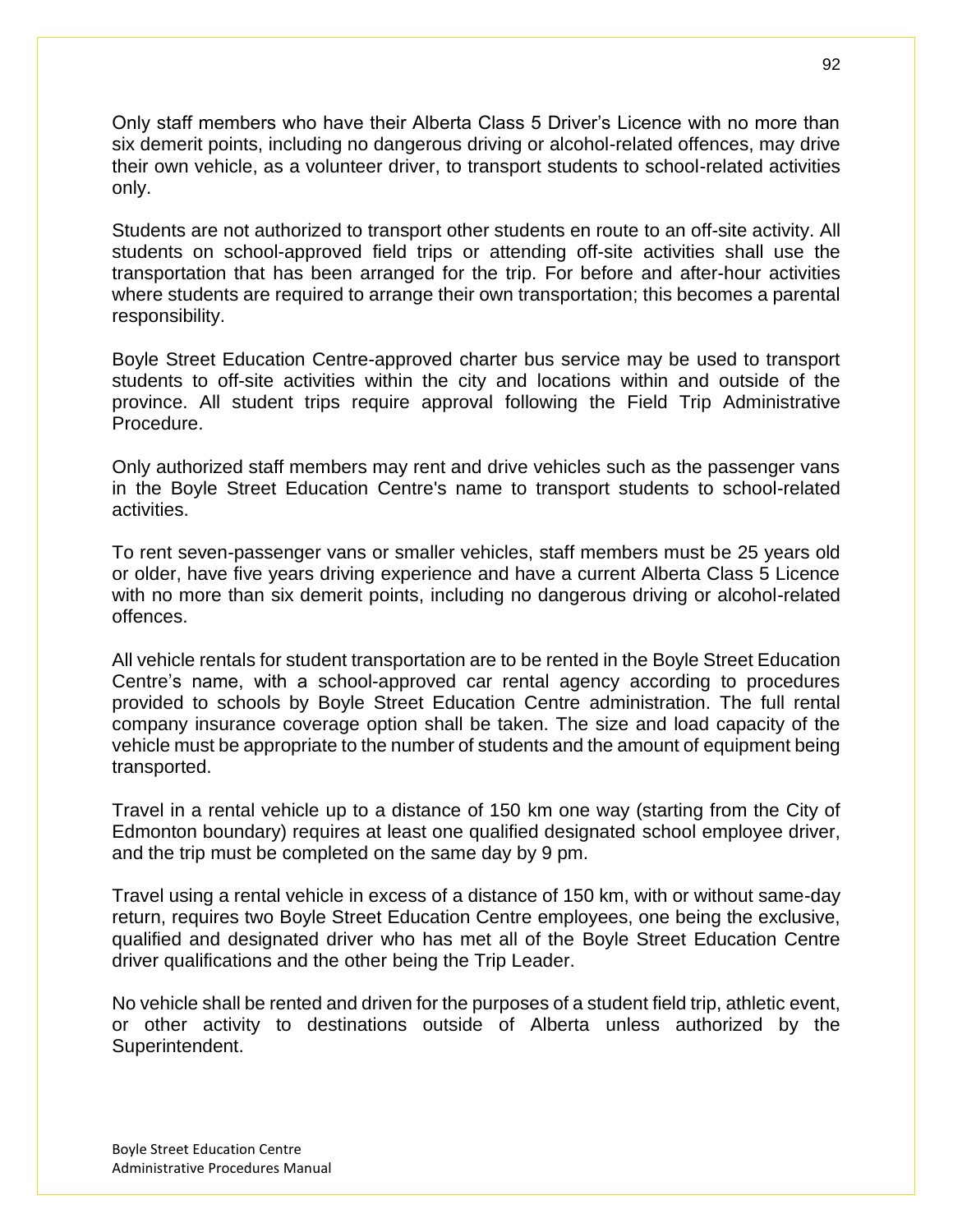Section 2: Staff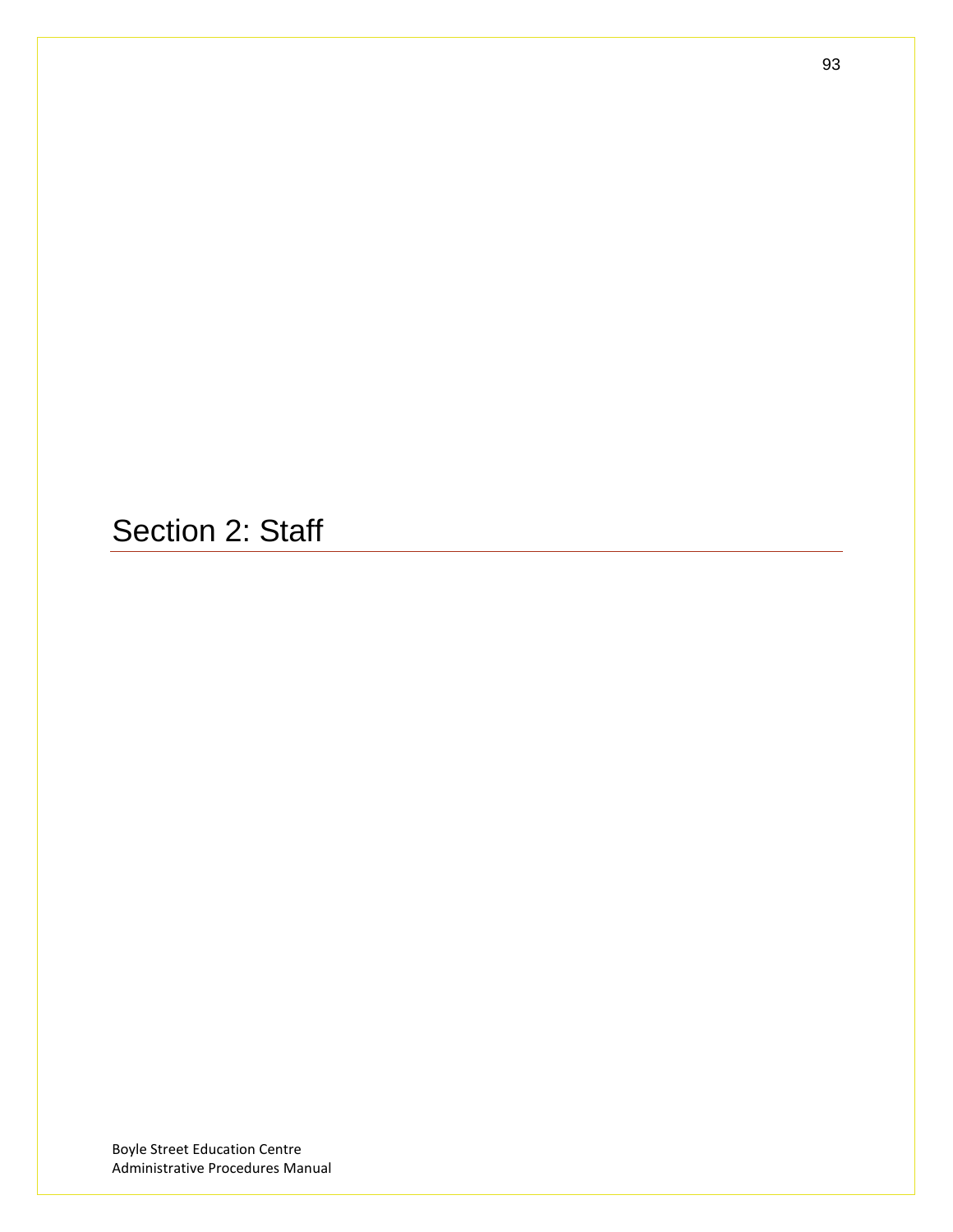# Fit for Duty – Record Checks and Wellness

#### **BACKGROUND**

Boyle Street Education Centre is committed to ensuring the health and safety of its employees, teachers, students and the public. The School Board recognizes and accepts the responsibility to provide school staff with a safe, healthy, and productive work environment. Staff have the responsibility to report to work fit for duty.

"Fit for Duty or Fitness for Duty" means the ability to perform essential job functions and interact safely and effectively with others.

### **PROCEDURES**

During a staff person's working hours, whether on the School's premises or while conducting employment-related activities off the School's premises, including during meal periods, scheduled breaks, and field trips, the staff person must be Fit for Duty.

Staff will supply the Secretary-Treasurer with updated Criminal Record Checks and Child Welfare Checks at the beginning of employment and once per three-year period of employment following their initial job placement.

Staff must supply the Secretary-Treasurer information regarding the inability to be "Fit for Duty" for the upcoming school year if they are aware of this situation by July 31 to enable the School Administration to function effectively for the opening of the new school year.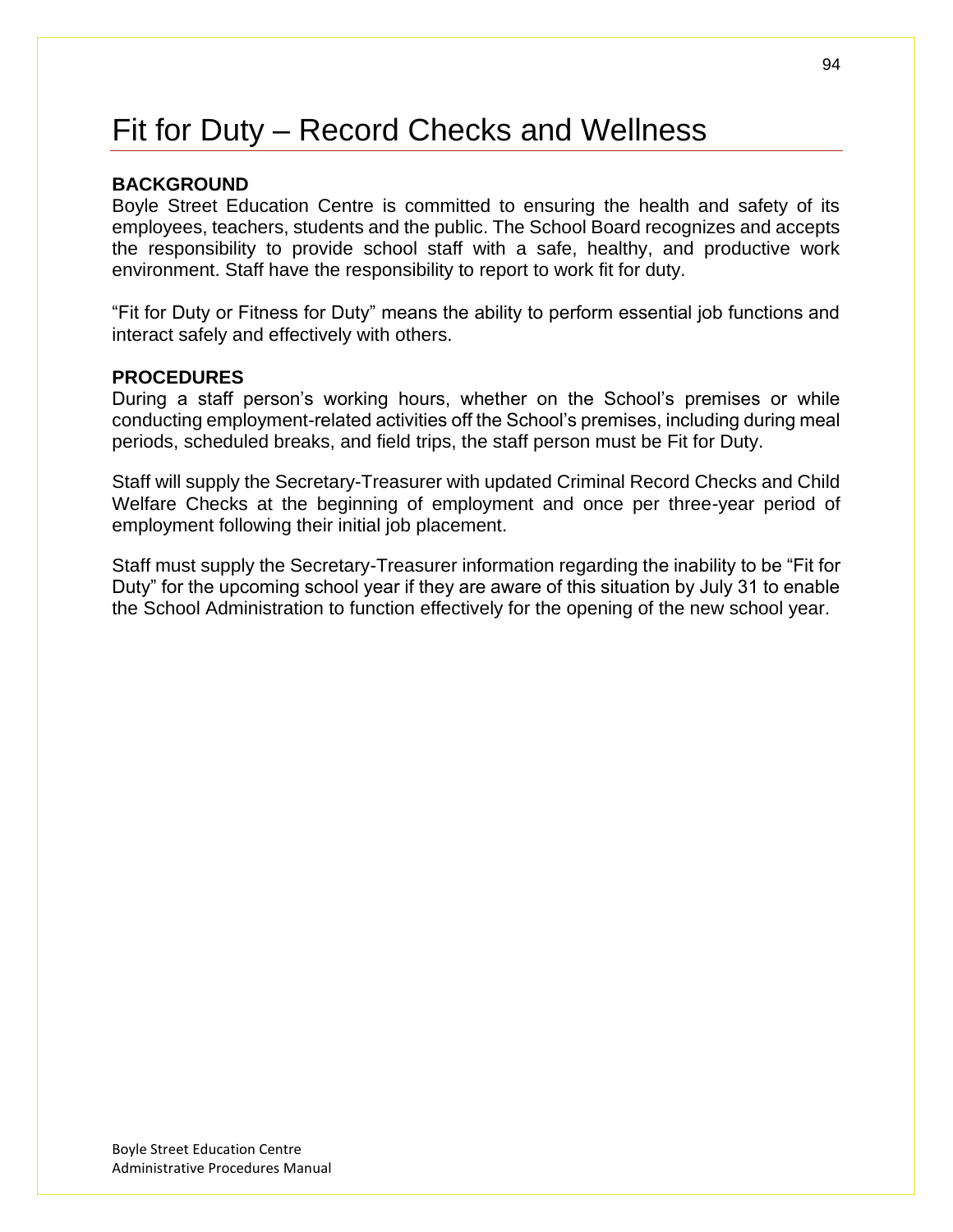# Fit for Duty

#### **BACKGROUND**

Boyle Street Education Centre is committed to ensuring the health and safety of its employees, teachers, students and the public. Boyle Street Education Centre recognizes and accepts the responsibility to provide its teachers with a safe, healthy, and productive work environment. Staff have the responsibility to report to work fit for duty. The use of drugs, including illegal drugs, the improper use of prescription on non-prescription medication, and the use of alcohol, cannabis, or other intoxicants can have serious adverse effects on the safety and effectiveness of the workplace for employees teachers, students and the public.

"Drugs" means any substance, inclusive of illicit drugs, restricted drugs, and medication, as defined by this Administrative Procedure, the use of which has the potential to cause impairment or intoxication, changing of affecting the way a person thinks, feels, or acts. For the purposes of the AP, drugs are those that inhibit a staff person's ability to perform their job safely.

"Illicit Drug" means any drug or substance which is not legally obtainable and whose use, sale, possession, purchase, or transfer is prohibited by law (such as heroin or cocaine).

"Restricted Drug" means any drug or substance other than alcohol that is capable of causing intoxication and that is legally obtainable for recreational use and whose sale, purchase, possession, or transfer are restricted by law.

"Medication" means any drug obtained legally by a staff person and used as indicated or directed, including but not limited to those obtained by the staff person and with a doctor's prescription or authorization, and non-prescription or over-the-counter drugs.

"Fit for Duty or Fitness for Duty" means the ability to perform essential job functions and interact safely and effectively with others.

"Drug or Alcohol Dependence" means a mental, physical, or psychological dependence on drugs or alcohol that interferes with a staff person's Fitness for Duty and that is considered by a physician to be a medical condition/disability.

#### **PROCEDURES**

During a staff person's working hours, whether on the School's premises or while conducting employment-related activities off the School's premises, including during meal periods, scheduled breaks and on field trips, the staff person must be Fit for Duty and no staff person shall:

- Use, consume, possess, distribute, or sell, Illicit drugs.
- Use, consume, possess, distribute, or sell, restricted drugs.
- Use, consume, possess, distribute, or sell alcohol.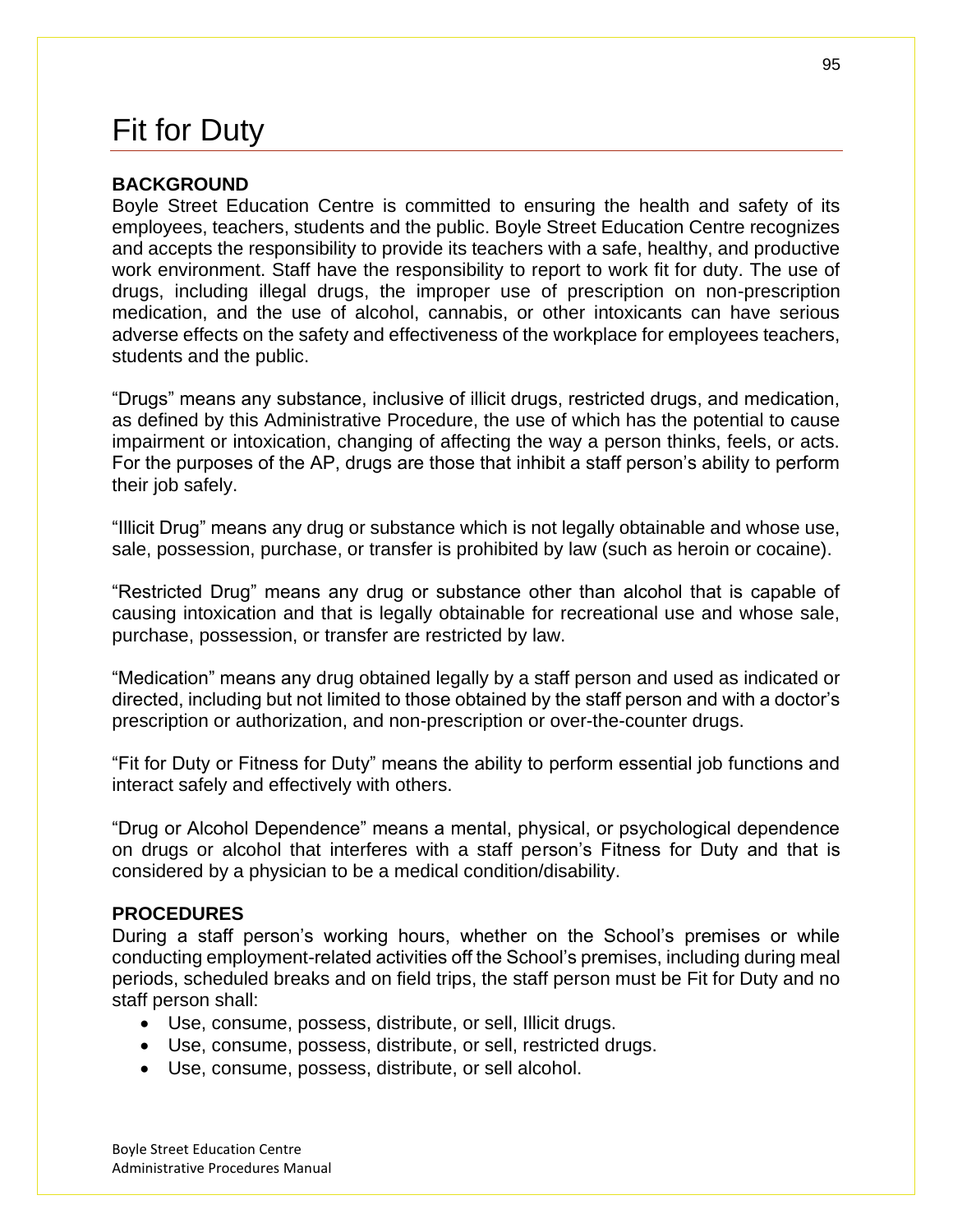A teacher may not use, consume, or possess alcohol at social events during work hours.

A staff person shall not, under any circumstances, consume alcohol or use, consume, ingest or inhale Illicit drugs or restricted drugs while in the care and control of or responsible for any Boyle Street Education Centre vehicle or equipment or while using the staff person's personal vehicle for work-related purposes.

The use of medication in compliance with a physician's or pharmacist's directions is permitted at work so long as it does not cause a staff person to not be Fit for Duty.

If a staff person's use of Medication can reasonably be expected to make the staff person not Fit for Duty, the staff person must disclose their medication use to the Principal. The Board will accommodate a staff person's use of medication to the point of undue hardship.

If a staff person possesses medications on school property, the medication must be monitored vigilantly and kept in a secure place that students cannot access.

If a staff person is suffering from a drug or alcohol dependence, which may reasonably be expected to interfere with their Fitness for Duty, they must disclose the Drug or Alcohol Dependence to the Principal.

A staff person who discloses that they are suffering from a Drug or Alcohol Dependence will not be subject to discipline.

Boyle Street Education Centre will assist and accommodate staff persons suffering from a Drug or Alcohol Dependent to the point of undue hardship, including by providing access to the Benefit Plan and sick leave.

The School views the rules contained in this Administrative Procedure to be of the utmost importance. Any and all disciplinary action under this Administrative Procedure that the School Board takes against a teacher or staff person will comply with the *Education Act* and the terms of any applicable collective agreements then in place.

If a staff person fails to disclose that they are suffering from a Drug or Alcohol Dependence, the staff person may be subject to discipline, unless their reason for nondisclosure arises wholly or in part from the Drug or Alcohol Dependence.

Seeking voluntary assistance for a Drug or Alcohol Dependence will not jeopardize a staff person's employment with the Boyle Stree Education Centre, so long as the teacher cooperates and seeks appropriate treatment for the Drug and Alcohol Dependence. After violating this Administrative Procedure, any staff person who is subsequently authorized to return to the workplace shall enter into a Return-to-Work agreement with the school. The terms of the agreement may include the following as determined through negotiation between the staff person, the School Board, and their collective agreements: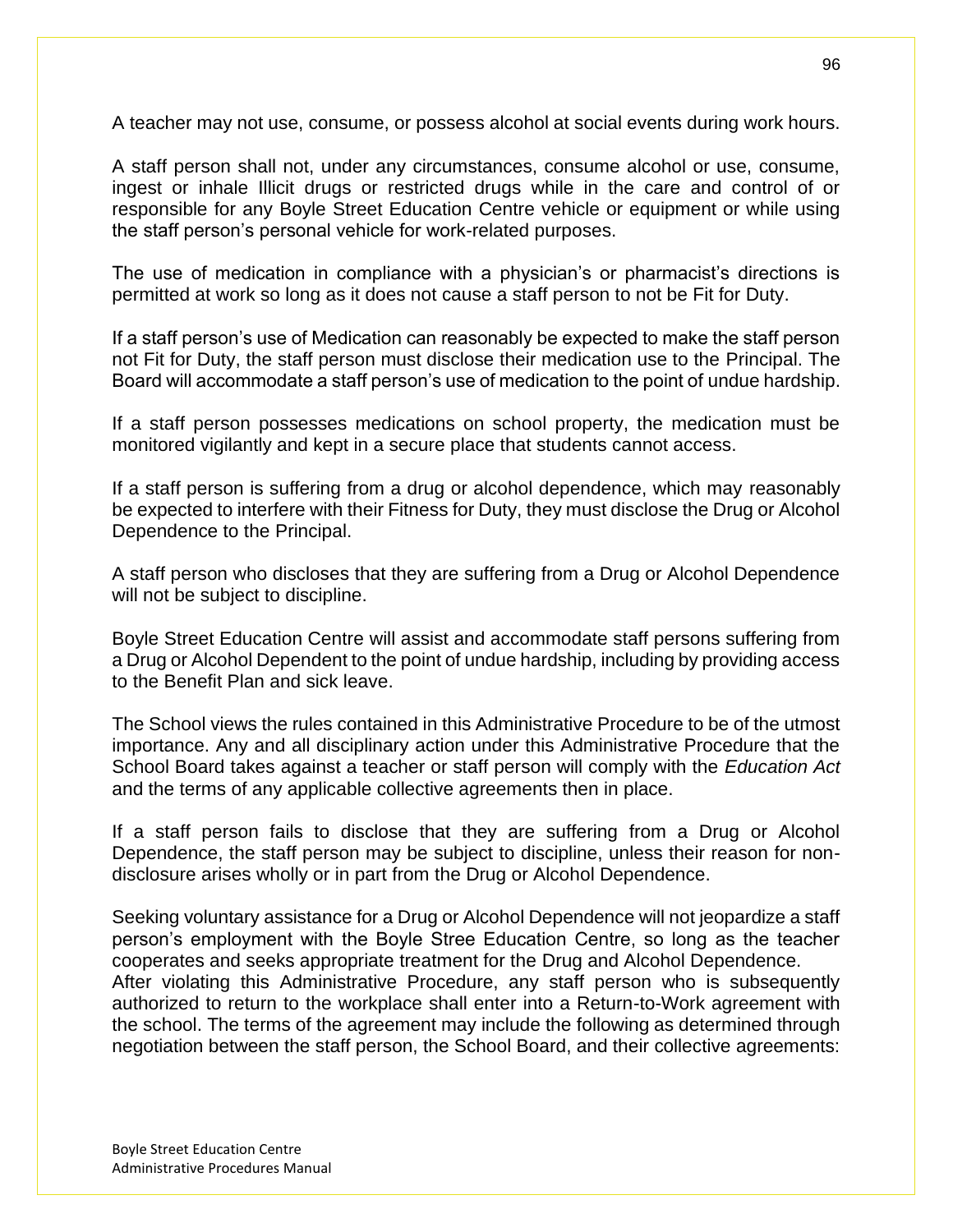- A requirement to continue treatment, counselling and assistance programs or procedures recommended by the staff person's treating physician, psychologist, or counsellor.
- An express obligation to immediately cease performance of duties and notify the Principal if the staff person is not Fit for Duty at any time during work hours following a return to the workplace.'
- A requirement to provide written medical confirmation that the staff person is presently Fit for Duty and can safely return to the workplace without danger to the staff person or others.
- A requirement to provide updates from the staff person's treating physician, psychologist or counsellor confirming that the teacher continues to follow recommended treatment programs and continues to be Fit for Duty when reasonably requested to do so; and
- An express warning to the teacher that future violations of the Administrative Procedure may lead to discipline.

The board will take all precautions to protect the staff person's confidentiality regarding any information collected under the Administrative Procedure, such as information concerning a staff person's use of medication or that a staff person may be suffering from Drug or Alcohol Dependence.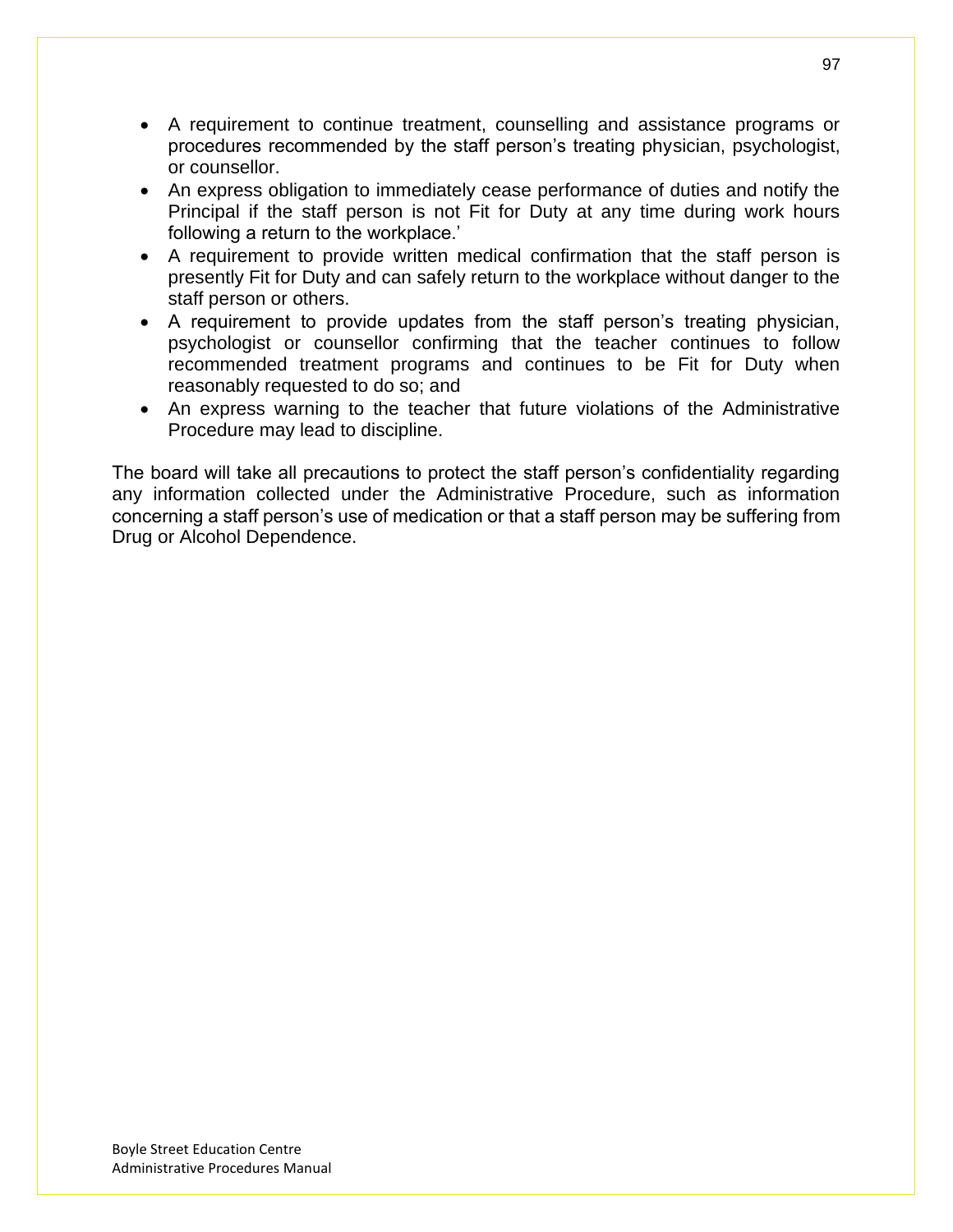# Staff Attendance Monitoring Guidelines

### **BACKGROUND**

All employees contribute to Boyle Street Education Centre's mission and their attendance is essential to maintaining quality of services, consistency of support to students, staff, and the community, as well as ensuring a fair distribution of work among colleagues.

The Attendance Monitoring Guidelines are to assist school administration to approach attendance monitoring for staff from a positive, proactive, and preventive perspective and in doing so, achieve acceptable and/or improved attendance. The purpose of these procedures is to:

- Create a positive work culture that encourages being at work
- Support the value that Boyle Street Education Centre places on attendance
- Emphasize to employees the importance of their work
- Clearly define roles and responsibilities of all involved parties
- Create a work environment that encourages optimal attendance through guidance, support, and opportunities for employees to improve attendance
- Set out the protocols and strategies to be taken when employees do not meet acceptable attendance expectations

Absence is an incidence of non-attendance at work.

Culpable Absenteeism is an unapproved absence that is in the control of the employee and is subject to progressive discipline. Culpable Absenteeism would include fraudulent use of sick time, excessive lates, failure to report for work or failure to notify the administration in advance.

Excessive Absenteeism is where an employee's absenteeism is considered excessive when it does not meet the acceptable attendance average for employees in the Boyle Street Education Centre. In attendance monitoring, the number of absences, or frequency of absences, or the pattern of absences, or the circumstances surrounding absences is more significant and has greater operational impact than the length of absences. Examples would include employees who miss Mondays and/or Fridays or every Tuesday after a long weekend.

Monitoring Period is a six month period of time following which a review of the employee's attendance will occur if a review has not occurred sooner.

Non-culpable (innocent) Absenteeism is an approved absence, arising from circumstances beyond the control of the employee and is addressed through the Attendance Monitoring Guidelines.

Innocent Absenteeism would include accident, illness, disability, necessary medical or dental appointments and emergency family responsibilities.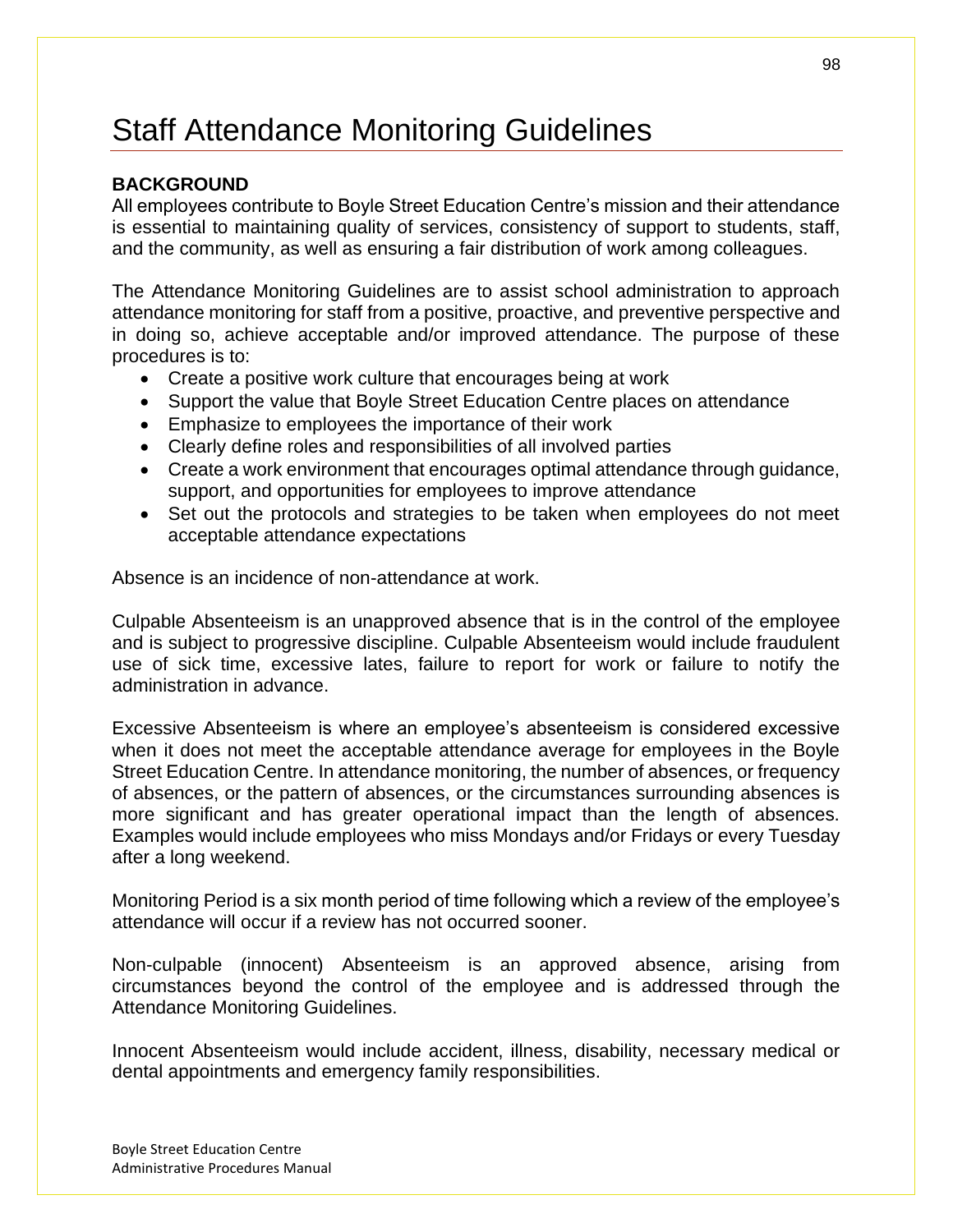Absences due to Long-Term Disability (LTD), Short-Term Disability (STD), Workers' Compensation Benefits (WCB), Maternity and Parental Leaves relating to the employee's accident, illness or medical emergency will be excluded.

Sick leave absences, which are part of a continuous absence of more than twenty days in duration will also be excluded, provided the employee has provided a School Leave Absence Form, and adequate medical evidence justifying the absence.

Absences due to a chronic medical condition and/or "disability" as defined by the Human Rights Act are excluded if satisfactory medical evidence is provided by the employee, on a School Absence Form, confirming that the absence/s are due to that disability or those disabilities, unless the employee is not receiving treatment or is not cooperating with prescribed treatment.

### **PROCEDURES**

An employee shall report an absence to the school administration by sending text, email, phone call or by leaving a voice mail message so that the school administration can arrange for the substitute placement, if required. If absence is for part of a day, identify hours to be absent.

Responsibilities of employees:

- Attend work on a regular and normal basis as scheduled
- Maintain a record of optimal attendance, good health, and fitness
- Follow appropriate notification procedures when an absence occurs or will occur, including providing reasons for non-attendance
- Seek solutions to issues that may impede their ability to maintain optimal attendance
- Participate in a plan to improve attendance with the school administration

Responsibilities of school administration:

- Review attendance records and determine appropriate attendance levels for each employee, considering circumstances and acceptable attendance averages
- Ensure appropriate notification procedures are communicated to all employees
- Provide a safe working environment, strive to create a positive work culture, and offer help and support to every employee in meeting attendance and performance expectations
- Set an optimum attendance example for employees
- Meet with employees concerning their absences and communicate expectations for attendance at work

The Attendance Monitoring Guidelines provide a process to consistently monitor attendance in the school. The focus of these protocols is to address effectively and consistently any culpable absenteeism.

The Attendance Monitoring Guidelines involve four phases of attendance, and all employees fall within these phases.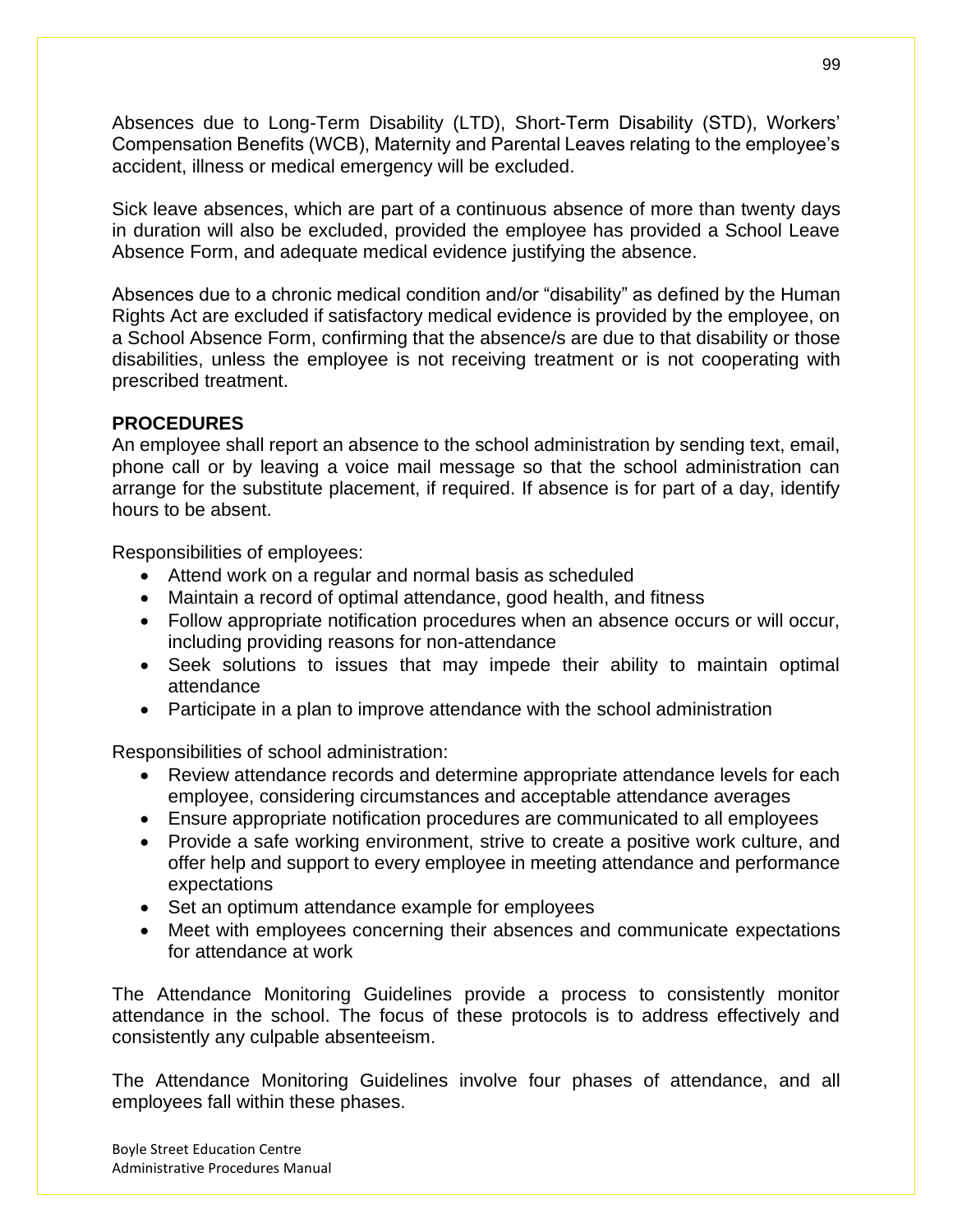It is expected that all staff will have exemplary attendance unless there is an explained reason as to why this is not possible. Phase 1 of this program is to identify employees having excessive absenteeism. Phases 3 and 4 are utilized to address employee absences, each phase having a three month monitoring period.

If the employee is in Phase 1, 2 or 3 of the guidelines and the employee's absences fall below the Boyle Street Education Centre threshold for two consecutive monitoring periods, the employee would be deemed to have resolved the situation.

If an employee's absences fall below the acceptable attendance average for one monitoring period but the employee is unable to sustain it and exceeds the acceptable attendance average during the next monitoring period, the employee would remain in the same phase and would not go back to an earlier phase.

If an employee's absences continue to be above the acceptable attendance average over the next monitoring period, the employee will continue on to the next phase.

A successful program involves the cooperation of the employee and the active participation of school administration, their Union/Association representative, and healthcare professionals as appropriate.

Phases in Attendance Improvement:

- Phase 1: Identify employees having excessive absenteeism. The concern is with the frequency of the absences not the validity of the absences. The administration meets with the employee, review attendance record with the employee and inform employee of the operational issues resulting from their absences. Seek to determine from the employee any underlying causes for their absences. Request the employee to supply assurances that their attendance will improve.
- Phase 2: If the attendance does not improve, following consultation with school administration, the administration informs Superintendent to review attendance record with employee. Superintendent can meet with the employee and inform employee of the operational issues resulting from their absences. Seek to determine from the employee any underlying causes for their absences. Request the employee to supply assurances that their attendance will improve. Advise that the employee's attendance record will be monitored. Confirm by written letter, the information gathered at the review with the employee. Provide letter to the employee with a copy to Secretary Treasurer for personnel file.
- Phase 3: Failure to improve over a reasonable period of time conduct a second interview and counselling session with the employee, School Administration and Superintendent. Prior to the interview, consider options (in consultation with superintendent, Secretary Treasurer, School Administration, and any professional organizations connected to the employee) of further attendance monitoring, demotion, final letter, possible termination.
- Review attendance record with employee and the lack of improvement. Reinforce with the employee the operational issues resulting from their absences. Seek to determine from the employee any underlying causes for their absences, if none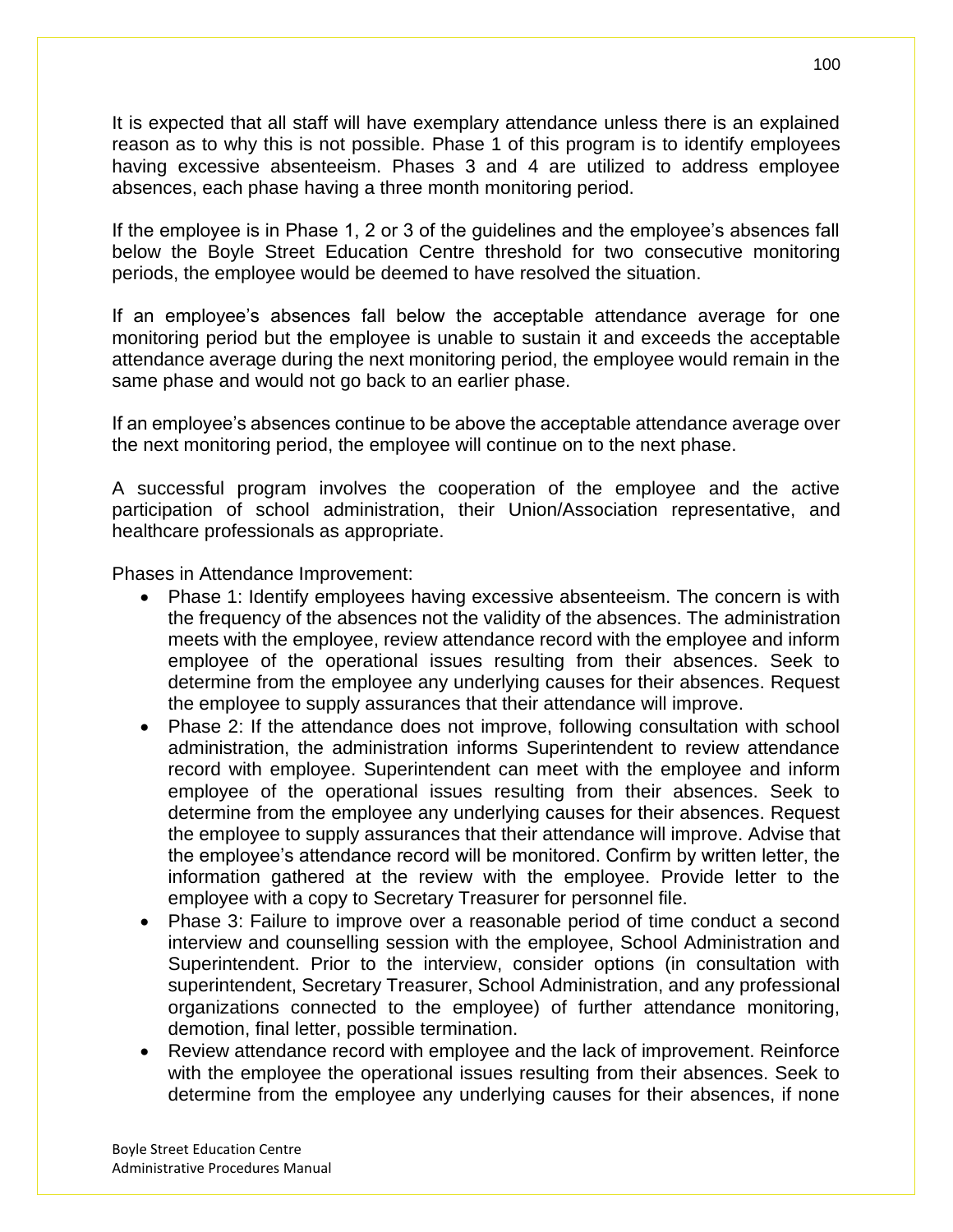then, request the employee supply assurances (medical and personal) of ability to attend work regularly in the future. Advise that the employee's attendance record will be monitored. Confirm by written letter, the information gathered at the interview with the Employee. Provide letter to the employee with a copy to the Secretary Treasurer for personnel file.

• Phase 4: Failure to improve over a reasonable period of time, Superintendent will conduct an interview with the employee. Prior to the interview, Superintendent will consult with the Secretary Treasurer and any applicable professional organization and will perform a thorough review of the employee's file. Advise the employee of the termination of their employment. Confirm by written letter. Provide letter to the employee with a copy to the Secretary Treasurer for personnel file and further action.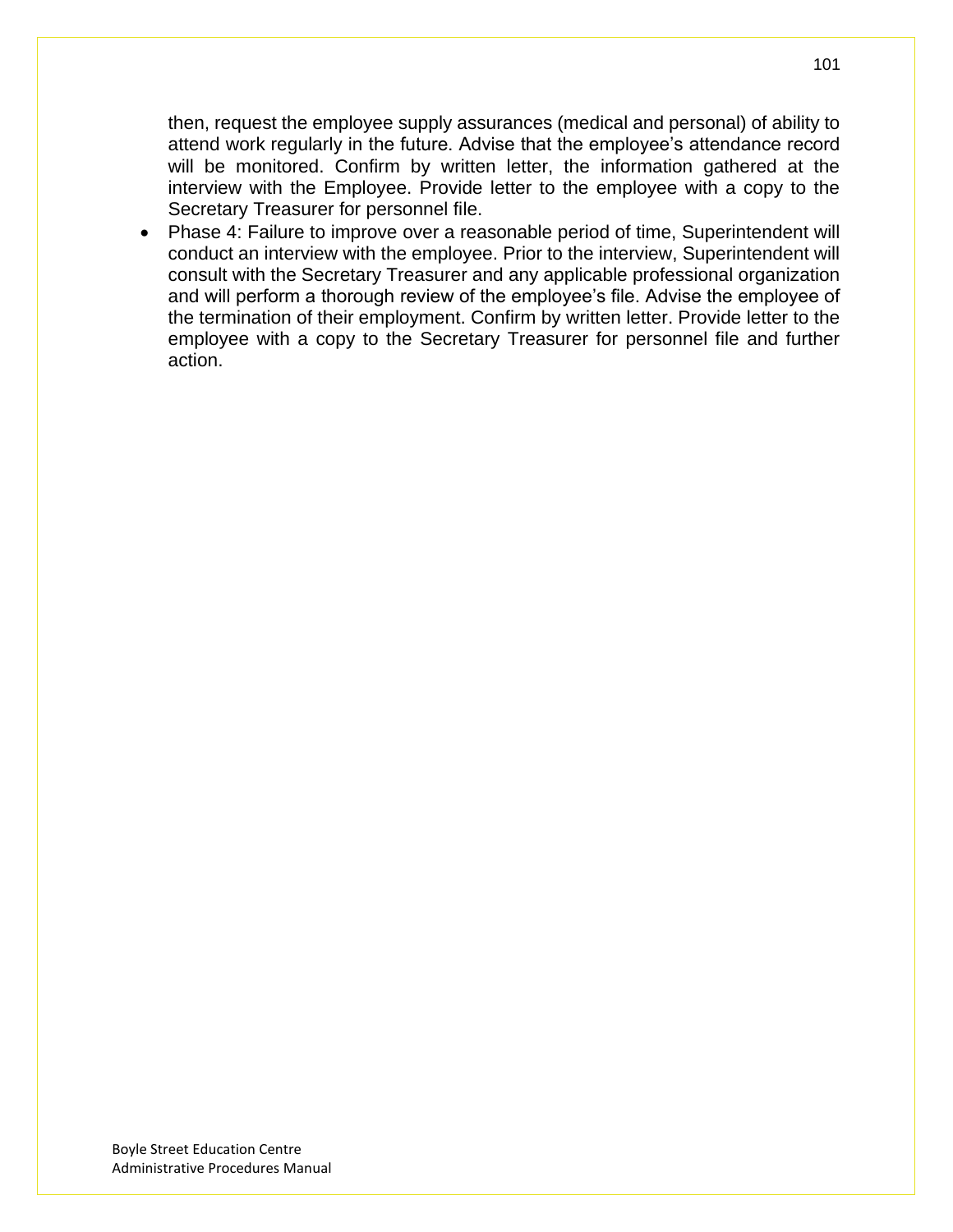# Personal and Professional Conduct

### **BACKGROUND**

Boyle Street Education Centre believes that in the area of personal and professional conduct, that all employees must conduct themselves in a manner that not only reflects credit to our school, but that sets forth a model worthy of emulation by students.

#### **PROCEDURES**

All employees have a responsibility to ensure they are familiar with, and abide by provincial laws, acts, and other legal documents that affect their work.

All employees have a responsibility to ensure they are familiar with Board policies, administrative procedures, practices, applicable collective agreements, and terms of employment and benefit plans that affect their work or employment.

All employees shall conduct their employment responsibilities in an honest, faithful and diligent manner.

All employees are to treat fellow workers in a fair and respectful manner.

All employees are expected to show respect and cooperation when given direction or correction to ensure a productive work environment for employees.

Private endeavours must not provide the appearance of an opportunity for wrongdoing or unethical conduct. Private endeavours include aspects of an employee's activity outside those connected with official school duties. These may include financial interest paid and unpaid activities beyond official duty and relationships with third parties who may be:

- Employed by the Board;
- Doing business with the Board;
- Seeking employment or benefits from the Board.

All employees shall disclose to their supervisor/Principal any financial, business, or commercial interest, which may conflict with their duty to the school or the proper execution of their duties. Where potential conflict is identified by the supervisor/Principal, the matter will be forwarded to the Superintendent or designate for review.

These principles are intended to complement any Code of Ethics that an employee would follow because of his or her professional affiliation (e.g., the ATA Code of Professional Conduct or a professional association code of conduct).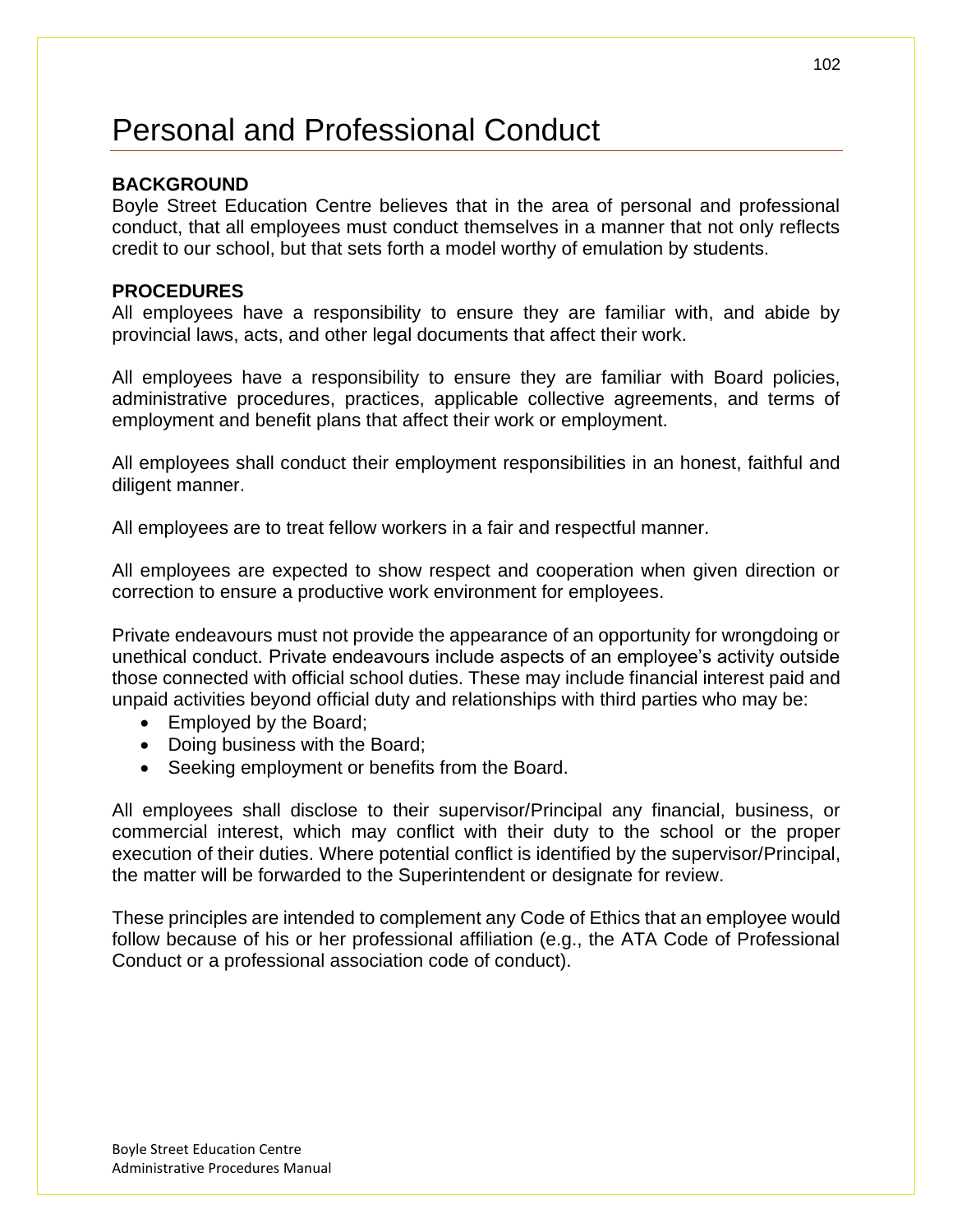# Teacher Ethical Conduct

### **BACKGROUND**

Boyle Street Education Centre believes that teachers must conduct themselves in an ethical manner in relation to all aspects of their work in our school. To that end we have adopted much of the ATA ethical code of conduct for teachers.

#### **In relation to pupils**

The teacher teaches in a manner that respects the dignity and rights of all persons without prejudice as to race, religious beliefs, colour, gender, sexual orientation, gender identity, gender expression, physical characteristics, disability, martial status, family status, age, ancestry, place of origin, place of residence, socioeconomic background or linguistic background.

The teacher is responsible for diagnosing educational needs, prescribing and implementing instructional programs, and evaluating progress of pupils.

The teacher may not delegate these responsibilities to any person who is not a teacher.

The teacher may delegate specific and limited aspects of instructional activity to non-certified personnel, provided that the teacher supervises and directs such activity.

The teacher treats pupils with dignity and respect and is considerate of their circumstances.

The teacher may not divulge information about a pupil received in confidence or in the course of professional duties except as required by law or where, in the judgement of the teacher, to do so is in the best interest of the pupil.

The teacher may not accept pay for tutoring a pupil in any subjects in which the teacher is responsible for giving classroom instruction to that pupil.

The teacher may not take advantage of a professional position to profit from the sale of goods or services to or for pupils in the teacher's charge.

#### **In relation to school authorities**

The teacher protests the assignment of duties for which the teacher is not qualified or conditions which make it difficult to render professional service.

The teacher fulfills contractual obligations to the employer until released by mutual consent or according to law.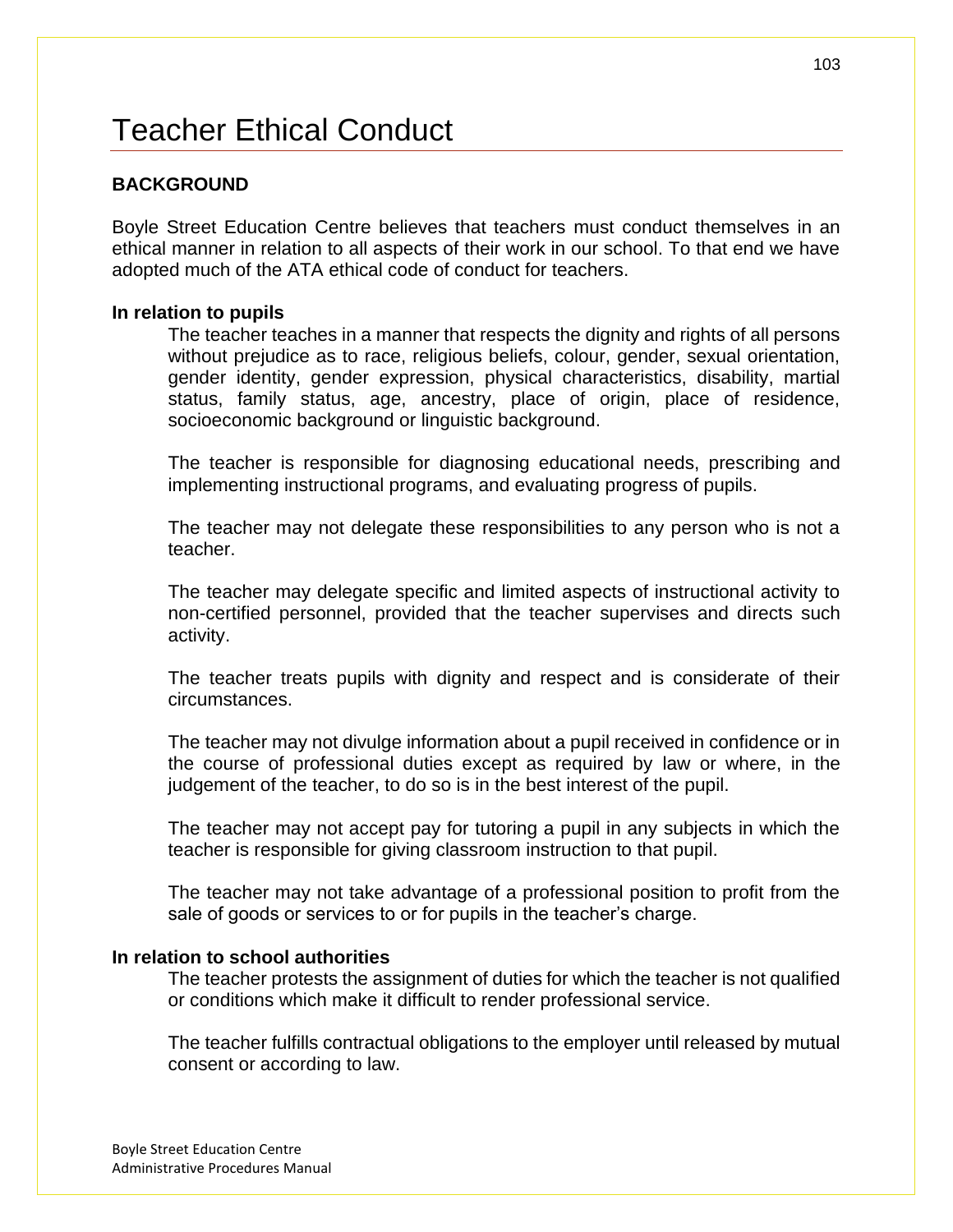The teacher provides as much notice as possible of a decision to terminate employment.

The teacher adheres to negotiated agreements.

#### **In relation to colleagues**

The teacher does not undermine the confidence of pupils in other teachers.

The teacher criticizes the professional competence or professional reputation of another teacher or staff member only in confidence to school administration and after the other person has been informed of the criticism, subject only to section 24 of the Teaching Profession Act. If the staff person does not feel safe in bringing this information to the person indicated, they could bring this information directly to school administration who then can advise or support the action needed to mediate the situation.

The teacher, when making a report on the professional performance of another teacher, does so in good faith.

The teacher does not take, because of animosity or for personal advantage, any steps to secure the dismissal of another teacher.

The teacher recognizes the duty to protest through proper channels, administrative policies and practices which the teacher cannot in conscience accept; and further recognizes that if administration by consent fails, the administrator must adopt a position of authority.

The teacher as an administrator provides opportunities for staff members to express their opinions and to bring forth suggestions regarding the administration of the school.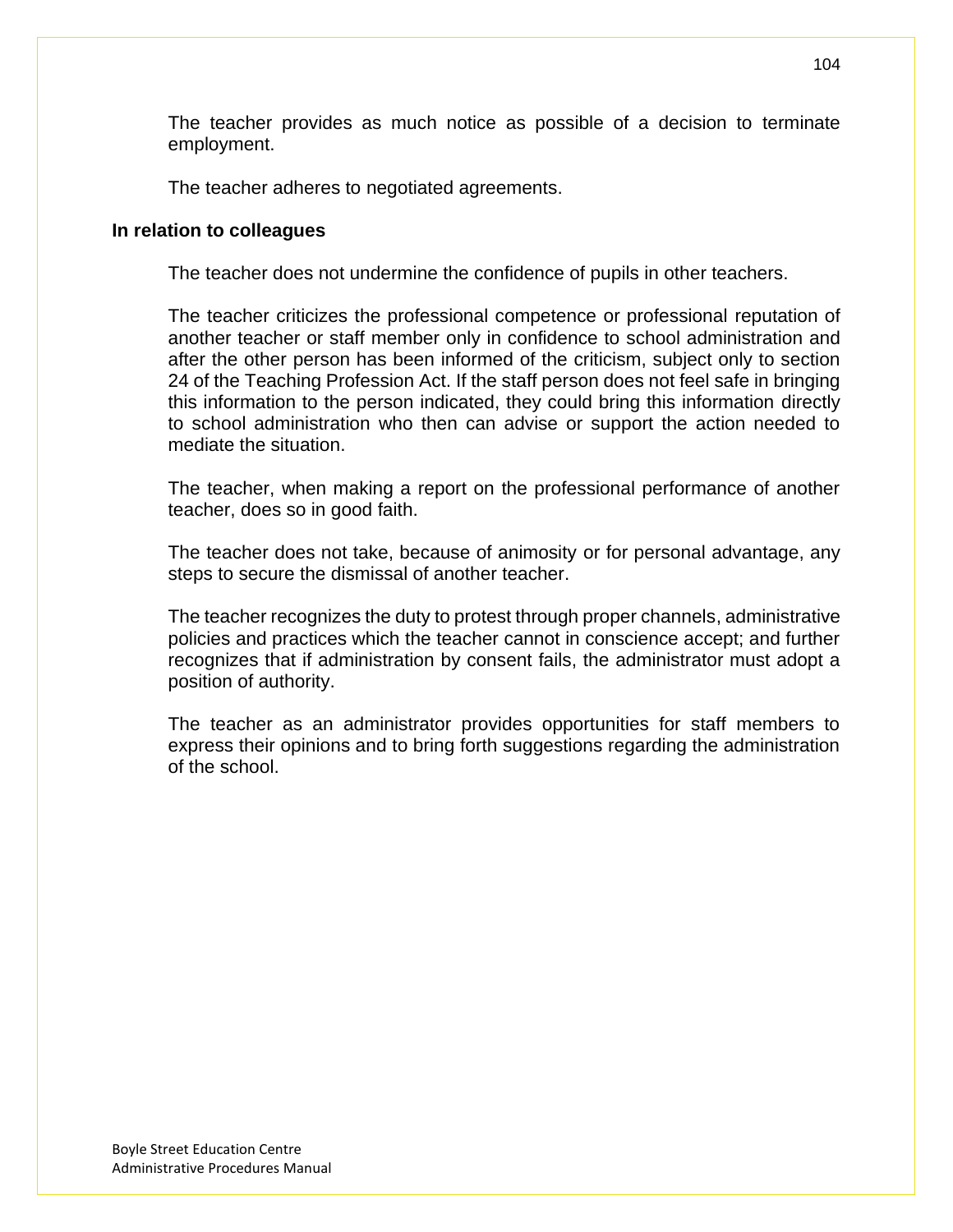#### **In relation to the profession**

The teacher acts in a manner which maintains the honour and dignity of the profession.

The teacher does not engage in activities which adversely affect the quality of the teacher's professional service. The teacher uses professional discernment regarding social media posts which could damage the school's reputation, morale, or pose potential liability issues for the school.

A teacher does not sign or issue, in their professional capacity, reference or recommendation letters for a colleague without first consulting with the school administration.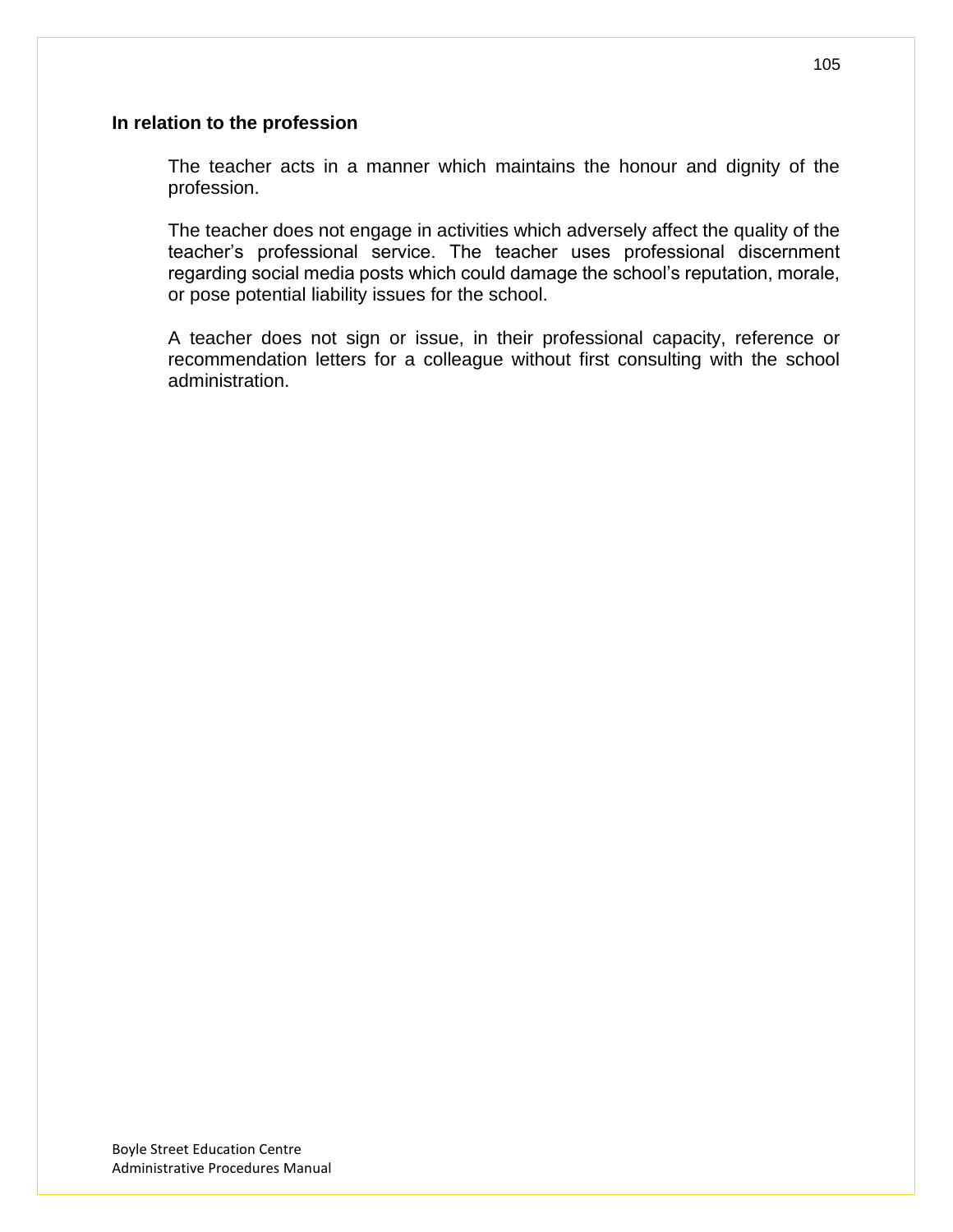# Teacher Evaluation

### **BACKGROUND**

Boyle Street Education Centre believes that as part of an accountable and open education system, teachers are required to focus on the core purpose of the school – providing all students with the best possible opportunities to learn. Teachers must have a deep and thorough knowledge of teaching and learning so that they are able to serve as exemplary leaders in their classrooms.

The purpose of the teacher evaluation program is to:

- Communicate performance expectations
- Facilitate improved instructional performance
- Identify strengths as well as areas where effectiveness could be improved
- Assist the teacher to assess critically her/his own performance
- Serve as a basis for decisions relating to contract status, promotion, transfer, or termination.

An evaluation may be conducted:

- Upon the written request of the teacher;
- For purposes of assessing the growth of the teacher in specific areas of practice, or
- When, on the basis of information received through supervision, the Principal has reason to believe that the teaching of the teacher may not meet the TQS.

The evaluation process and subsequent judgements rendered must be fair and just, which requires:

- Elimination, to the extent possible, of personal bias, interest and prejudice on the part of the evaluators;
- Provision of reasonable time to improve areas identified as requiring improvement
- Use of multiple data collection sources relative to teacher performance on established criteria;
- Opportunities to discuss the evaluation with the evaluators; and
- The right to appeal the evaluation.

Evaluation reports will be treated as confidential documents and kept on file in the Office personnel file. Access to evaluation reports is restricted to the teacher, Principal, the Superintendent, and the Secretary Treasurer.

The evaluation of teachers will be based upon the Teacher Quality Standard within which are six competencies and indicators. "Quality teaching occurs when the teacher's ongoing analysis of the context, and the teacher's decisions about which pedagogical knowledge and abilities to apply, result in optimum learning for all students."

The Teaching Quality Standard is described by the following competencies and indicators: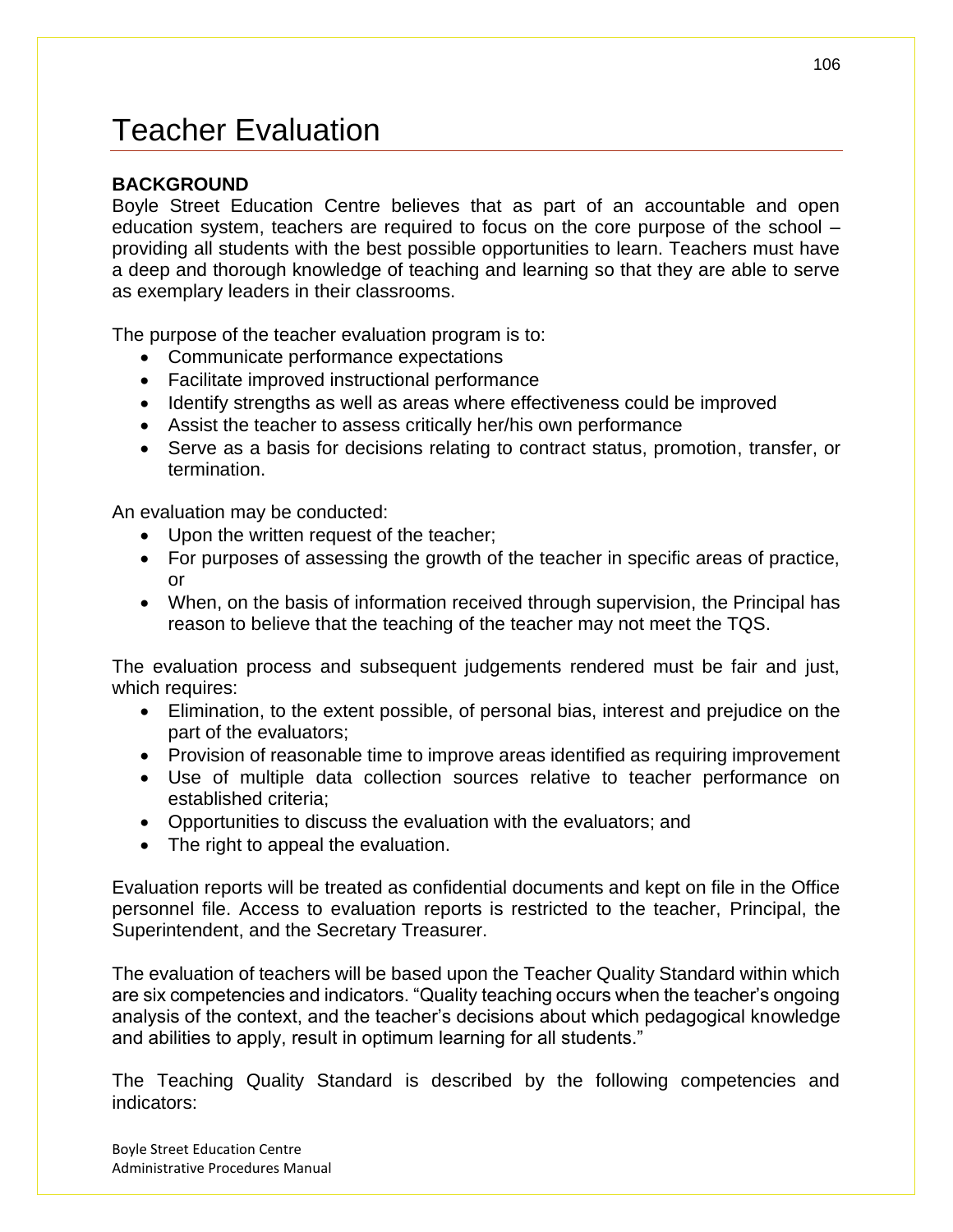- Fostering Effective Relationships
- Engaging in Career Long Learning
- Demonstrating a Professional Body of Knowledge
- Establish Inclusive Learning Environments
- Applying Foundational Knowledge about First Nations, Metis, and Inuit
- Adhering to Legal Frameworks and Policies

### **PROCEDURES**

Ongoing supervision is comprised of those actions of Principals designed to maintain a general awareness of instructional programs, teaching practices, and student performance.

Supervision procedures provide for a range of practices and may include growth-oriented teacher conferences that focus on a specific area/s of practice.

Supervision of teachers by the Principal must include:

- Providing professional support and quidance to the teachers;
- Observing and receiving information from any source about the quality of teaching a teacher provides to students; and
- Identifying the behaviors or practices of a teacher that for any reason may require an evaluation.
- The Principal shall ensure that teachers in their schools have each completed an annual individualized professional learning plan.
- Early in the school year, the Principal shall inform staff members of the nature of informal classroom visits.
- The Principal is to share observations and perceptions with teachers in an informal yet professional manner. The feedback provided is to be designed to encourage reflection, with professional growth being the intended outcome.

Where the Principal determines the information at hand warrants an evaluation of a teacher's performance, the Principal shall inform the teacher and the Superintendent or designate/s. The Superintendent or designate/s, and/or the Principal will meet, forthwith, with the teacher to advise the teacher of the behavior/s or practice/s in question and its relationship to the TQS. The Superintendent, designate or Principal will prepare and deliver to the teacher a written account of the meeting.

Where the Superintendent or designate/s, through information provided to him/her from any source, determines the information at hand warrants an evaluation of a teacher's performance, he/she shall inform the teacher and the Principal. The Superintendent or designate/s, and/or Principal will meet, forthwith, with the teacher to advise the teacher of the behavior/s or practice/s in question and its relationship to the TQS. The Superintendent, designate or Principal will prepare and deliver to the teacher a written account of the meeting.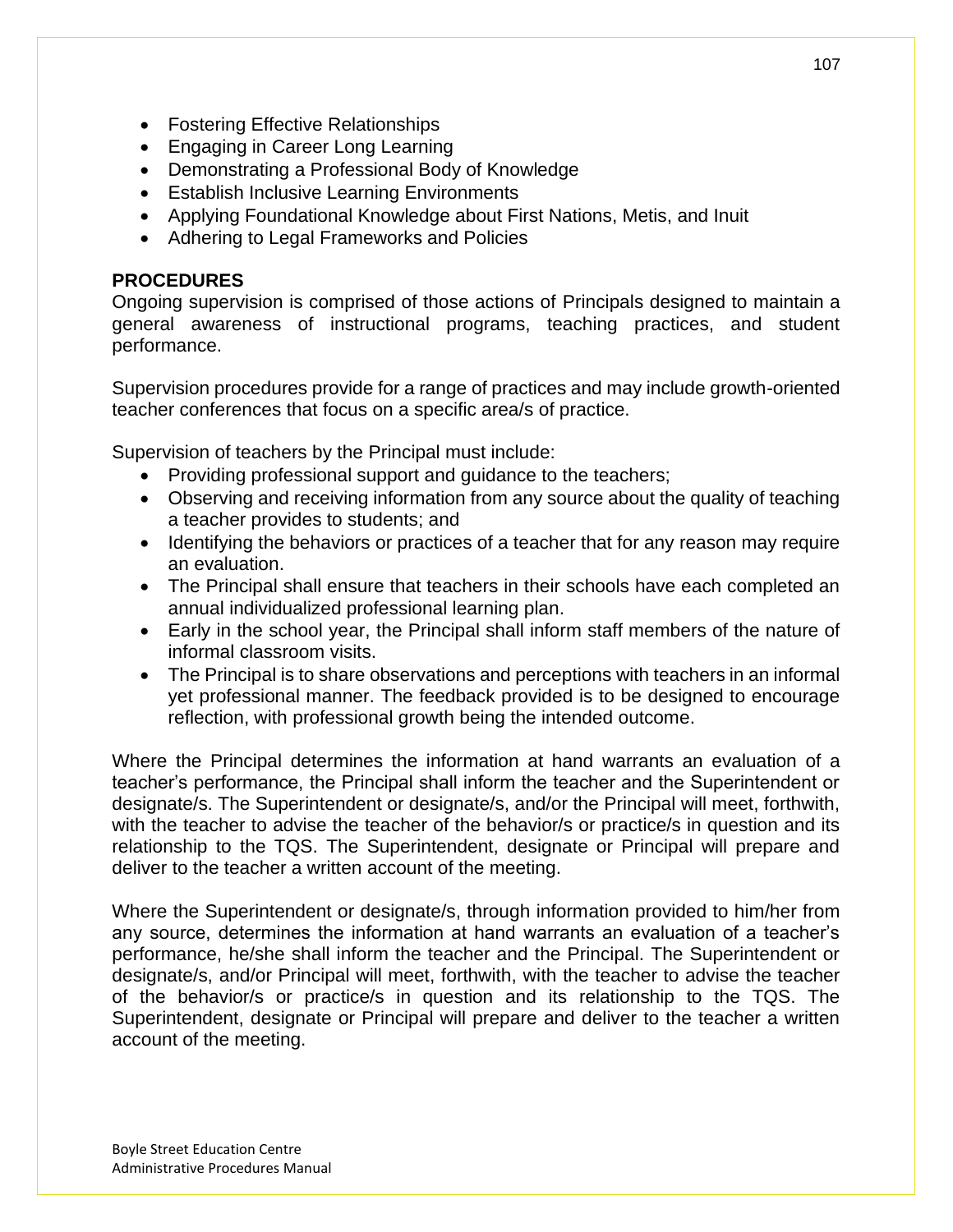The teacher evaluation process shall follow the rules of natural justice. Evaluations are to be carried out in a spirit of empathy, understanding, trust, cooperation, and common sense.

On initiating an evaluation, the Principal must communicate explicitly to the teacher the reasons for and purposes of the evaluation.

The Principal shall use the appropriate process, criteria and standards for the evaluation considering both the contractual status of the teacher being evaluated and the purpose of the evaluation.

Evaluation of teachers who do not possess a permanent professional certificate and/or a continuing contract of employment:

- Evaluations will focus on judging the degree to which the teachers possess and apply the appropriate knowledge, skills and attributes outlined in Teaching Quality **Standard**
- After conducting a minimum of two classroom visits (including one visit prior to November 30), the Principal shall complete a formal report.
- The teacher shall receive a minimum of two written evaluations.

Evaluation of teachers holding a permanent professional teaching certificate employed under a continuing contract and who are deemed to be meeting or exceeding the TQS:

- These evaluations will be initiated by a written request from the teacher.
- Situations in which such an evaluation may be initiated include the following:
	- o When a teacher wants feedback on a new teaching approach or program;
	- o When a teacher is considering a change of position or wants an employment reference.
- The teacher and the evaluator shall meet in a pre-observation conference to jointly develop the evaluation plan and to establish the procedures for gathering the data required for the report.
- The final responsibility for any judgments made in the culminating written evaluation report lies with the author.

Evaluation of teachers whose performance may not meet the TQS:

- In the event that observations made during the course of ongoing supervision warrant an evaluation of a teacher's performance, the Superintendent, designate and/or Principal shall conduct an evaluation and shall determine if all aspects of the teacher's teaching meet the TQS.
- Within 30 calendar days of the completion of the evaluation, the Principal or Superintendent or designate shall prepare a report and shall include recommendations pertaining to the need for the teacher to remediate his or her teaching practices (if applicable).
- The Principal and/or Superintendent or designate and the teacher shall meet to discuss the evaluation and the teacher shall be given an opportunity to append any written comments to the report. The evaluation, together with the teacher's comments, shall be placed in the teacher's personnel file.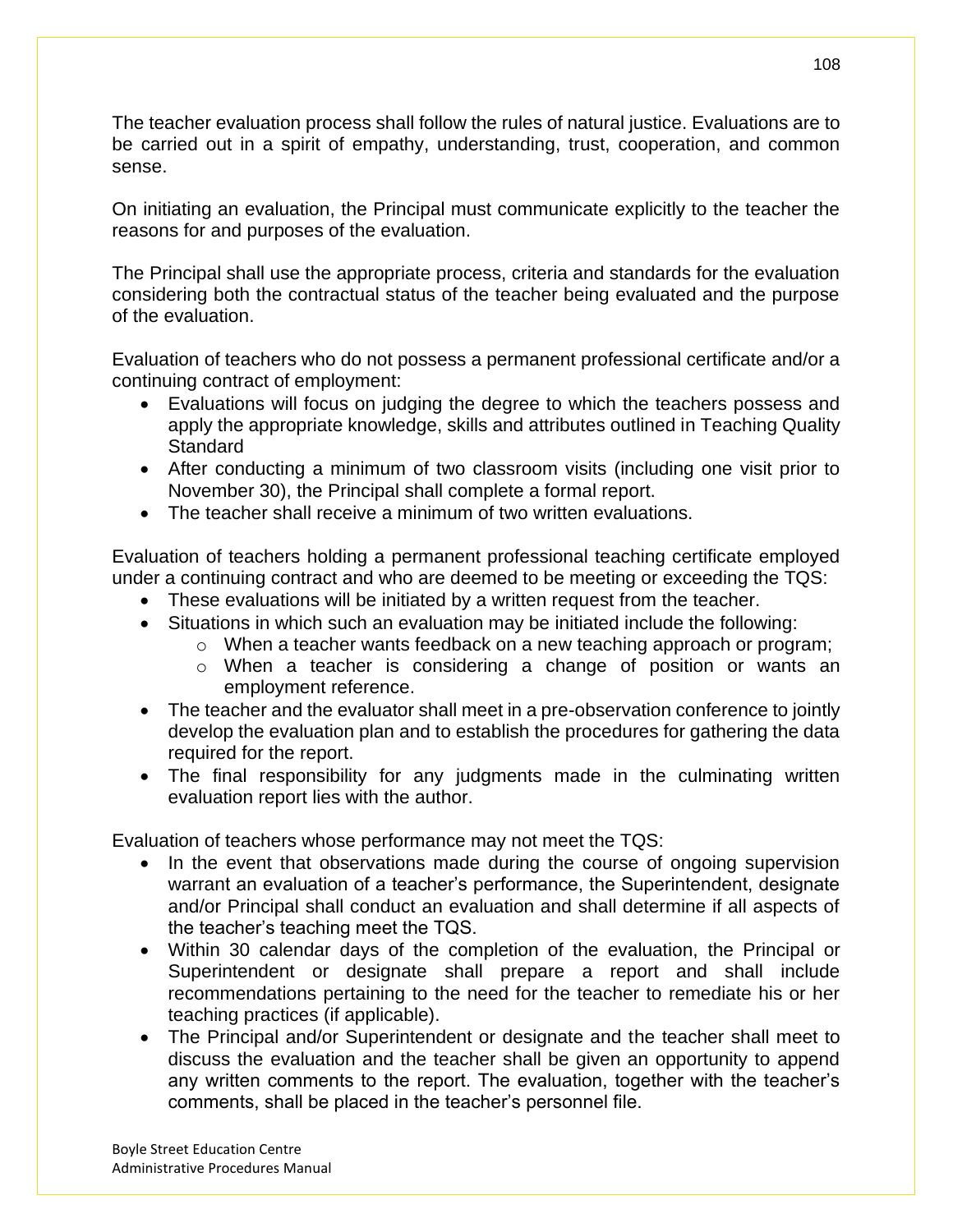- When the Principal or Superintendent or designate determines that a teacher's teaching does not meet the TQS, the Principal or Superintendent or designate shall issue a Notice of Remediation to the teacher.
- The Principal and Superintendent or designate may provide assistance and/or resources as requested by the teacher.
- After no more than 100 school days, a subsequent evaluation is undertaken.
- If the Principal and/or Superintendent or designate concludes that the teacher's teaching now meets or exceeds the TQS, the regular supervision cycle will resume.
- If the Principal and/or Superintendent or designate concludes that the teacher's teaching does not meet or exceed the TQS, then the Superintendent or designate will:
	- o Offer an additional period of remediation to the teacher, and/or
	- o Change the teacher's assignment, or
	- o Recommend to the Board to terminate the teacher's contract of employment.

This administrative procedure does not restrict:

- A Principal from taking disciplinary or other action, as appropriate, where the Principal has reasonable grounds for believing that the actions or practices of a teacher endangers the safety of students, constitutes a neglect of duty, a breach of trust or a refusal to obey a lawful order of the Board, or
- The Board, or Superintendent or designate, from taking any action or exercising any right or power under the Education Act.

Appeals of teacher evaluations:

- The teacher shall have an opportunity to discuss the evaluation with the evaluator and to append additional information to an evaluation report.
- The teacher may appeal the evaluation process, in writing, to the Superintendent.
- The teacher shall have the right to request of the Superintendent that an additional evaluator be assigned.
- On the first occasion in which a teacher requests that an additional evaluator be assigned, the Superintendent shall assign a person to conduct a re-evaluation.
- On any other occasion, the Superintendent may assign a person to conduct a reevaluation.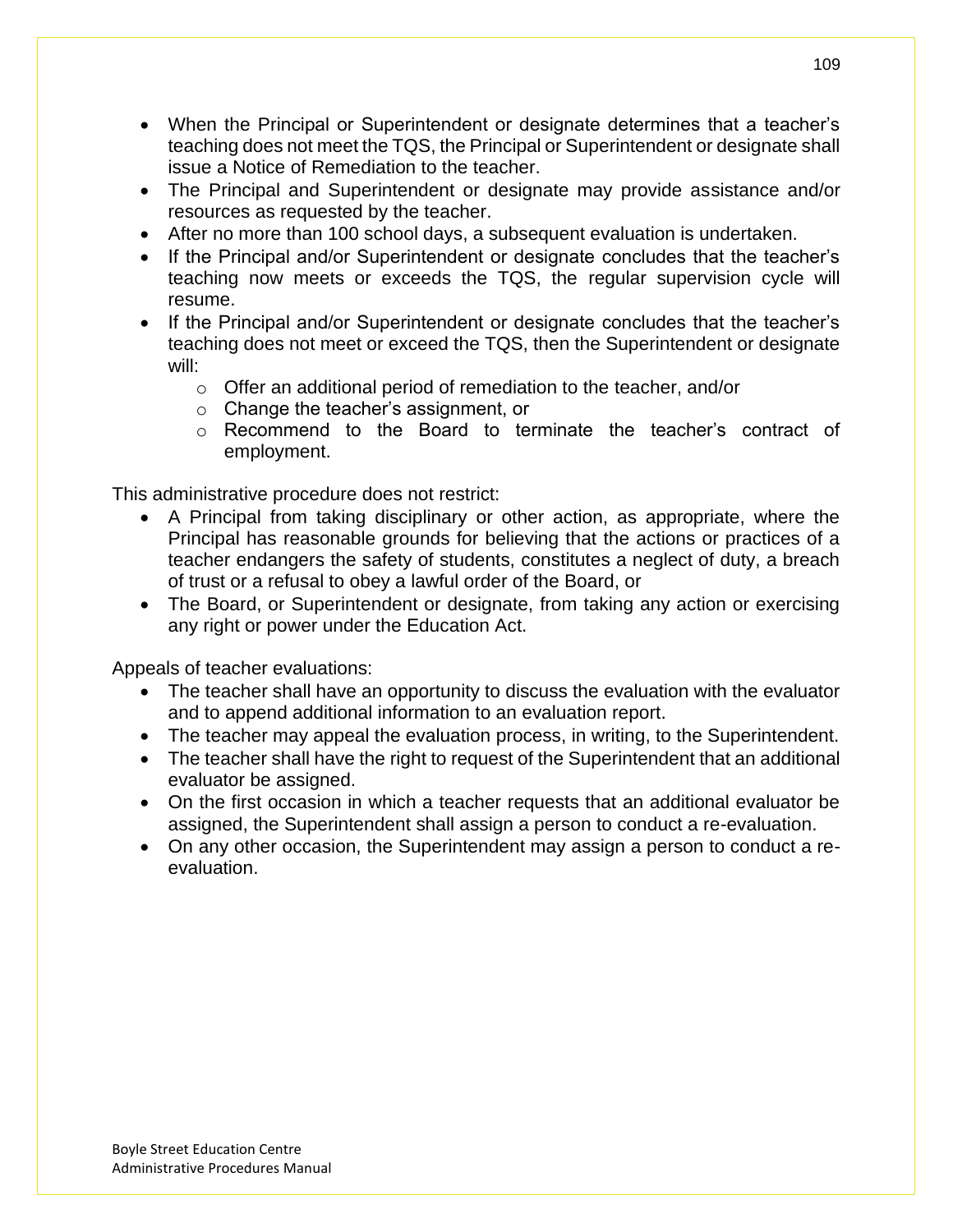# Support Staff Ethical Conduct

### **BACKGROUND**

Boyle Street Education Centre believes that all support staff, regardless of their role, must conduct themselves in an ethical manner in relation to all aspects of their work in our school.

In relation to pupils

Support staff conduct themselves in a manner that respects the dignity and rights of all persons without prejudice as to race, religious beliefs, colour, gender, sexual orientation, gender identity, gender expression, physical characteristics, disability, marital status, family status, age, ancestry, place of origin, place of residence, socioeconomic background or linguistic background.

Support staff treat students with dignity and respect and are considerate of their circumstances.

Support staff may not divulge information about a student received in confidence or in the course of professional duties except as required by law or where, in the judgment of the worker, to do so is in the best interest of the student. Support staff should consult with senior counselling personnel as to the best action to be taken and if necessary consult with school principal and administration team.

Support staff may not take advantage of a professional position to profit from the sale of goods or services to or for students in the school.

### **In relation to school authorities**

Support staff are responsible for their roles as set out in the workplace job descriptions.

Support staff fulfills contractual obligations to the employer until released by mutual consent or according to law.

Support staff provide as much notice as possible of a decision to terminate employment.

Support staff adhere to negotiated agreements.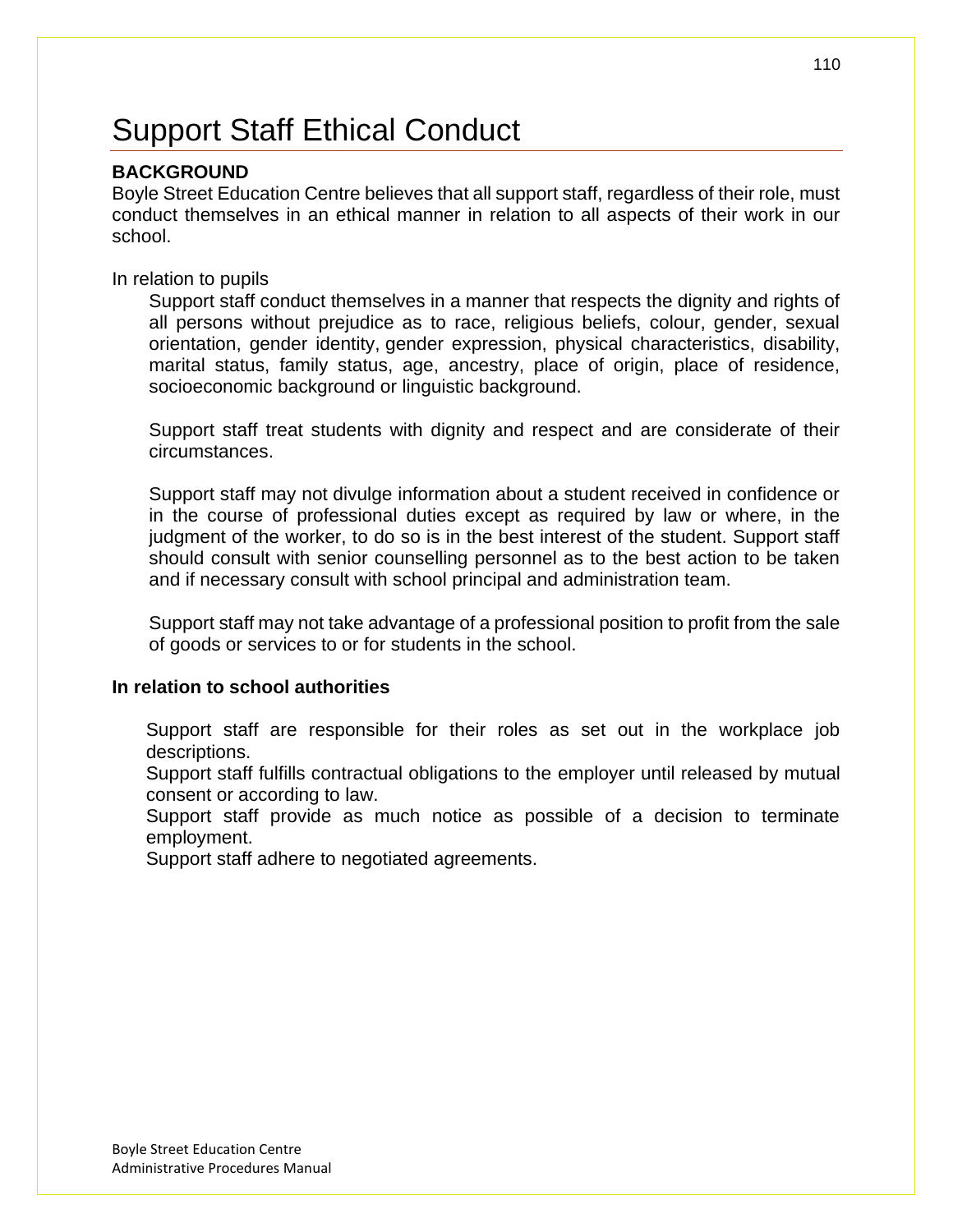Support staff do not criticize the professional competence or professional reputation of other staff. If there is any reason to be critical of another's work in the school, this is conducted only in confidence to school administration and after the other staff person has been informed of the criticism. If support staff person do not feel safe in bringing this information to the person indicated, they could bring this information directly to school administration who then can advise or support the action needed to mediate the situation.

Support staff do not undermine the confidence of students in other support staff, administration staff or teachers.

Support staff, if making a report on the professional performance of another staff person, do so in good faith. If support staff do not feel safe in addressing this directly with the staff member they could also refer the issue to their supervisor.

Support staff do not take, because of animosity or for personal advantage, any steps to secure the dismissal of another staff member.

Support staff recognize the duty to protest through proper channels administrative policies and practices which the support staff cannot in conscience accept; and further recognizes that if administration by consent fails, the administrator must adopt a position of authority.

#### **In relation to the professional aspects of the support staff position**

Support staff act in a manner which maintains the honour and dignity of their professions.

Support staff do not engage in activities which adversely affects the quality of their professional service. Support staff use professional discernment regarding social media posts which could damage the school's reputation, morale, or pose potential liability issues for the school.

Support staff submits to their principal, disputes arising from professional relationships with other staff which cannot be resolved by personal discussion.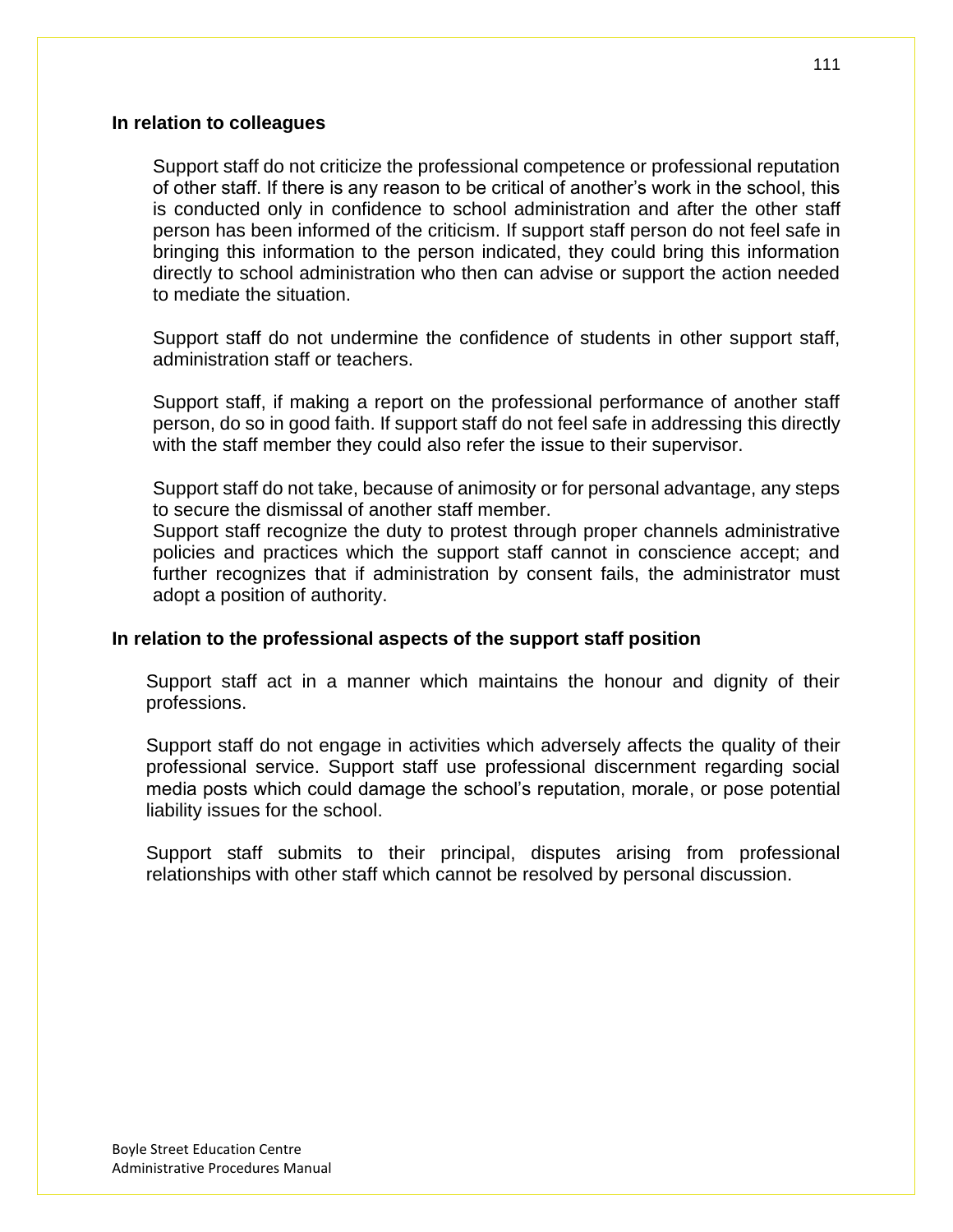# Support Staff Evaluation

## **BACKGROUND**

The school expects all employees to perform their duties in an efficient and effective manner. To determine the degree to which these expectations are met an objective and fair employee performance appraisal system is required.

The purpose of evaluation is to:

- Provide a basis for making decisions with regard to probationary contracts, promotion, or separation;
- Ensure clear understanding of duties and responsibilities associated with all jobs;
- Establish the criteria to be used to measure the employee's effectiveness; and
- Identify employee training and development needs.

Support staff will be formally evaluated:

- Near the end of their probationary period;
- If the quality of their work performance is being questioned by a supervisor;
- If the employee or the supervisor requests a performance appraisal.

### **PROCEDURES**

The Principal and Administration team are responsible for ensuring that all support staff are evaluated on a regular basis either informally or formally.

Year-end interviews with support staff and the Administration team will serve as an opportunity for staff to share ideas, goals and address any issues, which may have occurred during the school year but are not considered evaluative in nature.

A formal evaluation must be signed by the support staff and the Principal and placed in the person's personnel file.

If the support staff wish to appeal the results of formal evaluation they shall follow the following steps:

- The support staff member shall have an opportunity to discuss the evaluation with the evaluator and to append additional information to an evaluation report.
- The support staff member along with the administration team will work towards resolving the issues and attempt to arrive at a mutually agreed upon resolution. If the matter cannot be resolved at this level the support staff person could appeal the evaluation process, in writing, to the Superintendent.
- The Superintendent's decision regarding the evaluation and appeal of evaluation will be final.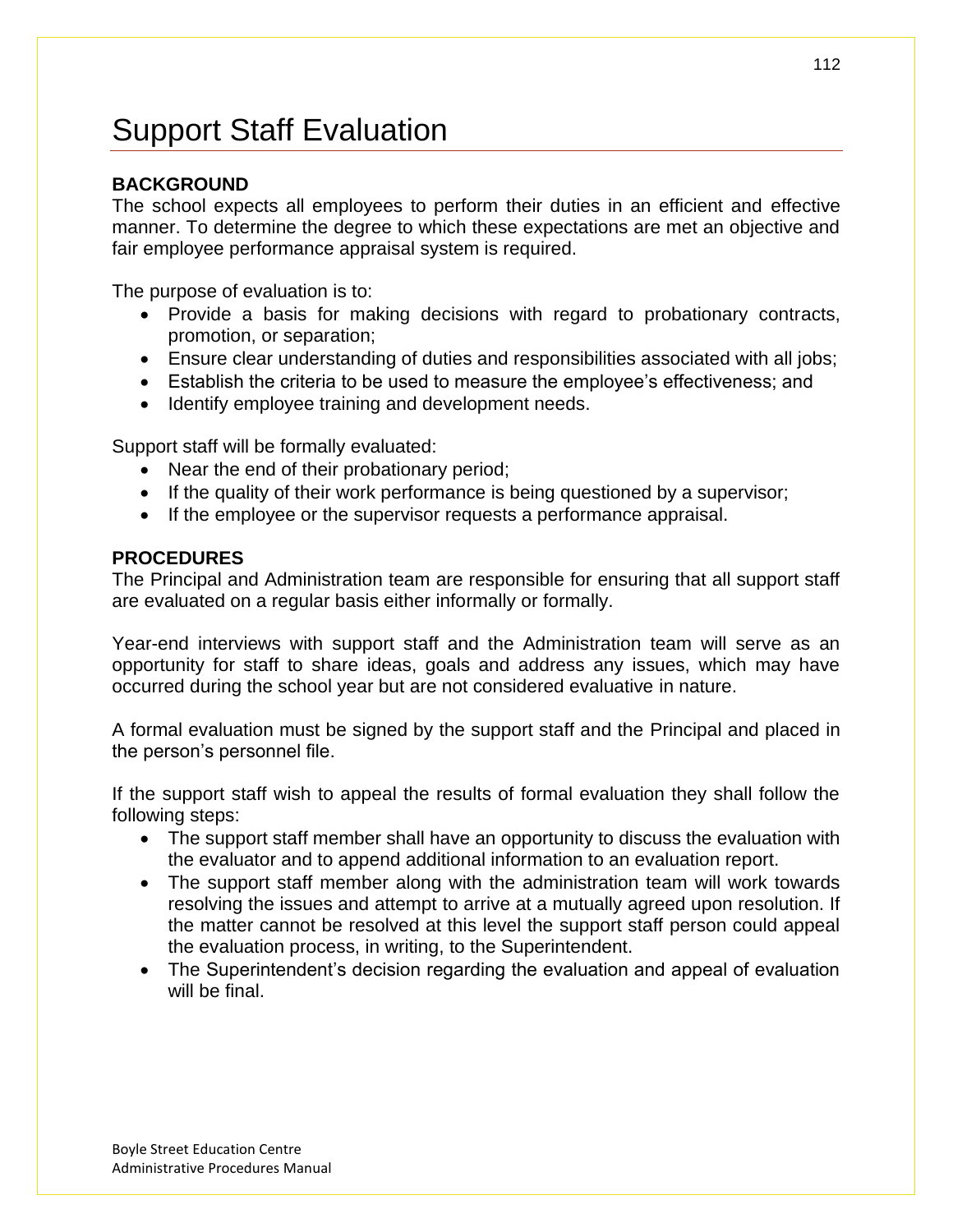## Leave of Absence

#### **BACKGROUND**

Boyle Street Education Centre recognizes that an employee may require a leave of absence for personal or professional reasons. All leave of absence requests excluding sick leaves shall be considered on an individual basis with consideration to the circumstances of the leave, the impact on student learning, the impact on the school/department and if a suitable replacement can be found.

### **PROCEDURES**

Guidelines for a leave of absence are outlined in the Teachers' Collective Agreement and/or the Support Staff Agreement.

Leave of absence requests shall be made, in writing, to the Superintendent through the Principal. An employee shall discuss any leave, as far in advance as possible, with their supervisor.

An employee shall not make any arrangements (financial, travel, or otherwise) prior to making the leave request and receiving approval.

The number of leave of absences granted at any one time, for reasons other than maternity/parental/adoption, long-term disability, or jury duty, impede the operations of the school, unless necessitated by extraordinary circumstances and allowed by the Superintendent.

A member of staff returning from a leave of absence will return to the school and not to a particular position.

An employee on a leave of absence that extends beyond 30 calendar days will not have access to the school or school activities and must turn in keys in accordance with the following schedule:

- Maternity leave, parental/adoption leave, vocational leave, sabbatical leave, or professional improvement leave on or before the last day prior to the commencement of the leave.
- Sick leave: on or before the 31st calendar day from the commencement of the leave.
- Confirmation of the receipt of school keys is mandatory prior to processing any financial or insurance related claims.

The purpose of returning keys is to place appropriate security access to Boyle Street Education Centre facility. The keys will be returned as a part of the return-to-work plan.

Staff returning to the school must inform the Superintendent in writing as per teaching and non-teaching contracts and give School Administration adequate notice for realignment back into the school community.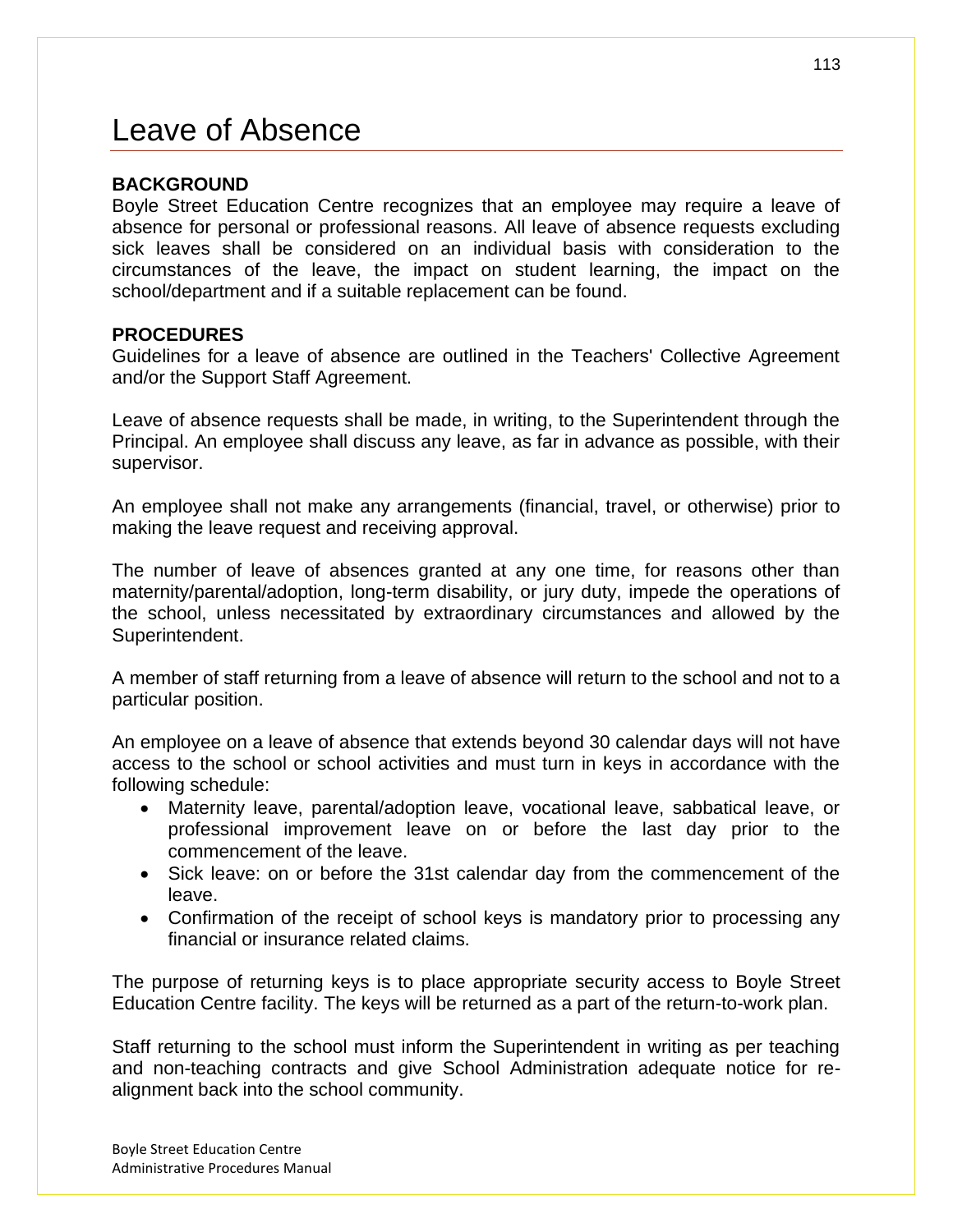## Student Teaching

### **BACKGROUND**

Full cooperation is encouraged with teacher training institutions who wish to provide student teaching experiences for their students.

#### **PROCEDURES**

Certificated teachers are encouraged to and may be directed by the Boyle Street Education Centre to function as cooperating teachers in teacher training programs.

Any honoraria will be paid to the Boyle Street Education Centre. These funds will be used to benefit the cooperating teachers' classroom through resources, publications, and professional development.

The Superintendent will assist the Principal to coordinate requests from teacher training institutions for the placement of student teachers.

Placements of student teachers shall be made by the Principal in consultation with the cooperating teacher/s.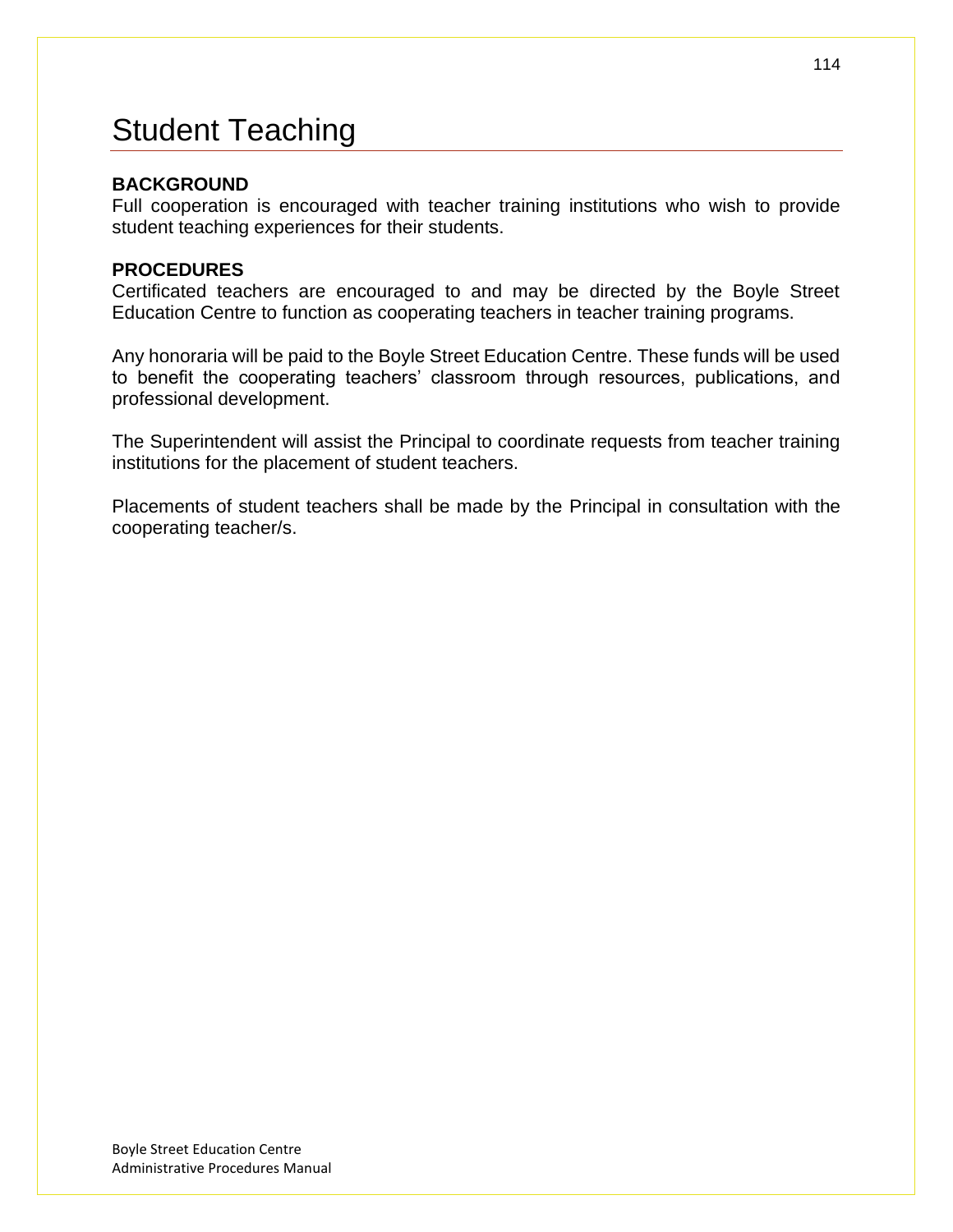Section 3: Students

Boyle Street Education Centre Administrative Procedures Manual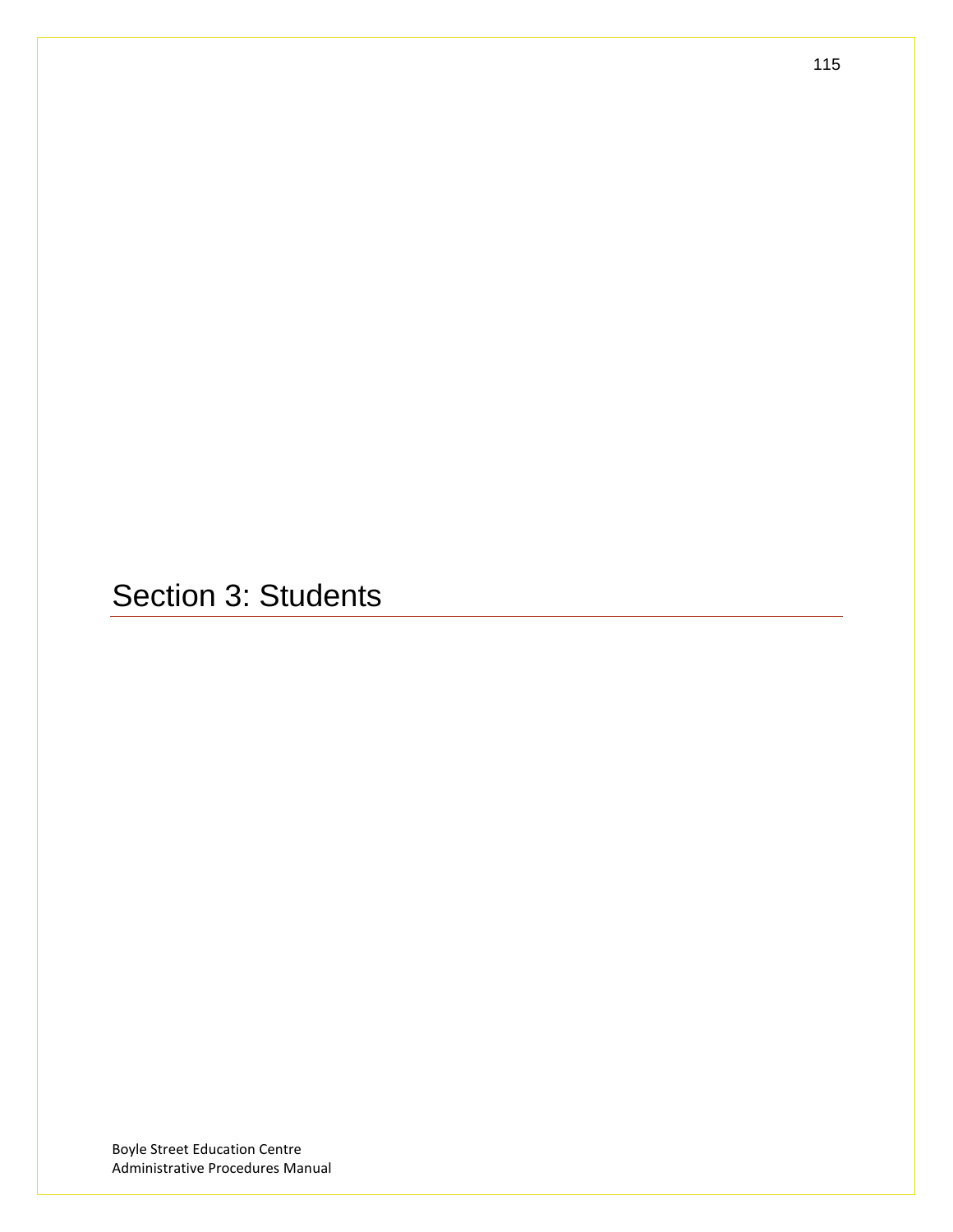## Student Attendance

### **BACKGROUND**

Boyle Street Education Centre believes regular school attendance contributes significantly to academic success; consequently, monitoring attendance is vital and must represent a cooperative endeavour of the students, parents/guardians, teachers, and School Administrator/s. In general, the supervision of student attendance shall rest with administrative personnel and the student services team at the school.

### **PROCEDURES**

- Under the Education Act, regular attendance of students under the age of sixteen is compulsory. Students' attendance over this age must comply with the guidelines and procedures established by the School Administrator/s and approved by the Superintendent.
- Attendance data will be included on each student's report card and included in the student's permanent Student Record.
- School policies and procedures will conform to legislative and regulatory requirements and be consistent with the outlined procedures.
- Whenever possible, students will maintain regular class attendance. In the event of an absence, students will be required to explain the reason for the absence.
- Parents/guardians will encourage the student to maintain regular school attendance.

Teachers Responsibilities:

- Maintain accurate student attendance records.
- Communicate with parents/guardians.
- Regularly report to School Administrator/s student absences both explained and
- unexplained.
- If a student returns after a lengthy absence, refer the student to a student services person to see what the issues have been and if there is anything that can be done to support the student in coming more regularly to school.
- Report to School Administrator/s any suspected cases of a student involved in truancy while on field trips or extracurricular activities.

School Administrators/Student Services Responsibilies:

- Establish and execute appropriate communications (in person, verbal and/or written) between the school and the home regarding attendance and attendance problems.
- Develop a plan to mitigate the situation and follow up when necessary.
- Develop school student attendance guidelines as outlined in these procedures.
- Ensure maintenance of student attendance records.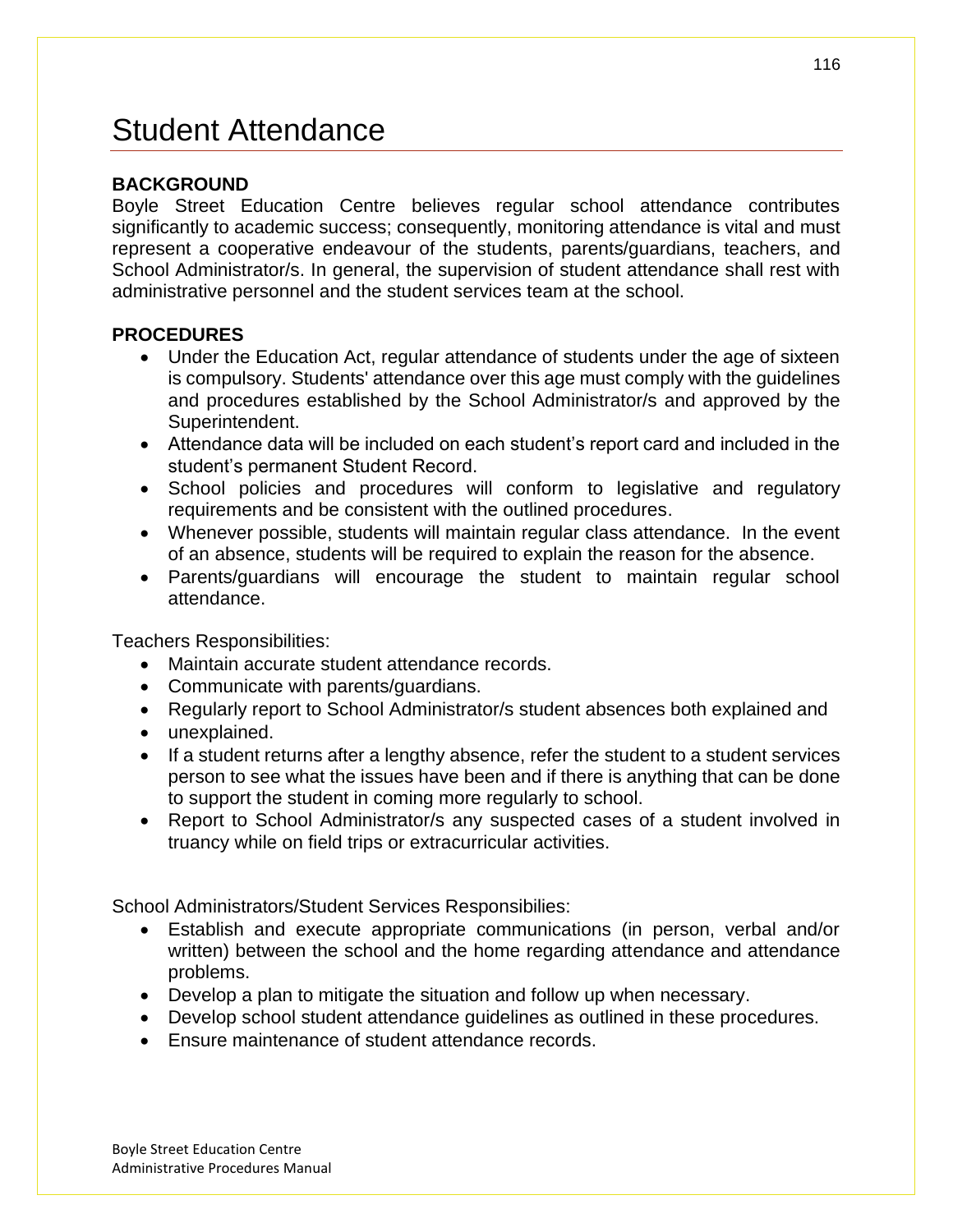## Student Health Services

### **BACKGROUND**

School employees do not generally possess the expertise to determine the need or appropriate means of administering medical treatment to students. Nevertheless, a staff member may be required to administer medication or emergency first aid treatment to a student to preserve life or the student's physical well-being. Staff members act "in loco parentis" and would act as a reasonable and prudent parent in the same circumstances and conditions. The school must ensure that two staff members are trained in First Aid.

The level of service provided by School staff for students requiring routine medical attention will be determined by the application of the following criteria:

- The attending physician may indicate upon the enrolment of the student, in writing that:
- The service requested is that a layperson could successfully perform the function.
- The service must be performed during regular school hours and/or approved school activities.
- The service is critical to the well-being and functioning of the student.
- No other reasonable alternative service is available through any community agency.
- The Principal deems that appropriate resources are available and that the services will not be disruptive to the educational program.

School staff may, from time-to-time encounter situations that necessitate taking action supportive of a student's physical well-being. Staff members may need to assist a student who is ill, injured, unconscious because of an accident or emergency. The Board's liability insurance covers staff members.

#### **PROCEDURES**

The Principal shall attempt to identify any students who are subject to medical conditions which may be life-threatening and who, therefore, may require specific medical attention through registration procedures and in consultation with parents/guardians

If a student who is incapable of self-administration must receive medication prescribed by a medical practitioner during the school day or during school activities, the Principal may agree to provide a monitoring function.

Where the Principal designates staff members to monitor medication administration, it is essential that medical directions be obtained and followed and that adequate records are kept. (See School Medication Authorization form).

The Principal shall attempt to ensure that all who may be involved with the student are informed concerning any required emergency procedures. (See Administration Procedure on Anaphylaxis).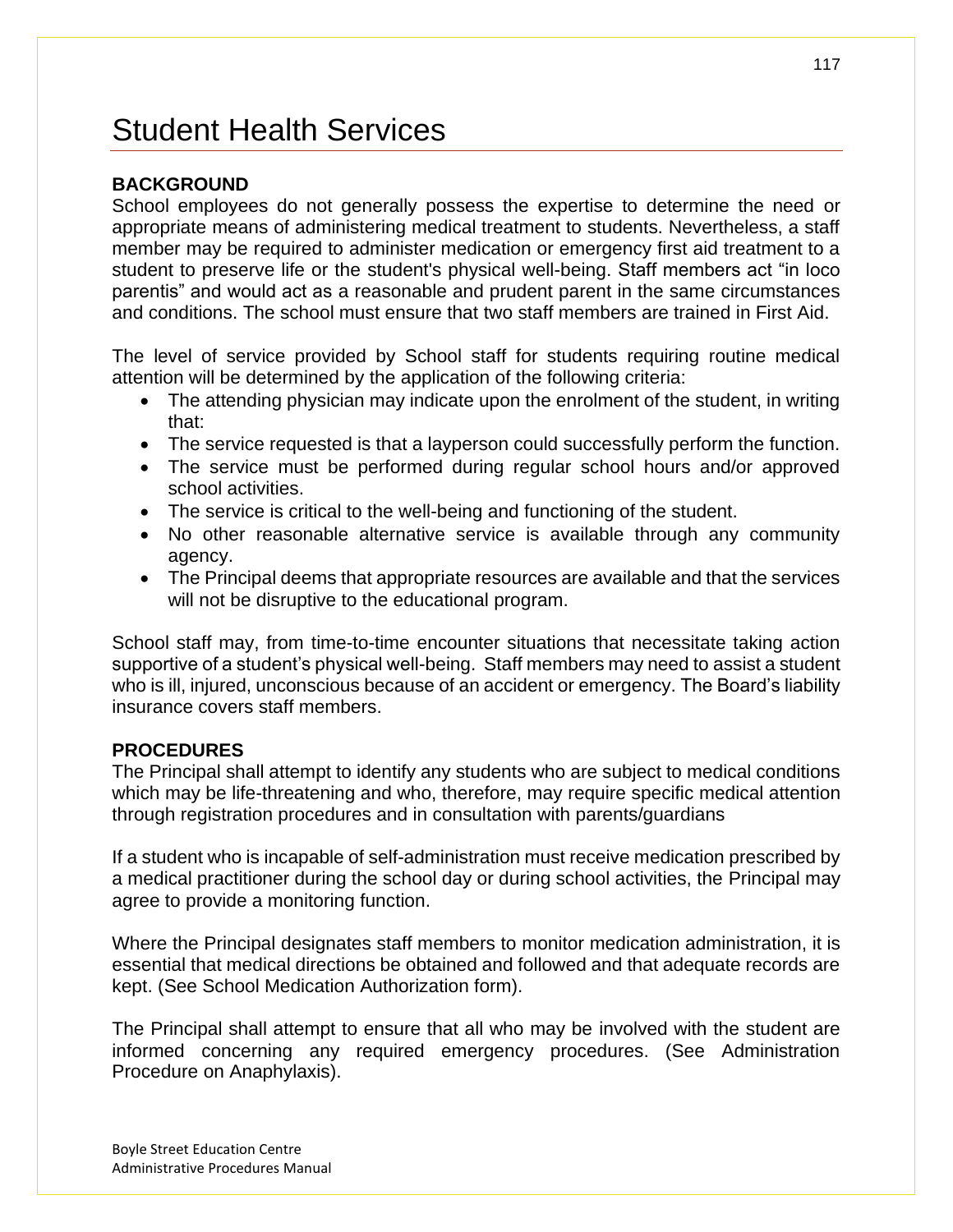In the event of serious injury or accident, the following procedures should be followed:

- The Principal or designate shall make every reasonable effort to assess the seriousness of an emergency medical condition in order to initiate the necessary course of action.
- Ensure that the parents/guardians are contacted as soon as possible.
- If the student requires emergency medical attention, an ambulance should be called to arrange for treatment and transportation.
- A staff member shall supervise the student until medical assistance is available or the parents/guardians arrive.
- In the event of an emergency medical condition which renders a student immobile, or when the seriousness of the condition cannot be determined, the student should not be moved, unless at risk of further injury.
- In the event that an ambulance is not required or available and the parent cannot be immediately contacted (on camping trips, excursions etc.) appropriate arrangements should be made to access medical attention or transport the injured student to a medical facility. The staff member should remain with the student until:
	- o A parent or legal guardian arrives and relieves the staff person; or
	- o Another staff person relieves the first; or
	- $\circ$  The student is discharged by the practitioner or medical facility and staff person returns to school; or
	- $\circ$  The medical practitioner advises that there is no further need to remain as the medical facility or institution has undertaken the treatment and safety of the child.
- The staff person then will advise the Principal or designate of the situation and action taken so they can continue to try to contact the parent and provide accurate information.
- Blows to the head or abdominal area may not result in readily observable injury; however, such blows should always be treated as potentially serious. Students who have received such blows should be kept under continuous careful observation until medical attention is obtained for the student (see concussion procedures).
- Following any incident, the attending staff member must fill out the Critical Incident Report Form.
- First aid kits must be available and assessable in the school and during field trips.
- Non-prescription drugs shall not be purchased nor distributed to any student enrolled in the school (epi-pens are the exception to this).
- If the injury or illness occurred in the Registered Apprenticeship Program (RAP) then the injury may be reportable under Section 40 of the Occupational Health and Safety Act. Injuries of this type should be reported to the Principal or designate, who will advise on any additional reporting requirements.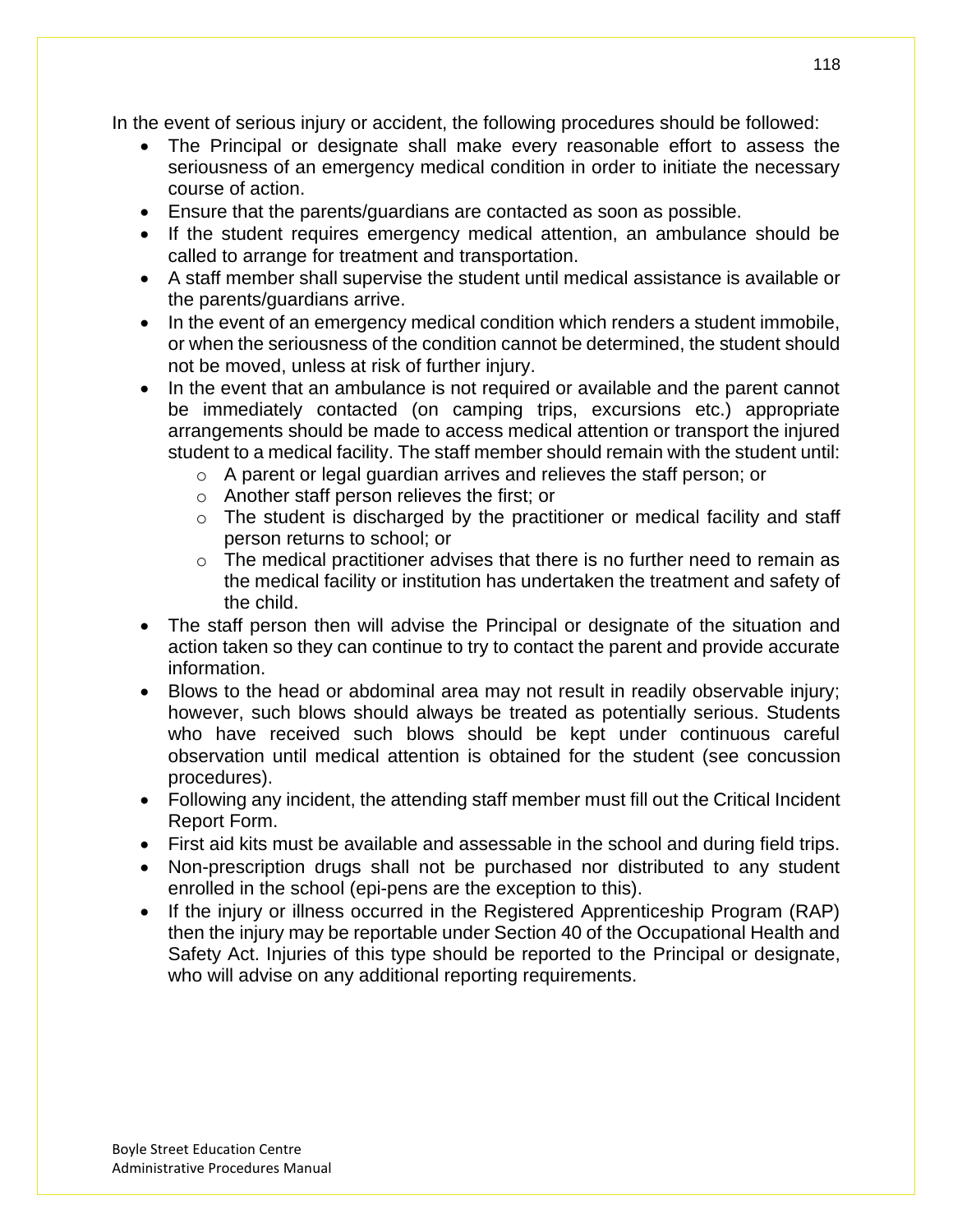Under no circumstances will staff give legal consent to medical treatment of students. In the event medical treatment is refused by a medical practitioner because of lack of valid consent, the staff person shall:

- Defer to the opinion of the medical practitioner
- Advise the Principal or designate of the problem and the recommendation of the medical practitioner
- Continue to attempt to contact the parents/guardians

These provisions are not to prevent a staff person from administering an Epi-Pen and/or arranging for transfer to the hospital even if a parent/guardian is not available to give consent.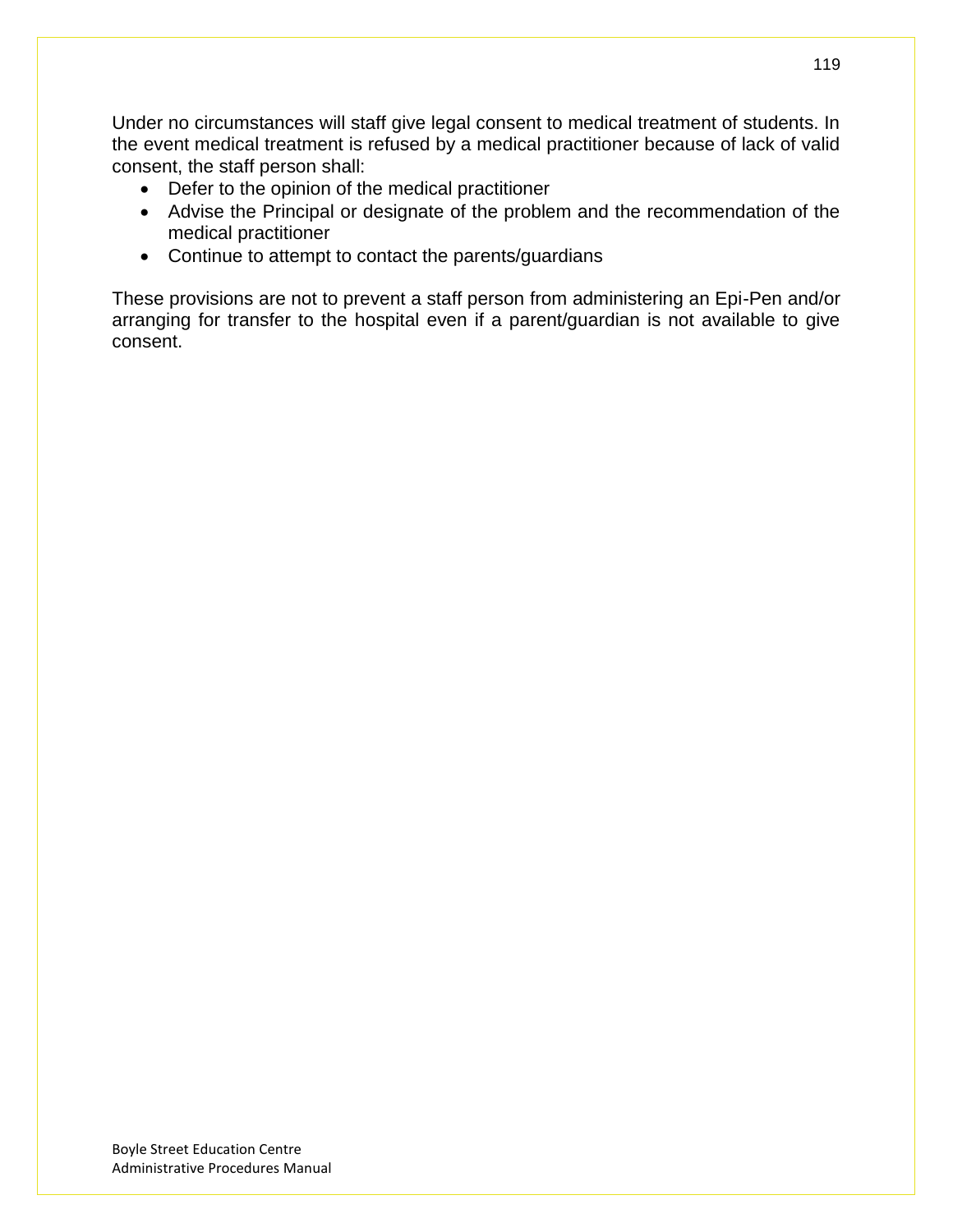# Student Placement and Promotion

## **BACKGROUND**

The primary purposes of student evaluation are to:

- Provide information relative to the degree to which intended learning outcomes have been realized;
- Provide a basis for student placement and promotion;
- Provide information to assess the effectiveness of instructional practices and to provide a basis for improvement;
- Communicate appropriate information to students and parents to help guide educational decisions;
- Establish comparative standards for student achievement;
- Communicate the quality of education to the public; and
- Provide students with information required by other educational institutions and prospective employers.

Student evaluation procedures must be fair, just and valid, reflecting desired curricular outcomes and considering individual student needs and abilities.

Evaluation procedures shall be formative (on-going and developmental) and summative (final).

Evaluation shall include a grading, reporting and record management system, which is designed to provide uniformity and consistency between grade levels.

## **PROCEDURES**

Teachers are responsible for:

- Working with students to develop appropriate work habits and a positive attitude towards education;
- Providing a clear statement of course or program objectives, content and evaluation procedures;
- Maintaining confidential and accurate records documenting the student's progress;
- Using both formative and summative evaluative techniques;
- Ensuring that evaluation methods reflect provincial course objectives;
- Communicating results of evaluative procedures to students and parents on a regular basis;
- Using evaluation results to modify programs in response to student needs and abilities.

School Administrators are responsible for:

- Providing assistance to teachers as required regarding course outlines, evaluation procedures, record keeping, grading and reporting procedures, appeal procedures;
- Ensuring that teachers prove a clear statement of course or program objectives, content and evaluation procedures;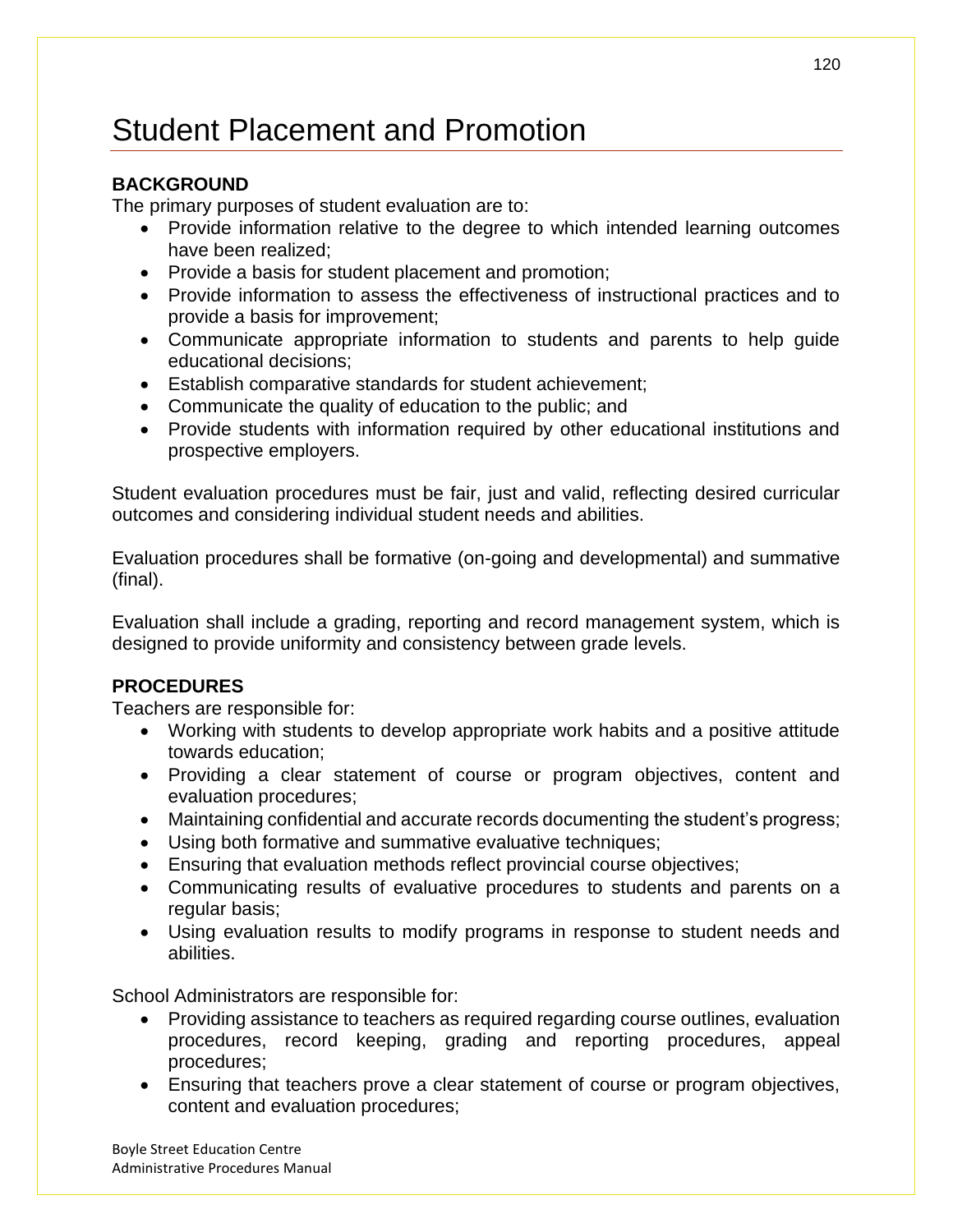- Implementing appropriate formats and procedures to communicate student achievement to parents and students;
- Storing confidential records according to Alberta Education rules and regulations with access for specified personnel such as legal guardians, probation offices and/or other agencies authorized by the legal guardians; and
- Ensuring that parents and guardians are accurately informed of student progress on an on-going basis.

The Superintendent is responsible for:

- Assisting the Board in establishing and maintaining appropriate procedures for student evaluation, which address local needs and satisfy requirements of Alberta Education;
- Monitoring student evaluation practices at the school level; and
- Preparing a summary and analysis of student achievement upon request from the Board.

The student, parent and/or legal guardian may appeal school awarded marks as follows:

- The initial appeal shall be made to the teacher;
- If the concerns of the appeal are not addressed satisfactorily with the teacher, further appeal can be made to the Principal in writing; and
- If the matter is not satisfactorily resolved at the school level, further appeal can be made to the Superintendent in writing.

School awarded marks must be appealed within two week of the receipt of the mark. Final grades must be appealed within ninety days.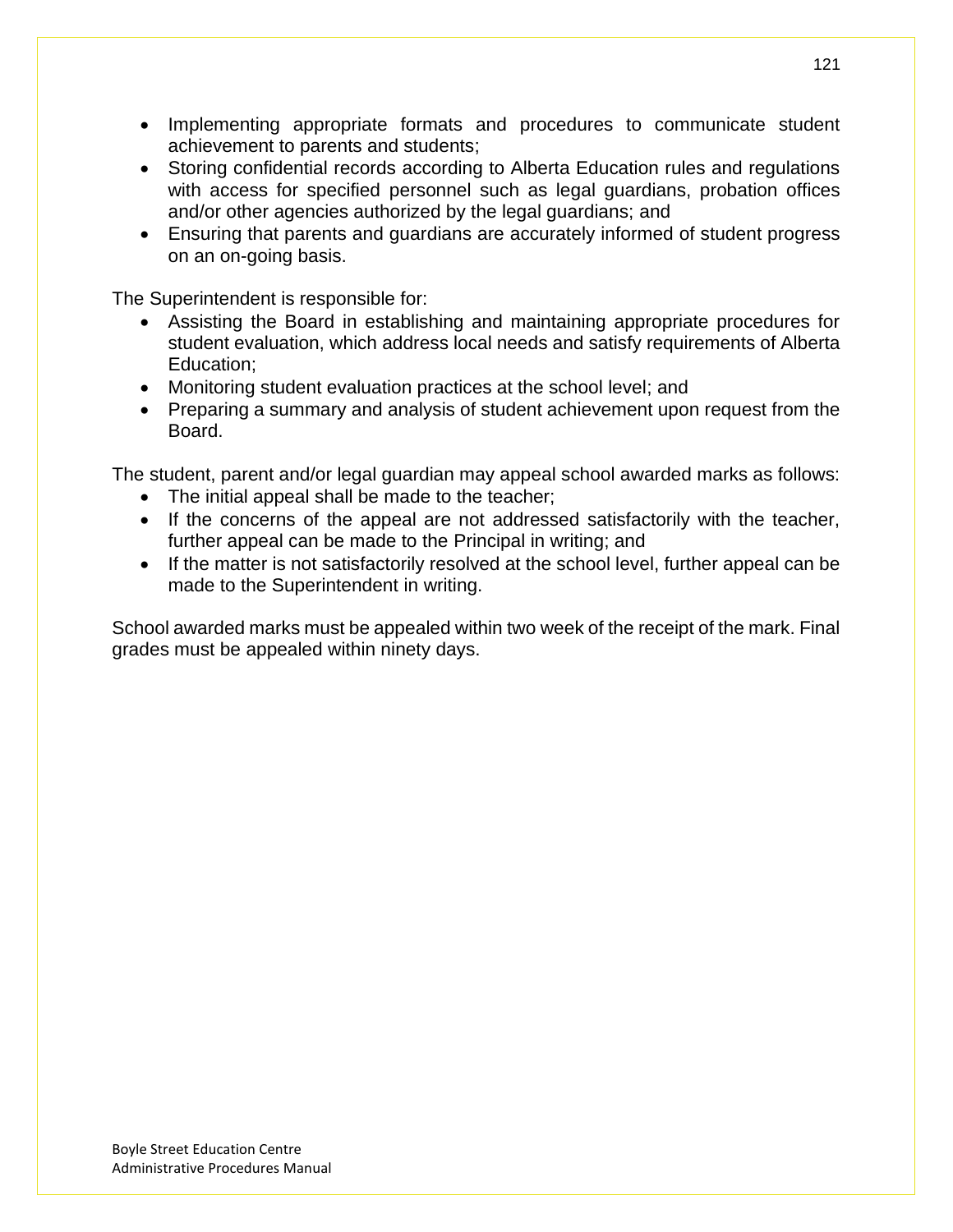## Admission of Expelled Students

### **BACKGROUND**

Boyle Street Education Centre believes in providing a safe learning environment for students. School Administrator/s, in consultation with the Superintendent or designate, will determine whether or not to accept registration of students who have been expelled from other schools, including Boyle Street Education Centre.

#### **PROCEDURES**

A written statement of the student's expulsion must be presented to the School Administrator/s. The student must obtain such a statement from the Principal.

In considering the possible admission of an expelled student residing in another jurisdiction, the school shall:

- Deem the prospective student to be capable of benefiting from classroom instruction and school attendance; and
- Deem that the conduct of the prospective student will not be injurious to the moral tone and/or general welfare of the school.

In considering the possible re-admission of a student who was expelled from Boyle Street Education Centre, the administrators of the school must deem that the student has addressed the reasons for the expulsion and must be ready, willing, and able to partake in school classes with no further harm to the well-being of any enrolled students or the school environment in general.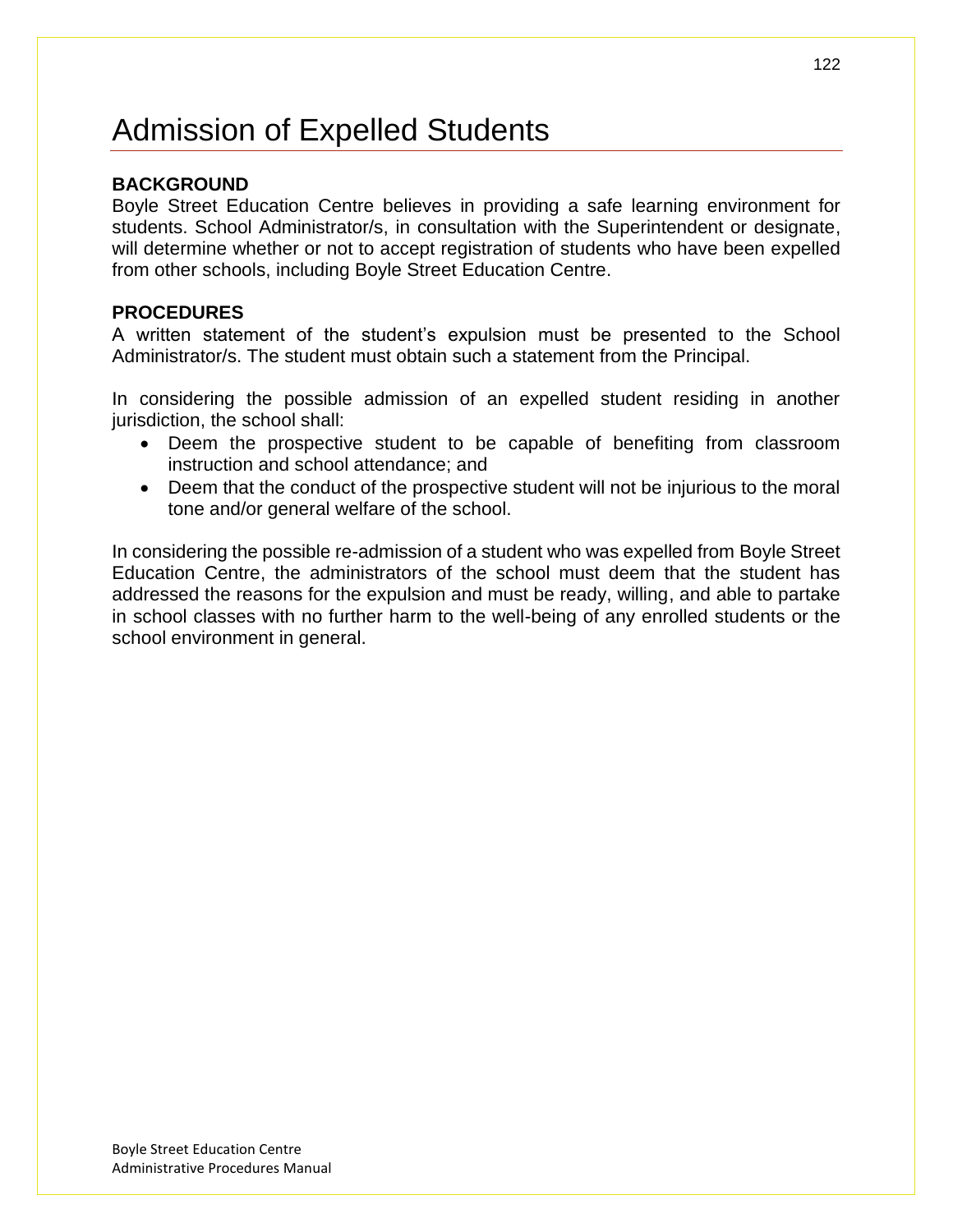## Student Searches

### **BACKGROUND**

Boyle Street Education Centre has a responsibility to ensure that each student and each staff member is provided with a welcoming, caring, respectful and safe learning environment. As such, the school authorizes the Principal to conduct student searches where it is necessary and reasonable to do so in order for the Principal to fulfill their obligations to maintain order and discipline in the school and on school grounds and during school activities.

The Supreme Court of Canada has ruled that a school authority may conduct a search of a student, without warrant, where there are reasonable grounds to believe that a school rule has been violated and evidence of the breach will be found on the student.

The approach to be taken in considering searches by a teacher or the Principal may be summarized in this manner:

- A warrant is not essential in order to conduct a search of a student by a school authority;
- The school authority must have reasonable grounds to believe that there has been a breach of school regulations or discipline and that a search of a student would reveal evidence of that breach; and
- School authorities will be in the best position to assess information given to them and relate it to the situation existing in their school.

The following may constitute reasonable grounds in this context:

- Information received from one student considered to be credible;
- Information received from more than one student:
- A teacher's or Principal's own observations;
- Or any combination of these pieces of information which the relevant authority considers to be credible.

The compelling nature of the information and the credibility of these or other sources must be assessed by the school authority in the context of the circumstances existing at the particular school.

The search conducted by school authorities must be reasonable, authorized by statute, and appropriate in light of the circumstances presented and the nature of the suspected breach of school regulations. The permissible extent of the search will vary with the gravity of the infraction that is suspected.

The reasonableness of a search by teachers or Principals in response to information received must be reviewed and considered in the context of all the circumstances presented, including their responsibility for students' safety.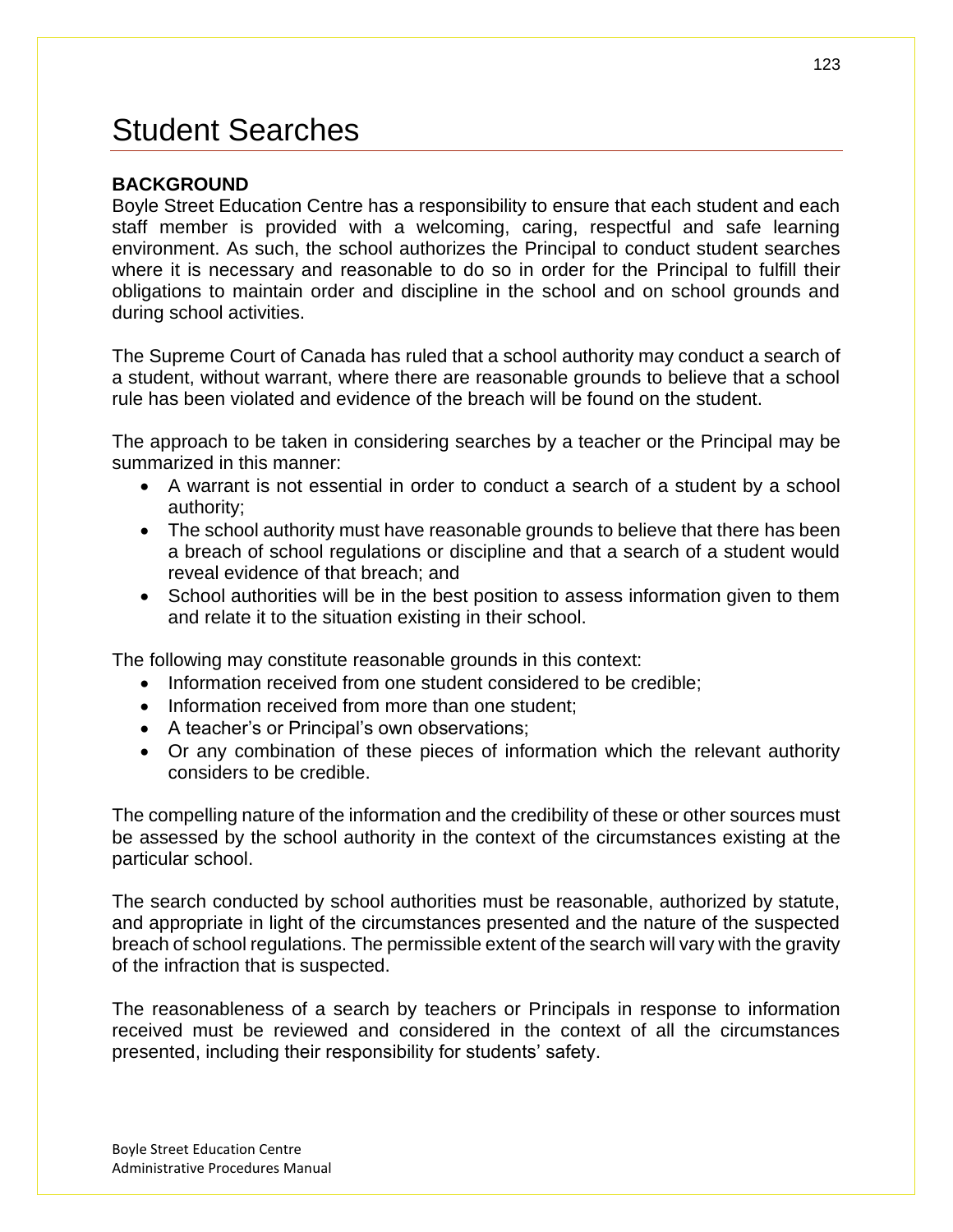The factors to be considered in determining whether a search conducted by a teacher or Principal in the school environment was reasonable can be summarized in this manner:

- The first step is to determine whether it can be inferred from the provisions of the relevant Education Act that teachers and Principals are authorized to conduct searches of their students in appropriate circumstances. In the school environment, such a statutory authorization would be reasonable.
- The search itself must be carried out in a reasonable manner. It should be conducted in a sensitive manner and be minimally intrusive.
- In order to determine whether a search was reasonable, all the surrounding circumstances will have to be considered.

### **PROCEDURES**

Authority to conduct a search:

- The school Principal has the primary authority to authorize and conduct a student search in accordance with their legislated authority to maintain order and discipline in the school.
- A Principal may designate another administrator or a teacher to conduct a search.
- Random searches of students, school property used by students, and student belongings are prohibited.

What may be searched:

- Strip searches of students are prohibited.
- A student's personal belongings or articles, which the student brings to or uses on school grounds, including, but not limited to,
	- o Clothing, backpacks, purses, or other bags.
- School property used by the student, including, but not limited to, desks, lockers, other storage spaces, and school-owned electronic devices, such as computers.
- A student's person. This includes asking a student to do any of the following:
	- o Empty out their pockets and any other article or object belonging to or used by the student;
	- o Shake out their clothing;
	- o Roll up their sleeves, waist bands or pant cuffs; or
	- o Remove belts, head coverings, hats, overcoats, jackets, scarves, mitts, gloves, socks, shoes, or any other accessory.
- A student's cellphone or personal device.

When the Principal has reasonable grounds to believe that a student has used their cellphone to breach school rules, such as engaging in harassment or bullying behaviours towards other students or staff members, a search may occur. The reasonableness of this kind of search must be clearly established and occur only in instances where circumstances warrant it.

Where the Principal/designate have reasonable grounds to believe that School policy, school rules, or the student code of conduct have been breached and a search of the student, student's belongings, or School property used by the student may reveal evidence of that breach, a search may be conducted.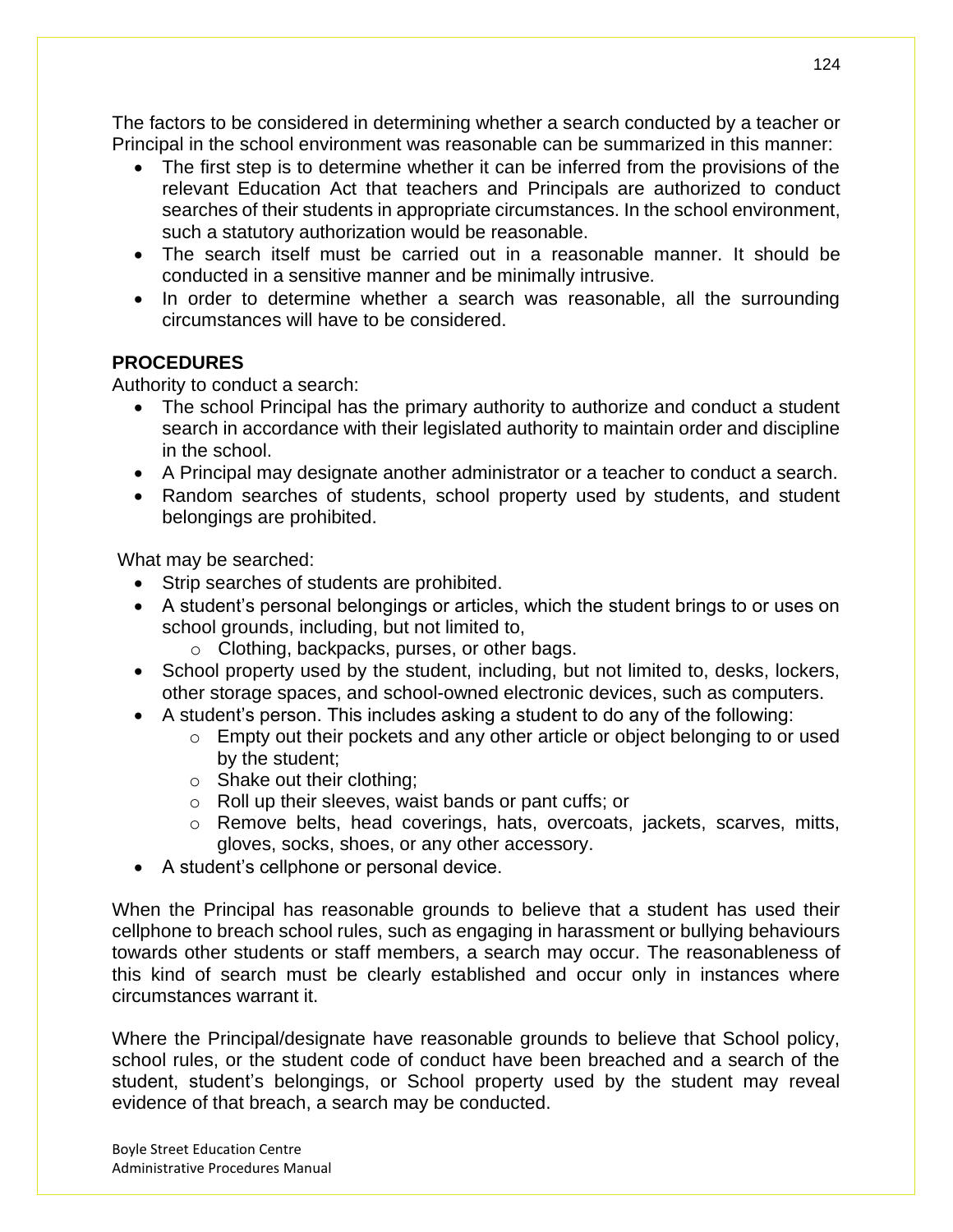All searches will be conducted in accordance with the following principles:

- Searches must be conducted in a reasonable manner;
- Searches must respect the privacy of the student to the greatest extent possible;
- Searches must be minimally intrusive; and
- Searches must be conducted sensitively and take into consideration the age, gender, religious practices, and other related circumstances of the student.
- Wherever possible, searches of a student's locker or personal belongings shall be done in the presence of the student; however, there may be circumstances where that is not possible.
- Personal searches of the student's person shall always be done with one adult witness present.

The Principal/designate shall maintain a record of the search (Student Search Report Form) and that record shall include the following information:

- The circumstances giving rise to the search including the date, time, and place of investigation;
- The source of the information that formed the reasonable grounds (while ensuring that personal information is not improperly disclosed);
- The name of the student whose property or person was searched;
- The name of the Principal/designate who completed the search, as well as the names of any adult witnesses to the search;
- The results of the search;
- The parties and/or witness interviewed:
- Details of any police or local law enforcement involvement; and
- Details regarding notification of parents/guardians, where appropriate.

The results of a search conducted in accordance with this Administrative Procedure may form the basis for disciplinary measures to be taken against a student.

Where a search results in the discovery of evidence of potentially illegal conduct, the Principal shall contact, and provide that evidence to, the police or local law enforcement.

Any contraband material shall be turned over to police or local law enforcement.

Any confiscated items (other than those that may be turned over to police or local law enforcement) will be handled and stored securely and returned to the student's parent/guardian after the school's investigation is completed.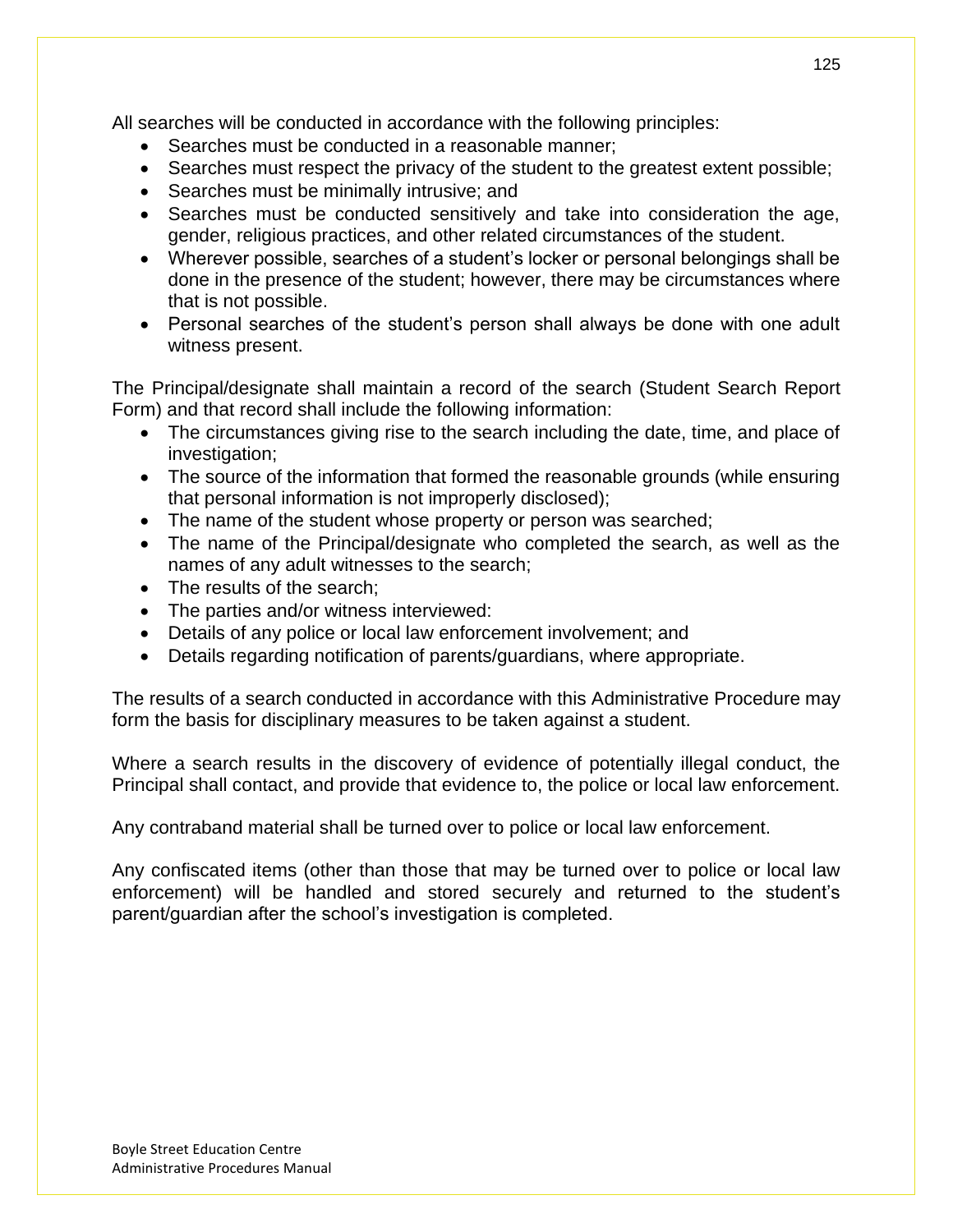## Student Interrogation

### **BACKGROUND**

School authorities have a responsibility to cooperate with the police and other civilian authorities. They also have a responsibility to students to function "in loco parentis" during school hours. Occasionally circumstances may develop where certain authorities ask the school personnel for permission to interrogate a student or to conduct searches of the student or their property on school premises.

The school strongly encourages investigating officers and officials to conduct their investigation without recourse to interviews with students in school unless they deem such interviews essential to proper investigation. As the school is a place of safety for our students, we do not want to compromise that safety, but at the same time realize our responsibility to assist an investigation.

Interviews and searches will be conducted in a manner, which ensures students' rights are protected.

No person except the parent, legal guardian, or law enforcement officers shall be permitted to interview a student on school premises. Under some circumstances (where the student is deemed to be at risk), Children's Services personnel may interview students in school.

### **PROCEDURES**

Authorized persons shall report to the Principal, provide appropriate identification, and make known the purpose of the visit. The Principal shall advise the Superintendent of the visit.

The following procedures will be followed:

- Attempts to be made to contact the parents and/or guardians of the minor student prior to the interview unless the investigation alleges child abuse by the parent or guardian. Parents should be given the opportunity to be present during the interview.
- If the parent cannot be present, the student has a right to choose a staff person to sit in on the interview.
- The Principal or delegate will bring the student to the office where the interview will take place in the presence of the chosen staff person or Principal.
- The law enforcement officer is responsible for informing the student that the student is under no obligation to give a statement and that any statement given may be used as evidence in proceedings against the student.
- The student has a right to consult with counsel, or a parent or in the absence of a parent, any other appropriate adult of his/her choice.
- Any statement made by the student must be made in the presence of the person consulted unless the student expressly waives that right in writing.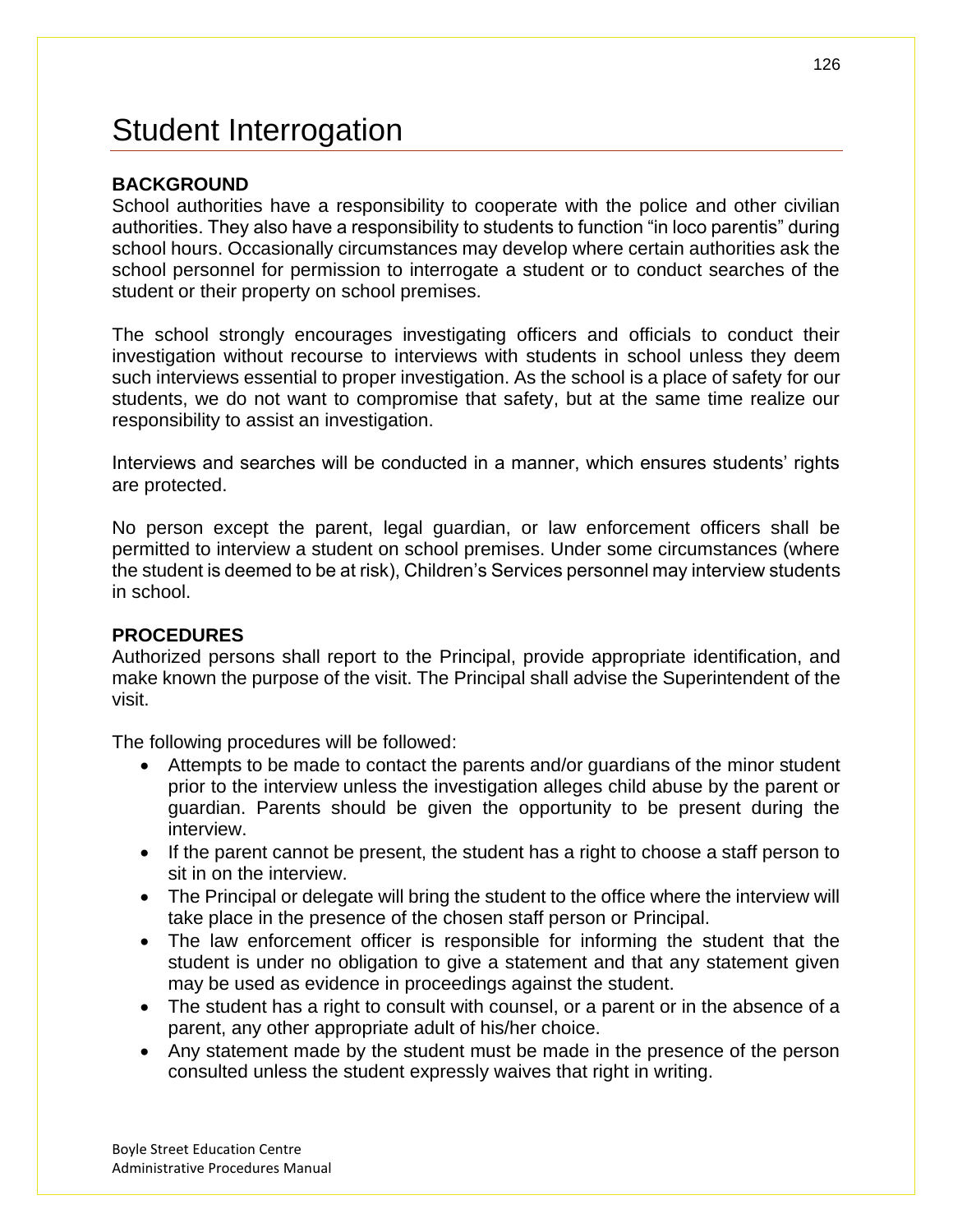• If the student requests the Principal or other staff member to be present during the interview, that individual will act "in loco parentis".

The Principal or designate can request to sit in on the interview. If the student refuses, the Principal may decide:

- To let the interview go ahead without the Principal or designate in attendance; or
- Request that the interview be removed from the school premises.

Before removing a student from the school, the police officer should communicate by phone with the parent/guardian and inform them of the course of action taken.

Any breach of this procedure must be reported to the Superintendent.

When Family Enhancement workers visit the school to interview a student, they will report to the Principal, provide appropriate identification, make known the nature of the investigation and indicate why the interview must be conducted.

If the matter is urgent and there is a need to conduct the interview during school hours, the Principal or designate shall facilitate access to the student. Interviews are permitted on school premises in cases of suspected child abuse or neglect when the investigation involves suspected physical/sexual abuse.

Parents and/or legal guardians will be informed about the investigation if it involves students younger than 18 years.

The responsibility to inform parents about the investigation rests with the worker or the police but the Principal should be informed of this contact.

The Principal, in consultation with the worker and the student, will determine if it is in the best interest of the student to have a staff member present during the interview.

Family Enhancement authorities have the power to apprehend a minor student where there is sufficient evidence to suggest that the student is in need of protection.

Family Enhancement authorities are not authorized to take a minor student from the school unless they have apprehended them or are their legal guardian.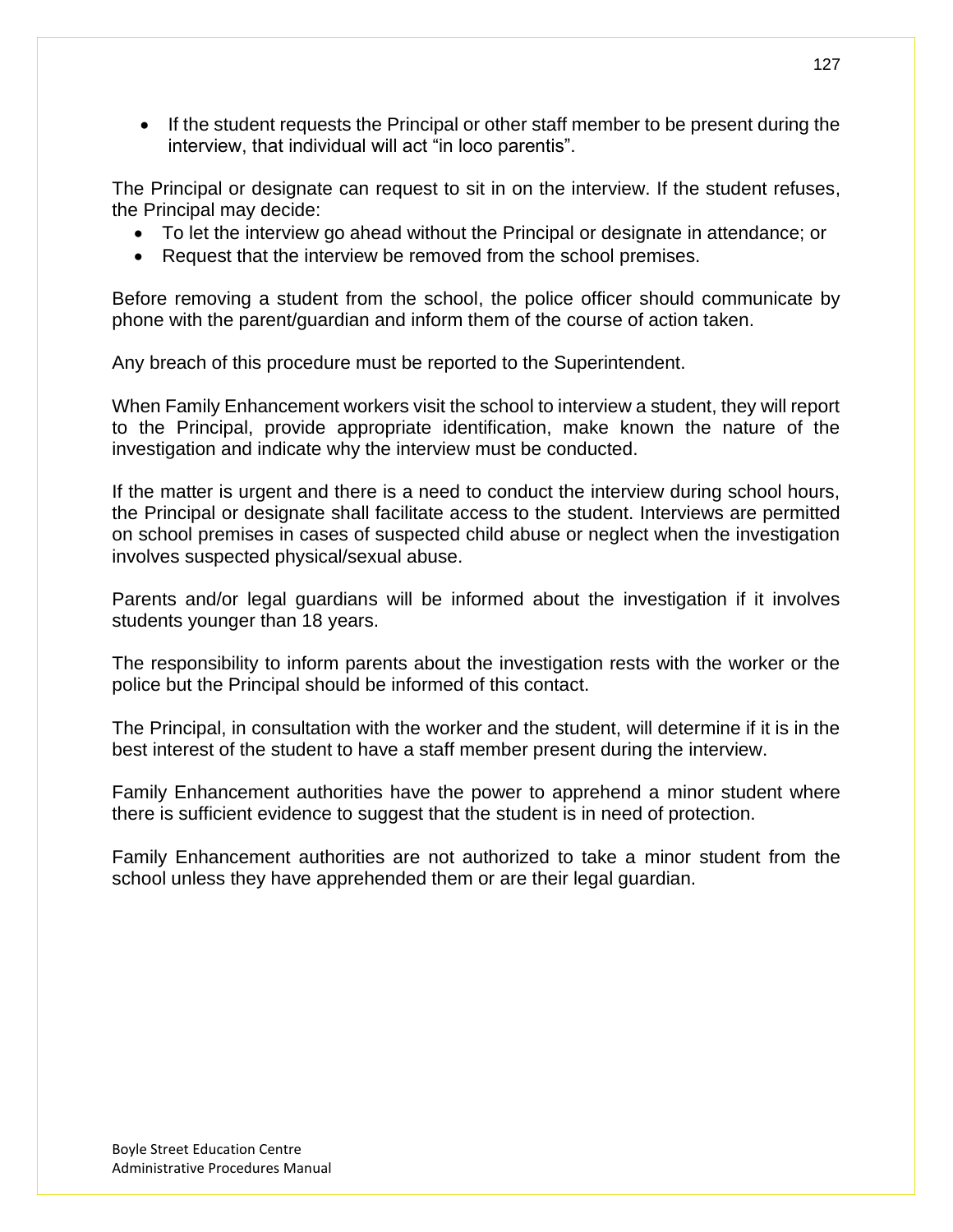## Student Demonstrations

### **BACKGROUND**

Student demonstrations and walk-outs are sometimes organized by students, and sometimes encouraged by entities and movements outside the school. The Boyle Street Education Centre's responsibility is to provide a safe and caring learning environment while ensuring instructional hours are maximized. As a result, protests and demonstrations should occur outside of school hours and off of school grounds.

This procedure is supported by Section 31 of the Education Act which calls for students to attend school regularly and punctually, be diligent in pursuing their education, and be ready to learn. The procedure is also supported by Section 256 of the Education Act, which states that no person shall disturb or interrupt the proceedings of a school, loiter or trespass in a school building or a property owned by a board, or conduct themselves in a manner detrimental to the safe operation of a school.

#### **PROCEDURES**

Staff shall not encourage students to engage in a demonstration or walkout of the school unless it is aligned with Board policy, approved by the Principal, planned in advance, supervised by the Principal, or designate, and approved by the parent or guardian of each participant.

Students wishing to engage in a walk-out shall ensure they have parental consent by following the school's protocol for absenteeism. Students who walk-out without parents' or guardian's permission are subject to normal protocols for unexcused absences.

The Principal should monitor any demonstration or walk-out that occurs on school grounds and ensure they do not contravene *Section 256 of the Education Act*.

In the event of a walk-out or demonstration, staff are to remain with their regularly scheduled classes and/or duties unless assigned alternate duties by their Principal.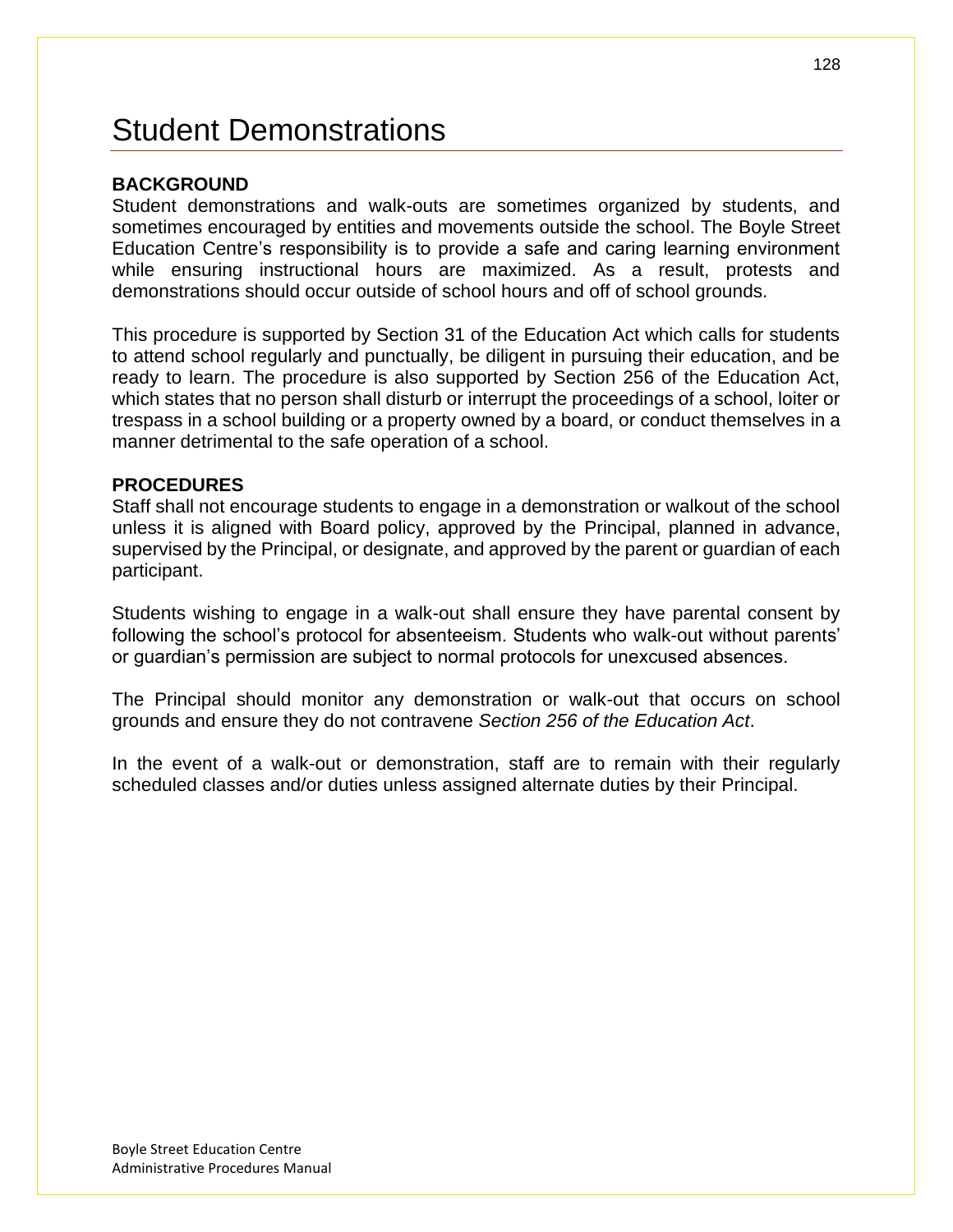## Physical Restraint of Students

### **BACKGROUND**

Boyle Street Education Centre believes all students have the right to receive educational programming and supports in a safe and least restrictive environment. The student population includes students whose behaviour presents a concern for the health and safety of the students themselves, other students in the school, and/or staff.

Early intervention is the first strategy to be used to prevent misbehaviour and promote academic and behavioural student success. All behavioural interventions assume a regard for well-being and dignity of students and staff. Educators, parents/guardians and other members of the school community will work together to promote positive behaviour, teach and reinforce appropriate social skills, and encourage the development of respect and responsibility in students.

If physical restraints are used, strategies must be systematically planned, delivered, supervised and evaluated to determine their effectiveness with individual students and should only be used when less restrictive interventions have not been successful.

Physical restraint is defined as any method of using physical contact for restricting or immobilizing another person's freedom of movement, physical activity, or normal access to their body. It is a personal restriction that serves as a means of controlling an individual's movement, reconstituting behavioural control, and establishing and maintaining safety for the individual and other individuals.

Physical restraint is recognized as an emergency, safety, or crisis management procedure in educational settings and not as behaviour management procedures. They may only be used as a last resort when a student's behaviour poses significant imminent danger of serious physical harm to themselves or others.

Students whose pattern of behaviour impedes their learning, or the learning of others should receive appropriate specialized assessment, including functional behaviour assessments followed by behavioural intervention plans that incorporate appropriate positive behavioural interventions.

Physical restraint procedures should be used in school settings only when the physical safety of the student and/or others is in imminent danger. Physical restraint is viewed as a "last resort" intervention while maintaining student dignity as much as possible. "Last resort" means that all other available interventions have been implemented with fidelity and these interventions have failed to prevent or deescalate a situation and there is significant concern for the personal safety of the student and/or others.

Physical restraint should be used for the purpose of redirection of misbehaviour that has resulted in repeated and directed aggression or hostility that compromises safety and not as punishment or as a substitute for appropriate educational support.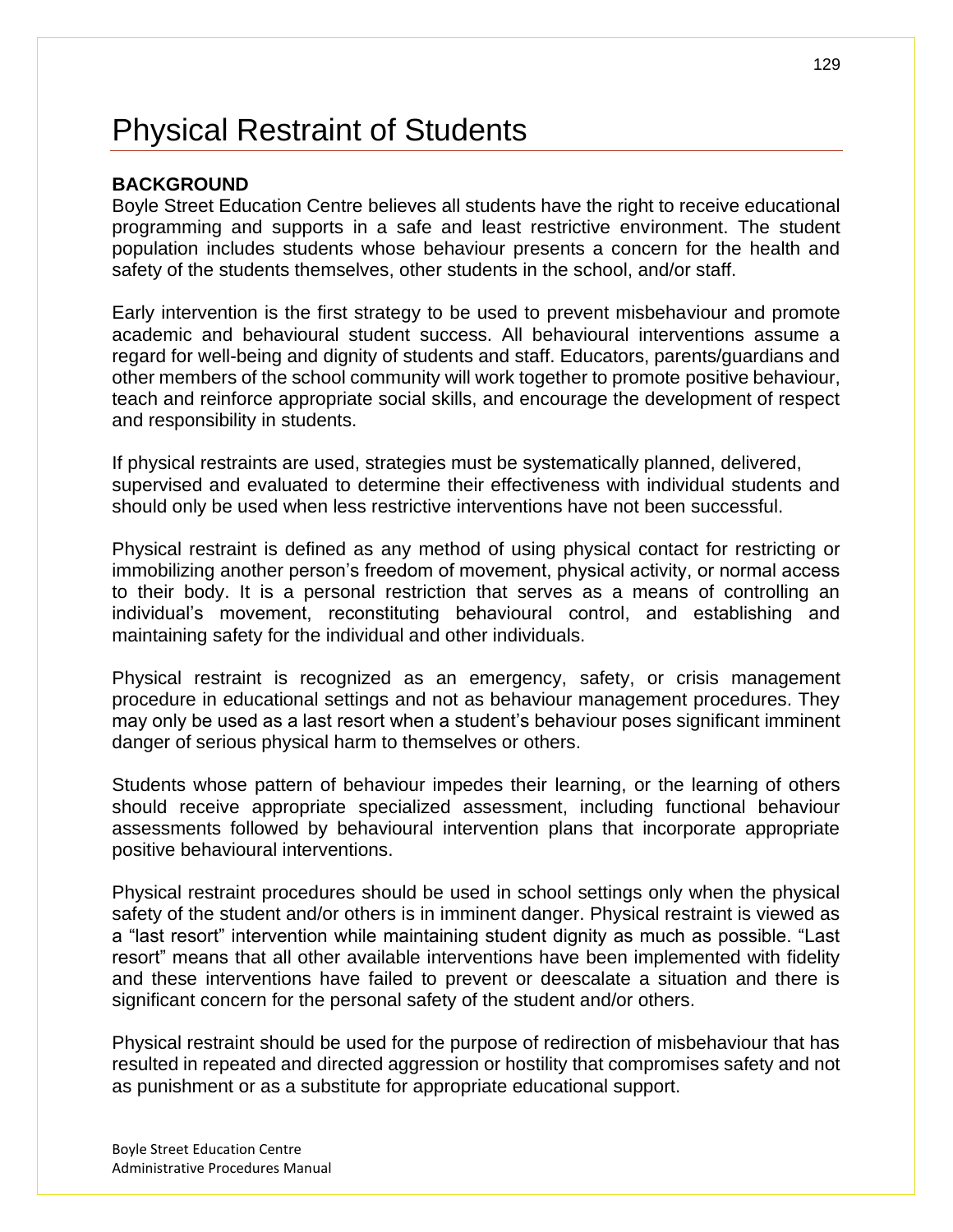### **PROCEDURES**

If physical restraint is used, it is expected that:

- Procedures are conducted in a manner that reduces harm to a student and others;
- There is continual visual and aural monitoring of any student throughout the period of physical restraint; and
- School staff who are able to communicate with a student who is unable to adequately express themselves through speech alone are present at all times.

When the use of physical restraint is being considered for a student as a preplanned safety, emergency, or crisis measure, it is expected that parents/guardians are involved in the development of these plans and provide their informed consent. Where appropriate, students should also be involved.

The School Administrator/s will be notified as soon as physical restraint is used.

Parents/guardians will be informed as soon as possible if physical restraint has been utilized for the student.

As soon as possible after each instance where physical restraint is used, detailed information regarding the use is to be documented and regularly reviewed for frequency of use and appropriate educational planning for the student.

Each use physical restraint is to be reported to the Superintendent for purposes of reviewing frequency of use, planning, oversight and identifying issues and/or practices that require further attention.

All staff and administration involved in programming for a student, in which the potential to use physical restraint is present, must be trained in appropriate procedures.

Should a student present with behaviours that compromise the safety of others, and the student has never presented such behaviours before, the use of physical restraint for safety reasons may occur at the discretion of a school-based administrator/s.

After each incident where there is use of physical restraint:

- Parents/legal guardians must be contacted and an opportunity to debrief with parents/guardians and the student, where appropriate, is provided as soon as possible after the incident.
- A debriefing session with all involved staff must occur within three days of the incident to help determine the cause of the behaviour and what preventative actions could be implemented in the future to avoid the use of physical restraint. When possible, appropriate expertise should be involved in the debriefing session.
- A review of the individual behaviour plan occurs, and the plan is updated to prevent and reduce recurrence.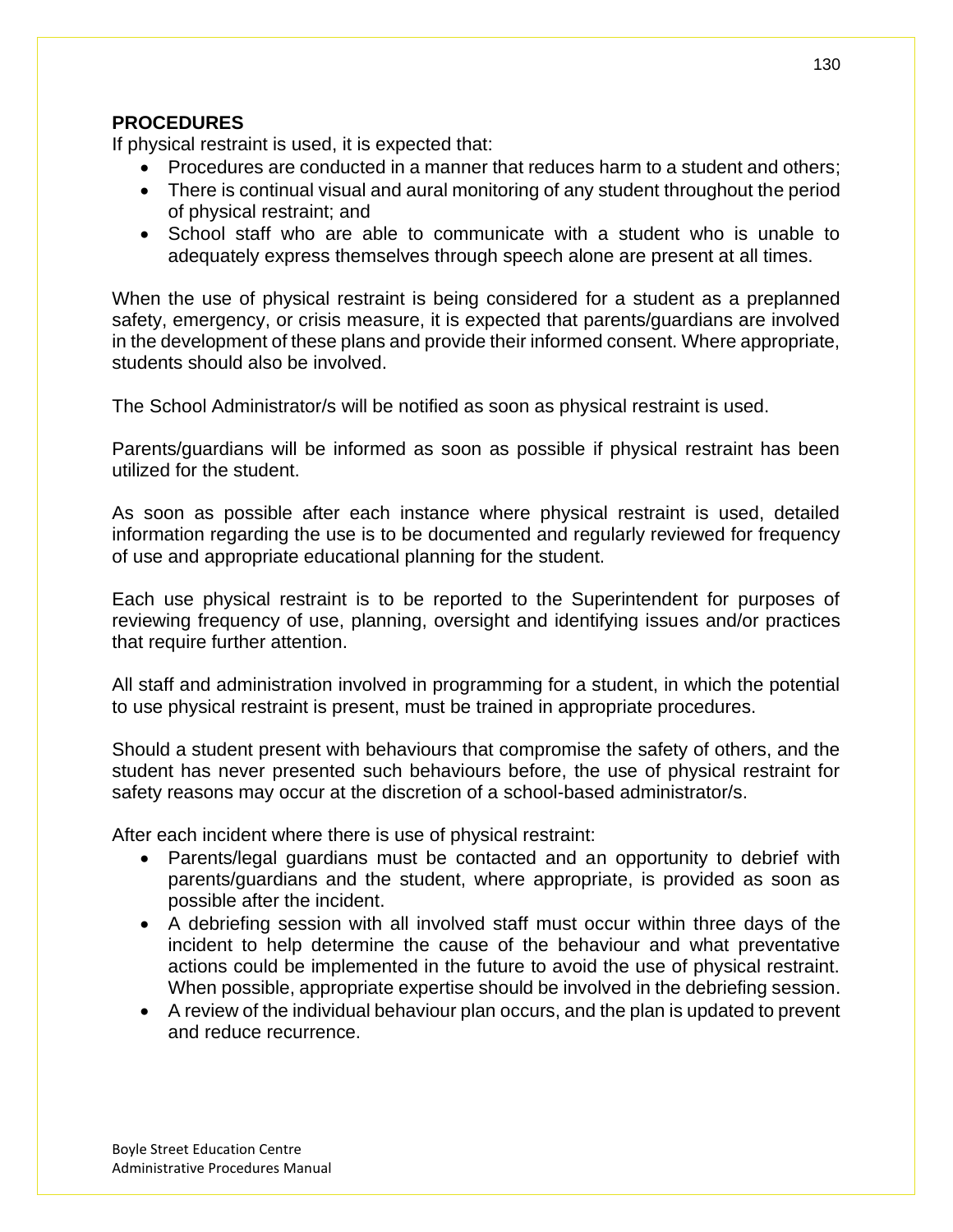# Student Absences and Withdrawal from School

### **BACKGROUND**

School attendance and engagement is critical to student academic excellence and personal growth. These are the joint responsibility of school staff, parents/legal guardians, and students. A high degree of communication between the home and the school is important in ensuring that optimal attendance standards are achieved.

#### **PROCEDURES**

Students are expected to attend school regularly and punctually. Where that is not possible, they or their parents/guardians must communicate with the school around barriers to attendance.

School administration must develop, articulate and implement an effective plan for tracking student absences.

Each plan must ensure that all student absences are either preemptively excused by a parent/legal guardian or, failing such notice, the parent/legal guardian is advised of the absence without delay by the school.

Prior to contacting parents/legal guardians of students who are 18 or older and/or who are independent students, staff must receive permission from said students.

Students who choose to withdraw from school must be eligible to do so under the Education Act and must inform the school of this decision. Intervention and support for students who are considering leaving school is important.

The school will seek to engage students who are at risk of withdrawing by using the following strategies:

- School attendance information and teacher observed and recorded information will be reviewed by school staff continually to ensure students at risk of becoming disengaged with their school program are identified.
- After a student's registration and intake, they will be assigned an Engagement Teacher in order to focus attention on identifying the student's strengths and areas of need.
- Using all of the methods at their disposal and in a collaboration with the student services team, teachers will carefully monitor the attendance of students on their Engagement List and attempt to contact the students in the first week a student's attendance falls below 50%.
- Upon noting a drop of attendance below 50%, a Follow-up Date will be set to review the efficacy of engagement strategies and the student's attendance.
- If students are able to maintain attendance at 50% there will be no need to address this further.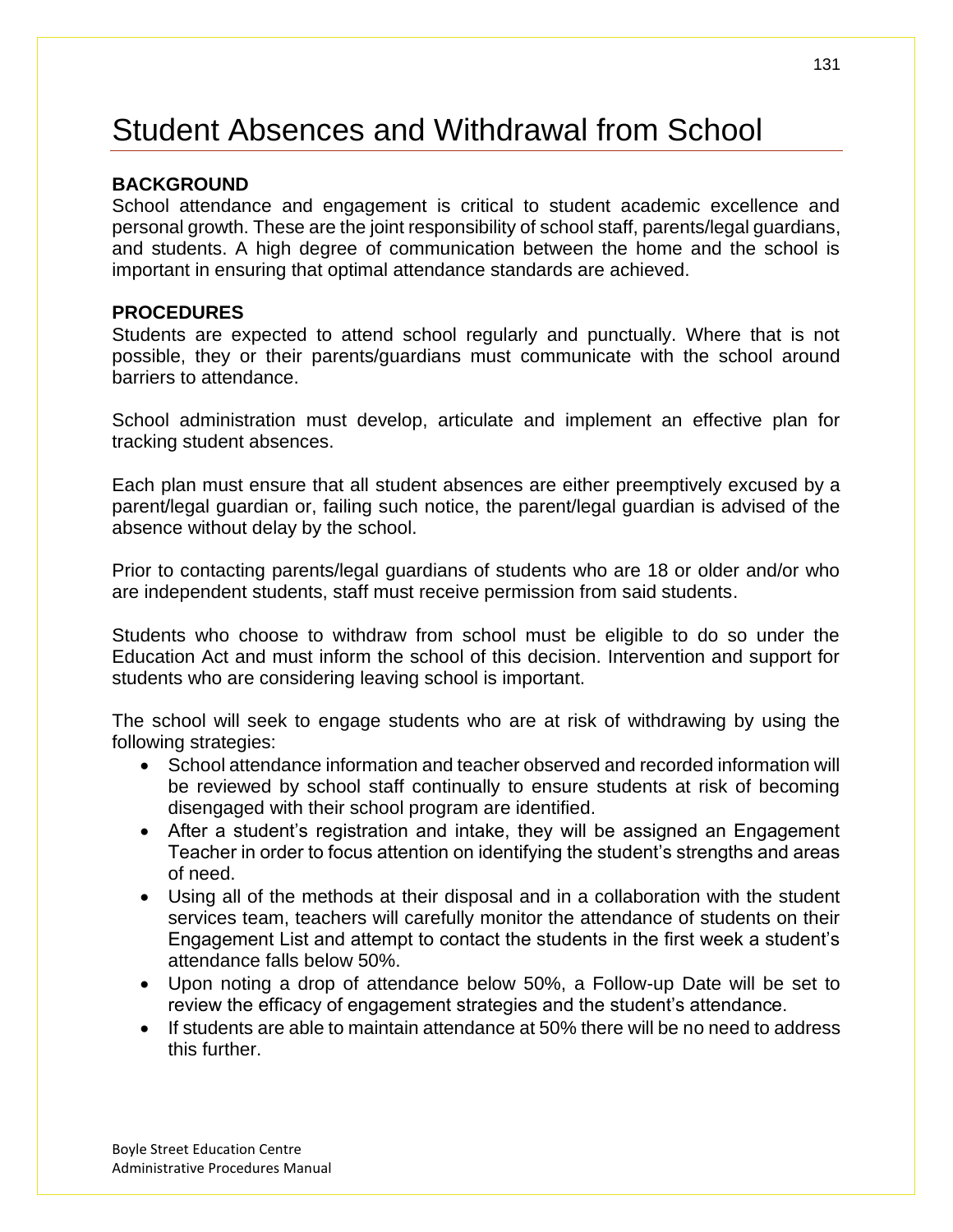If there is no response from the student after two weeks of attempts to contact by the Engagement Teacher, this student's name will be referred to the Student Services team for consultation and a potential home visit.

If there is no response from the student or family after a home visit attempt, or a student's attendance falls below 20% for two consecutive weeks, the student and/or their parent or guardian will be informed by mail and/or email that if they wish to remain a student in the school, they will need to inform school administration and to set up a meeting/discussion to decide on a route to keep them engaged in some fashion with the school.

If there is no response within one week following the failed home visit the student's timetable will be set to inactive.

The student at any time can re-establish their attendance in the school by contacting administration to set up a new timetabling session at which time, student services will meet with the student to determine additional supports for continuing attendance.

Following one month of the student's timetable being inactive, school administration may decide to withdraw the student and inform them by letter and/or email. The letter will be supportive and will outline steps that the student can take to re-establish their attendance at the school.

The student will be withdrawn with their last day of class on the Saturday after a month of timetable inactivity.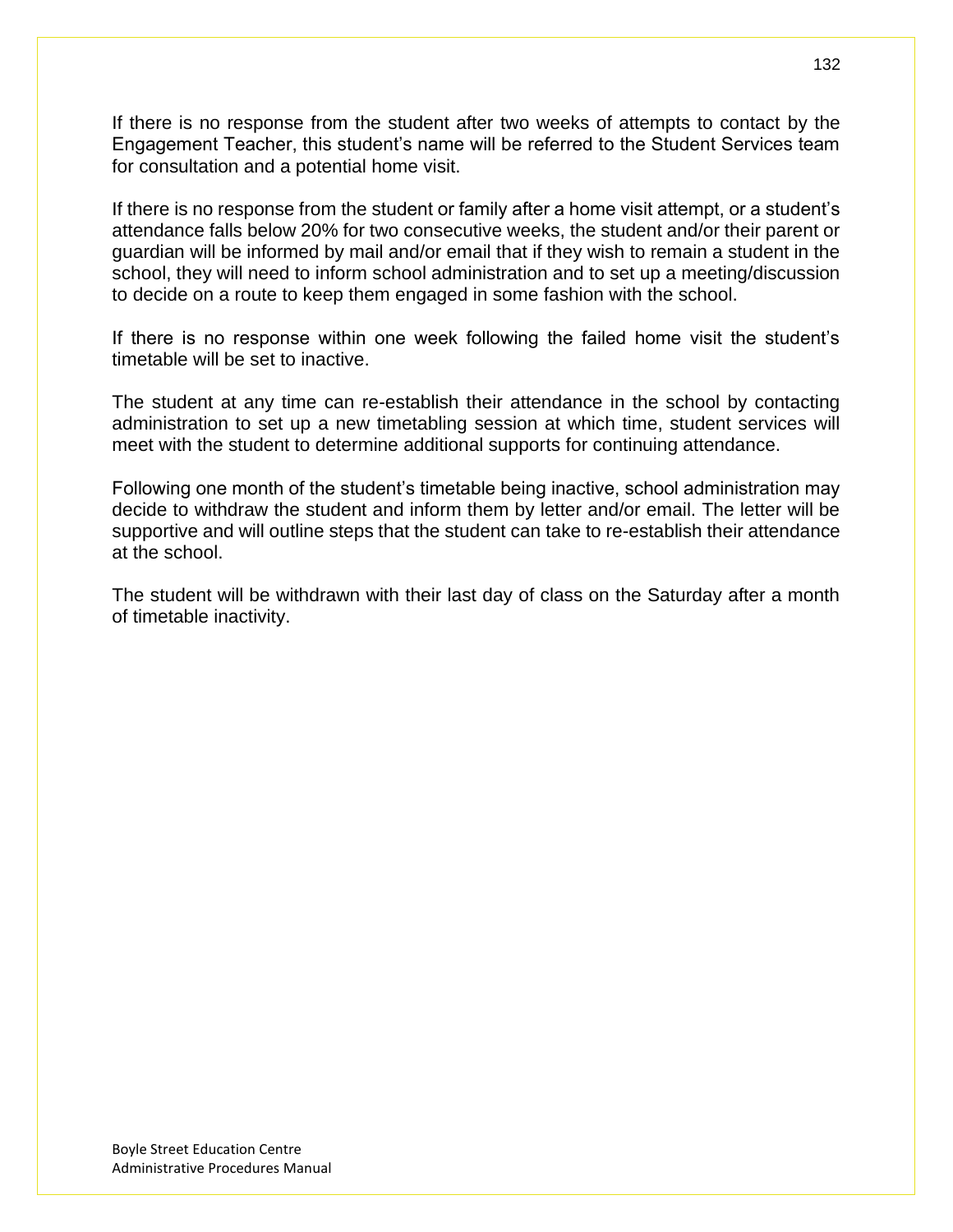## **APPENDIX "Temporary A"**

#### **PERSONAL INFORMATION NOTICE (APPENDIX TO COVID-19 HARM REDUCTION ADMINISTRATIVE PROCEDURE)**

- 1. A vaccination record and rapid test both contain personal information. Therefore, any collection, use, and disclosure must comply with the Freedom of Information and Protection of Privacy Act (FOIP).
- 2. The school will not keep a copy of a vaccine record except to the extent necessary to confirm its validity and authenticity. Instead, we will keep a confidential record to confirm that you have demonstrated partial or complete COVID-19 vaccination.
- 3. Similarly, where rapid testing information is provided, the school will not keep a copy of that record except to the extent necessary to confirm its validity and authenticity.
- 4. All information will be kept in a secure location with access primarily limited to the Secretary-Treasurer.
- 5. If a breach of security affects any employee's personal information, including but not limited to vaccination status, the Secretary-Treasurer will immediately contact the affected employee.
- 6. If you have any questions about the storage and safety of the information provided to the school, you are free to contact the Secretary-Treasurer.